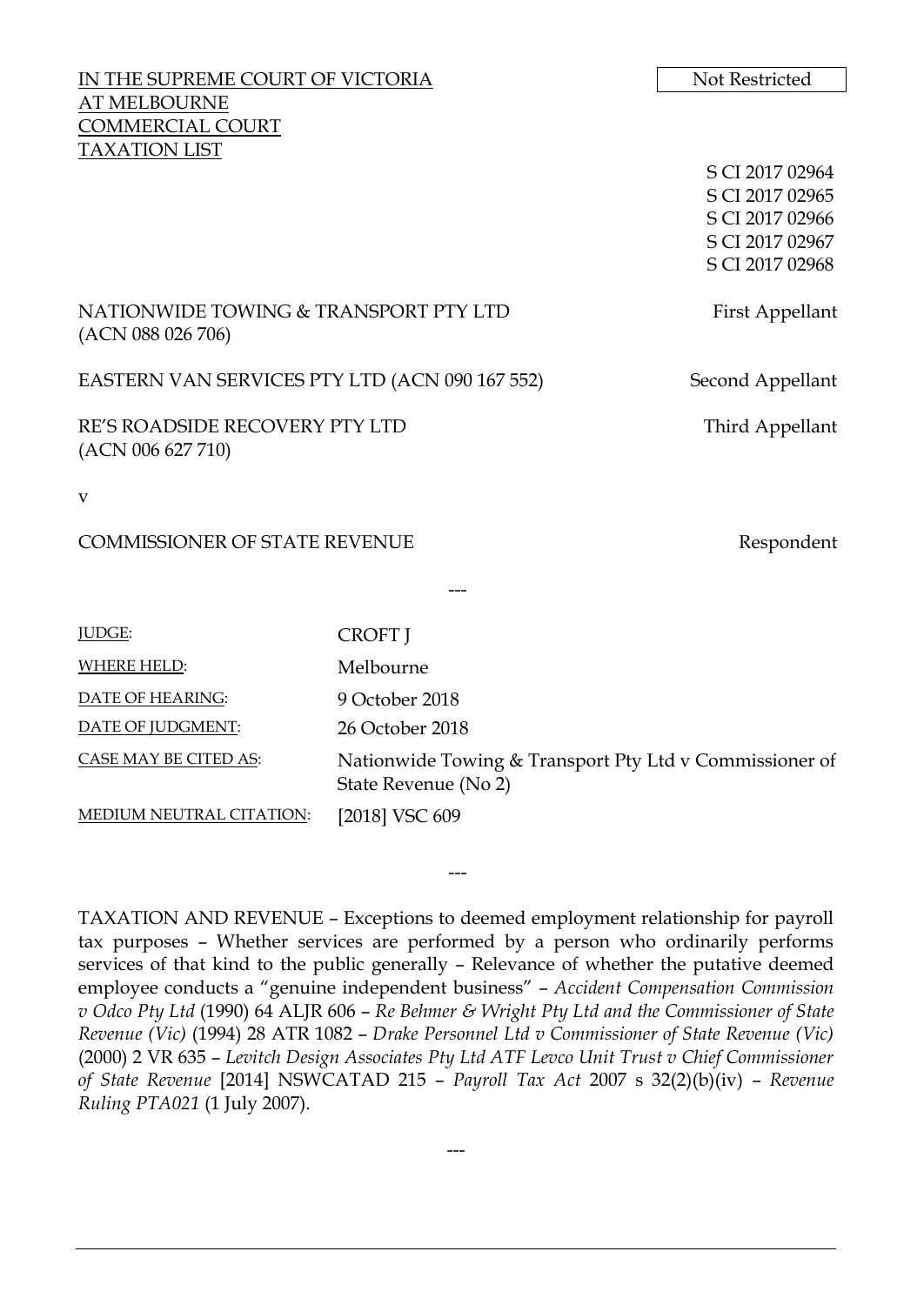APPEARANCES: Counsel Solicitors

For the Appellants Mr R Merkel QC

For the Respondents Mr C J Horan QC

Mr E M Nekvapil

Ms C M Pierce

JRT Partnership Pty Ltd

Solicitor for the<br>Commissioner of State Commissioner Revenue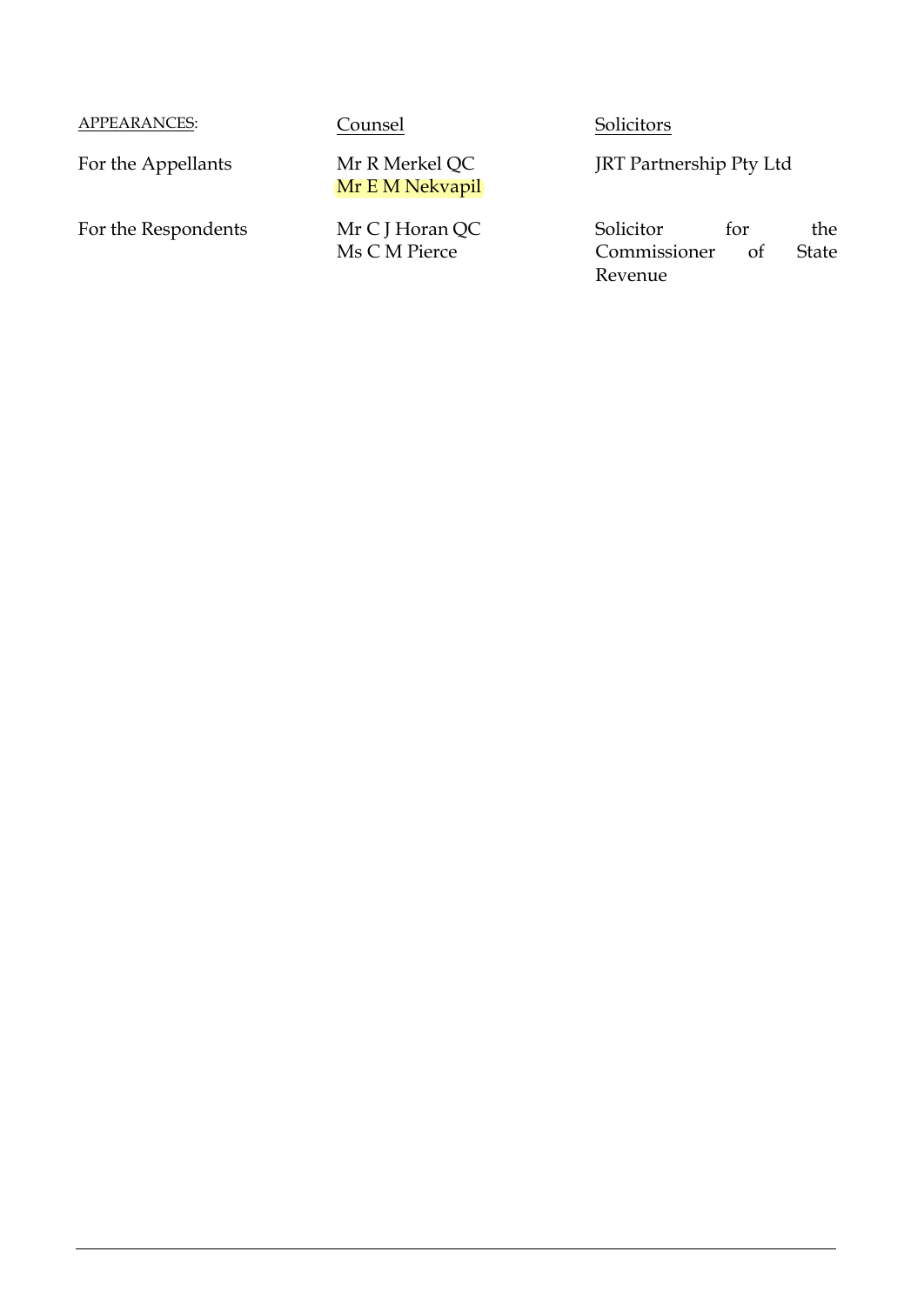# **Introduction**

- 1 These proceedings are a series of appeals under s 106 of the *Taxation Administration Act* 1997 ("the TAA") which arise from the Appellants' objections to assessments under the *Payroll Tax Act* 2007 ("the Payroll Tax Act"). 1
- 2 On 8 December 2017, this Court ordered a question to be tried as a separate and preliminary question in relation to the nature of an appeal under s 106 of the TAA against a determination of the Commissioner of the kind the subject of the present proceedings. The Court, in a judgment delivered 23 May 2018 ("the previous judgment"),<sup>2</sup> determined the question in favour of the Appellants in answering the question as follows:<sup>3</sup>

The nature of an appeal of that kind is such that, to succeed, the Appellants must establish that the Respondent's failure to be satisfied of the matter in section 32(2)(b)(iv) of the *Payroll Tax Act 2007* was affected by a legal error of the kind identified by Dixon J in *Avon Downs Proprietary Ltd v FCT* (1949) 78 CLR 353 at 360.

3 The substantive matters the subject of this appeal were heard on 9 October 2018 and are now determined on the basis of the reasons set out in the previous judgment. Terminology, abbreviations and the like used in the previous judgment are also used in these reasons. For the convenience of the reader, there is some repetition of material which appears in the previous judgment, such as statutory material and some other matters, including some procedural history and factual matters.

## **Factual and procedural background**

4 On 24 March 2015, the Commissioner of State Revenue ("the Commissioner") notified the Appellants of assessments under the Payroll Tax Act of tax they were liable to pay for the financial years ending 2010, 2011, 2012, 2013 and 2014 ("the Assessments").<sup>4</sup>

<sup>&</sup>lt;sup>1</sup> Notice of Objection (19 May 2015).

<sup>2</sup> *Nationwide Towing & Transport Pty Ltd v Commissioner of State Revenue* [2018] VSC 262.

<sup>3</sup> Order of Croft J (23 May 2018), [2].

<sup>&</sup>lt;sup>4</sup> Result of Tax Investigation of Nationwide Towing & Transport Pty Ltd, Eastern Van Services Pty Ltd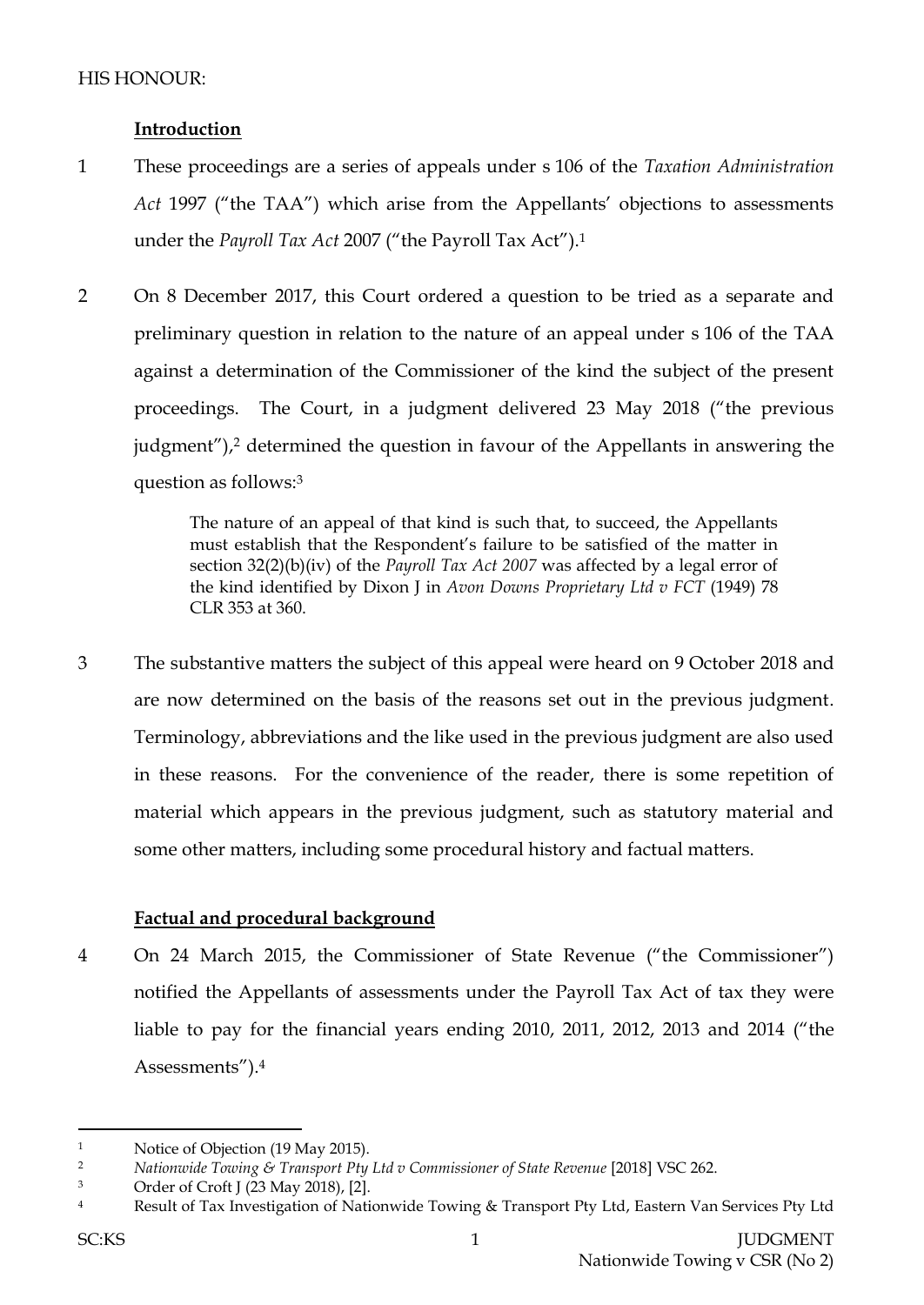- 5 The Appellants were dissatisfied with the Assessments and, on 19 May 2015, lodged a written objection with the Commissioner ("the Objection"), <sup>5</sup> as they were entitled to do under the provisions of Division 1 of Part 10 of the TAA.
- 6 The primary substantive ground of objection is set out in paragraphs 14(a) and (b)(ii) of the Objection ("the Primary Ground").6 The Primary Ground related to payments by the Second Appellant ("EVS") to its contractors, and impugned a significant portion of the total amount of the Assessments.
- 7 In essence, the Primary Ground asserted was that the Assessments should not have included payments by EVS to its contractors, because:<sup>7</sup>
	- (1) the Commissioner should have been satisfied that the services performed by the contractors were services performed by persons who ordinarily performed services of that kind to the public generally in that financial year, within the meaning of s 32(2)(b)(iv) of the [Payroll Tax Act]; and therefore
	- (2) the payments to the contractors were not made for or in relation to the performance of work relating to a "relevant contract" as defined in ss 31 and 32 of the Payroll Tax Act; and therefore
	- (3) those payments could not be taken to be "wages" by operation of s 35(1) of the Payroll Tax Act.
- 8 On 12 November 2015, a delegate of the Commissioner gave notice of the determination of the Objection, in accordance with s 103(1) of the TAA, having considered the Objection and, among other things, disallowed the Primary Ground under s 101(1) of the TAA. $^8$
- 9 The Commissioner, in the notice of determination of the Objection, gave reasons for disallowing the Primary Ground, which, among other things, included that the Commissioner was not satisfied that the services performed by the contractors were services performed by persons who ordinarily performed services of that kind to the

and Re's Roadside Recovery Pty Ltd (24 March 2015).

<sup>&</sup>lt;sup>5</sup> Notice of Objection (19 May 2015).

<sup>6</sup> *Appellants' Submissions* (17 August 2018), [18].

<sup>7</sup> *Appellants' Submissions on Separate Question* (9 February 2018), [4].

<sup>8</sup> Notice of Determination on Objection to Payroll Tax Assessments 91598826, 91598834, 91598842, 91598850 and 91598868 (Assessments 1 to 5) (12 November 2015) ("Notice of Determination").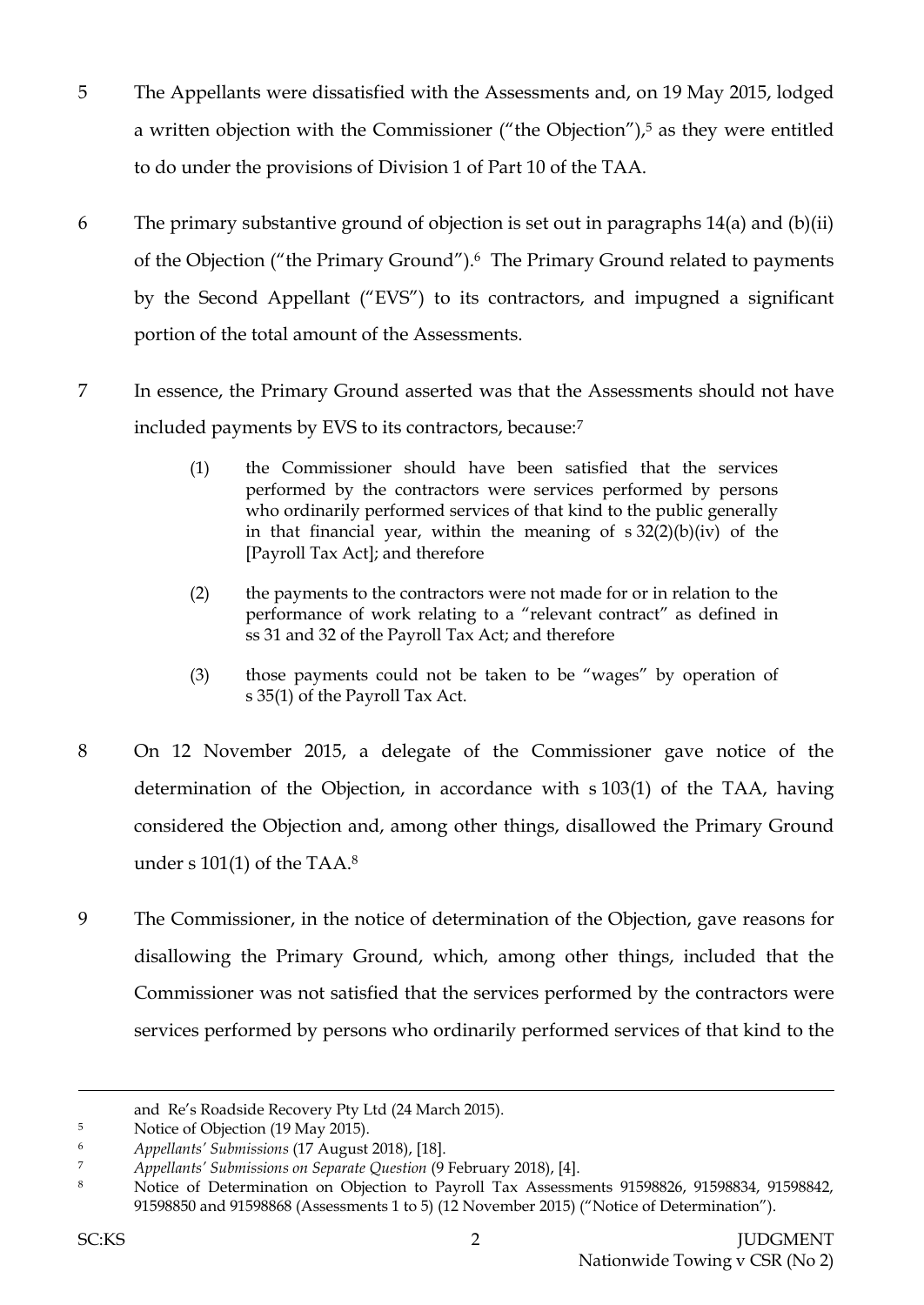public generally in the relevant financial year, within the meaning of s 32(2)(b)(iv) of the Payroll Tax Act. <sup>9</sup> More particularly, the grounds upon which the Objection was disallowed were summarised by the Commissioner in earlier submissions, as set out in the previous judgment.<sup>10</sup>

- 10 Between 2009 and 2014, EVS was contracted by RACV Road Services Pty Ltd ("RACV") to provide emergency roadside assistance services to eligible RACV members. EVS contracted with and paid contractors ("the Contractors") to provide the emergency roadside assistance services, which EVS had contracted to provide to eligible RACV members. In oral submissions, the Appellants pointed to four contractual relationships flowing from those arrangements.11 For the reasons which follow, it is not, however, necessary to examine these relationships in particular detail.
- 11 The question for the delegate of the Commissioner ("the Delegate") under s 32(2)(b)(iv) of the Payroll Tax Act was whether the Delegate was satisfied that the services supplied by the Contractors to EVS during each financial year were performed by persons "who ordinarily perform[ed] services of that kind to the public generally" in the relevant financial year. As indicated in the previous judgment, the Delegate was not satisfied of that matter, for reasons given in writing in accordance with her obligation under s 103(2) of the TAA on 12 November 2015 ("the Reasons").
- 12 It follows, on the basis of the previous judgment and the matters to which reference has been made, that the issue on this appeal is whether that failure of the Delegate to be satisfied was affected by a legal error of the kind identified by Dixon J in *Avon Downs Pty Ltd v Federal Commissioner of Taxation* ("*Avon Downs*").<sup>12</sup>

<sup>9</sup> Notice of Determination (12 November 2015), 15–16.

<sup>10</sup> *Nationwide Towing & Transport Pty Ltd v Commissioner of State Revenue* [2018] VSC 262, [9].

<sup>11</sup> Transcript, 1–3.

<sup>12</sup> (1949) 78 CLR 353 at 360; and see Order of Croft J (23 May 2018), [2] and *Nationwide Towing & Transport Pty Ltd v Commissioner of State Revenue* [2018] VSC 262.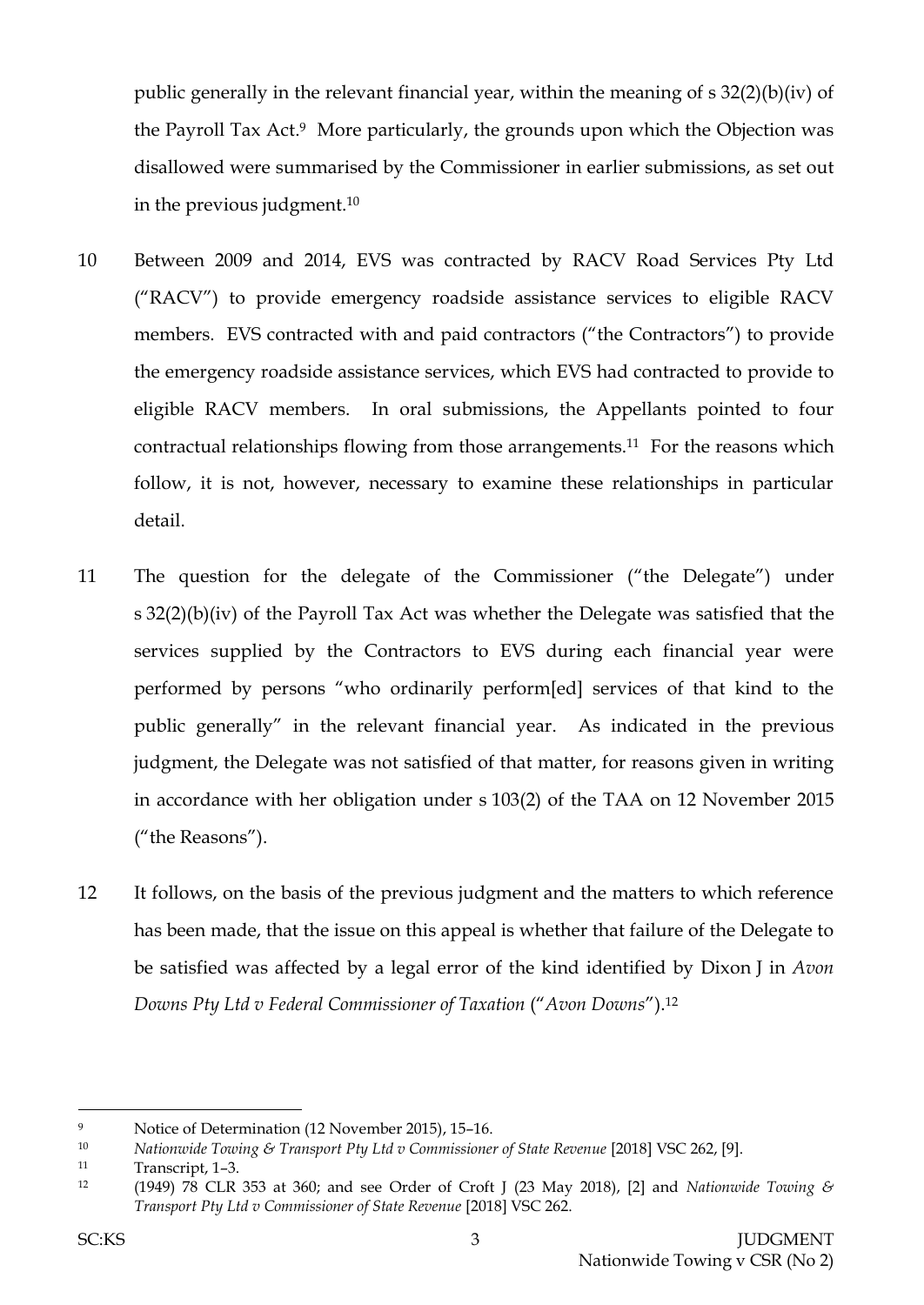13 On this basis, it is necessary to consider the reasons given by the Delegate for disallowing the Objection in order to determine whether there has been legal error of the *Avon Downs* kind. EVS contends that the Reasons disclose that the Delegate misdirected herself as to the relevant question in applying s 32(2)(b)(iv) of the Payroll Tax Act and that her conclusion was affected by a mistake of law as to the proper construction of the sub-section, which constitutes legal error of the kind identified in *Avon Downs*.

#### **Delegate's reasoning**

14 The Delegate's reasoning for not being satisfied that the services supplied by the Contractors to EVS during each financial year were performed by persons "who ordinarily perform[ed] services of that kind to the public generally" in that financial year is set out in the following passages in the Reasons:

> [Section 32(2)(b)(iv)], according to *Revenue Ruling PTA021*, requires the Commissioner to be satisfied that the contractor *provides the services in the course of conducting a genuinely independent business*, which stands in the market place and ordinarily renders like services to the public generally. ... The Commissioner, in making his determination, will conduct a broad review of the contractor's business and, in so doing, will consider many issues.

…

It is commonplace for a worker to provide services to a third party as part of their role with their principal/employer. In *Accident Compensation Commission v Odco* (1990) 95 ALR 641, the High Court held that by the tradesmen attending and doing work for the builder, the tradesmen supplied services to Odco (a temp agency) for the purposes of its business, notwithstanding at the same time they supplied services to the builder for the purposes of its business…

…

Relevant law relating to [s  $32(2)(b)(iv)$ ] is set out above.

…

As set out above, it is commonplace for a worker to provide services to a third party as part of their role with their principal/employer.

The available information indicates that any services provided to the 'public' (i.e. RACV Members) by the [Contractors] *were not provided in the course of conducting a genuinely independent business. Rather, the services were provided to RACV Members in the course of providing services to EVS.* Further, *there is no evidence that the [Contractors] ordinarily render services of the same type rendered to*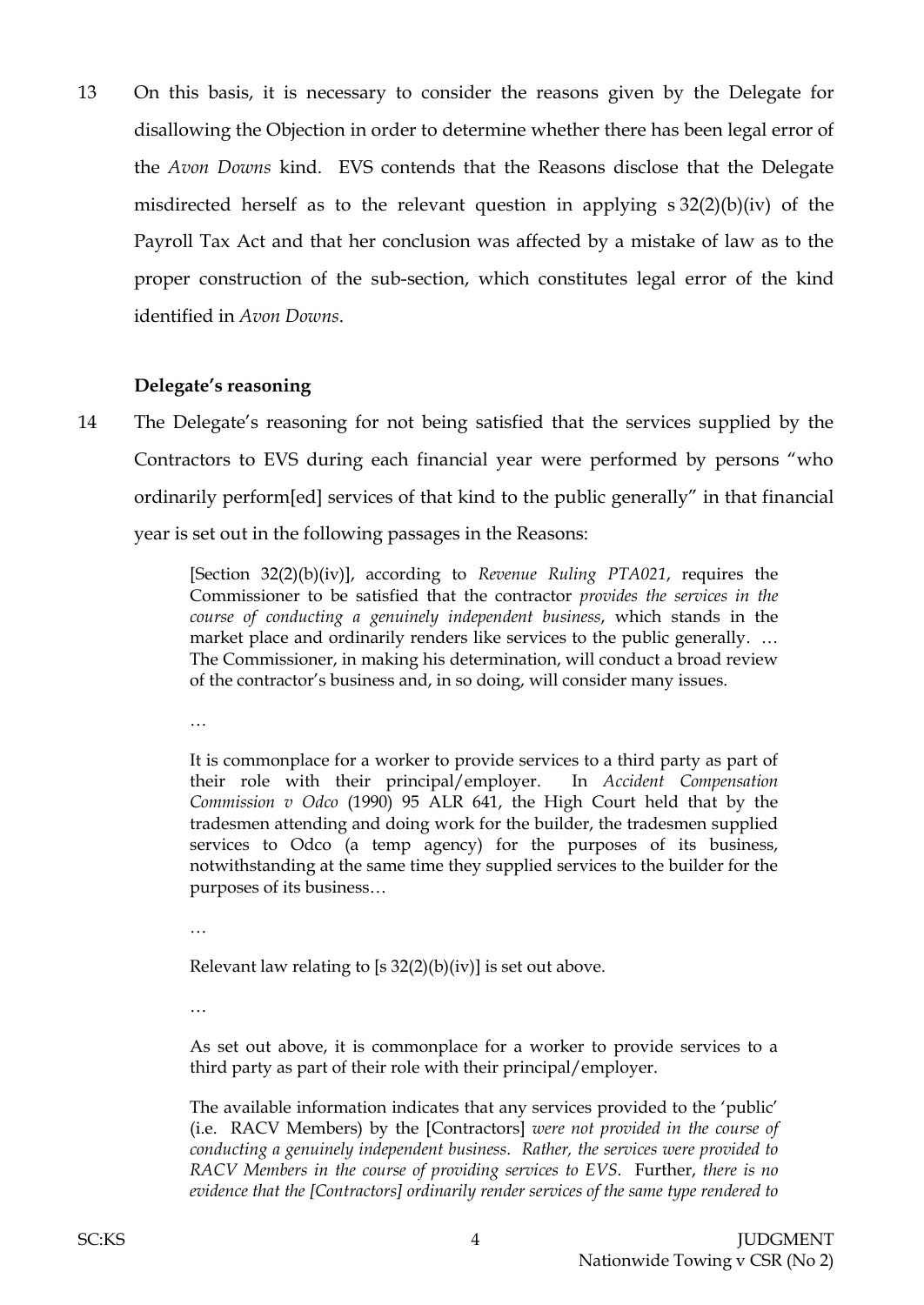*EVS to the public outside of their agreements with EVS*. In particular, the available information indicates that (whatever the position in prior years) for the 2009-2010 to 2013-2014 financial years, the [Contractors] *did not operate their own garages and/or mobile automotive repair businesses in addition to providing services to RACV Members under their agreements with EVS*."

[Appellants' emphasis]

- 15 As the Delegate observed in the Reasons, EVS contended, in its written objection, that the Contractors "provide[d] their services to the public generally ('albeit, in part through referrals by EVS and in part directly to the public')".<sup>13</sup>
- 16 In relation to the services provided by Contractors "directly to the public", the Appellants noted the acknowledgement in the Reasons that:<sup>14</sup>
	- 8.1 the Appellants had provided statements by Contractors, which showed that:<sup>15</sup>
		- (a) while attending RACV members, those Contractors regularly provided to the members "additional services … such as additional automotive repair or the sale of parts/consumables (such as fuel, headlight globes and battery terminals), which [were] outside the scope of their agreement with EVS";
		- (b) in such cases, the RACV members paid the Contractor directly for these additional services; and
		- (c) to enable those additional services to be provided the Contractors purchased and stocked the spare parts and consumables at their own cost.
	- 8.2 the Appellants submitted (by their notice of objection) that the Contractors sold "spare parts to the public and install[ed] them, 'which services were of the same kind to those provided by the [Contractors] to EVS under their respective contractual arrangement". 16
- 17 The Appellants also claimed that the services provided to RACV members (including those signing up at the roadside) were services of the relevant kind because those services were available to the public generally, within the meaning of s 32(2)(b)(iv) of the Payroll Tax Act.

<sup>13</sup> Reasons, 4, 20.

<sup>14</sup> Appellants' Submissions (17 August 2018), [8].

<sup>15</sup> Reasons, 6.

<sup>16</sup> Reasons, 4, 20.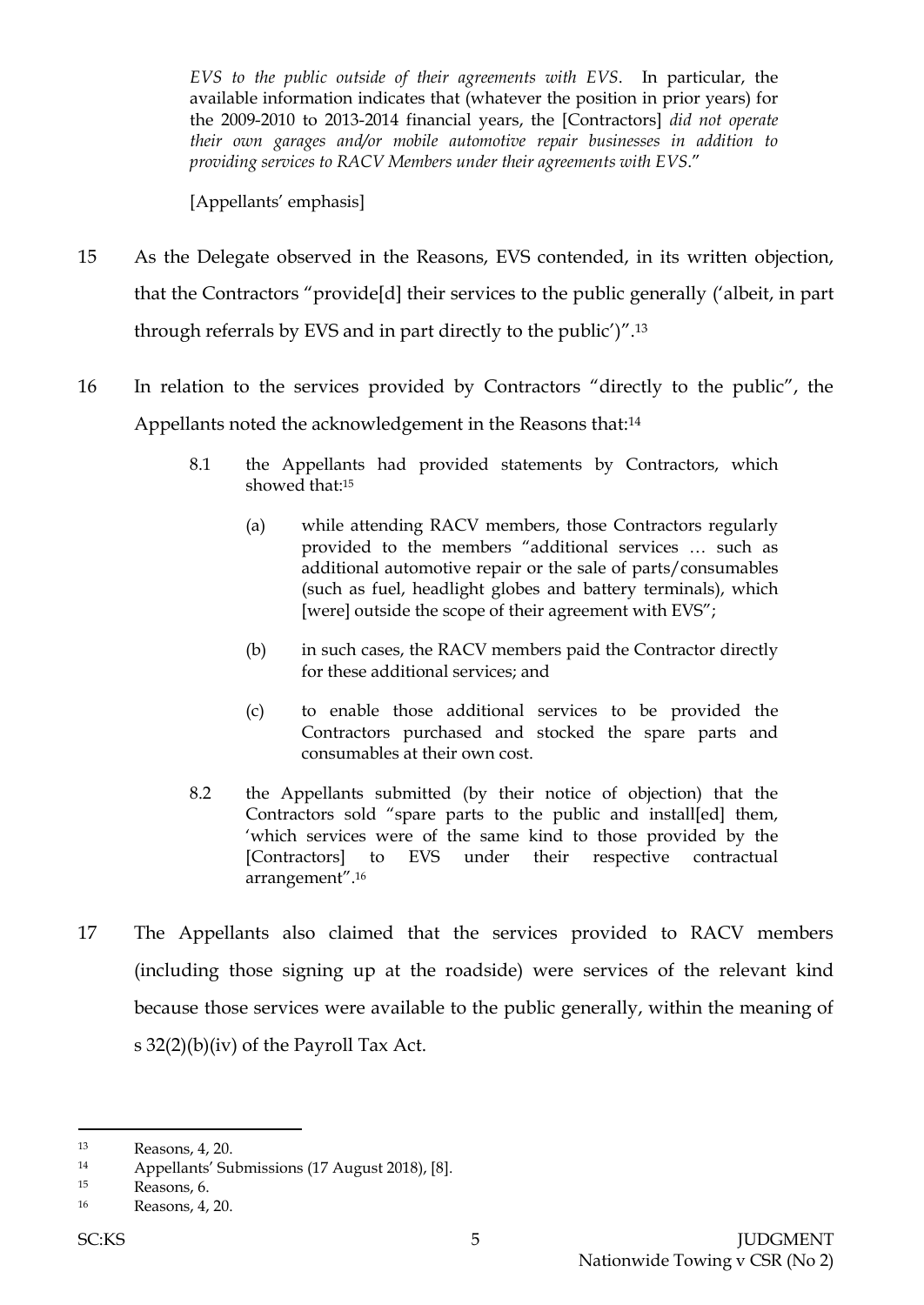- 18 The grounds relied upon by the Appellants in this appeal are those contained in paragraphs 14 and 17 of the Objection. The primary substantive ground was set out in paragraphs 14(a) and (b)(ii) of the Objection. Paragraph 14 of the Objection stated:
	- 14. The Assessments should not have included payments made by EVS to the Contractors because:
		- (a) The payments (purported taxable wages) made by EVS to each of the Contractors in the years of assessment were not made for or in relation to the performance of work relating to a "relevant contract" within Division 7 of the *Payroll Tax Act 2007*. It follows that (i) EVS could not be taken to be an "employer" within section 33, (ii) the Contractors could not be taken to be "employees" within section 34, and (iii) the amounts paid by EVS to the Contractors in the years of assessment could not be taken to be "wages" within section 35.
		- (b) Without limiting the generality of ground (a), the payments (purported taxable wages) are excluded from the scope of Division 7 because they were made by EVS in the course of its business to each of the Contractors who supplied EVS with services for or in relation to the performance of work where the Commissioner was satisfied or should now be satisfied that those services were performed by the Contractors who ordinarily perform services of that kind to the public generally in each of the years of assessment within section 32(2)(b)(iv) of the *Payroll Tax Act 2007*.

Particulars

…

- (i) To the extent that this ground asserts that the Commissioner was relevantly satisfied, it relies upon the earlier determinations.
- (ii) If and to the extent that the earlier determinations are not sufficient to sustain the present claim for exemption under section  $32(2)(b)(iv)$ , the Taxpayer relies on the facts in attachment B to sustain its contention that the Commissioner should now be relevantly satisfied. To that end, the contractual arrangement between EVS and the Contractor is an arrangement where the Contractors provided services to the public generally, albeit, in part through referrals by EVS and in part directly to the public. To that end, the Contractors provided services to the public generally by way of sale and installation of spare parts, which services were of the same kind to those provided by the Contractors to EVS under their respective contractual arrangement.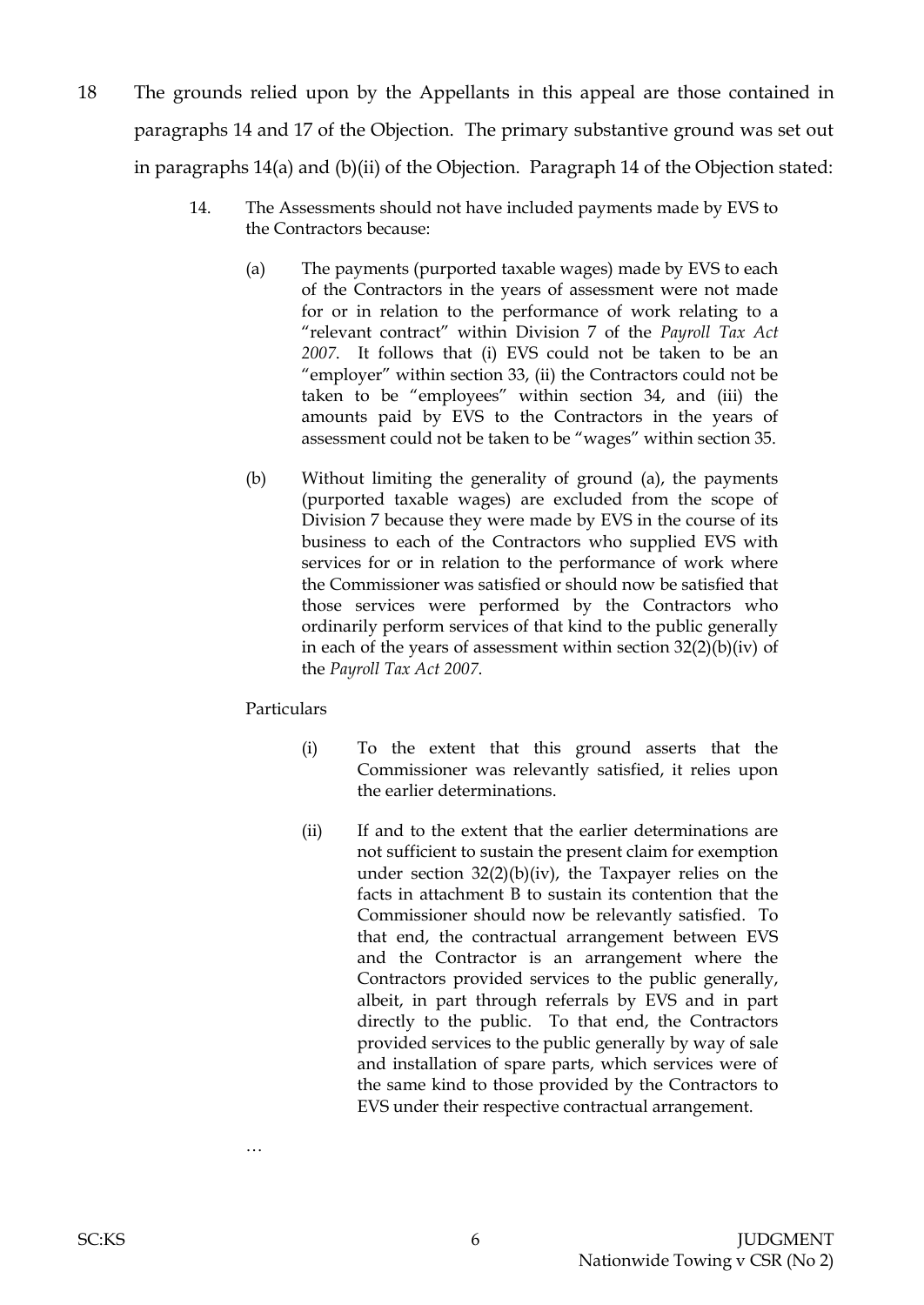19 The Delegate summarised the contention, in particular that in (ii), both in the introductory part of the Reasons<sup>17</sup> and again in the part explaining why that contention was rejected.18 However, the Reasons do not refer to Attachment B, which stated the facts on which EVS relied. Attachment B stated:

#### ATTACHMENT B

- 1. At all relevant times EVS carried on the business of providing emergency roadside assistance services to members, clients and customers ("Members") of the RACV Road Service Pty Ltd ("RACV").
- 2. In the years of assessment, EVS provided the emergency roadside assistance services pursuant to two consecutive agreements entered into on 1 September 2008 covering the period 1 September 2008 to 31 August 2011 ("earlier agreement") and on 1 October 2011 covering the period 1 October 2011 to 30 September 2016 ("later agreement").
- 3. It was a term of each of these agreements that EVS can invoice the RACV for any parts or petrol supplied to Members (being the persons eligible to receive the emergency roadside assistance service) where the Members are entitled to receive them free of charge or is unable to pay for them at the time the service is provided up to \$33. Where the Member is not entitled to receive the parts supplied free of charge EVS must seek payment directly from the Member in the first instance: Clause 8 schedule B to the earlier agreement and Clause 10 schedule B to the later agreement.
- 4. The entitlement of a Member to the spare part allowance of \$33 is governed by the RACV "Emergency Roadside Assistance Terms & Conditions" and is made to depend on the kind of package taken. Only members that take the total care and extra care packages are entitled to the spare parts allowance. Members that take the roadside care package are not entitled to the spare part allowance (pages 6 and 9). All Members are entitled to a fuel allowance of up to five litres.
- 5. Those terms & conditions also provided that:
	- (a) Members must pay for all spare parts unless they are provided as part of the emergency roadside assistance package (page 22); and
	- (b) spare parts do not include consumables such as oil, fluids, coolant and batteries, which the Members must pay for themselves.
- 6. In the years of assessment, EVS entered into service van contractor agreements with various entities and made payments pursuant to those agreements. The payments that formed the subject of investigation by the Commissioner and were taken to be "wages" for

<sup>17</sup> Reasons, 4.

<sup>18</sup> Reasons, 20.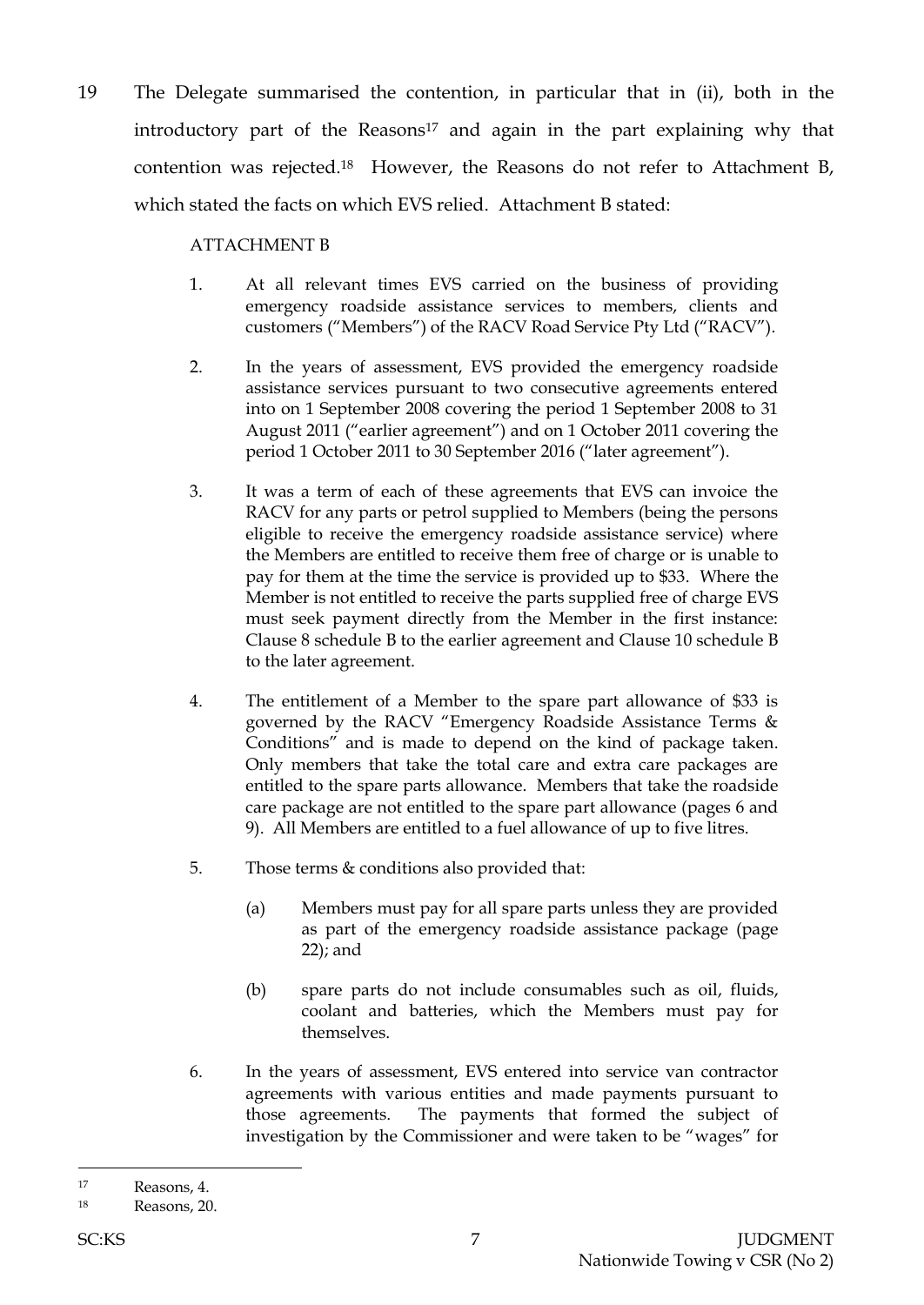the purposes of the *Payroll Tax Act 2007* were made to 82 entities and are listed in attachment A.

- 7. The Contractors were individuals (operating as sole traders), corporate entities, trustees of trusts, and partnerships. Some of the Contractors owned their own vehicles and others were provided with vehicles by EVS for the purposes of their respective contracts.
- 8. The arrangements between EVS and the Contractors were governed in part by a written agreement and in part by course of dealing. The terms of the arrangements typically were these:
	- …
	- (e) The Contractors were not required to provide services exclusively to EVS and nothing in the arrangements prevented the Contractors from engaging or being concerned in any other business or provide services to the public. However, EVS vehicles could not be used to provide services to any other business unless authorised by EVS.
	- (f) In consideration of the provision of services, EVS agreed to pay to the Contractor an agreed job rate for each completed job. Payment was made to depend on the Contractors providing to EVS a properly completed invoice that specified the services provided during the invoicing period. … At all times in the years of assessment, EVS paid a per-job rate and not an hourly rate.
	- …
	- (h) The Contractors were required, at their own cost, to provide and maintain the necessary equipment, spare parts and consumables to mobilise the Members/public.
		- (i) The tools that the Contractors were required to hold in their vehicles included:
			- testing tools, including multimeter, pressure testers, electrical testers, compression testers;
			- drill, rattle gun, impact wrench, soldering iron;
			- screw drivers, spanners, socket sets, hammers, pliers, cutters; and
			- battery booster pack, trolley jack, jack stands.
		- (ii) The spare parts that the Contractors were required to hold in their vehicles included:
			- fan belts:
			- hoses and hose clamps, including fuel hoses and radiator hoses;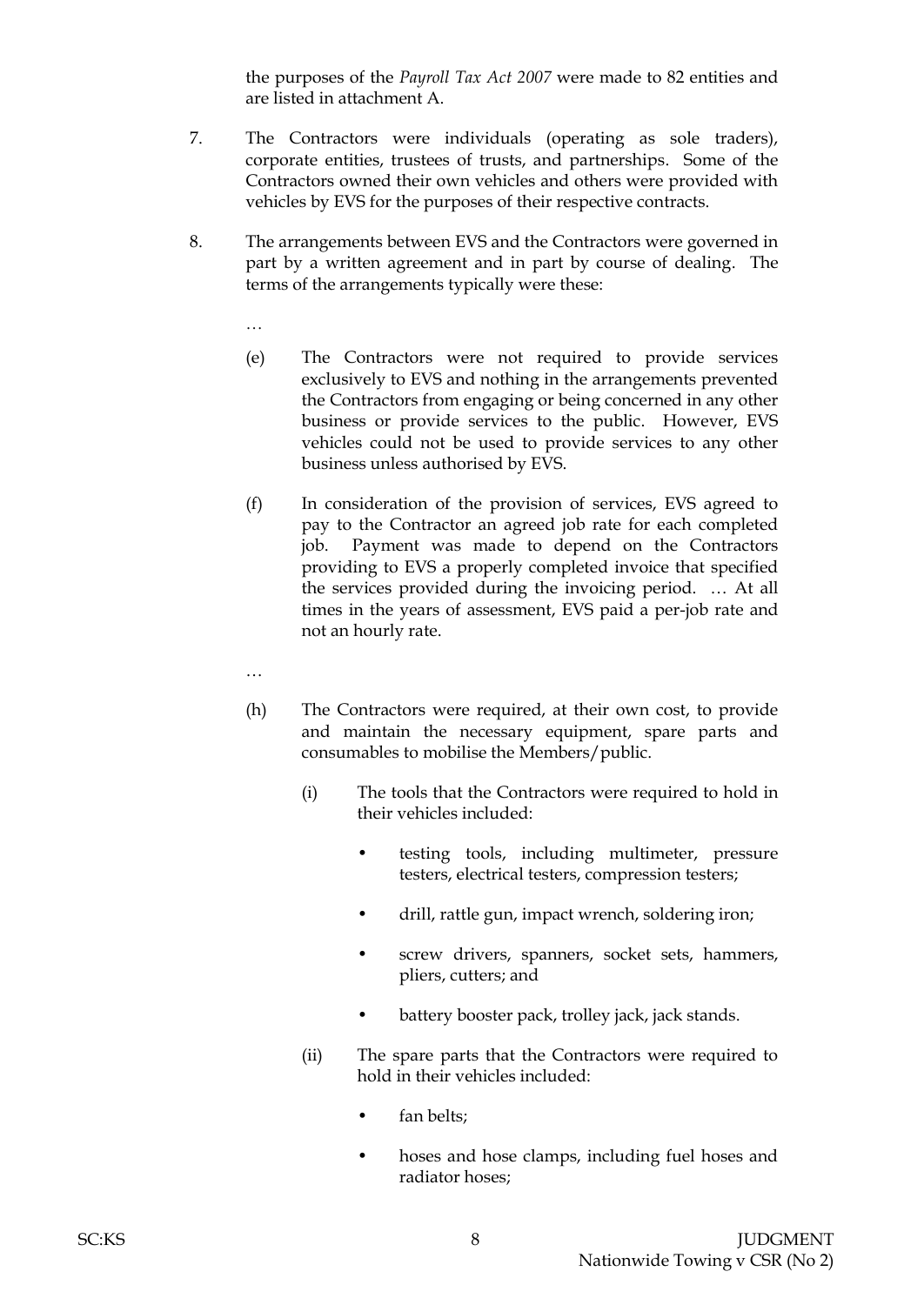- globes;
- battery terminals; and
- fusible links.
- (iii) The consumables that the Contractors were required to hold in their vehicles included:
	- fuel:
	- brake fluid;
	- engine oil; and
	- tyre puncture sealant
- (i) The Contractors provided services/goods and received payments from the Members/public in four situations:
	- (i) For the sale and installation of spare parts to Members that were not entitled to the spare part allowance. The Contractor charged the Members for the supply and installation of the spare parts, fuel or other consumables and kept the monies received. That is *such monies were not passed on to EVS* or deducted from the Contractor's invoiced fees *because they were sales made by the Contractor directly to Members/public*.
	- (ii) For the sale and installation of spare parts or fuel in excess of the spare part or fuel allowance. The Contractor charged the Members for the supply and installation of the spare parts or for additional fuel in excess of the allowance and kept the monies received. That is such monies were not passed on to EVS or deducted from the Contractor's invoiced fees *because they were sales made by the Contractor directly to Members*.
	- (iii) For the sale and supply of consumables. The Contractor charged the Members for the supply of the consumables and kept all the monies received. That is such monies were not passed on to EVS or deducted from the Contractor's invoiced fees *because they were sales made by the Contractor directly to Members*.
	- (iv) For new RACV membership fees. Money received by Contractors for new RACV membership fees were previously deducted from the Contractor's remuneration, but since mid-2014 were sent directly to the RACV by the Contractor.
- (j) The Contractors were entitled to be reimbursed by EVS for any spare parts or fuel sales which the Members received free of charge pursuant to the spare part or fuel allowance.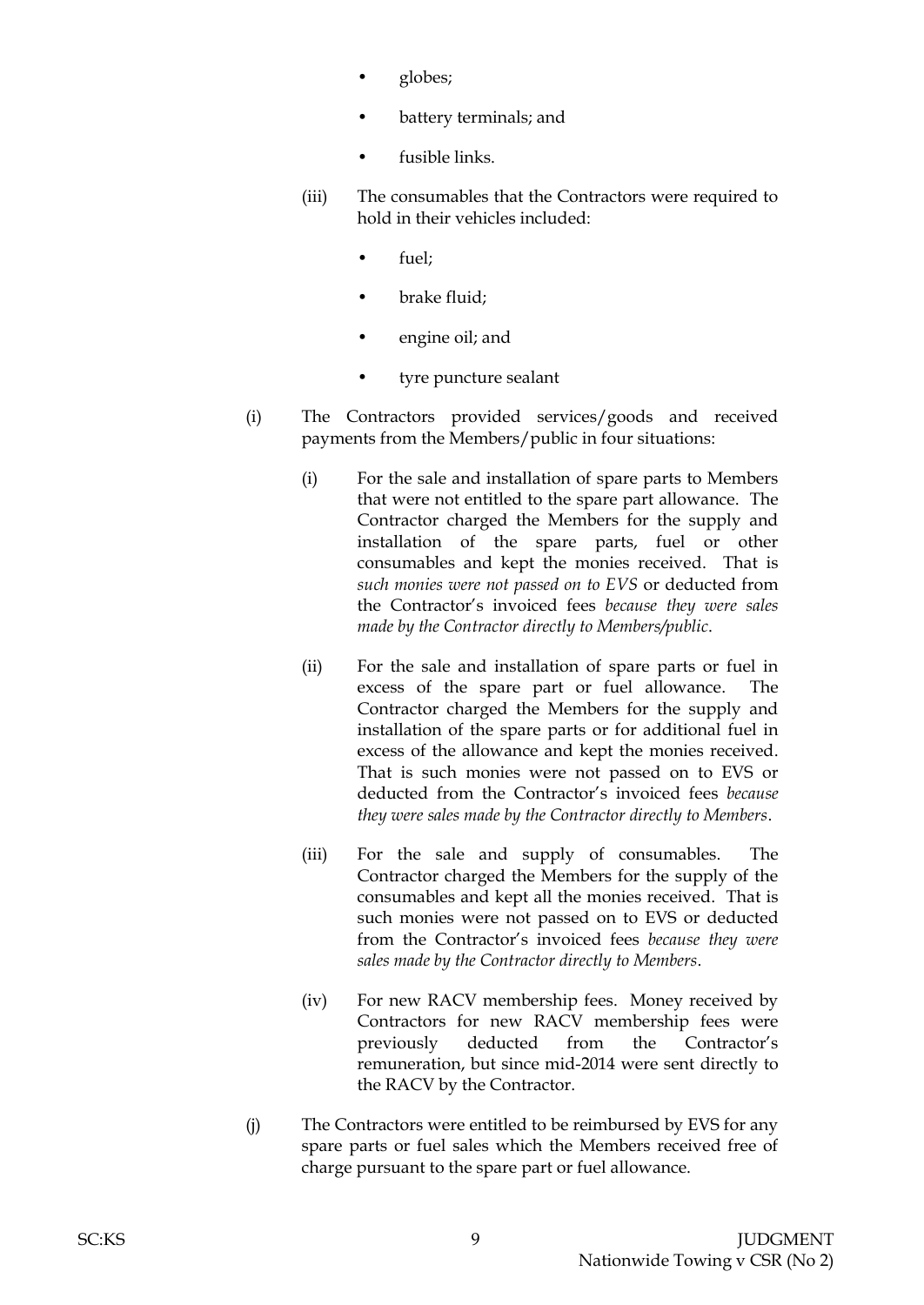- (k) Major mechanical repairs (repairs in excess of the allowance or that were not the subject of an allowance) were carried out by direct arrangement between the Contractor and the Members.
- (l) Member complaints referable to services (including spare parts) provided by the Contractor were referred to the Contractor who bore the cost of any further services and parts necessary to resolve the complaint.

[Appellants' emphasis]

- 20 The Reasons referred to a previous determination in favour of EVS on the equivalent question, on 21 September 2006.19 During that process the Commissioner:
	- (1) initially considered that "the evidence provided does not support the claim that the Contractors are exempt under [the provision antecedent to s 32(2)(b)(iv)] because the information does not show that each of the Contractors ordinarily renders services of *that kind*, being 'emergency roadside services under contract to RACV' to the public generally in each of the relevant financial years";<sup>20</sup> but
	- (2) later, following receipt of legal advice, wrote: "[b]ased on the legal opinion, I advise that the sale of spare parts and the services provided by some of the contractors via their own automotive repair shop or mobile repair services are considered to be the services of the same kind to that provided by the contractors to EVS under the Service Van Contractor Agreement".<sup>21</sup>
- 21 During the process of the consideration of the Objection in 2015, EVS provided four statements from Contractors, in response to the Commissioner's invitation. It is the position, as the Delegate observed, that the statements were "largely identical", although they did have some differences. As contended by the Appellants, it is, consequently, sufficient to set out one by way of example:

I, Marek Lamaskewski, make the following statement:

1. I operate my own automotive mechanic repair business.

<sup>19</sup> Reasons, 5, referring to Letter from State Revenue Office to Hall & Wilcox Lawyers "Re: Eastern Van Services Pty Ltd ('EVS') and Payments to Contractors" (21 September 2006).

<sup>&</sup>lt;sup>20</sup> Letter from State Revenue Office to Hall & Wilcox (29 August 2005) (Appellants' emphasis).

<sup>21</sup> Letter from State Revenue Office to Hall & Wilcox (9 December 2005).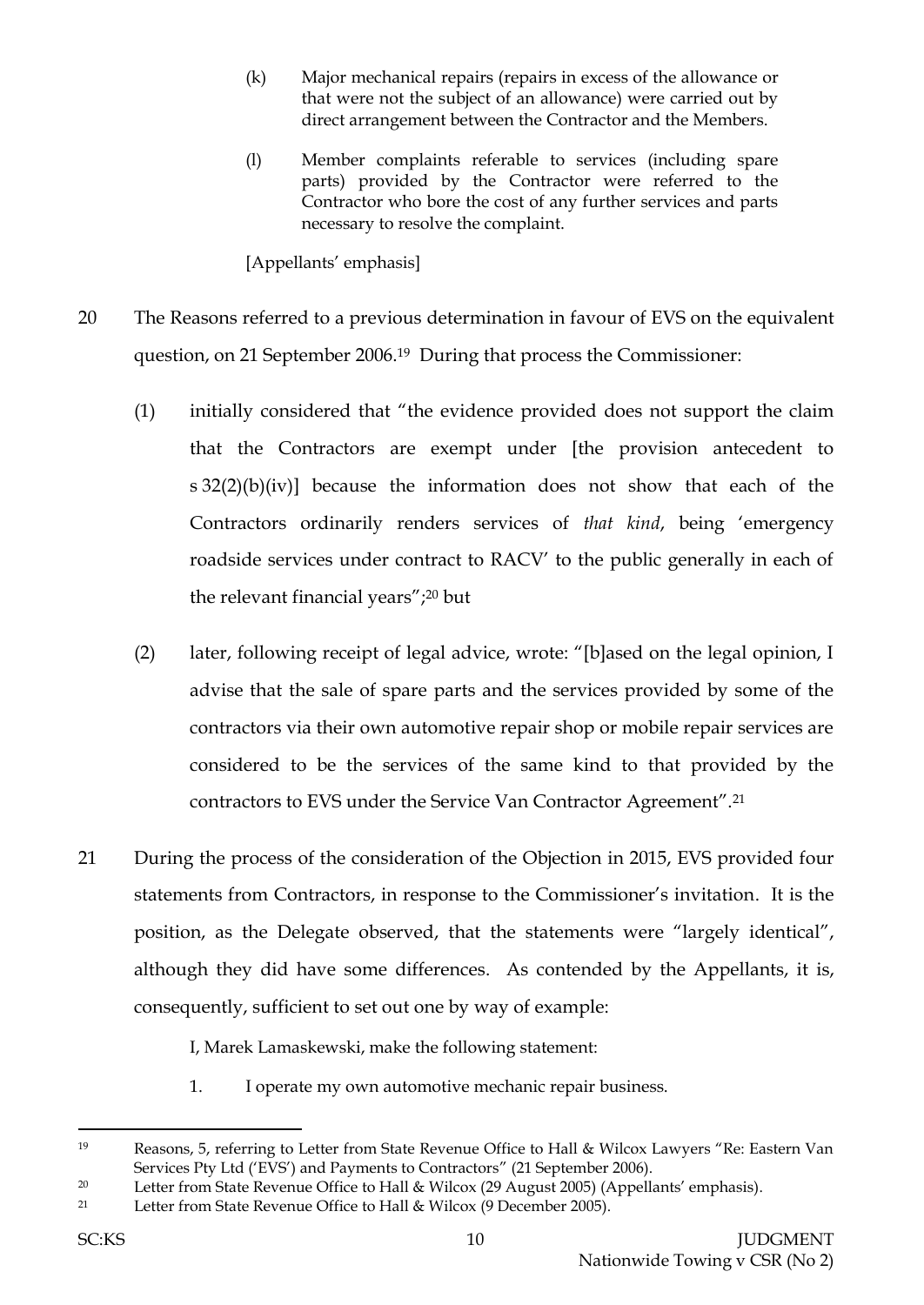3. In the course of carrying on my business, I provide motor vehicle repair services to [EVS] as a contractor by providing emergency roadside assistance to the public who are existing RACV members or who sign-on as an RACV member (*Customers*). I was first engaged by EVS in September 2007 as a contractor.

…

- 4. The emergency roadside assistance involves call-outs to a stopped or broken down vehicle, diagnosis and assistance to enable the vehicle to resume running, or arranging secondary services such as towing, battery or other repairs (*Emergency Roadside Assistance*). *My agreement with EVS is limited and restricted to providing Emergency Roadside Assistance and does not cover any other motor vehicle repair services that I may provide to the Customers or to any other person.*
- 5. In this regard, in the course of carrying on my business, *I also provide motor vehicle repair services to the Customers by delivering, supplying and/or installing spare parts and consumables (Repairs). These Repairs are separate and independent transactions between me and the Customer, and are in addition to the Emergency Roadside Assistance I provide to EVS.*
- 6. The spare parts and consumables that I regularly sell to Customers include the following:
	- (a) Consumables: fuel, oil, coolant and power steering fluid;
	- (b) Spare Parts: headlight globes, fan belts, fuses and hoses.
- 7. If a Customer requires any spare parts and consumables, then I will tell the Customer the price for that spare part or consumable and the Customer pays me directly for that Repair.
- 8. The Repairs I perform for Customers involve small sums of money but happen regularly. I would say that:
	- (a) approximately half of my call-outs would involve the sale and supply of spare parts by me to the Customer, commonly headlight globes which I may buy from an automotive supplier for say \$10 and sell to Customer for say \$15;
	- (b) approximately half of my call-outs would involve the sale and supply of fuel and/or oil by me to the Customer;
	- (c) if the spare part is minor such as fuses, then I do not usually charge the Customer for these parts because individually they are of little value (e.g. \$0.50 to \$1.00). I bear this cost.
- 9. In limited cases, the RACV covers the cost of the Repairs (or a portion of it) on behalf of the Customer depending upon their membership entitlement. All RACV members are entitled to up to 5 litres of fuel (\$6.25) and Total Care members are entitled to up to \$33 for spare parts. For these Repairs, I am entitled to receive payment from the RACV, but I collect those amounts from EVS. I claim the money from EVS who I understand has received that money from RACV. This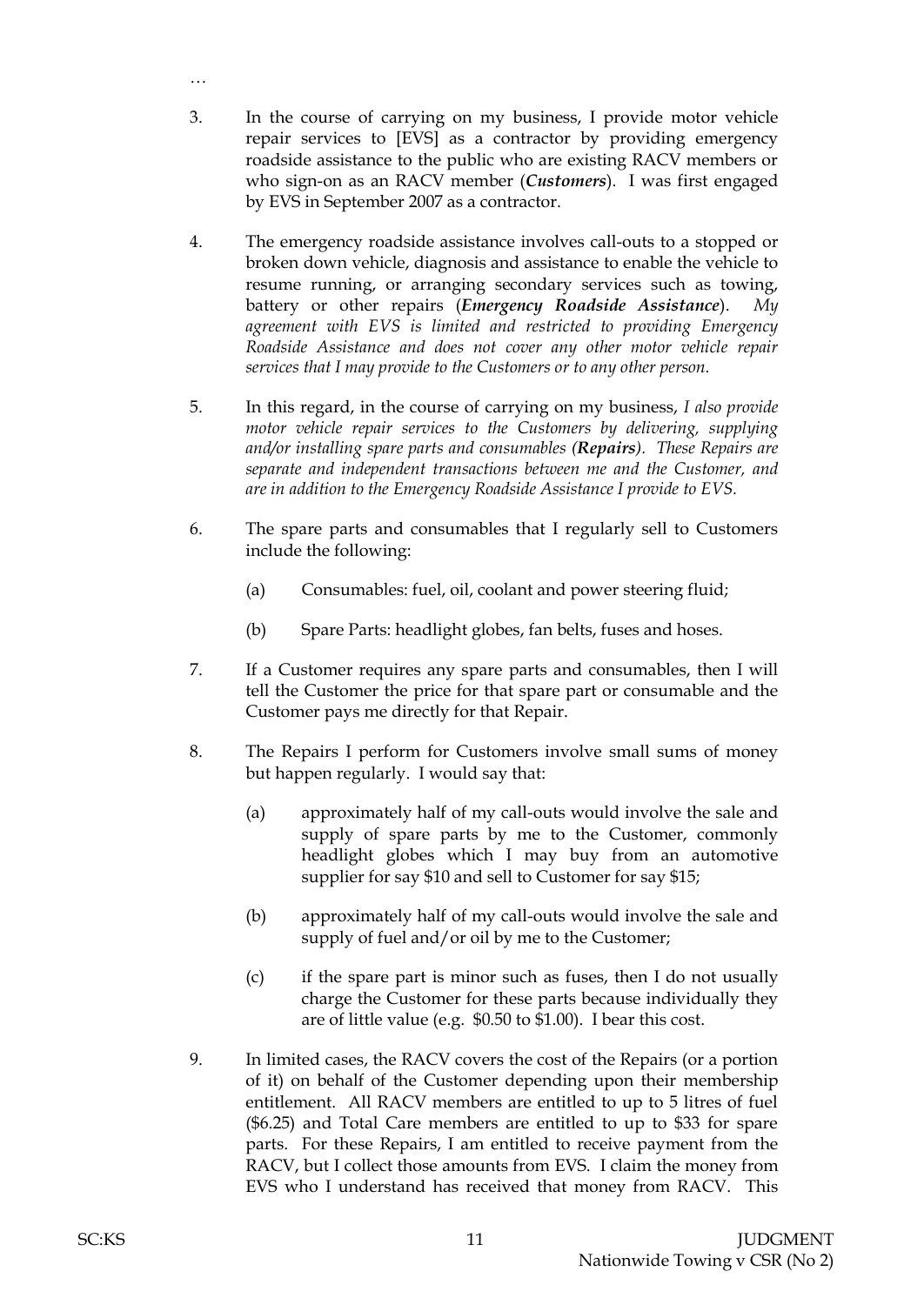payment is not part of the fees that EVS pays me for the provision of Emergency Roadside Assistance.

- 10. For all other Repairs, I receive payment directly from the Customer, including for any fuel or spare parts I sell to the Customer of a value exceeding their entitlement.
- 11. Of the occasions on which I would sell a spare part to a Customer, less than one fifth of them would be to a Customer that is entitled to the \$33 spare parts allowance.
- 12. Accordingly:
	- (a) the majority of spare parts I sell and install to my Customers are paid for by the Customer to me at the time of installation; and
	- (b) all oil and coolant that I sell and supply to my Customers are paid for by the Customer to me at the time of supply.
- 13. I keep a record of all Repairs in my Confirmation of Service Book, and would provide a copy of the confirmation to the Customer upon request. This is like a receipt. The RACV does not require me to keep these records beyond six months.<sup>22</sup>

[Appellants' emphasis]

- 22 On 12 November 2015, the Delegate:
	- (1) having considered the Objection, disallowed (among other things) the objection particularised in paragraph 14(b)(ii) under s 101(1) of the TAA;
	- (2) gave notice of the determination of the Objection, in accordance with s 103(1) of the TAA; and
	- (3) in that notice, provided the Reasons.
- 23 On 17 December 2015, the Appellants, being dissatisfied with the determination of the Objection, requested in writing, in accordance with s 106(1) of the TAA, that the Commissioner treat their objection as an appeal and cause it to be set down for hearing at the next sittings of this Court.

<sup>22</sup> Statement of Marek Lamaskewski, dated 28 October 2015.

l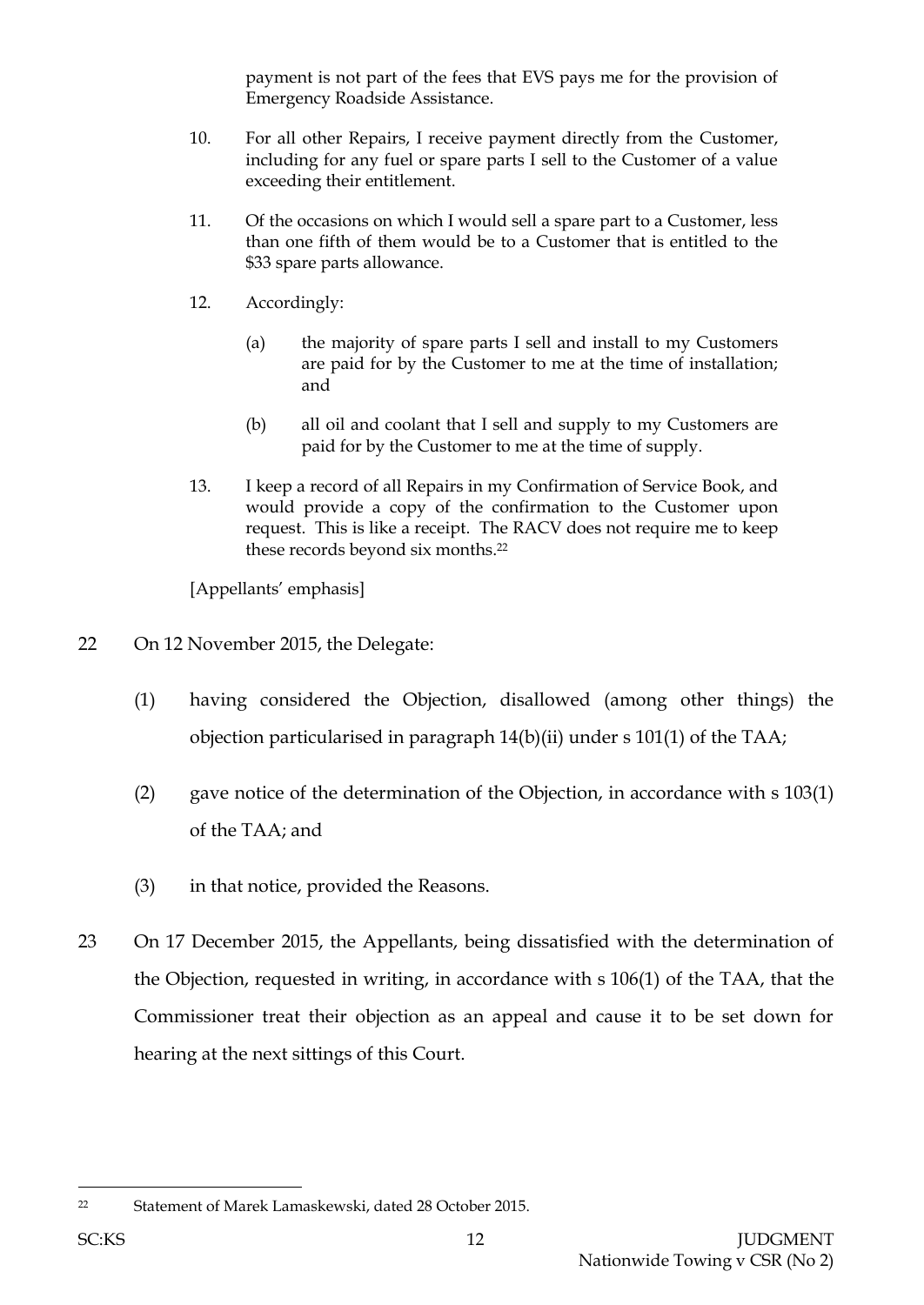- 24 The contention by EVS that the Contractors provided services of the relevant kind direct to the public relied on evidence of the Contractors providing additional services to drivers, outside of their contract with EVS; as set out above.
- 25 The Appellants contend that the Delegate rejected that contention by reference to an erroneous dichotomy—erected on the basis of *Revenue Ruling PTA021* and, perhaps, the decision of the High Court in *Accident Compensation Commission v Odco Pty Ltd*  ("*Odco*") <sup>23</sup>*—*between services provided "in the course of conducting a genuinely independent business" and services provided "in the course of providing services to EVS". The dichotomy was erroneous because the services of the same kind that are to be provided to the public for the exemption in sub-section (iv) to apply, might, but do not need to be, provided in the course of conducting a genuinely independent business of providing those services to the public.
- 26 It is also said by the Appellants that it is a mistake to construe the provisions of s 32(2)(b)(iv) as anti-avoidance provisions—first because there are specific antiavoidance provisions in this legislation and, secondly, because there is no suggestion that the arrangements the subject of these proceedings are a sham of any kind.24 In my view, the first proposition does follow from the provisions and structure of the Payroll Tax Act and the second is not suggested by the Commissioner. Consequently, in this context, I am of the view that these provisions do not call for or imply the import of the word "genuine" as though they were anti-avoidance provisions.
- 27 Thus the Appellants contend that the question arising is whether, in approaching the matter in that way, the Delegate misdirected herself as to the questions required to be addressed by s 32(2)(b)(iv) of the Payroll Tax Act or otherwise made a mistake of law. More particularly, the Appellants contend that the error of the Delegate was to impermissibly read into s 32(2)(b)(iv) additional words, as indicated below:<sup>25</sup>

<sup>23</sup> (1990) 64 ALJR 606.

<sup>&</sup>lt;sup>24</sup> And as to a statement with respect to the general purpose of the Payroll Tax legislation in this respect, see below, [31].

<sup>25</sup> Appellant's Submissions (17 August 2018), [14].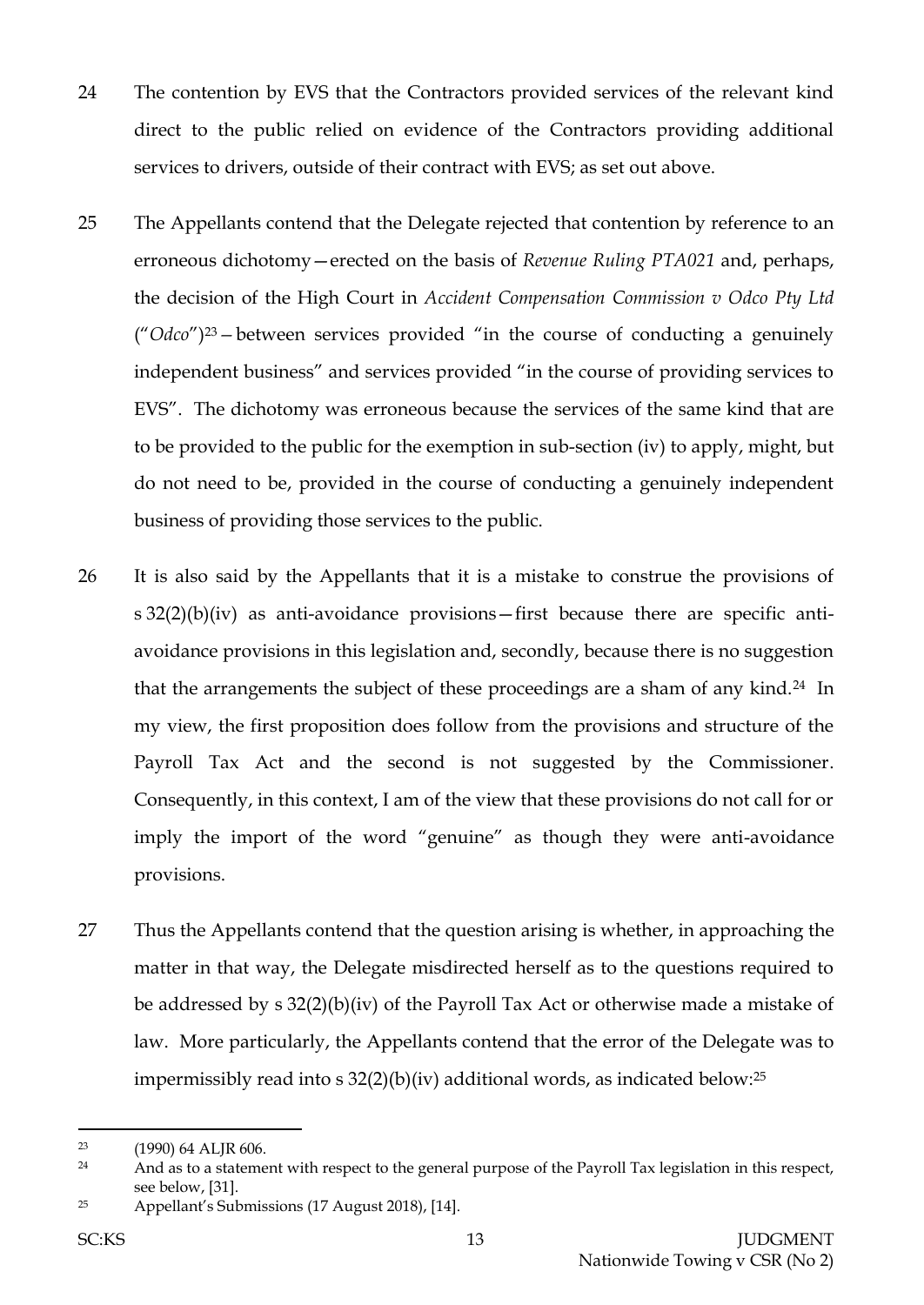(iv) those services are supplied under a contract to which subparagraphs (i) to (iii) do not apply and the Commissioner is satisfied that those services are performed by a person who ordinarily performs services of that kind *in the course of conducting a genuinely independent business of providing those services* to the public generally in that financial year.<sup>26</sup>

Thus it is said that the Delegate's error is to employ an example of a kind of case that can fall within the exemption set out in  $s$  32(2)(b)(iv) as a mandatory criterion for falling within those provisions.

# **Statutory provisions**

28 As its name implies, the Payroll Tax Act makes "employers" liable to pay "payroll tax" on all "wages" paid by the employer.<sup>27</sup> "Wages" means "wages, remuneration, salary, commission, bonuses or allowances paid or payable to an employee" and includes "an amount that is included as or taken to be wages by any other provision of [the Payroll Tax Act]".28 Section 35(1) of the Payroll Tax Act is one such provision, and a provision which is critical in the present context. It provides:

> For the purposes of [the Payroll Tax Act], amounts paid or payable by an *employer* during a financial year for or in relation to the performance of work relating to a *relevant contract* or the re-supply of goods by an *employee* under a *relevant contract* are taken to be wages paid or payable during that financial year.

The italicised terms are the subject of the provisions of ss 32, 33 and 34 of the Payroll Tax Act.

29 Other critical provisions of the Payroll Tax Act are those contained in s 32(2)(b)(iv) which, together with some legislative context, are as follows:

# **Division 7 — Contractor provisions**

- …
- **32. What is a relevant contract?**
- (1) In this Division, a *relevant contract* in relation to a financial year is a contract under which a person (the *designated person*) during that financial year, in the course of a business carried on by the designated person—

 $\overline{a}$ <sup>26</sup> Cf *HFM043 v The Republic of Nauru* [2018] HCA 37, [21]–[24].

<sup>27</sup> See *Payroll Tax Act* 2007 Pt 2, Divs 1, 2.

<sup>28</sup> *Payroll Tax Act* 2007 s 13(1)(e).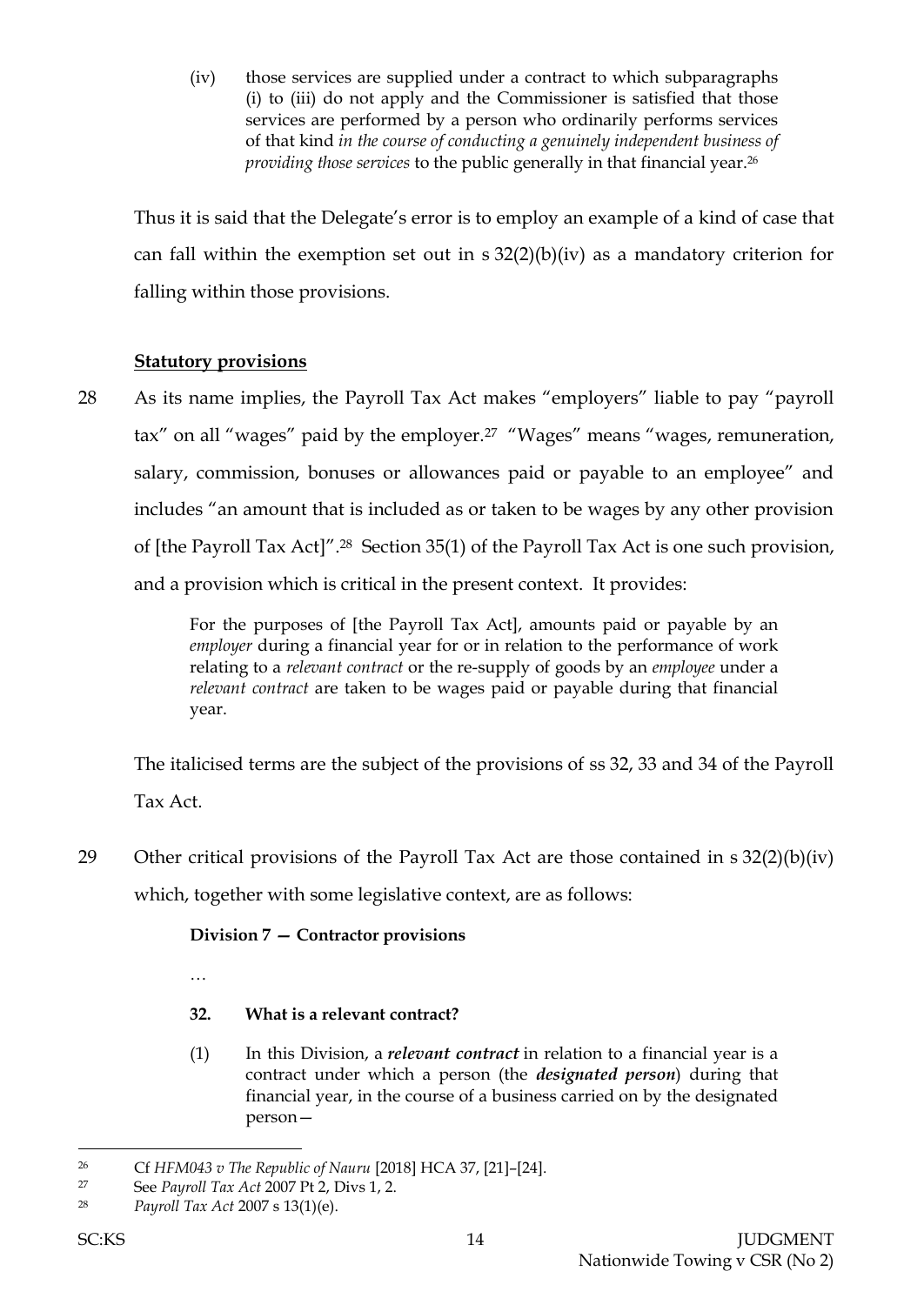- (a) supplies to another person services for or in relation to the performance of work; or
- (b) has supplied to the designated person the services of persons for or in relation to the performance of work; or
- (c) gives out goods to natural persons for work to be performed by those persons in respect of those goods and for re-supply of the goods to the designated person or, where the designated person is a member of a group, to another member of that group.
- (2) However, a *relevant contract* does not include a contract of service or a contract under which a person (the *designated person*) during a financial year in the course of a business carried on by the designated person—
	- (a) is supplied with services for or in relation to the performance of work that are ancillary to the supply of goods under the contract by the person by whom the services are supplied or to the use of goods which are the property of that person; or
	- (b) is supplied with services for or in relation to the performance of work where—
		- (i) those services are of a kind not ordinarily required by the designated person and are performed by a person who ordinarily performs services of that kind to the public generally; or
		- (ii) those services are of a kind ordinarily required by the designated person for less than 180 days in a financial year; or
		- (iii) those services are provided for a period that does not exceed 90 days or for periods that, in the aggregate, do not exceed 90 days in that financial year and are not services—
			- (A) provided by a person by whom similar services are provided to the designated person; or
			- (B) for or in relation to the performance of work where any of the persons who perform the work also perform similar work for the designated person—

for periods that, in the aggregate, exceed 90 days in that financial year; or

(iv) those services are supplied under a contract to which subparagraphs (i) to (iii) do not apply and the Commissioner is satisfied that those services are performed by a person who ordinarily performs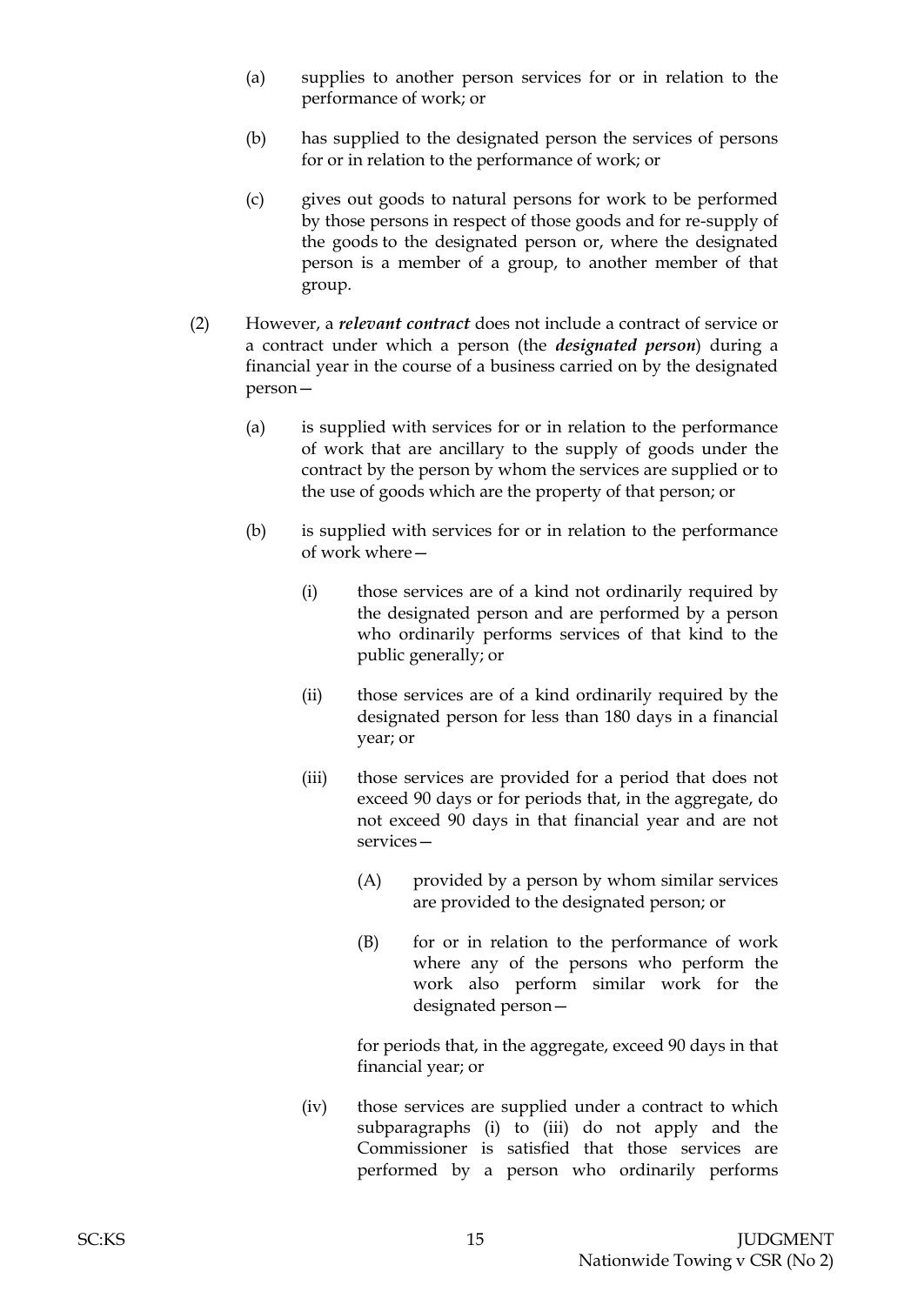services of that kind to the public generally in that financial year; or

…

…

30 Also important are the provisions of s 33(1)(a) and (b) and (2) of the Payroll Tax Act, which provide:

### **33. Persons taken to be employers**

- (1) For the purposes of [the Payroll Tax Act], a person—
	- (a) who during a financial year, under a relevant contract, supplies services to another person; or
	- (b) to whom during a financial year, under a relevant contract, the services of persons are supplied for or in relation to the performance of work…
	- …

is taken to be an employer in respect of that financial year.

- (2) If a contract is a relevant contract under both section  $32(1)(a)$  and  $(b)$  -
	- (a) the person to whom, under the contract, the services of persons are supplied for or in relation to the performance of work is taken to be an employer; and
	- (b) despite subsection  $(1)(a)$ , the person who under the contract supplies the services is taken not to be an employer.

Also important are the provisions of s 34(a) of this legislation, which provides, "[f]or the purposes of [the Payroll Tax Act], a person who during a financial year… performs work for or in relation to which services are supplied to another person under a relevant contract… is taken to be an employee in respect of that financial year".

## **Interpretation of statutory provisions**

31 Division 7 of Part 3 of the Payroll Tax Act had its genesis in s 7 of the *Pay-roll Tax (Amendment) Act* 1983 ("the Amending Act"), which inserted a new s 3C into the *Payroll Tax Act* 1971. The legislative purpose of the provisions of the Amending Act is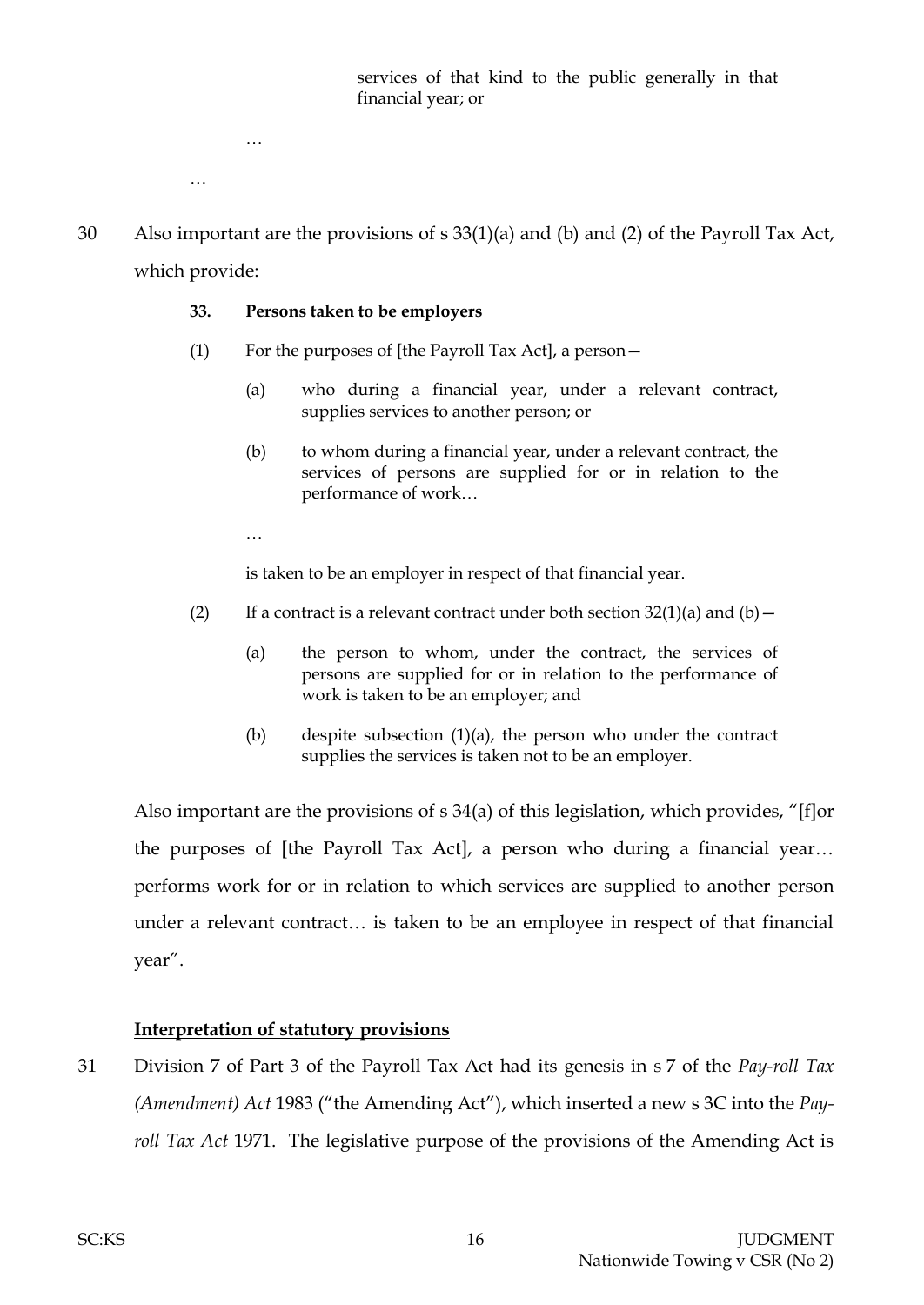illuminated in the second reading speech on the 1983 bill by the then Treasurer,

Mr Jolly:<sup>29</sup>

It has been drawn to the attention of the Government that the pay-roll tax base has been eroded considerably during recent years because an increasing number of employees have become or purported to become independent contractors and their employers or former employers no longer pay pay-roll tax on the remuneration paid to these contractors, notwithstanding that for all intents and purposes the relationship between the parties is almost identical. This trend has accelerated in recent years and is continuing to accelerate.

…

The other provision deals with all other contracts involving the supply of labour where it is considered that the pay-roll tax legislation should apply. In essence, the legislation is intended to catch those relationships where the subcontractor works exclusively or primarily for the one person and where the object of the contract between the parties is to obtain the labour of the subcontractor. Therefore, an exclusion is provided where the provision of the sub-contractor's labour is only incidental to the supply of goods under the contract.

Further exclusions are provided where the sub-contractor does not work exclusively or principally for the one person. These exclusions are expressed in a somewhat complicated form. This is a matter of regret, but it is a fact of life that complicated legislation is needed to close loopholes in tax legislation, otherwise the fertile minds engaged by the tax avoidance industry will find weaknesses in any simplified amending provisions and exploit those weaknesses to the disadvantage of the revenue.

As a final protection, however, there is provision for the Commissioner of Pay-roll Tax to exclude a contract from the operation of these provisions where he is satisfied that the services provided under the contract are rendered by a person who ordinarily renders services of the kind provided under the contract to the public generally.

In addition to highlighting the then concern of the declining revenue base of payroll tax under existing legislative provisions, the Treasurer's speech also indicates that specific attention was given to the formulation of the provisions "… to exclude a contract from the operation of these provisions …". Indeed, the words of the Treasurer mirror the words of the exempting provisions the subject of these proceedings. Moreover, it is clear that these provisions were seen as exemption, rather than anti-avoidance, provisions.

l

<sup>29</sup> Victoria, *Parliamentary Debates*, Legislative Assembly, 27 October 1983, 1579-80.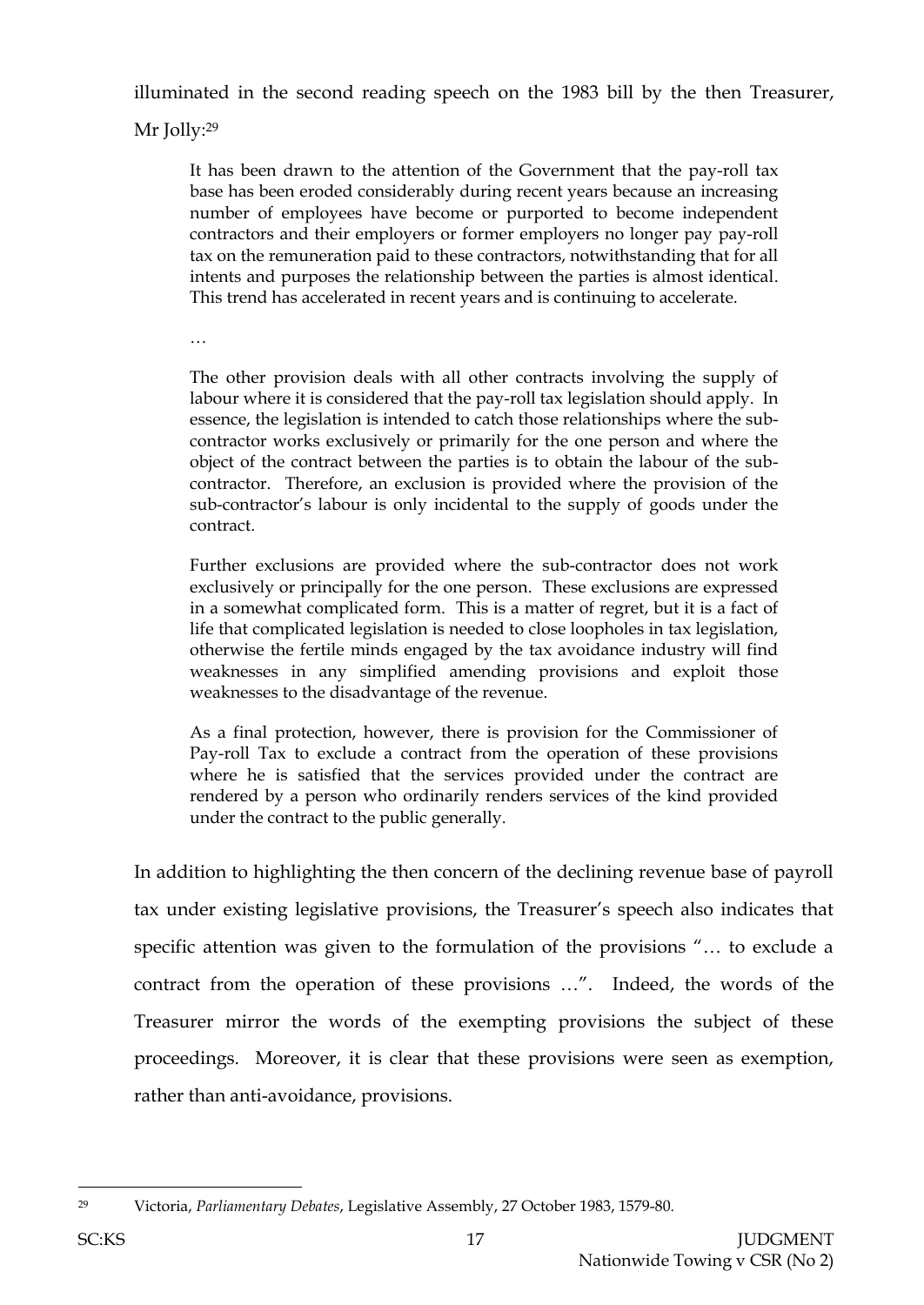32 Section  $3C(1)(e)(v)$  of the Amending Act, which commenced on 1 January 1984, was the first direct progenitor of  $s$  32(2)(b)(iv), and is equivalent to the present form of paragraph (iv) of that sub-section. The differences between these provisions are minimal, as indicated by the following mark-up:

> those services are supplied under a contract to which subparagraphs (i) to  $\overleftrightarrow{\text{iv}}$ (iii) do not apply and the Commissioner is satisfied that those services are rendered performed by a person who ordinarily renders performs services of that kind to the public generally in that financial year *…*

Consequently, decisions in relation to the operation of these provisions can be taken as informing the position with respect to the current provisions of s 32(2)(b)(iv) of the Payroll Tax Act. Moreover, the indications of the legislative purpose of the provisions of the Amending Act are also of current relevance.

33 Section 3C(1)(e)(v) was considered by Presiding Member Pagone (as his Honour then was), sitting as the Administrative Appeals Tribunal, in *Re Behmer & Wright Pty Ltd and the Commissioner of State Revenue (Vic)* ("*Behmer*"): 30

> Para (v) seems to be concerned to exempt from the net of liability *services provided by a contractor who is genuinely independent from* the person whose liability would be affected by the broadening of the ambit of the Act. The test the legislature has chosen to determine that independence is one which requires a factual inquiry into the rendering of services by the contractor to others. *That the rendering be "to the public generally" means no more than that the Commissioner (and on review the tribunal) is able to exercise the power if the contractor renders services to other members of the public apart from the person otherwise liable to tax*. The words do not confine the exercise of the power to those cases where there is a large class of the public to whom the services are either provided or offered. *The requirement that the services to the public generally be "ordinarily rendered" does no more than require the Commissioner or tribunal to look at the contractor's business and to be satisfied that the ordinary course of that business is to render services to whoever will contract on like terms. The composite phrase conditioning the exercise of the power in para (v) thus requires the Commissioner or tribunal to be satisfied that the contractor is engaged in an independent business and that in that business the contractor will, as an ordinary incident, deal with persons other than the one whose liability will otherwise be increased*.

[Appellants' emphasis]

34 Those observations of Presiding Member Pagone were cited with approval by Balmford J in *Drake Personnel Ltd v Commissioner of State Revenue (Vic)* ("*Drake*").<sup>31</sup>

l

<sup>30</sup> (1994) 28 ATR 1082 at 1089 [19].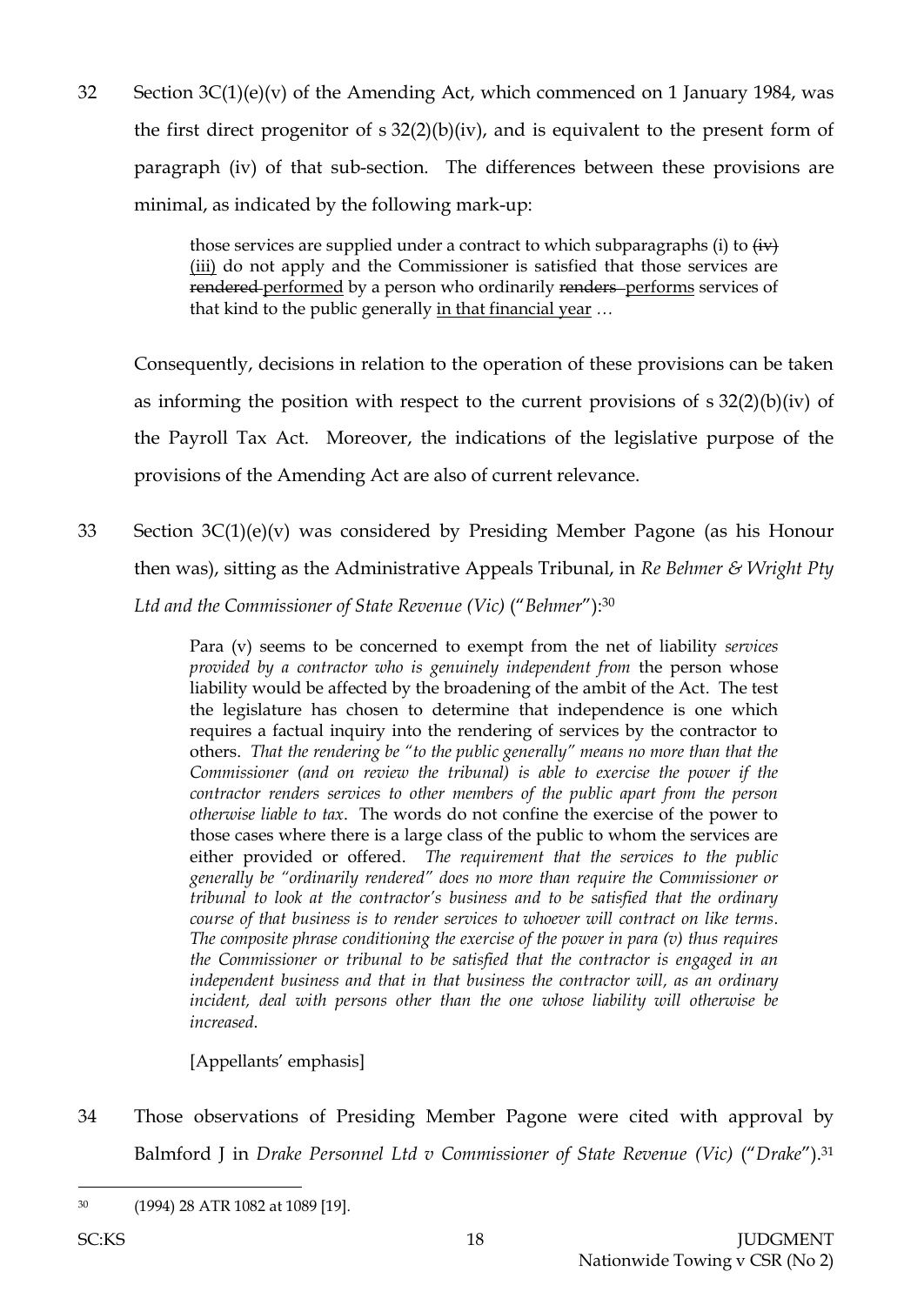Drake Personnel Ltd had agreements with individual "temporaries", and with clients to whom it could provide the services of those temporaries. As in *Odco*, <sup>32</sup> the temporary worked for the client under an agreement with Drake, the client paid Drake, and Drake paid the temporary. The question was, consequently, whether those payments were "wages" because the temporaries were common law employees or, alternatively, taken to be "employees" by reason of the operation of s 3C of the payroll tax legislation.

- 35 Balmford J, in *Drake*, first determined that the temporaries were not common law employees. Then, following *Odco*, her Honour held that there was a "relevant contract", subject to the exemptions in s  $3C(1)(e).$ <sup>33</sup> Thus, her Honour observed:<sup>34</sup>
	- 43. The services with which  $[s \cdot 3C(1)(e)(v)]$  is concerned are the services which the temporary supplies to the client. Thus a nurse, for example, supplies nursing services to a client hospital for the purposes of its business, in that she attends to its patients. She also supplies those services to Drake, for the purposes of its business, in that she is prepared to make those services available to its clients. But subpara (v) is not concerned with the services which she supplies to Drake.

In conclusion on that point, her Honour said:

- 44. … Where a person is registered with a number of other agencies for the supply of the same services as that person is registered with Drake to supply, it would, in my view, be difficult to deny that that person "ordinarily renders services of that kind to the public generally". There is no evidence before me that Drake or the other agencies do not supply the services of their temporaries to the public generally, and it was not suggested that the expression "the public generally" was inappropriate to describe the clients of Drake and the other agencies.
- 45. Further, there is no evidence from which I could find that any of the temporaries who gave evidence would provide their services only to clients of Drake. The evidence indicates that they are registered with Drake as a means of obtaining work, not because of any particular quality applicable to the kind of work available through Drake, as opposed to any other kind of relevant work. Not only are many of them registered with other agencies, but some, at least, indicated that they also rendered services, of the same kind as they rendered to the

<sup>31</sup> (1998) 40 ATR 304 at 314 [41].

<sup>32</sup> *Accident Compensation Commission v Odco Pty Ltd* (1990) 64 ALJR 606.

<sup>33</sup> *Drake Personnel Ltd v Commissioner of State Revenue (Vic)* (1998) 40 ATR 304 at 313 [37].

<sup>34</sup> *Drake Personnel Ltd v Commissioner of State Revenue (Vic)* (1998) 40 ATR 304 at 315 [43].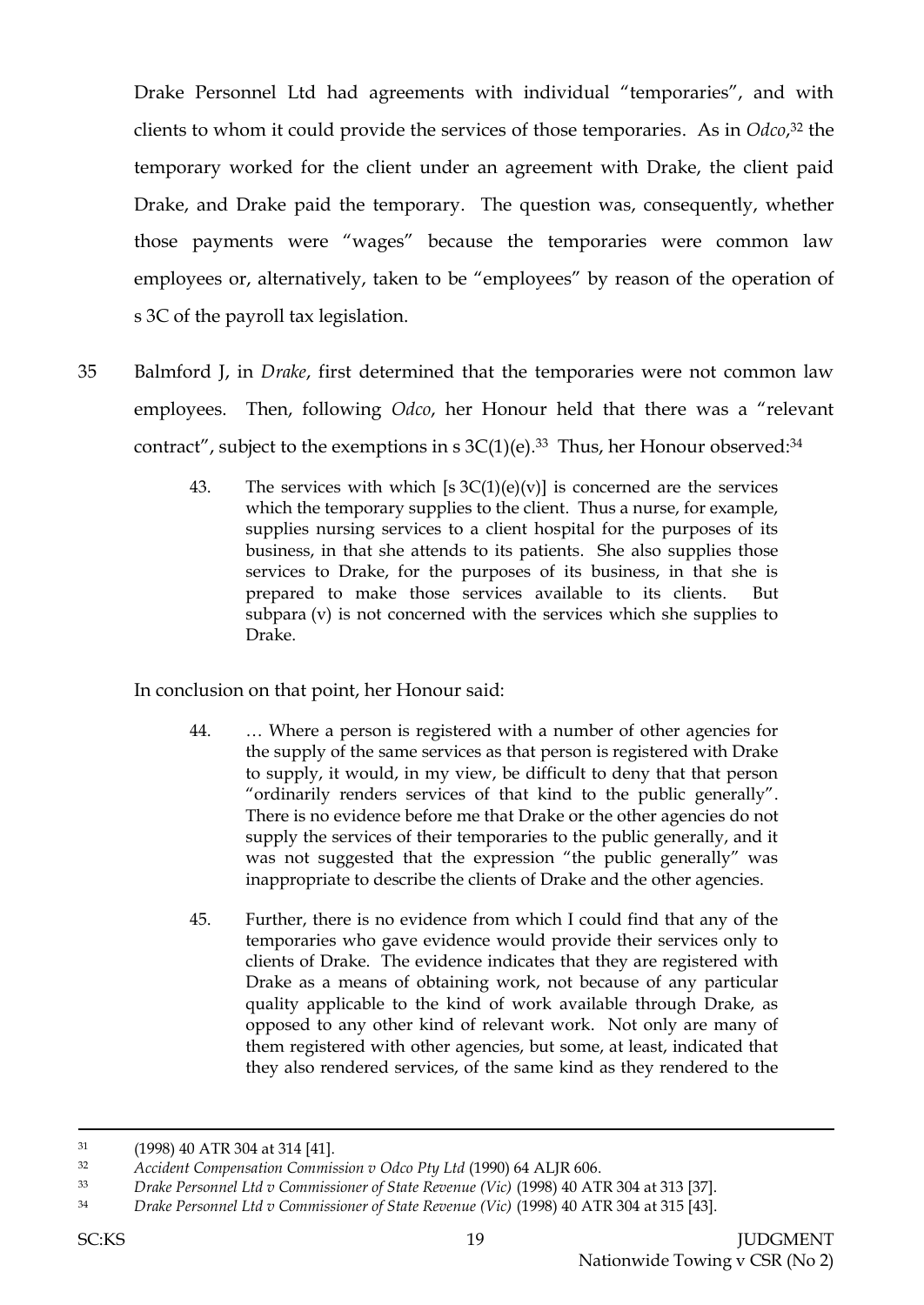clients of Drake, to people to whom they had become known directly, rather than through the intervention of any agency.

- 46. Thus I find that there will be many temporaries of whom it can be said that that individual "ordinarily renders services [of the kind which that temporary renders to clients of Drake] to the public generally" and thus that moneys paid to those temporaries will be exempt from the liability to payroll tax. However … the evidence before me does not enable me to make any finding as to whether or not any individual temporary, other than those who gave evidence, in fact meets that description.
- 36 The Court of Appeal in *Drake* did not accept the construction of s 3C(1)(e)(v) of the payroll tax legislation as adopted by Balmford J and allowed a cross-appeal, holding both that Drake's relationship with the temporaries was in the nature of an employment relationship and that s 3C applied and, further, that it was not possible on the evidence for Drake to establish that the exemption in  $s \, 3C(1)(e)(v)$  was enlivened.<sup>35</sup>
- 37 Phillips JA explained that position as follows:<sup>36</sup>
	- 29. … Drake entered into a contract with the client to supply the services of a temporary and Drake also entered into a contract with the temporary to work for the client. So much seems to flow from the method of payment described by the judge: the client paid Drake for the services of the temporary and Drake paid the temporary for working for the client. *It was common ground on these appeals that there was no direct contractual relationship between the client and the temporary. It is in that context that s 3C of the Act fell to be applied*…

[Appellants' emphasis]

The submissions of the appellant in *Drake* identified three classes of case for consideration:<sup>37</sup>

*First*, there was the temporary who worked only for Drake and who, [counsel] submitted, *could be seen to satisfy the necessary description simply because Drake itself was servicing members of the public, to wit its clients*. (This was [counsel's] primary submission.) *Secondly*, there was the temporary who, though on the books of Drake, was also on the books of other like employment agencies, working for one or the other as chance or choice would have it. ([Counsel] was disposed to accept, I think, that if in the first case the temporary did not answer the necessary description of one who

<sup>35</sup> *Drake Personnel Ltd v Commissioner of State Revenue (Vic)* (2000) 2 VR 635.

<sup>36</sup> *Drake Personnel Ltd v Commissioner of State Revenue (Vic)* (2000) 2 VR 635 at 647 [29]; see also at 639 [6], 665 [79].

<sup>37</sup> *Drake Personnel Ltd v Commissioner of State Revenue (Vic)* (2000) 2 VR 635 at 652 [43].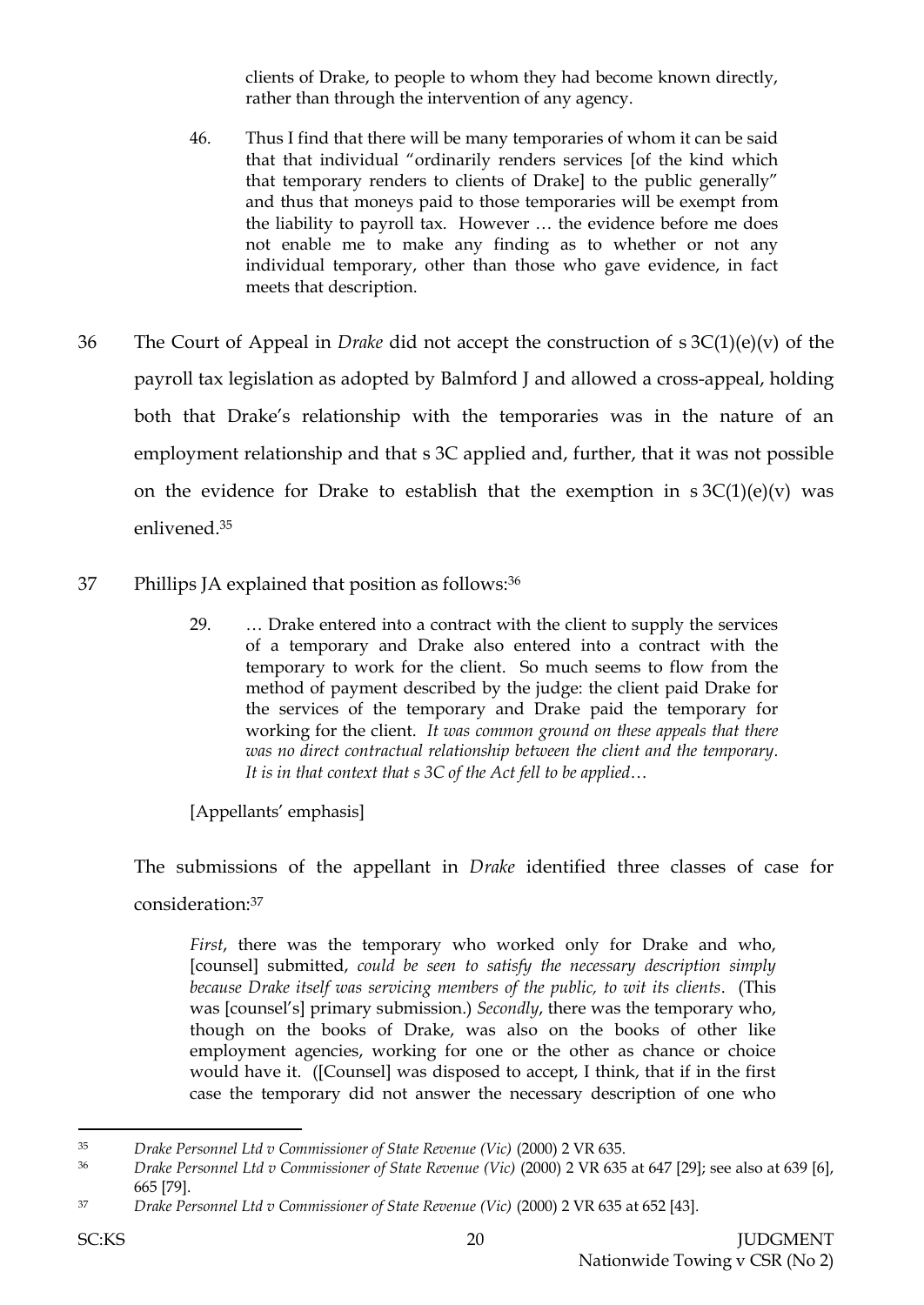"ordinarily renders services of that kind to the public generally" because he or she only worked for Drake, working for more than one employment agency did not advance the case much, if at all.) *Thirdly*, there was the temporary who, although on the books of Drake (and whether or not on the books of some other employment agency), also worked from time to time *otherwise for members of the public* without the intervention of an employment agency. It is not difficult to see how these temporaries might be characterised as rendering services of a kind ordinarily rendered by them to the public generally.

[Appellants' emphasis]

Justice Phillips held that the first class did not fall within the exemption in

s  $3C(1)(e)(v):^{38}$ 

- 46. … I reject [counsel's] primary submission, that working for Drake was sufficient without more to attract the exception in para  $(e)(v)$  because Drake itself was servicing members of the public (to wit its clients). Were that submission correct, para  $(e)(v)$  would be taken to apply on the ground that each temporary, by supplying services to Drake under the contract between them, was ordinarily rendering services of that kind to the public generally *because Drake*, under the contracts which it had with its clients, was ordinarily supplying services to the public generally. That is not the inquiry posed by the paragraph. That paragraph does not inquire after the performance of the work; it refers only to the supplying of services (and "services" are defined in s 3C(6)(d) to include "the results of work performed", not its performance as such). *Paragraph (e)(v) inquires of the services supplied by the temporary to Drake under the contract between them* (which is a "relevant contract" unless the exception applies), asking whether *those services* are of a kind which *the temporary* ordinarily renders to members of the public — thereby *distinguishing between the public and Drake and asking, it seems, after the rendering of services otherwise than under the contract between the temporary and Drake*. On my reading of the Act, the temporary who generally arranges his or her own work engagements directly with members of the public (that is, without the intervention of an employment agency) but on occasion obtains an engagement through Drake, may well be one who attracts the operation of para (e)(v). In contrast para (e)(v) will *not* be called into play where the temporary is regularly working only through Drake. Such a temporary cannot be said to be supplying to Drake services of such a kind as are ordinarily supplied *by that temporary* to the public generally; that temporary is ordinarily supplying such services only to Drake.
- 47. It is true that in *Odco* the High Court said that "there is no necessary separation between the supply of services and the performance of the work", but that was in a different context. In *Odco* the High Court was concerned to establish (contrary to the decision of the Full Court then under appeal) that the person supplying the services need not be different from the person performing the work. Hence the High

l

<sup>38</sup> *Drake Personnel Ltd v Commissioner of State Revenue (Vic)* (2000) 2 VR 635 at 653–4 [46]–[48].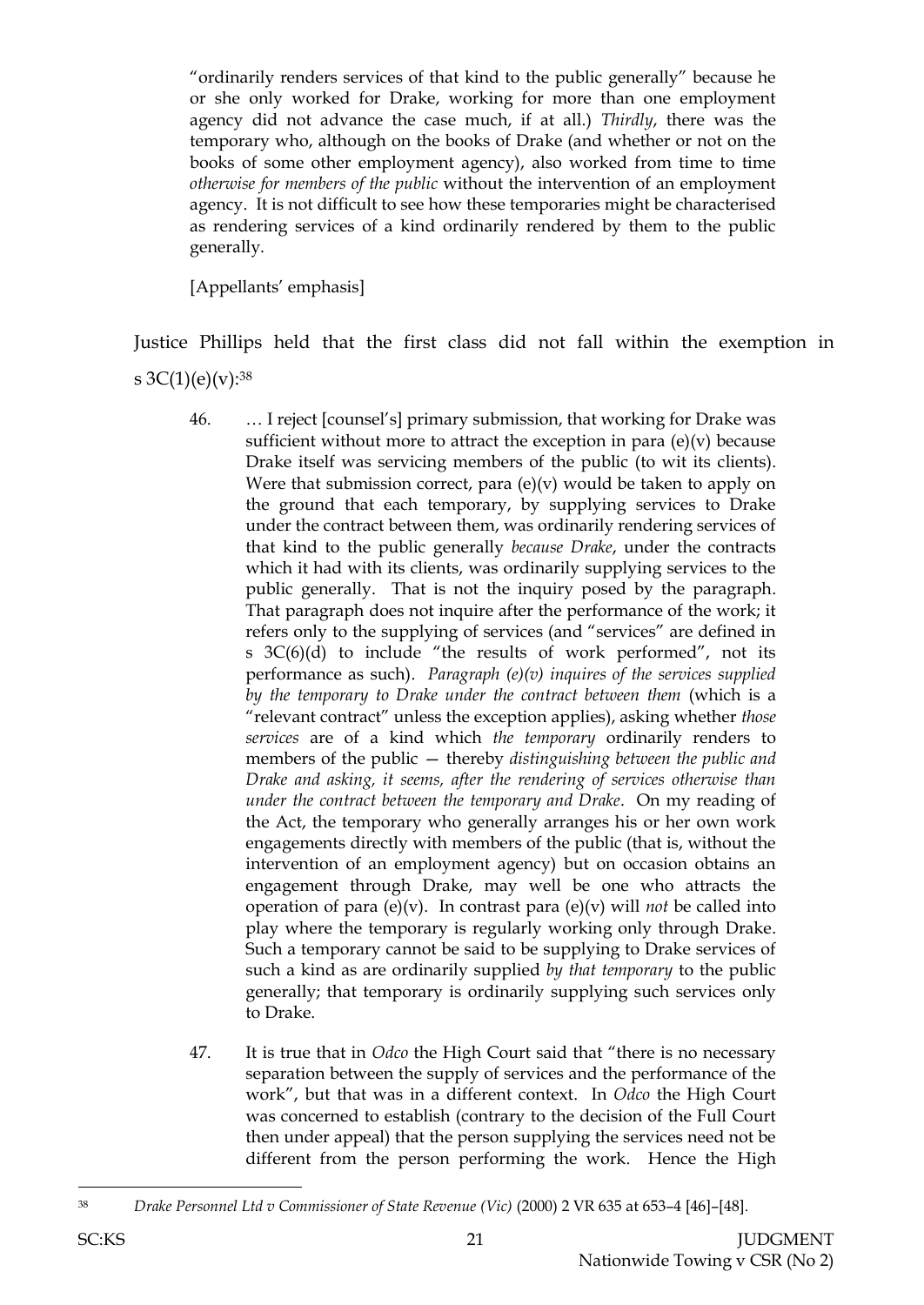Court said, more than once, that the tradesman, in agreeing to perform work for the client of [TSA], was doing so as much for the benefit of [TSA] and its business (under the contract between the tradesman and TSA) as for the benefit of the client and its business (though the tradesman had no contract with the client). But if, on that account "there is no necessary separation between the supply of services and the performance of the work", *it does not have to follow that the temporary who is performing the work for the client of Drake because of the temporary's own contract with Drake is supplying those services to the public generally as distinct from Drake, or that those services are of a kind ordinarily supplied by the temporary as distinct from Drake to the public generally*. However it is approached, *the temporary is working under contract with Drake, is supplying services to Drake by working at its direction and is not working or supplying services to the public at large, even if Drake is*. [Counsel's] argument depends, I think, upon wrongly converting the inquiry under para  $(e)(v)$  into one about the work being performed instead of the services being supplied.

48. Were it otherwise every employment agency hiring workers to the public at large would escape the net of s 3C because of para  $(e)(v)$ ; yet if that were its purpose, it would surely be more plainly directed to the relationship of the agency to "the public generally", rather than that of the temporary—or at the very least it would be more plainly directed to the work being performed rather than the services being supplied (or "rendered"). The point is not an easy one; but on the paragraph as it stands I think that [counsel's] primary submission should be rejected. The purpose of para  $(e)(v)$  is then seen as denying the character of "relevant contract" where the temporary is ordinarily working for the public but from time to time finds an engagement through an employment agency. Of course if those occasional interventions by the agency do not yield employment in excess of 90 days in a financial year, para (e)(iii) may be called into play; but if such engagements through Drake do exceed 90 days, then para  $(e)(v)$ may be the relevant exception. That is how I read the exceptions and on that footing those differences which the judge perceived in the evidence became material to the application of para  $(e)(v)$  and, with respect, I agree in her Honour's treatment of them.

[additional emphasis added]

As the Appellants observe, in response to the decision of Balmford J in *Drake*, but well before the appeal was heard or determined, Parliament introduced "employment agency contract" provisions, $39$  which are now in Div 8 of Pt 3 of the Payroll Tax Act—thus overcoming some of the complexities discussed by Phillips JA in the appeal in *Drake* (though complexities not relevant in the present context or dealt with in the passages from his Honour's judgment set out above).

 $\overline{a}$ 

<sup>39</sup> Part 6 of the *State Taxation (Further Amendment) Act* 1998, assented to on 1 December 1998, and see the express discussion of Balmford J's decision in Victoria, *Parliamentary Debates*, Legislative Assembly, 27 October 1998, 731.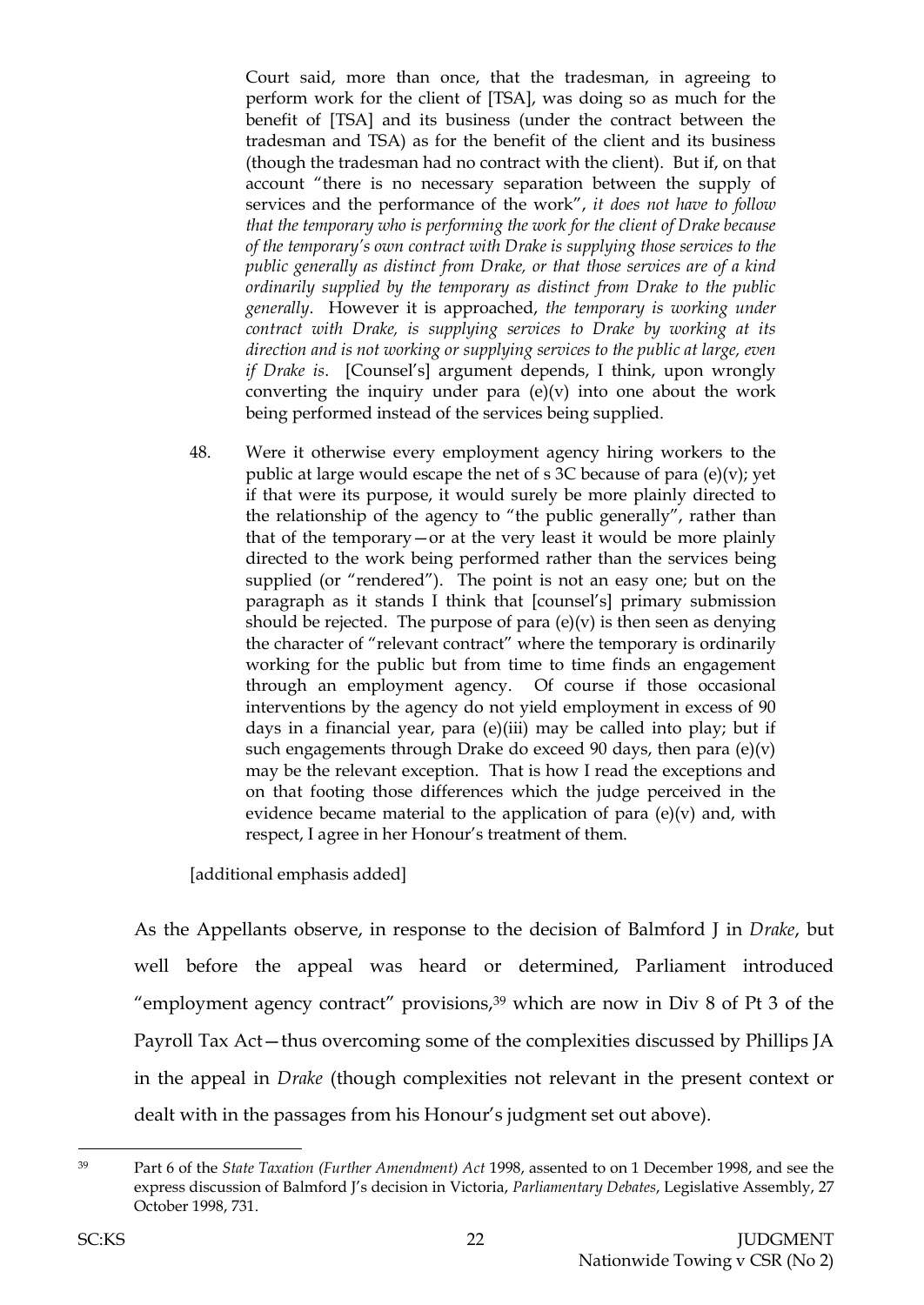38 The operation of the provisions of s 32(1) and s 33 was also explained, specifically,

by Phillips JA in *Drake* in respect of the antecedent provisions: 40

It will be apparent from this that if A makes a contract with B under which A "supplies" to B "services for or in relation to the performance of work", then the contract is a "relevant contract" by reason of both paras (a) and (b) of [s 32(1)] (assuming that the exceptions do not apply) and under [s  $33(1)(a)$ and (b)], both the person supplying the services and the person to whom the services are being supplied under the contract are, prima facie, "deemed to be an employer". This apparent duplication is denied by [s 33(2)] which provides as follows:

Where a contract is a relevant contract pursuant to both sub-sections  $[32](1)(a)$  and  $(1)(b)$  –

- (a) the person to whom, under the contract, the services of persons are supplied for or in relation to the performance of work shall be deemed to be an employer; and
- (b) notwithstanding  $[s 33(1)(a)]$  the person who under the contract supplies the services shall not be deemed to be an employer.

Accordingly, it will be B (the person to whom the services are supplied) who is deemed to be an employer, not A (the person supplying the services); and by virtue of subs (2)(b), the person who performs the work for or in relation to which the services are supplied is deemed to be an employee.

39 In *Odco*, the High Court was called upon to determine whether a "labour agency", Troubleshooters Available ("TSA"), was a deemed "employer" under the provisions of the *Accident Compensation Act* 1985, legislation cast in terms similar to s 32(2) of the Payroll Tax Act. In *Odco*, a builder, in need of a tradesperson, would place an order with TSA, which would contact an appropriate tradesperson, who would then work for the builder and the builder would pay TSA for the work, and TSA would pay the tradesperson. TSA submitted that the deeming provision applied "only to contracts under or by which a tradesman agrees to perform work for the other party to the contract".41 The High Court disagreed, observing: 42

> Once it is accepted that there was (1) an agreement between TSA and the builder for the supply of a tradesman to the builder to do certain work on terms that the builder was to remunerate TSA for supplying the tradesman and for the work which he did, and (2) an agreement between TSA and the tradesman whereby the tradesman agreed to perform work at the site at the

<sup>40</sup> (2000) 2 VR 635 at 648 [33].

<sup>41</sup> (1990) 64 ALJR 606 at 608–9.

<sup>42</sup> (1990) 64 ALJR 606 at 612–3.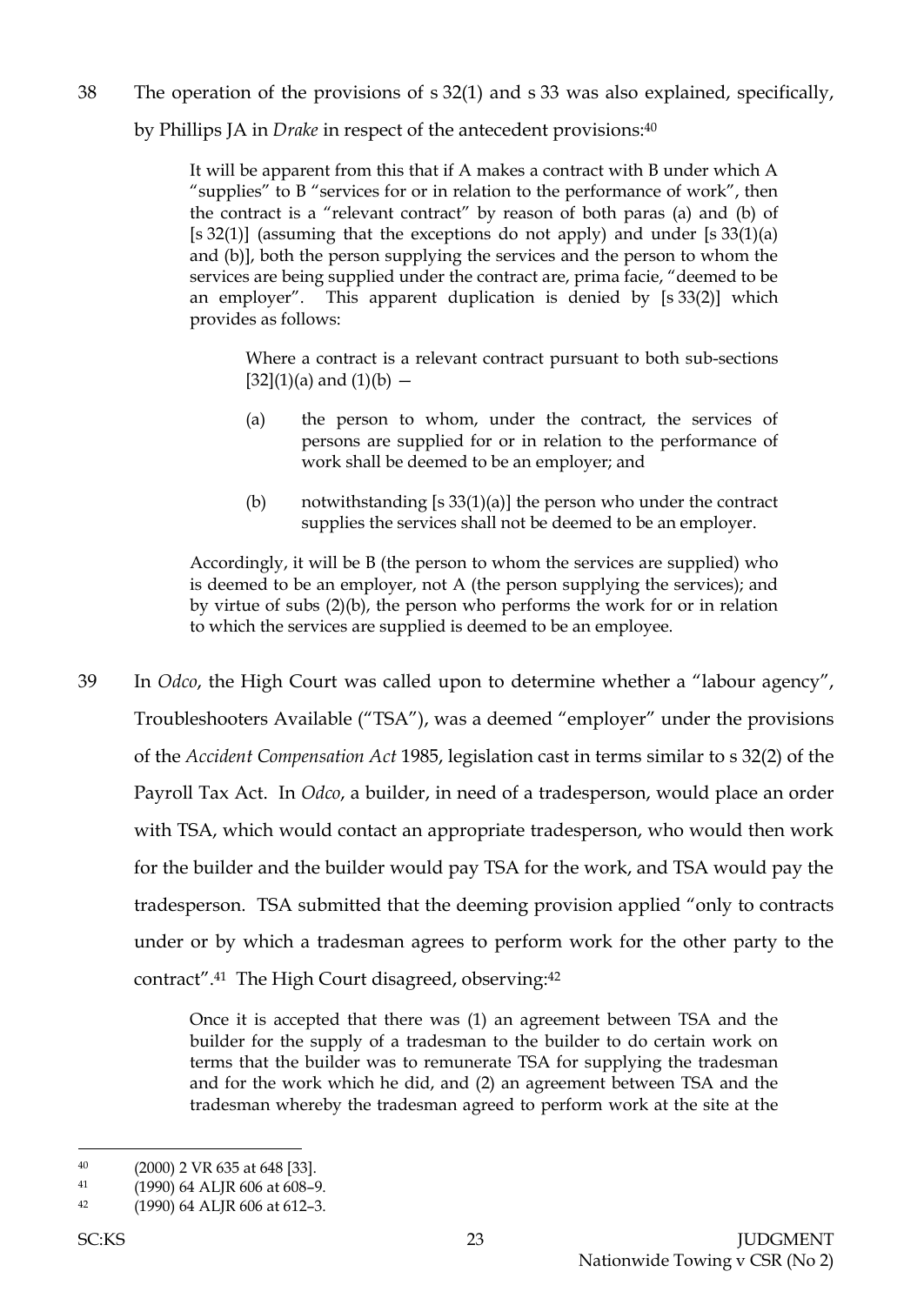builder's direction for remuneration to be paid by TSA, it follows as a matter of plain language that the tradesman supplies services to TSA by attending at the site and doing work there. By attending there and doing work, *he supplies services to TSA for the purposes of its business, notwithstanding he also at the same time supplies the same services to the builder for the purposes of its business*.

[Appellants' emphasis]

40 The Commissioner sought to argue in favour of the position adopted by Presiding Member Pagone and Balmford J in *Drake* from a more purposive position. Thus, it was submitted that the contractor provisions in Div 7 of Part 3 of the Payroll Tax Act are intended "to catch those relationships where the sub-contractor works exclusively or primarily for the one person and where the object of the contract between the parties is to obtain the labour of the sub-contractor". <sup>43</sup> In other words, it is said, the provisions are "directed to capture several means of disguising the employer-employee relationship by contractual arrangements which have been increasingly resorted to in recent years by persons seeking to defeat the objects of the Principal Act". <sup>44</sup> Moreover, it is contended that the exemptions or exclusions are, on the other hand, designed to ensure that "bona fide independent contractors" are not caught by the provisions,<sup>45</sup> and that "the parties to genuine service contracts will not be prejudiced". <sup>46</sup> In particular, it is submitted that the exemption in s 32(2)(b)(iv) confers a power on the Commissioner "to exempt from the net of liability services provided by a contractor who is genuinely independent from the person whose liability would be affected by the broadening of the ambit of the Act". 47

<sup>43</sup> Victoria, *Parliamentary Debates*, Legislative Assembly, 27 October 1983, 1579; see *Bridges Financial Services Pty Ltd v Chief Commissioner of State Revenue* [2005] NSWSC 788, [218]–[219]; *Levitch Design Associates Pty Ltd ATF Levco Unit Trust v Chief Commissioner of State Revenue* [2014] NSWCATAD 215, [22]–[26].

<sup>44</sup> *Levitch Design Associates Pty Ltd ATF Levco Unit Trust v Chief Commissioner of State Revenue* [2014] NSWCATAD 215, [23], quoting from the Explanatory Memorandum to the analogous amendments made to the New South Wales payroll tax legislation.

<sup>45</sup> *Bridges Financial Services Pty Ltd v Chief Commissioner of State Revenue* (2005) 60 ATR 237 at 264 [219], [221].

<sup>46</sup> *Levitch Design Associates Pty Ltd ATF Levco Unit Trust v Chief Commissioner of State Revenue* [2014] NSWCATAD 215, [23], quoting from the Explanatory Memorandum to the analogous amendments made to the New South Wales payroll tax legislation.

<sup>47</sup> *Re Behmer & Wright Pty Ltd and the Commissioner of State Revenue (Vic)* (1994) 28 ATR 1082 at 1089 [19]; *Re Roden Security Services Pty Ltd v Chief Commissioner of State Revenue* (2010) 78 ATR 555 at 564–5 [44]– [51]; *Drake Personnel v Commissioner of State Revenue* (1998) 40 ATR 304 at 314 [41] (Balmford J).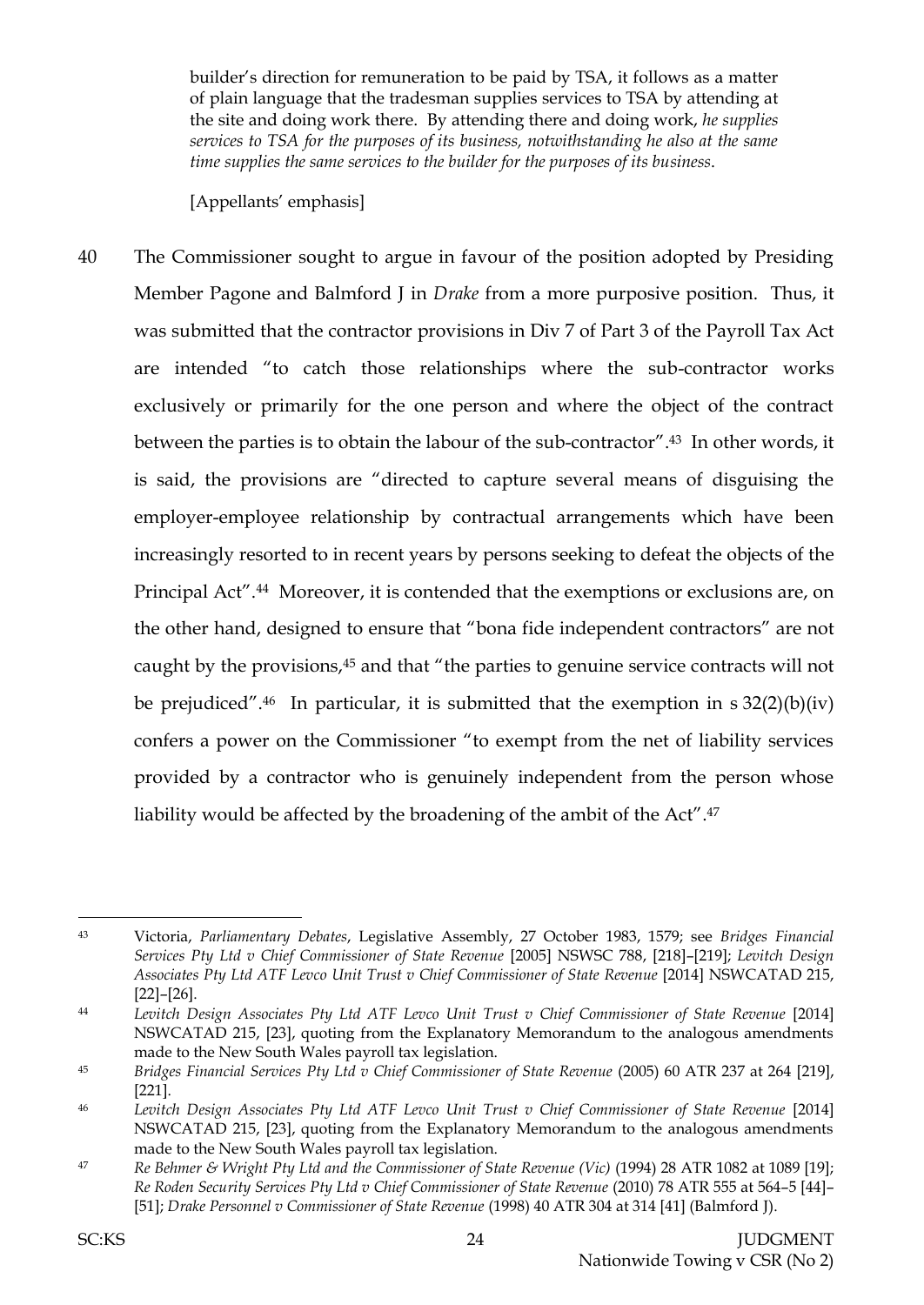- 41 On this basis, the Commissioner contends that the exercise of the power conferred by s 32(2)(b)(iv) of the Payroll Tax Act requires a "factual inquiry into the rendering of services by the contractor to others". <sup>48</sup> The Commissioner is required "to look at the contractor's business and to be satisfied that the ordinary course of that business is to render services to whoever will contract on like terms", and "to be satisfied that the contractor is engaged in an independent business and that in that business the contractor will, as an ordinary incident, deal with persons other than the one whose liability will otherwise be increased". <sup>49</sup> Further, there must, it is said, be evidence that the services provided by the contractor are both available to *and used* by other persons (i.e. not merely advertised or offered).<sup>50</sup>
- 42 On this basis, the Commissioner says that s 32(2)(b)(iv) involves a consideration of whether the contractor ordinarily performs services of the relevant kind to other members of the public apart from the services provided in the course of their work for the designated person. In this context, it is submitted that it is not sufficient that the contractor performs services for members of the public as clients or customers of the designated person—that is, the contractor cannot be regarded as ordinarily performing services to the public generally solely because the designated person, under its contracts with its clients, was ordinarily supplying services to the public generally.51 Accordingly, it is said that in the present case, the fact that EVS was itself servicing members of the public (assuming for present purposes that RACV members meet that description or characterization) does not mean that the Contractors were therefore also ordinarily performing services to the public generally. As indicated in the preceding reasons, I accept that this latter proposition is clear from the judgment in *Drake* on appeal.
- 43 The Commissioner then takes a further step which, as indicated in the preceding reasons, is not supported either by the language of s 32(2)(b)(iv) or the judgment in

<sup>48</sup> *Re Behmer & Wright Pty Ltd and the Commissioner of State Revenue (Vic)* (1994) 28 ATR 1082 at 1089 [19].

<sup>49</sup> *Re Behmer & Wright Pty Ltd and the Commissioner of State Revenue (Vic)* (1994) 28 ATR 1082 at 1089 [19].

<sup>50</sup> *Re Roden Security Services Pty Ltd v Chief Commissioner of State Revenue* (2010) 78 ATR 555 at 565 [47], 565 [50]; see also *Levitch Design Associates Pty Ltd ATF Levco Unit Trust v Chief Commissioner of State Revenue* [2014] NSWCATAD 215, [62].

<sup>51</sup> *Drake Personnel Ltd v Commissioner of State Revenue* (2000) 2 VR 635 at 653 [46].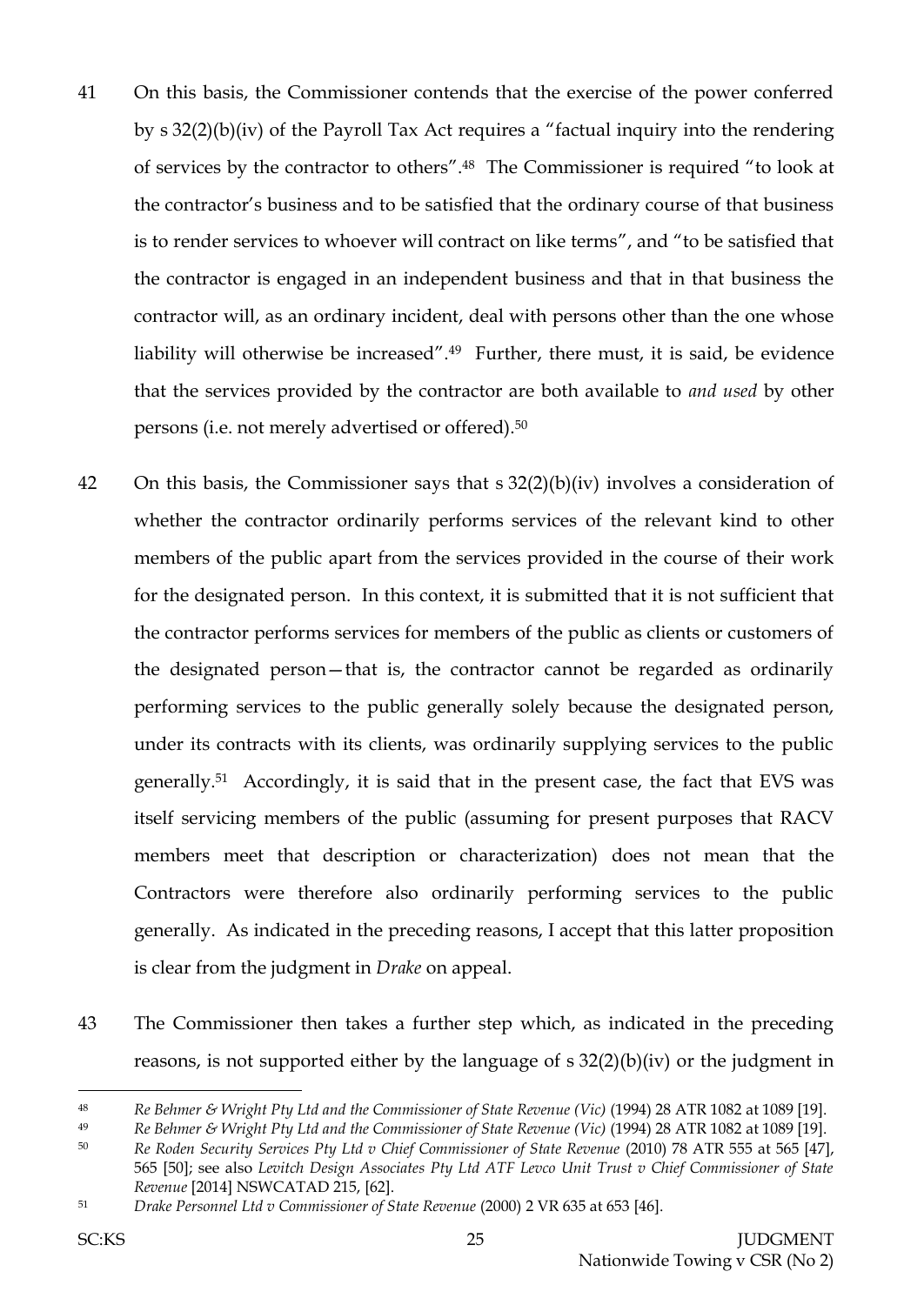*Drake* on appeal. Thus, the Commissioner continues, contending that it is relevant to consider whether the contractor conducts a "genuine independent business", in the sense of a business that is not 'tied' to the designated person.<sup>52</sup> Reference is also made to *Behmer*, <sup>53</sup> where the Tribunal also referred to the exemption of services provided by a contractor who is "genuinely independent" from the designated person. The problems with this decision have already been discussed.54 As indicated in these reasons, I reject these contentions.

44 Continuing, the Commissioner submits that in conducting the factual inquiry into the contractor's business, it is also relevant to take into account the amount or percentage of any work performed by the contractor for other persons. While it is said that the exemption is not limited to instances where such services are quantitatively significant or substantial, there is plainly "a point below which the quantum of work does not suffice to attract the exception". <sup>55</sup> Whilst it is true that in some circumstances *de minimis* issues may arise, this is not a relevant issue in the present circumstances, given the nature of this appeal and the position I have reached with respect to remitter. On remit, the Commissioner may well have further factual material to consider, and in light of the proper construction of s 32(2)(b)(iv) as indicated in these reasons. So it is only then that any considerations of this nature may arise.

### **Revenue Ruling PTA021**

45 The Commissioner helpfully provides a series of Revenue Rulings with respect to a variety of State taxation legislation, including the Payroll Tax Act. *Revenue Ruling PTA021* ("the Ruling") is intended to provide guidance with respect to the exercise by the Commissioner of the discretion under s 32(2)(b)(iv) of the Payroll Tax Act. In

<sup>52</sup> *Levitch Design Associates Pty Ltd ATF Levco Unit Trust v Chief Commissioner of State Revenue* [2014] NSWCATAD 215, [91]–[94]; *Re Roden Security Services Pty Ltd v Chief Commissioner of State Revenue* (2010) 78 ATR 555 at 565 [49].

<sup>53</sup> *Re Behmer & Wright Pty Ltd and the Commissioner of State Revenue (Vic)* (1994) 28 ATR 1082 at 1089 [19].

<sup>54</sup> And see *Appellants' Reply* (14 September 2018), [5] which (excluding any reference to merits) effectively summarises the position reached in these reasons.

<sup>55</sup> *Levitch Design Associates Pty Ltd ATF Levco Unit Trust v Chief Commissioner of State Revenue* [2014] NSWCATAD 215, [97].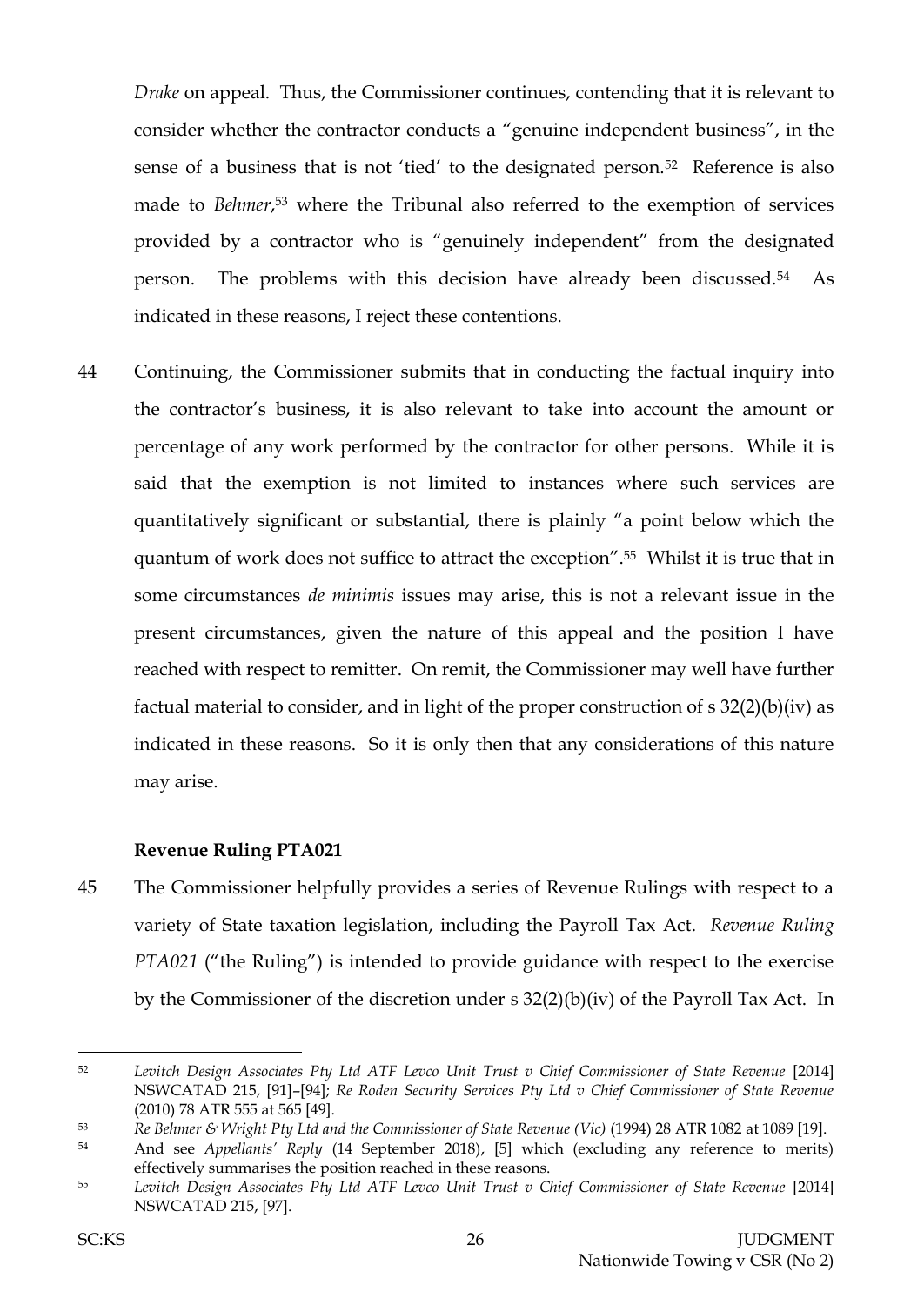view of the significance of the Ruling in the present circumstances, it is helpful to set

out its substantive provisions in full:

# Preamble

The *Payroll Tax Act 2007* (the Act), which commenced on 1 July 2007, rewrites the *Pay-roll Tax Act 1971* and harmonises the payroll tax legislation in Victoria and NSW.

Parties to a 'relevant contract' are deemed to be employers and employees (sections 33 and 34 of the Act) and payments made under a contract are deemed to be wages (section 35 of the Act). Deemed wages are subject to payroll tax under section 36 of the Act.

While most contracts for the provision of services come within the meaning of 'relevant contract' under section 32 of the Act, there are certain types of contracts that are specifically excluded from the definition of 'relevant contract'. A contract is not a 'relevant contract' if the Commissioner of State Revenue (the Commissioner) is satisfied that the person who performed the services under the contract ordinarily performs services of that kind to the general public in that financial year.

This Revenue Ruling provides a non-exhaustive list of factors that the Commissioner takes into consideration in exercising his discretion under section 32(2)(b)(iv) of the Act.

### Ruling

*In exercising his discretion under section 32(2)(b)(iv) of the Act, the Commissioner needs to be satisfied that the contractor:*

- *• provides the services in the course of conducting a genuine independent business, and*
- *• ordinarily renders those services to the general public.*

*The mere fact that a contractor works on a succession of jobs for different principals does not mean that these criteria are satisfied. It is necessary to consider the steps undertaken by the contractor to create an independent business (i.e. to obtain work from clients other than the principal in question)*.

To seek an exemption under section  $32(2)(b)(iv)$  of the Act, a principal is required to apply to the Commissioner for a private ruling. Details on how to apply for a private ruling are set out in Revenue Ruling GEN.009.

In making his determination, the Commissioner will review the contractor's business and consider factors including (but not limited to):

- the use of a business name by the contractor
- the extent and nature of advertising undertaken by the contractor
- the range of clients serviced by the contractor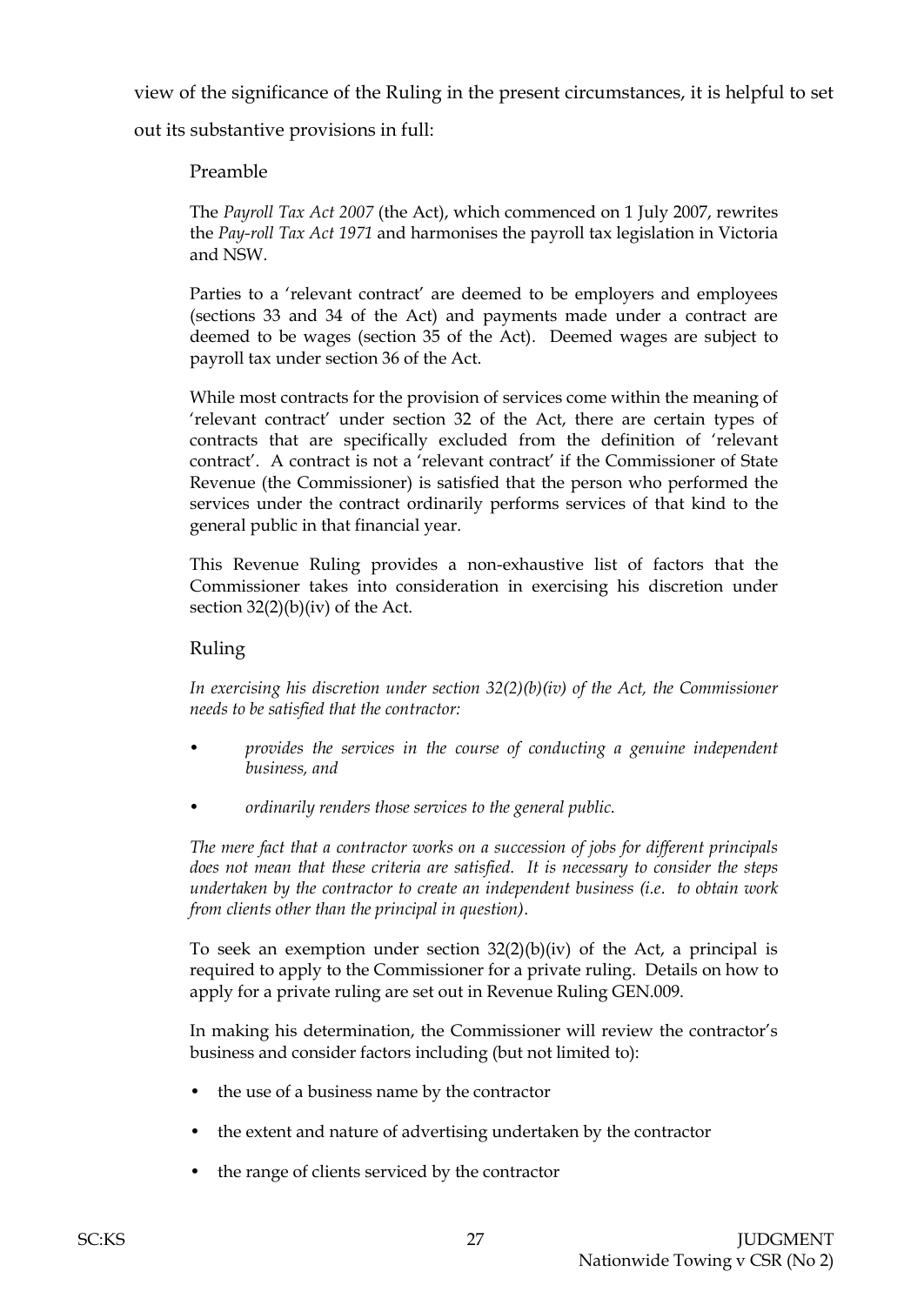- the extent and nature of plant and equipment provided by the contractor in execution of the services
- the engagement of staff or sub-contractors by the contractor
- the use of business premises by the contractor
- the method of operation of the business (such as tendering for jobs)
- the potential for entrepreneurial risk
- the nature of contracts entered into (e.g. formal long term or informal rolled over contracts)
- the history of the formation of the contractor's business
- how the contractor won the contract
- whether work is performed on separate contracts concurrently
- the nature of the contractor's business and the type of services provided
- whether the contractor bears the cost and responsibility for faulty materials or workmanship
- whether the contractor quotes competitively for jobs on an all inclusive basis (all labour and materials), and
- whether the contractor merely charges for services on an hourly rate and adds on the cost of materials.

None of the above factors is conclusive on its own. The above is not an exhaustive list of factors that the Commissioner will take into account in exercising his discretion under section 32(2)(b)(iv) of the Act, he will also consider any other matters that are relevant to his decision.

However, the Commissioner will accept that a contractor ordinarily renders services to the public generally where, in the financial year in which services were provided under the contract in question, the contractor provided services of that type to:

- 1. two or more principals (not being members of a group) during the financial year, and
- 2. the principal claiming the exemption for an average of 10 days or less per month (excluding the months in which no services were provided).

Revenue Ruling PTA014 explains what constitutes a day's work.

If a contractor who has supplied services under a contract to a principal in a particular financial year, meets the above two criteria, the exemption in section  $32(2)(b)(iv)$  of the Act applies. Under these circumstances, there is no need for the principal to obtain a private ruling from the Commissioner.

#### **Example 1**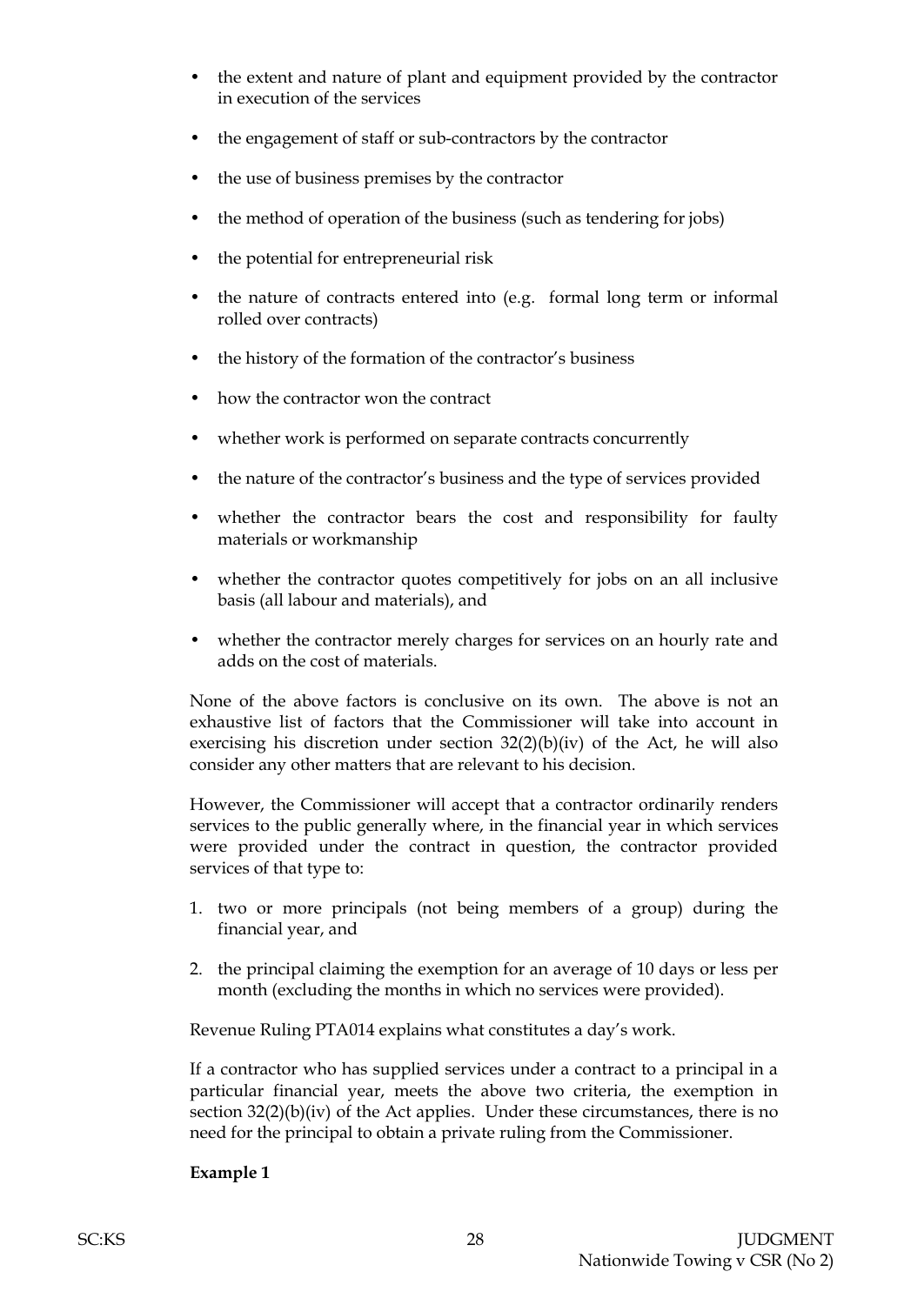Michael is a computer programmer. During the financial year, he provided services to Principal A and Principal B. Under his contract for service with Principal A, he provided his services as follows during the financial year:

Month Number of days worked for Principal A

| July      | 5              |
|-----------|----------------|
| August    | $\mathfrak{Z}$ |
| September | $\overline{7}$ |
| October   | 5              |
| November  | 16             |
| December  | 9              |
| January   | 13             |
| February  | 4              |
| March     | 8              |
| April     | 5              |
| May       | 14             |
| June      | 11             |
|           |                |
|           | 100            |
|           |                |

In that financial year, Michael worked for a total of 100 days for Principal A which is an average of 8.3 (100 days divided by 12 months) days per month. As a result, payments made by Principal A to Michael for the financial year are exempt from payroll tax.

#### **Example 2**

Shelly is also a computer programmer. During the financial year, she provided services to Principal C and Principal D. Under her contract for service with Principal C, she provided her services as follows during the financial year:

| Month | Number of days worked for Principal C |
|-------|---------------------------------------|
|       |                                       |

| July      | 11  |
|-----------|-----|
| August    | 16  |
| September |     |
| October   |     |
| November  |     |
| December  | 22  |
| January   | 21  |
| February  | 20  |
| March     |     |
| April     |     |
| May       | 18  |
| June      |     |
|           | 108 |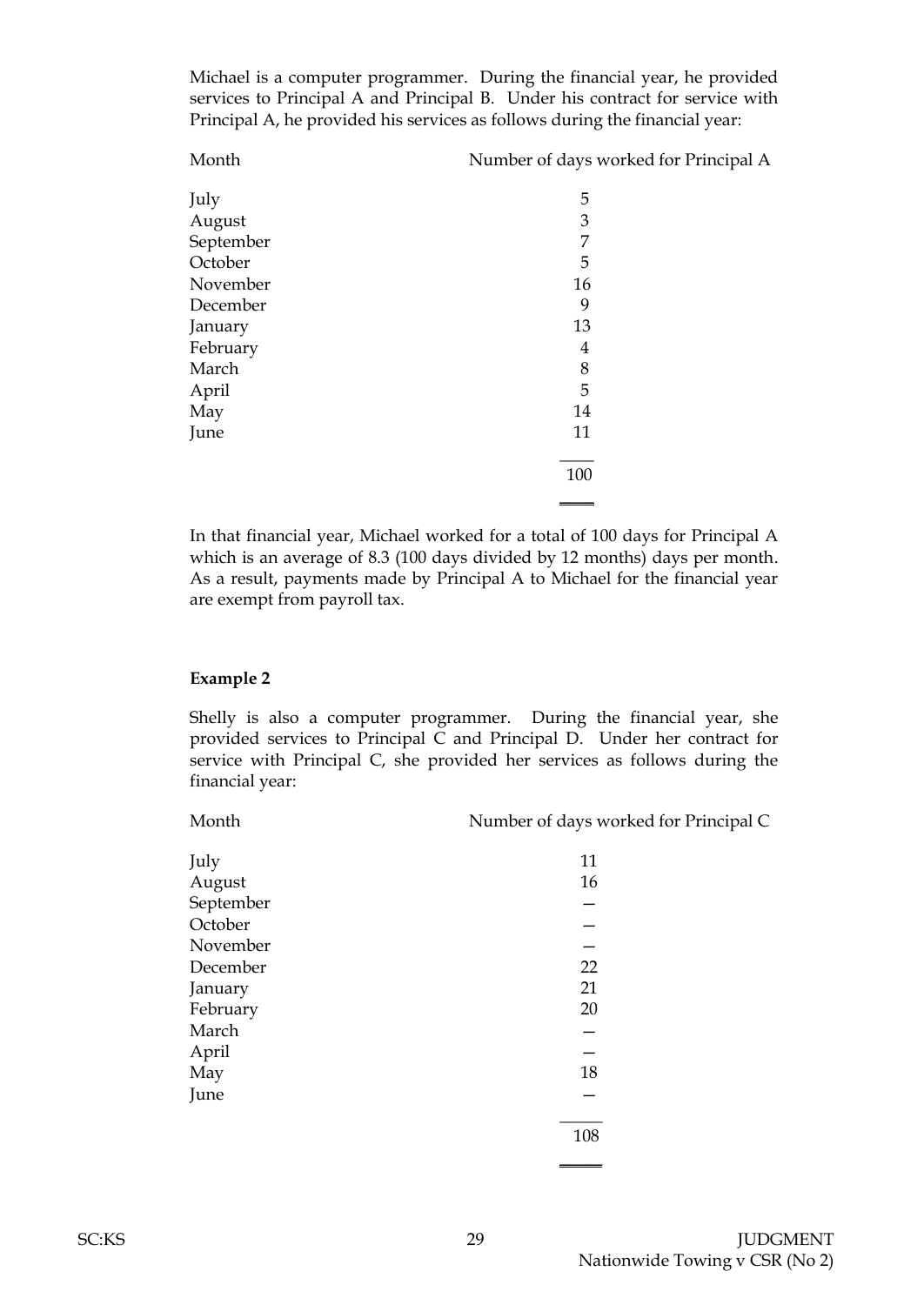In that financial year, Shelly worked for a total of 108 days for Principal C. This worked out to be 18 (108 days divided by 6 months) days per month. Consequently, payments made by Principal C to Shelly are subject to payroll tax.

This Revenue Ruling is effective from 1 July 2007.

**Please note that rulings do not have the force of law. Each decision made by the State Revenue Office is made on the merits of each individual case having regard to any relevant ruling. All rulings must be read subject to Revenue Ruling GEN.001.**

[Emphasis added]

- 46 It will be seen that in the Preamble to the Ruling, the Commissioner substantially echoes the actual words of s 32 of the Payroll Tax Act and then moves to provide what are described as "a non-exhaustive list of factors that the Commissioner takes into consideration in exercising his discretion under s 32(2)(b)(iv) of the [Payroll Tax] Act". The critical aspects of the Ruling—from which various examples and other commentary follow—are the first two paragraphs of its substantive contents (paragraphs which are set out in italics in the Ruling which is set out above). In my view, it is clear that, as the Appellants contend, the observations of Presiding Member Pagone in *Behmer*, which were adopted and applied by Balmford J in *Drake* (and in spite of the treatment of that decision at first instance in the Court of Appeal, particularly by Phillips JA, as set out previously<sup>56</sup>), influenced the contents of the Ruling significantly and, indeed, its fundamental basis.
- 47 The effect of the Commissioner's reliance for the purpose of the Ruling on the decisions in *Behmer* and at first instance in *Drake* is, in my view, to introduce a new element into the test or basis upon which the discretion is to be exercised under s 32(2)(b)(iv) of the Payroll Tax Act. The further element is the stated requirement in the Ruling that the Commissioner must be satisfied that the contractor "provides the services in the course of conducting a genuine independent business". There is nothing in the provisions of s 32(2)(b)(iv) which makes any reference to conduct of "a genuine independent business" and nor, in my view, is there any reference in these provisions to such a concept by necessary implication. Moreover, the distinct

l

<sup>56</sup> See above, [36]–[37].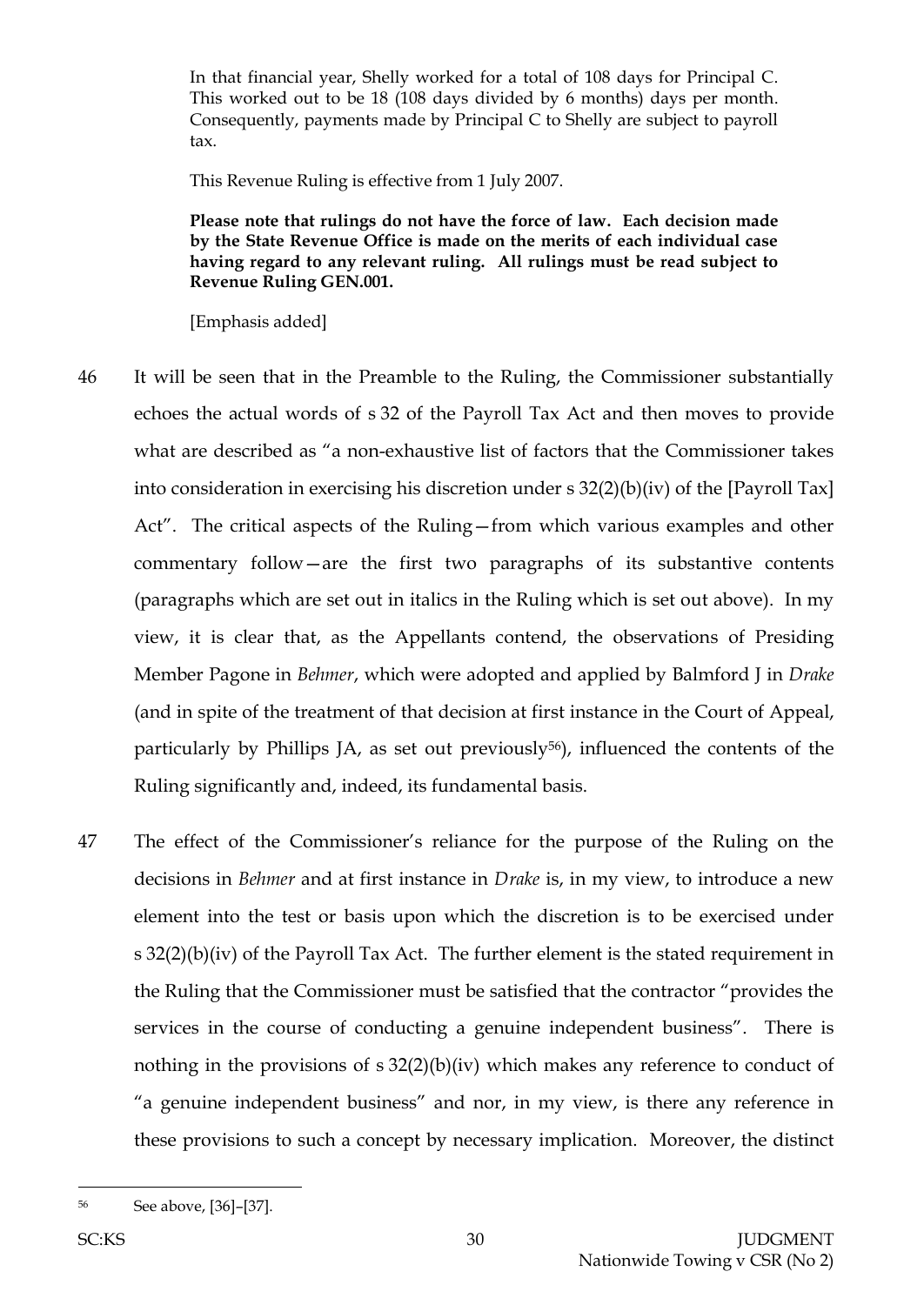and additional element in this respect which the Ruling introduces is made even clearer —in the sense of being a distinct and additional element—by the reference to the contractor being required to satisfy the Commissioner that he, she or it "ordinarily renders those services to the general public". This requirement does have echoes in the actual words of s 32(2)(b)(iv) where, with reference to the relevant services, the legislative requirement is that they be "… performed by a person who ordinarily performs services of that kind to the public generally …".

48 The Commissioner sought to defend the Ruling on the basis that the requirement of "a genuine independent business" does follow from the provisions of  $s \frac{32(2)(b)}{iv}$ and that all the Ruling seeks to do is to "translate" the words of this statutory provision into concepts readily understandable and applicable in practical terms. For the reasons which follow, I do, however, reject this contention. In my view, the words of s 32(2)(b)(iv) are quite clear and are not cast in language which is difficult to understand, either in abstract or more practical terms. The requirements for this exemption as enacted by Parliament are that the relevant services are performed by a person "who ordinarily performs services of that kind to the public generally …". It is a factual question whether or not the services to which these provisions apply are relevant to the application of its provisions and whether the provider of those services provides them to the public and "ordinarily" does so. The basis upon which the "ordinary" requirement is satisfied depends on the facts in the particular instance and not on whether or not the person providing those services to the public generally conducts some business. It may be, speaking generally, that the fact that such a person does conduct a business suggests that such services are "ordinarily" provided. There may, however, be other circumstances in which this requirement is satisfied. Moreover, this approach is also, in my view, to mistake the inquiry which the provisions of  $s \frac{32(2)(b)}{iv}$  of the Payroll Tax Act requires, as explained by Phillips JA in *Drake*. <sup>57</sup> Thus, as set out previously, Phillips JA said:<sup>58</sup>

<sup>57</sup> *Drake Personnel Ltd v The Commissioner of State Revenue (Vic)* (2000) 2 VR 635 at 653 [46].

<sup>58</sup> *Drake Personnel Ltd v The Commissioner of State Revenue (Vic)* (2000) 2 VR 635 at 653 [46], set out above at [37].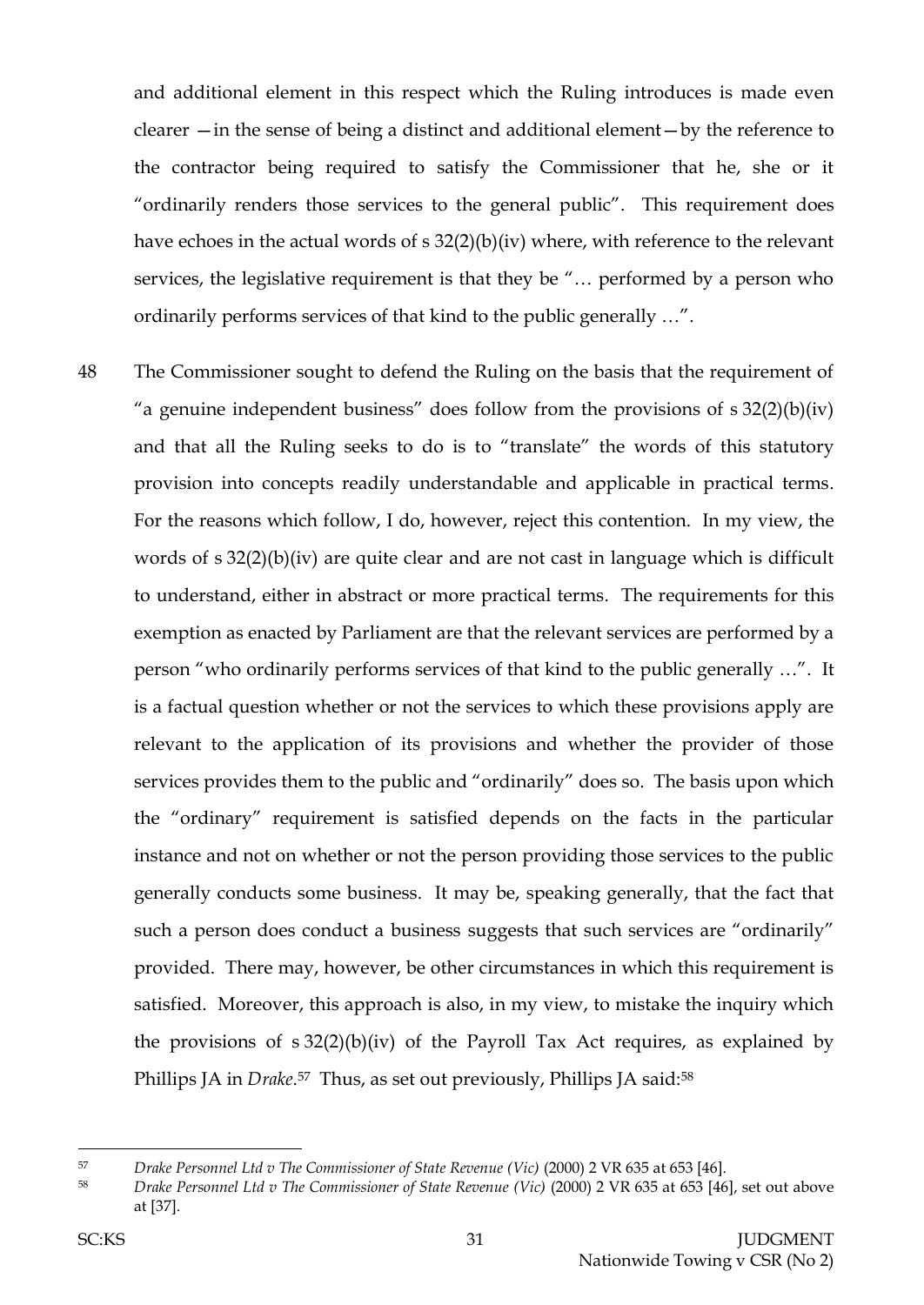Paragraph (e)(v) inquires of the services supplied by the temporary *to Drake* under the contract between them (which is a 'relevant contract' unless the exception applies), asking whether *those services* are of a kind which *the temporary* ordinarily renders to members of the public—thereby distinguishing between the public and Drake and asking, it seems, after the rendering of services *otherwise than under* the contract between the temporary and Drake.

[emphasis in original]

### **Delegate erred in law**

- 49 The opening words of s 32(2)(b)(iv) of the Payroll Tax Act are important to its proper construction. They make it clear that these exemption provisions only arise for consideration if paragraphs (i) to (iii) do not apply:<sup>59</sup> that is, it can apply only where the services are of a kind ordinarily required by the "designated person"<sup>60</sup> for more than 180 days in a financial year, $61$  and are provided for more than 90 days in the financial year.62 It therefore contemplates an ongoing and regular supply of services required by the other, which can involve, but not require, the Contractor carrying on a business of supplying those services.
- 50 *Behmer* concerned a building contractor which had engaged, by tender, the services of an independent contractor to carry out carpentry work. The contractor's business was focused on provision of carpentry services to large projects, which would necessarily involve working for one entity for protracted periods (as it did for the building contractor). That context gave rise to an analogy, during argument, with a barrister who accepts a brief requiring exclusive commitment to one matter, perhaps for several years.<sup>63</sup>
- 51 It was that context that gave rise to Presiding Member Pagone's concern with whether the contractor was conducting a "genuine independent business". He was concerned in that case to explain the application of the exemption in circumstances

<sup>59</sup> A point noted by Presiding Member Pagone in *Re Behmer & Wright Pty Ltd and the Commissioner of State Revenue (Vic)* (1994) 28 ATR 1082 at 1088 [16].

<sup>60</sup> *Payroll Tax Act* 2007 s 32(2)(b)(i).

<sup>61</sup> *Payroll Tax Act* 2007 s 32(2)(b)(ii).

<sup>62</sup> *Payroll Tax Act* 2007 s 32(2)(b)(iii).

<sup>63</sup> *Re Behmer & Wright Pty Ltd and the Commissioner of State Revenue (Vic)* (1994) 28 ATR 1082 at 1088–9 [17].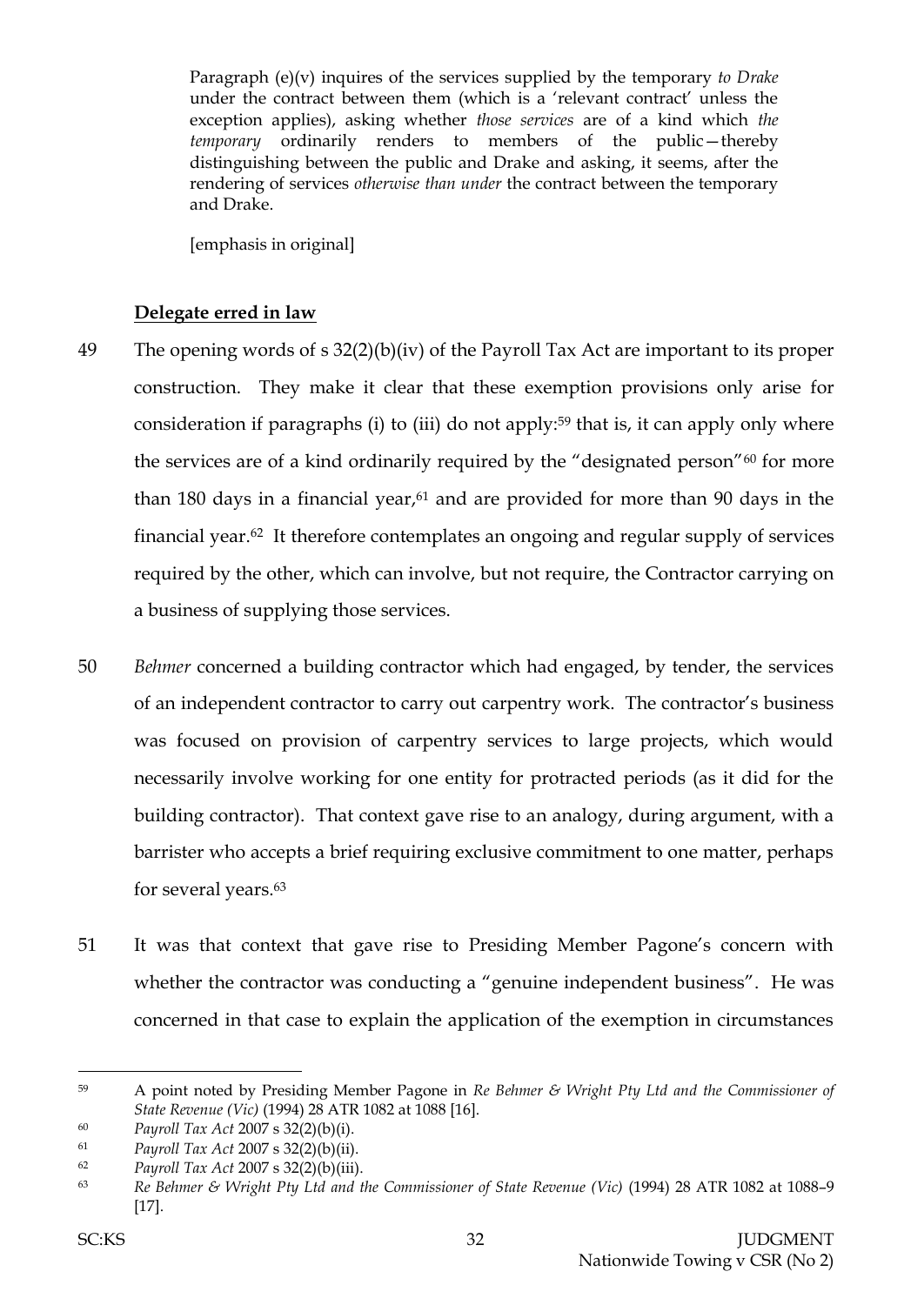where a person provides services predominantly to one entity, but remains, in fact, a person "who ordinarily performs services of that kind to the public generally". *Behmer* is a good example of the third class of case identified in argument in *Drake*: 64 the contractor "worked from time to time *otherwise* for members of the public".<sup>65</sup>

- 52 *Drake* (like *Odco*) concerned a situation where the taxpayer contracts, and pays, the contractor to do work for the client, for which the client pays the taxpayer. That context gave rise to Phillips JA's observation that the provision "inquires of the services supplied by the [contractor to the taxpayer] under the contract between them …, asking whether *those services* are of a kind which [the contractor] ordinarily renders to members of the public—thereby distinguishing between the public and [the taxpayer] and asking, it seems, after the rendering of services *otherwise than under* the contract between [the contractor and the taxpayer]".<sup>66</sup> *Drake* was an example of the first (or second) class of case identified in argument in *Drake*: <sup>67</sup> the contractors worked for members of the public *only* under their contract with an intermediary, or multiple intermediaries. It is to be noted that Phillips JA's analysis of the exemption in sub-section (iv) does not employ as a criterion the carrying on by the contractor of a genuinely independent business of providing the same kind of services to the public.
- 53 The circumstances of this case—clearly raised by the facts stated in Attachment B and the statements provided to the Commissioner by various contractors—are different from:
	- (1) *Behmer*, because the Contractors (on the Delegate's factual findings) did not have a business entirely unrelated to the work they did for EVS (such as provision of mechanical repair services from their own garage); and

<sup>64</sup> *Drake Personnel Ltd v Commissioner of State Revenue (Vic)* [2000] 2 VR 635 at 651–2 [43]; and see above, [37].

<sup>65</sup> Emphasis added.

<sup>66</sup> *Drake Personnel Ltd v Commissioner of State Revenue (Vic)* (2000) 2 VR 635 at 653 [46] (emphasis in original).

<sup>67</sup> *Drake Personnel Ltd v Commissioner of State Revenue (Vic)* (2000) 2 VR 635 at 651–2 [43]; and see above, [37].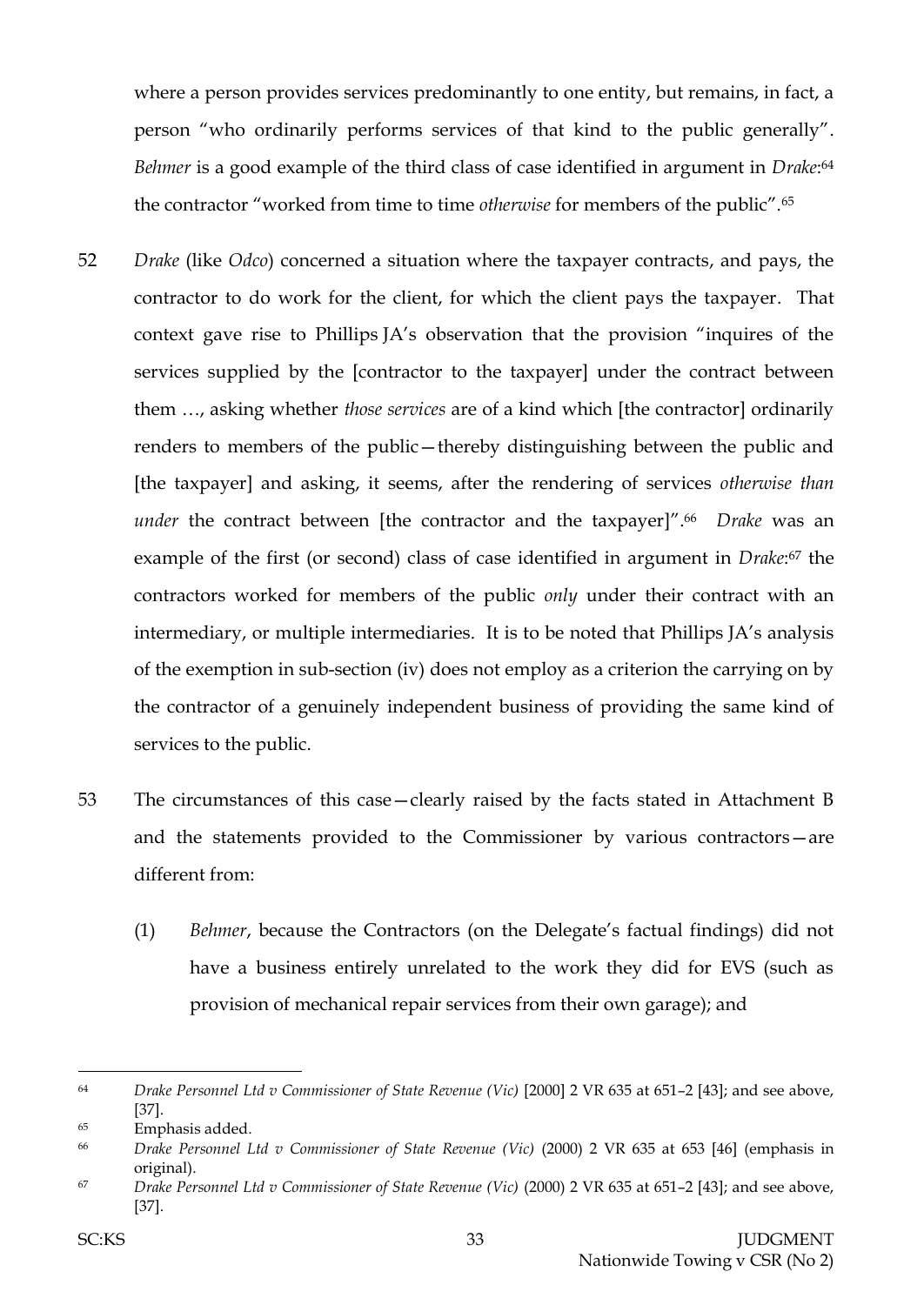(2) *Drake* and also *Odco*, because the Contractors regularly provided services to RACV members other than under their contract with EVS and did so on their own behalf and at their own expense as an independent entity.

Consequently, the circumstances of this case do not fall into any of the three classes identified in argument in *Drake*. Moreover, the circumstances of this case distinguish it from, particularly, the first and second class of case identified in argument in *Drake*. 68

- 54 The different question of construction raised by the circumstances of this case is whether s  $32(2)(b)(iv)$  of the Payroll Tax Act is available where a contractor regularly provides independent services to members of the public—under a contract between the member of the public and the contractor—in addition to the services provided to those members of the public under the contractor's contract with the taxpayer. This is a question which the Delegate failed to address. Rather, she addressed the question of whether the Contractor provided the same kind of services it supplied to EVS to the public in the course of carrying on a genuinely independent business of providing those services to the public. Thus the Delegate imported, apparently through the application of *Revenue Ruling PTA021*, a criterion that was not required or justified by the statutory text; as discussed previously in these Reasons. <sup>69</sup> This is not a process whereby, in determining whether or not the Delegate made a legal error of the kind identified in *Avon Downs*, the statement of reasons is being "construed minutely and finely with an eye keenly attuned to the perception of error", nor "… scrutinised upon over-zealous judicial review by seeking to discern whether some inadequacy may be gleaned from the way in which the reasons are expressed".<sup>70</sup> The error on the part of the Delegate is, as I have indicated, very clear.
- 55 Moreover, the Delegate did not refer to *Drake* or to *Behmer*, but appeared to consider that the "[r]elevant law relating to" s 32(2)(b)(iv) was to be found in *Revenue Ruling*
- <sup>68</sup> See above, [37].

<sup>69</sup> See above, [45]-[48].

<sup>70</sup> *Plaintiff M64/2015 v Minister for Immigration and Border Protection* (2016) 258 CLR 173 at 185–6 [25], 195 [59]; *Minister for Immigration and Ethnic Affairs v Wu Shan Liang* (1996) 185 CLR 259 at 271–2, 278, 282.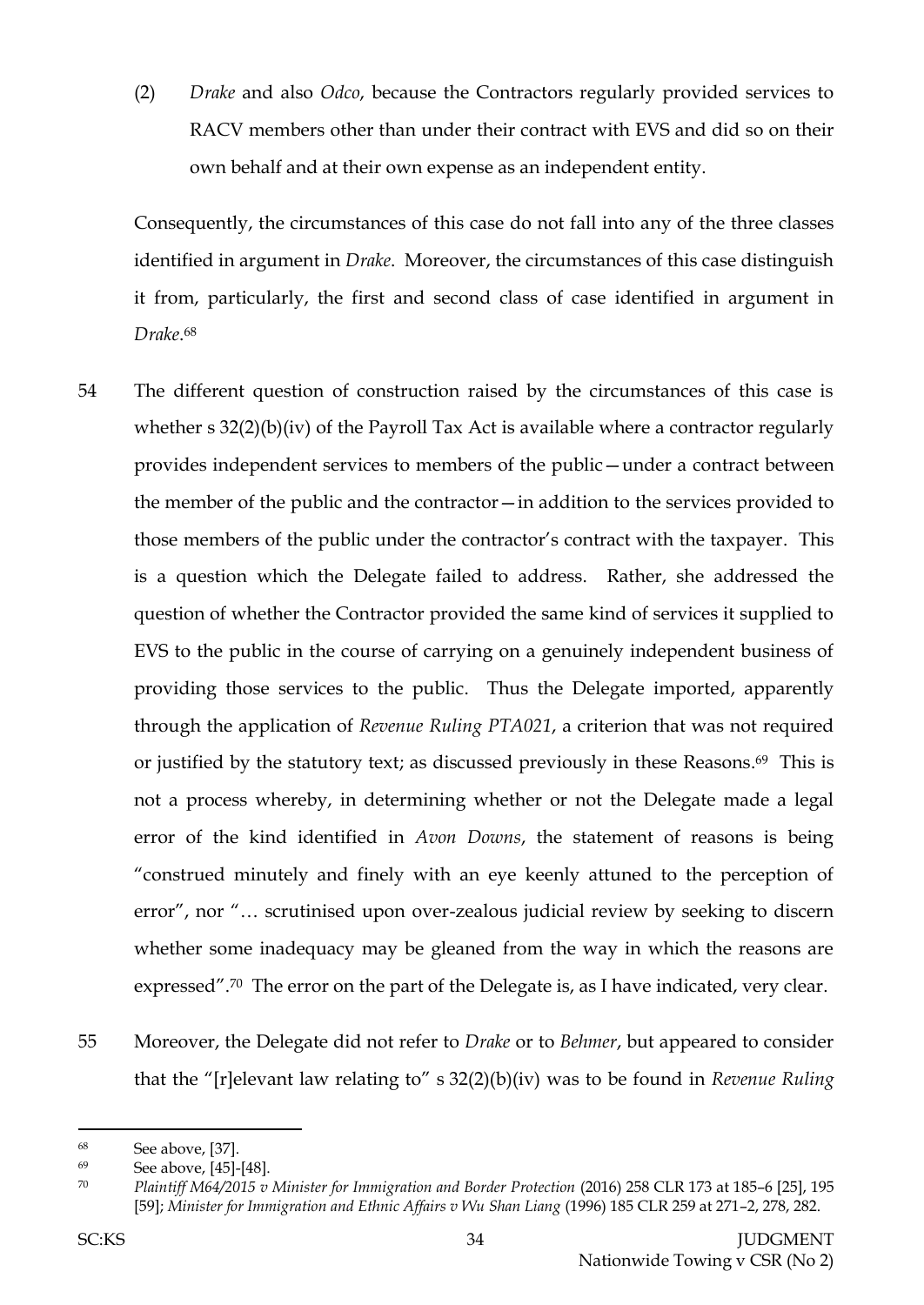*PTA021* and *Odco*, which she considered stood for the proposition that "[i]t is commonplace for a worker to provide services to a third party as part of their role with their principal/employer".71 It is unclear why the Delegate thought *Odco* stood for that proposition when it came to considering the exemption. The High Court in *Odco* was concerned with the deeming provisions, but expressly did not consider the exemptions. In *Drake*, Phillips JA considered the reliance which Balmford J had placed on *Odco* misplaced, saying "[i]t is true that in *Odco* the High Court said that 'there is no necessary separation between the supply of services and the performance of the work', but that was in a different context".<sup>72</sup>

- 56 In the present circumstances, the questions required to be addressed in respect of the sub-section 32(2)(b)(iv) exemption were whether the additional services provided by the Contractors—that is, the services provided under the direct contract between the Contractors and the RACV members, were services provided to the public generally and, if so, were they services of the same kind as the services provided by the Contractors to EVS.
- 57 As submitted by the Appellants, it appears that, having regard to, among other things, the Commissioner's position following legal advice in 2005, on the material and evidence before the Delegate, the answer to that question should be "yes". The services provided by the Contractors to the public directly, and the services provided under the contract with EVS, are both mechanical repair services. On the material and evidence before the Commissioner, it would be very difficult to draw a line between the two kinds of service. However, as the error was plainly material to the decision, it is not necessary for the Court to arrive at a conclusion on this issue, as that will be a matter for the Commissioner on a remittal.
- 58 The erroneous approach of the Delegate would appear to be—or may possibly explain—the mistaken observation that "there is no evidence that the [Contractors] ordinarily render services of the same type rendered to EVS to the public outside of

<sup>71</sup> Reasons, 16, 20.

<sup>72</sup> *Drake Personnel Ltd v Commissioner of State Revenue (Vic)* (2000) 2 VR 635 at 653 [47].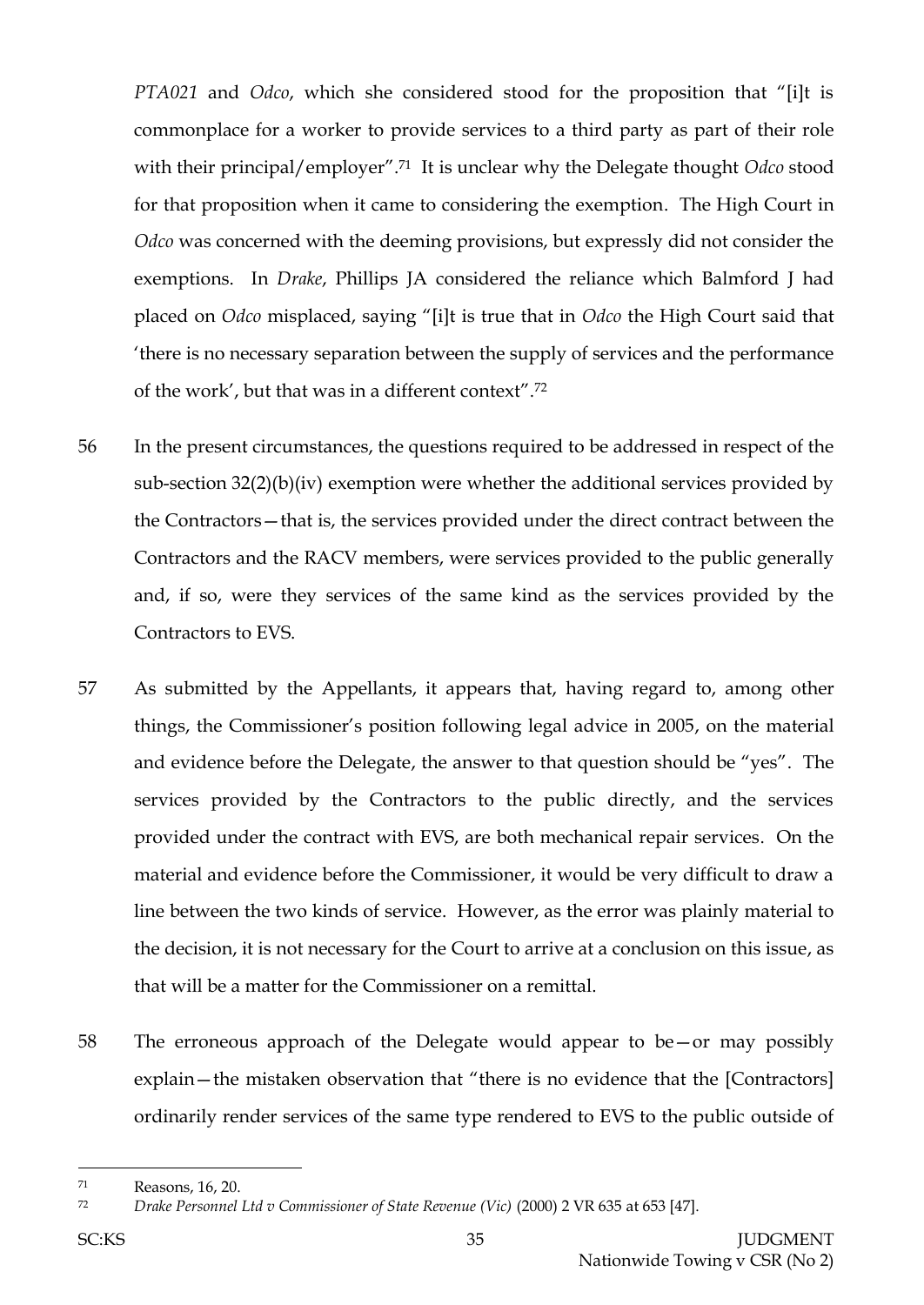their agreements with EVS". In my view, that observation cannot stand with the Delegate's acknowledgement in the Reasons that the Appellants had provided material establishing that the Contractors did provide mechanical repair services otherwise than under their contracts with EVS. The Delegate's reasoning was clearly influenced by the "genuinely independent business" criterion which she employed when she stated "[i]n particular, the available information indicates that (whatever the position in prior years) for the 2009-2010 to 2013-2014 financial years, the [Contractors] did not operate their own garages and/or mobile automotive repair businesses in addition to providing services to RACV Members under their agreements with EVS". <sup>73</sup> In pursuing that erroneous approach, the Delegate failed to deal with the class of case presented by the Objection based on the material and evidence relied upon by EVS, and therefore failed to address the question raised by the exemption in sub-s 32(2)(b)(iv) of the Payroll Tax Act. In the present circumstances, the Contractors provided mechanical services not just to clients of EVS, but to any drivers needing RACV assistance. Additionally, the Appellants say that the services are truly provided to the public generally, as most drivers are RACV members, with the remainder able to sign up instantly to receive mechanical repair services.

#### **Conclusions**

59 For the preceding reasons, the Appellants have, in my view, established that the failure of the Delegate to be satisfied as sought by the Appellants was affected by a legal error of the kind identified by Dixon J in *Avon Downs*. It follows that, for the reasons set out in the previous judgment, it is not appropriate for the Court in proceedings such as this to substitute its own view as to matters relevant to the forming or not forming of any such satisfaction on the part of the Commissioner. 74 In these circumstances, the Commissioner's assessments should be set aside and the matter remitted to the Commissioner for determination according to law on the basis

<sup>73</sup> Reasons, 21.

<sup>74</sup> Cf the approach of the Commissioner in his submissions which, in effect, invites the Court to investigate the events and to determine the position in this respect itself: see *Respondent's Submissions* (7 September 2018), [26]–[60].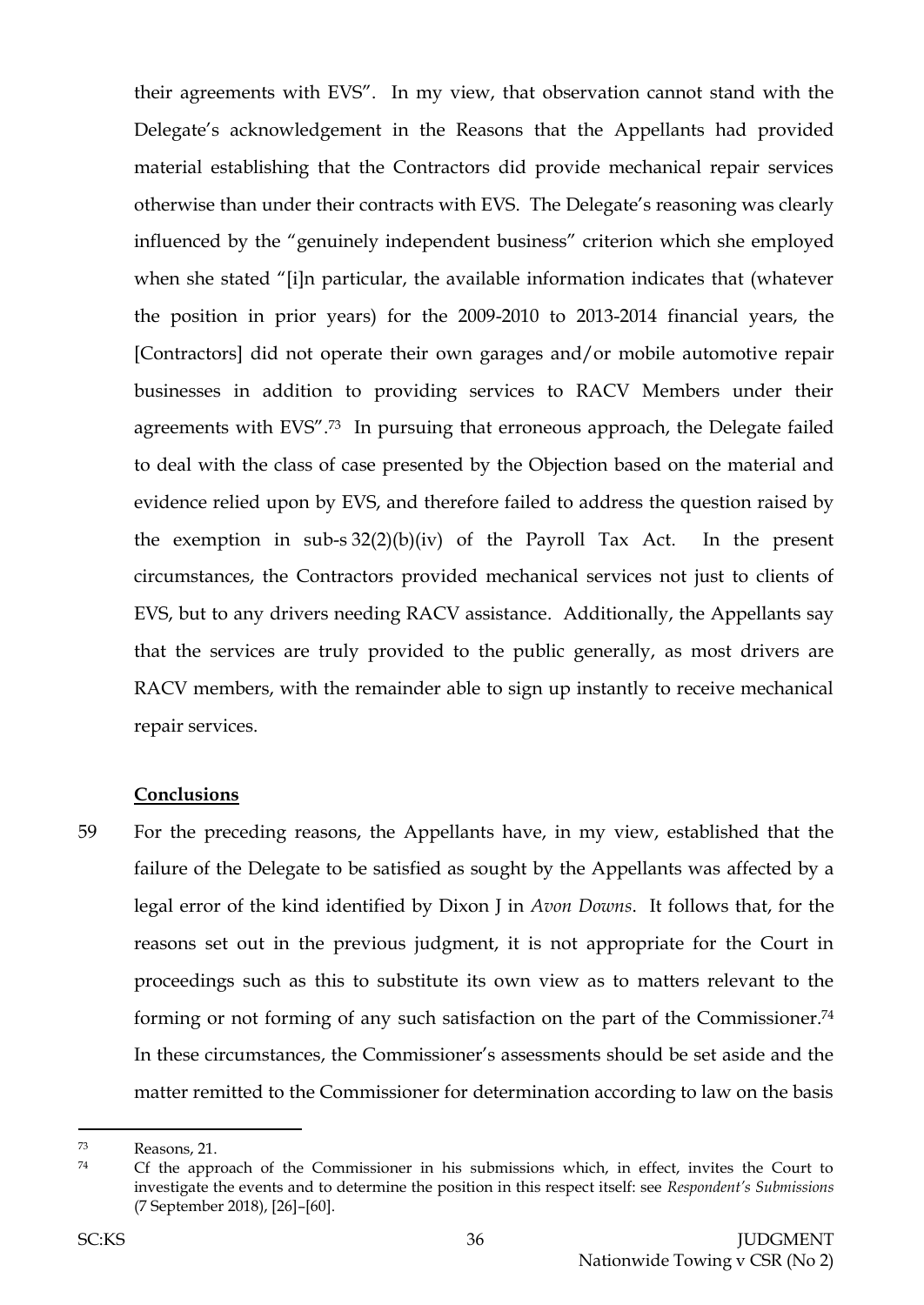of these reasons as to the proper interpretation of  $s$  32(2)(b)(iv) of the Payroll Tax Act.

- 60 Additionally, this is not a circumstance where the Court might form the view that, being seized of relevant facts and circumstances, there is no point in a remitter because there is no prospect of a different decision being reached by the Commissioner for the purposes of  $s$  32(2)(b)(iv) of the Payroll Tax Act. This follows because, on a remitting of the matter to the Commissioner for decision according to law, the facts and circumstances before the Commissioner will not necessarily be the same as the facts and circumstances as they presently stand as the basis for the Delegate's decision; a critical factor which distinguishes the present situation from that considered by the High Court in *Kolotex Hosiery (Australia) Pty Ltd v Federal Commissioner of Taxation*. 75
- 61 There is also an issue in the present proceedings in relation to penalty tax which has been levied. However, having regard to the position I have reached on substantive matters, that issue is no longer relevant in these proceedings, as the Commissioner's Assessments upon which that penalty was based are to be set aside.

## **Orders**

62 The parties are to bring in orders to give effect to these reasons. I reserve the question of costs and will hear the parties further in relation to this issue.

---

l <sup>75</sup> (1975) 132 CLR 535.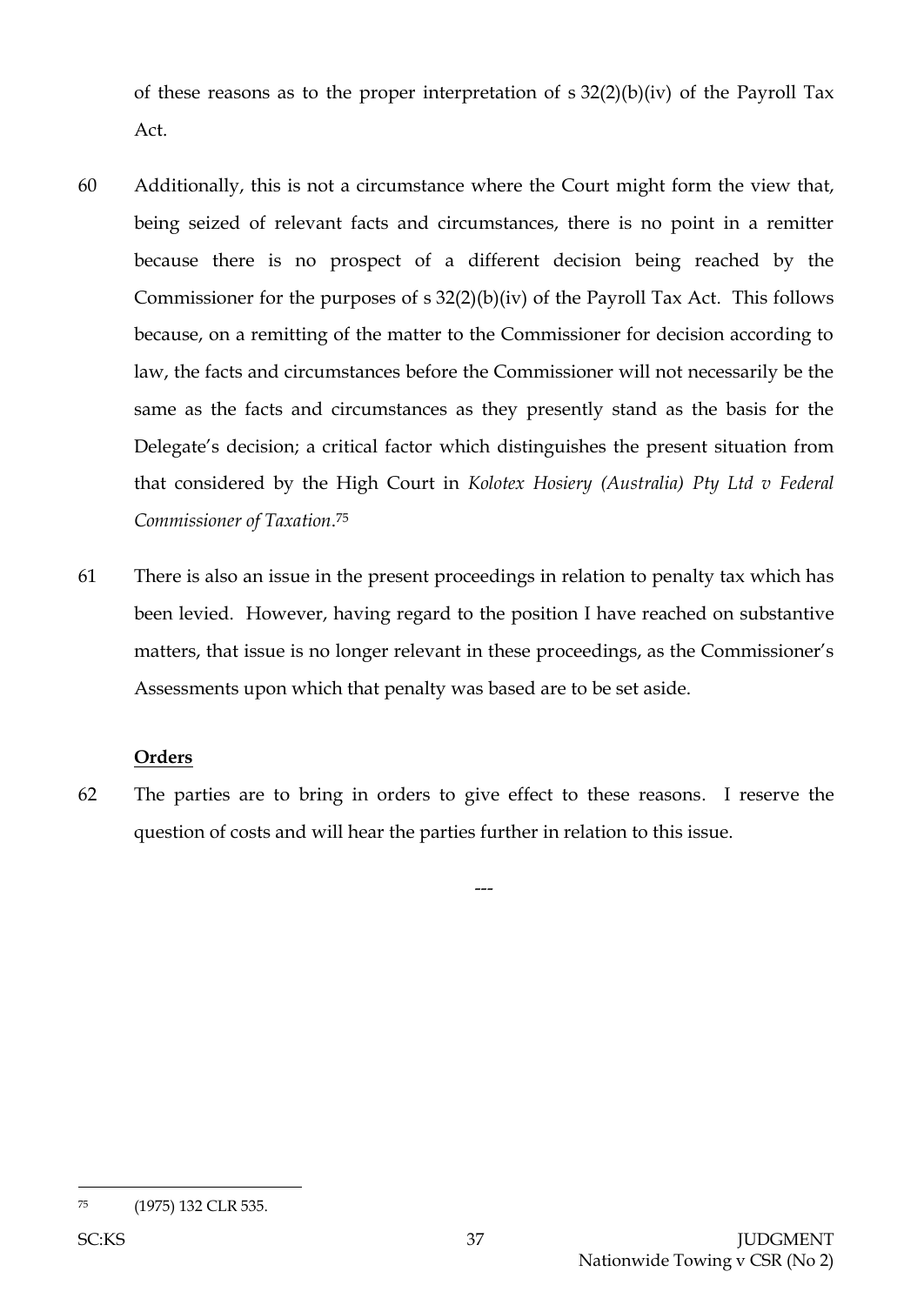| IN THE SUPREME COURT OF VICTORIA                           |                                                                                       | Not Restricted   |
|------------------------------------------------------------|---------------------------------------------------------------------------------------|------------------|
| AT MELBOURNE                                               |                                                                                       |                  |
| COMMERCIAL COURT<br><b>TAXATION LIST</b>                   |                                                                                       |                  |
|                                                            |                                                                                       | S CI 2017 02964  |
|                                                            |                                                                                       | S CI 2017 02965  |
|                                                            |                                                                                       | S CI 2017 02966  |
|                                                            |                                                                                       | S CI 2017 02967  |
|                                                            |                                                                                       | S CI 2017 02968  |
| NATIONWIDE TOWING & TRANSPORT PTY LTD<br>(ACN 088 026 706) |                                                                                       | First Appellant  |
| EASTERN VAN SERVICES PTY LTD (ACN 090 167 552)             |                                                                                       | Second Appellant |
| RE'S ROADSIDE RECOVERY PTY LTD<br>(ACN 006 627 710)        |                                                                                       | Third Appellant  |
| $\mathbf{V}$                                               |                                                                                       |                  |
| <b>COMMISSIONER OF STATE REVENUE</b>                       |                                                                                       | Respondent       |
|                                                            |                                                                                       |                  |
| JUDGE:                                                     | <b>CROFT</b> J                                                                        |                  |
| <b>WHERE HELD:</b>                                         | Melbourne                                                                             |                  |
| DATE OF HEARING:                                           | 24 April 2018                                                                         |                  |
| DATE OF JUDGMENT:                                          | 23 May 2018                                                                           |                  |
| CASE MAY BE CITED AS:                                      | Nationwide Towing & Transport Pty Ltd & Ors v<br><b>Commissioner of State Revenue</b> |                  |
| MEDIUM NEUTRAL CITATION:                                   | [2018] VSC 262                                                                        |                  |

TAXATION AND REVENUE – Services performed by persons who ordinarily performed services of that kind to the public generally – *Payroll Tax Act* 2007 s 32(2)(b)(iv)

---

TAXATION AND REVENUE – Nature of appeal – Hearing *de novo*, judicial review or some other form of appeal *– Avon Downs Pty Ltd v Federal Commissioner of Taxation* (1949) 78 CLR 353 – *Conte Mechanical and Electrical Services Pty Ltd v Commissioner of State Revenue* [2011] VSC 104; (2011) 85 ATR 120 – *Mould v Commissioner of State Revenue* [2014] VSC 268; (2014) 98 ATR 579 – *Taxation Administration Act* 1997 s 106

---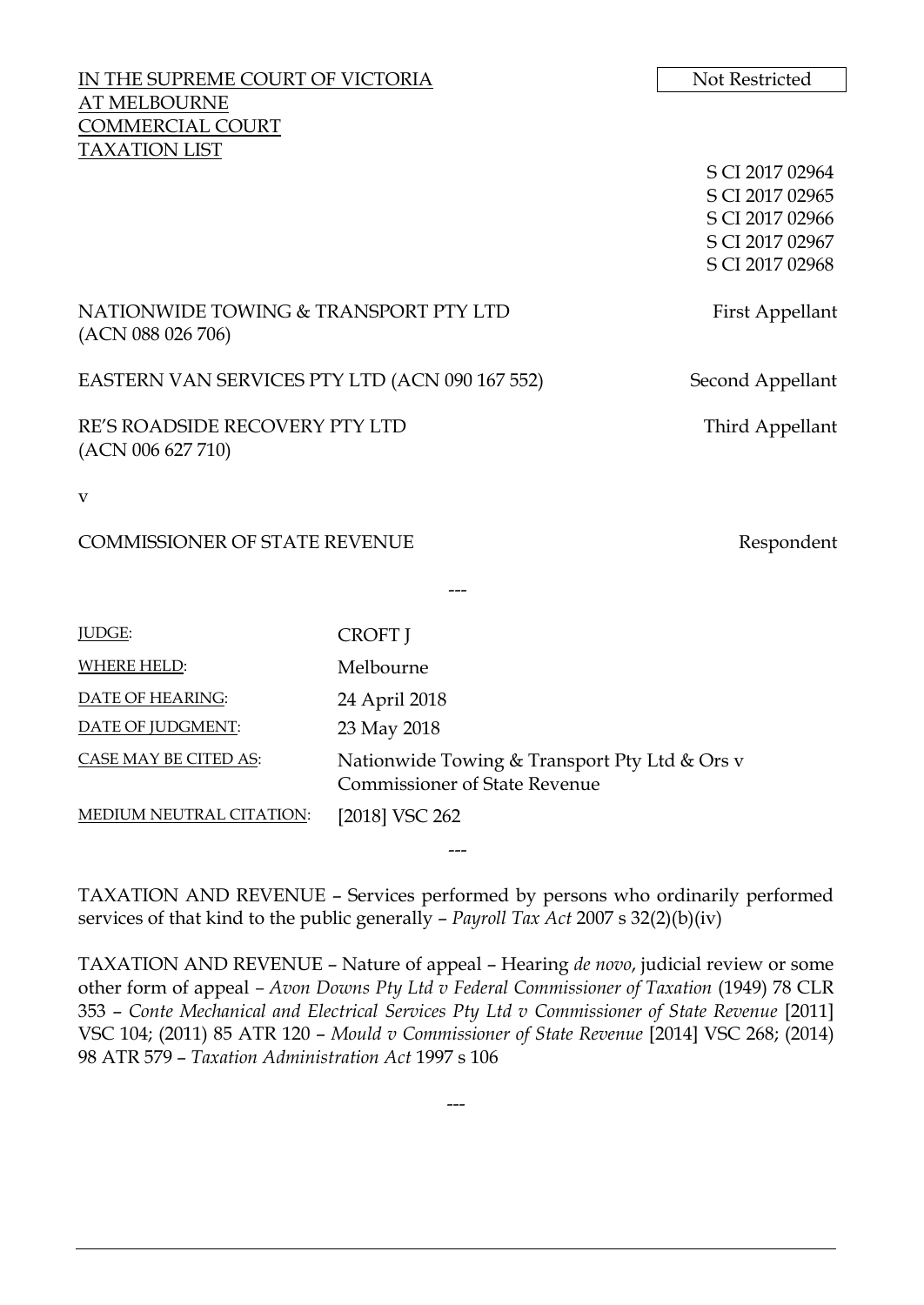APPEARANCES: Counsel Counsel Solicitors

For the Appellants R Merkel QC

E M Nekvapil

For the Respondents C J Horan QC C M Pierce

JRT Partnership Pty Ltd

State Revenue Office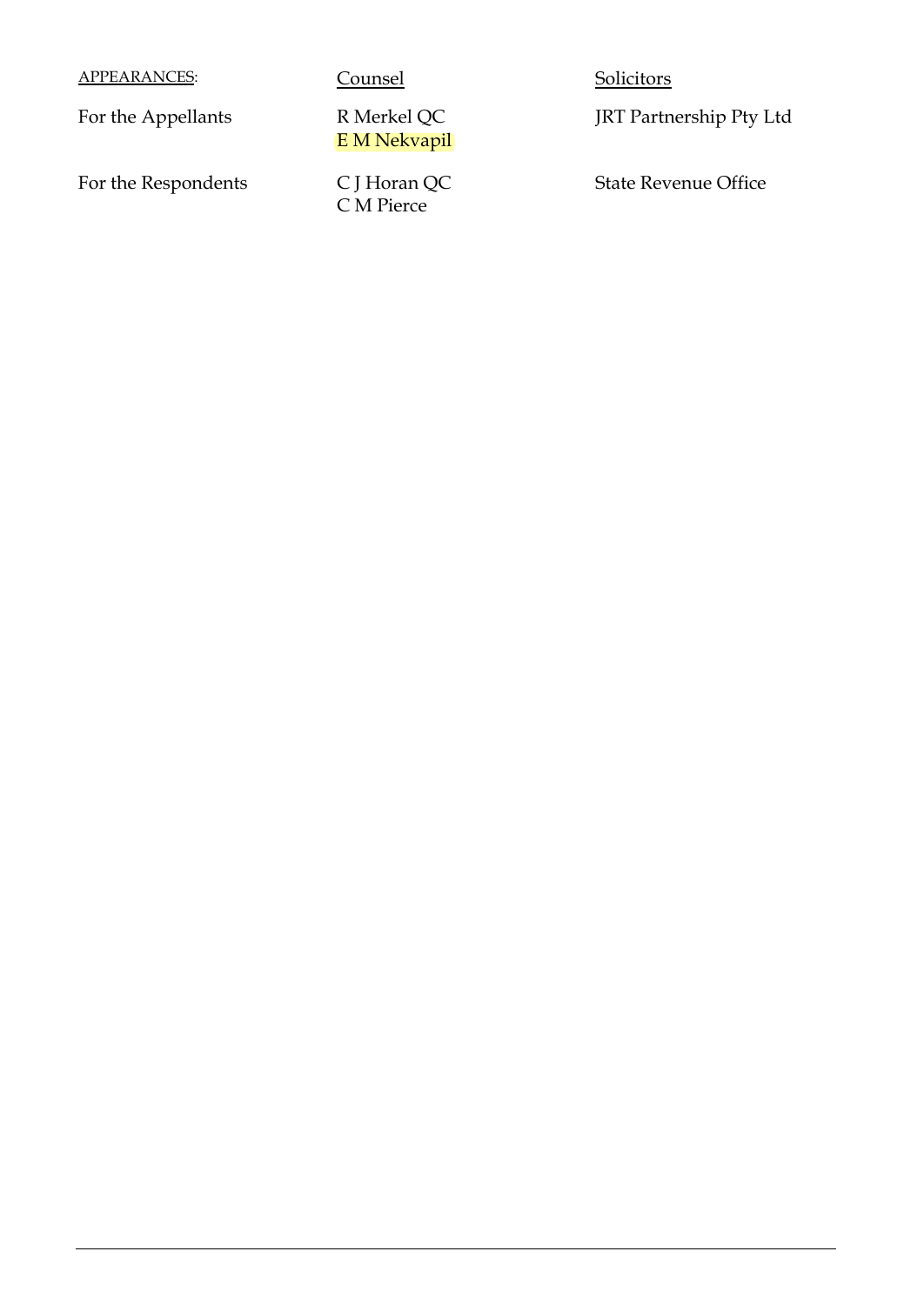# **Introduction**

- 1 These proceedings are a series of appeals under s 106 of the *Taxation Administration Act* 1997 ("the TAA") which arise from the Appellants' objections to assessments under the *Payroll Tax Act* 2007 ("the Payroll Tax Act"). 1
- 2 On 8 December 2017, this Court ordered that the following question be tried as a separate and preliminary question, a question which has been stated for determination under r 47.04 of the *Supreme Court (General Civil Procedure) Rules* 2015:<sup>2</sup>

Is an appeal under s 106 of the TAA against a determination of the Commissioner … of a taxpayer's objection involving sections 32(2)(b)(iv), 32(2)(c), 32(3), 35(2), 37(1), 37(2), 41, 46(1), 46(2) and 79 of the Payroll Tax Act and sections 28 and 30(3) of the TAA an appeal or appeals by way of:

- (a) a hearing de novo;
- (b) a judicial review of the decision; or
- (c) some other form of appeal?

# **Factual and procedural background**

- 3 On 24 March 2015, the Commissioner of State Revenue ("the Commissioner") notified the Appellants of assessments under the Payroll Tax Act of tax they were liable to pay for the financial years ending 2010, 2011, 2012, 2013 and 2014 ("the Assessments").<sup>3</sup>
- 4 The Appellants were dissatisfied with the Assessments and, on 19 May 2015, lodged a written objection with the Commissioner ("the Objection"), <sup>4</sup> as they were entitled to do under the provisions of s 96(1)(a) and (c) of the TAA.
- 5 The primary substantive ground of objection is set out in paragraph 14(a), (b), and (c) of the Objection ("the Primary Ground").5 The Primary Ground related to

 $\overline{a}$ <sup>1</sup> *Notice of Objection* (19 May 2015).

<sup>&</sup>lt;sup>2</sup> Orders made by the Honourable Justice Croft on 8 December 2017, Order 1.

<sup>3</sup> *Result of Tax Investigation to Nationwide Towing & Transport Pty Ltd* (24 March 2015); *Result of Tax Investigation to Eastern Van Services Pty Ltd* (24 March 2015); *Result of Tax Investigation to Re's Roadside Recovery Pty Ltd* (24 March 2015).

<sup>4</sup> *Notice of Objection* (19 May 2015).

<sup>5</sup> *Appellants' Submissions on Separate Question* (9 February 2018), [3].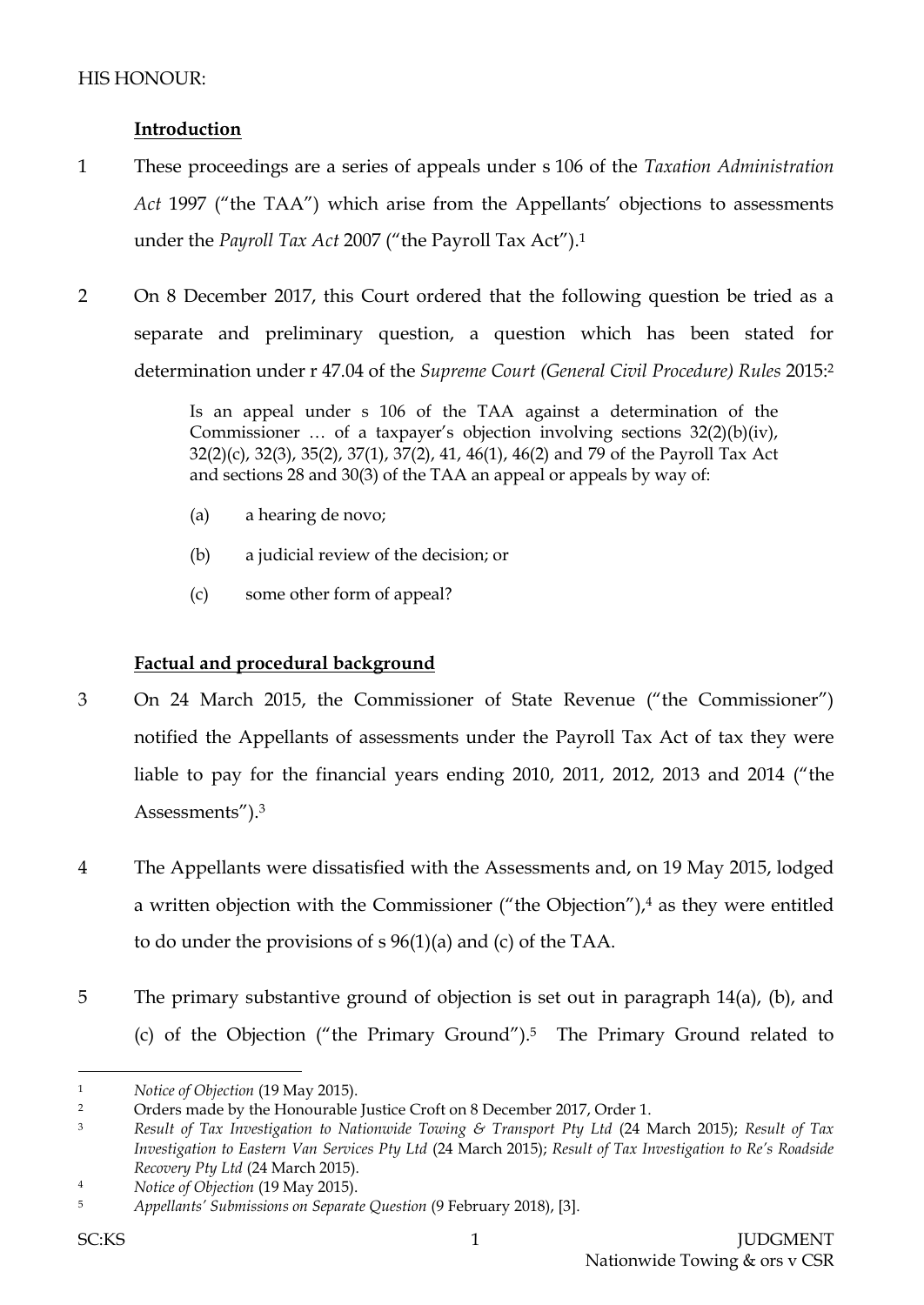payments by the Second Appellant ("EVS") to its contractors, and impugned 89.7%<sup>6</sup> of the total amount of the Assessments.

6 In essence, the Primary Ground was asserted that the Assessments should not have included payments by EVS to its contractors, because:<sup>7</sup>

> (1) the Commissioner should have been satisfied that the services performed by the contractors were services performed by persons who ordinarily performed services of that kind to the public generally in that financial year, within the meaning of  $s$  32(2)(b)(iv) of the Payroll Tax Act; and therefore

> (2) the payments to the contractors were not made for or in relation to the performance of work relating to a 'relevant contract' as defined in ss 31 and 32 of the Payroll Tax Act; and therefore

> (3) those payments could not be taken to be 'wages' by operation of s 35(1) of the Payroll Tax Act.

- 7 On 12 November 2015, a delegate of the Commissioner gave notice of the determination of the Objection, in accordance with s 103(1) of the TAA, having considered the Objection and, among other things, disallowed the Primary Ground under s 101(1) of the TAA. $^8$
- 8 The Commissioner, in the notice of determination of the Objection, gave reasons for disallowing the Primary Ground, which, among other things, included that the Commissioner was not satisfied that the services performed by the contractors were services performed by persons who ordinarily performed services of that kind to the public generally in the relevant financial year, within the meaning of s 32(2)(b)(iv) of the Payroll Tax Act. <sup>9</sup> For convenience, this reason for disallowing the Primary Ground of Objection is referred to as "the Commissioner's non-satisfaction".
- 9 More particularly, the grounds upon which the Objection was disallowed are helpfully summarised by the Commissioner as follows:<sup>10</sup>

<sup>6</sup> \$528,055.29 of a total primary tax of \$588,714.40.

<sup>7</sup> *Appellants' Submissions on Separate Question* (9 February 2018), [4].

<sup>8</sup> *Notice of Determination on Objection to Payroll Tax Assessments 91598826, 91598834, 91598842, 91598850 and 91598868 (Assessments 1 to 5)* (12 November 2015) ("Notice of Determination").

<sup>9</sup> Notice of Determination, 15–16.

<sup>10</sup> *Respondent's Submissions on Separate Question* (23 February 2018), [7].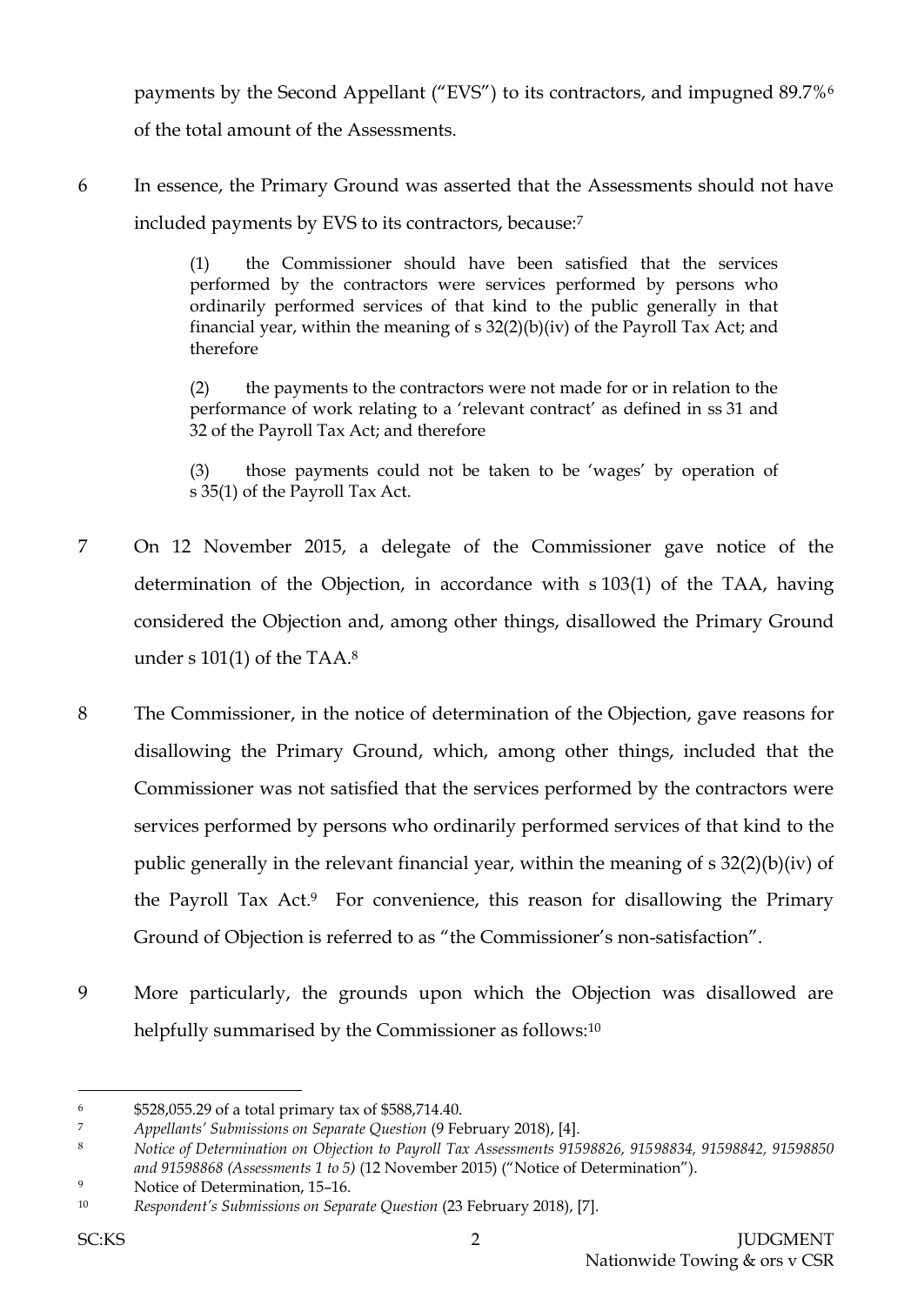- 1 the registration of the Third Appellant (**Re's**) as a member of the Nationwide Payroll Tax Group (**the Group**) is effective from 1 August 2011 because one individual has acted as the sole director of each of the First Appellant (**Nationwide**), the Second Appellant (**Eastern**) and Re's at all relevant times since that date, and the Appellants had not shown any basis for the exercise of the discretion to exclude Re's from the Group;
- 2 the tow-truck drivers identified as contractors by Nationwide were properly characterised as common law employees, or alternatively, if characterised as contractors, the circumstances did not attract the contractor exemptions in any event;
- 3 the management fees paid to the companies identified by Nationwide as providers of management services were paid either to common law employees or interposed entities and as such constituted taxable wages and, in any event, were not contractor payments or paid under employment agency contracts;
- 4 on the assumption that the contractors identified by Eastern were properly characterised as such, the circumstances did not enliven any of the contractor exemptions and did not support the contention that services were relevantly provided pursuant to employment agency contracts;
- 5 on the assumption that the contractors identified by Eastern were properly characterised as such, the Appellants had not established that any portion of the relevant contractor payments was attributable to the costs of materials and equipment;
- 6 the Appellants had not established that they took reasonable care to comply with the Payroll Tax Act or that their tax defaults occurred because of circumstances beyond their control, and there was no basis for any further remission of penalty tax;
- 7 there was no basis for any further remission of interest, because premium interest was remitted in full on the assessments and market interest is recovered only to meet the financing costs of revenue improperly lost; and
- 8 the management fees paid by Nationwide and Eastern to Re's in the period 1 July 2009 to 31 July 2011 constituted taxable wages because they were paid either to common law employees or to interposed entities; were not paid under employment agency contracts; and, if characterised as contractor payments, did not attract any contractor exemption.
- 10 On 17 December 2015, the Appellants, being dissatisfied with the determination of the Objection, requested in writing, in accordance with s 106(1) of the TAA, that the Commissioner treat their objection as an appeal and cause it to be set down for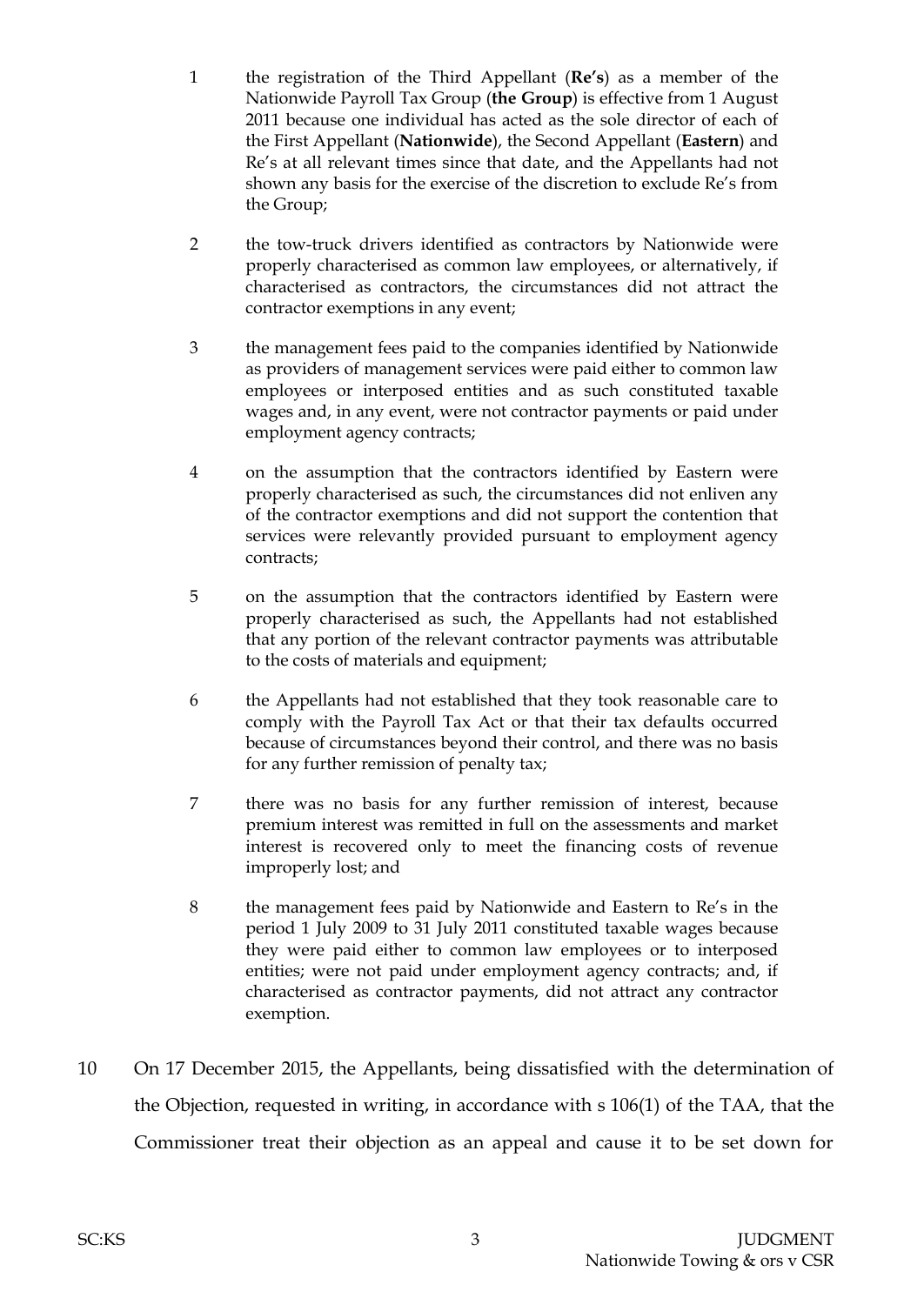hearing at the next sittings of this Court.<sup>11</sup> On 22 December 2017, the Appellants filed a summary of the evidence proposed to be given on their behalf in these appeals, subject to the outcome of the determination of the separate question.<sup>12</sup>

11 The Appellants contend that the reasons for determination by the Commissioner disclose a legal error affecting that determination in that the Commissioner was not satisfied of the matter in s 32(2)(b)(iv) of the Payroll Tax Act. On this appeal, the Appellants contend that:<sup>13</sup>

> (1) on the material before the Commissioner, the Commissioner's failure to be satisfied of the matter in  $s$  32(2)(b)(iv) was affected by a legal error of the kind identified by Dixon J in *Avon Downs Proprietary Ltd v Federal Commissioner of Taxation*14; and

(2) as a consequence, the Supreme Court should:

(a) set aside the Commissioner's decision to disallow the Primary Ground; and

(b) remit the Objection to the Commissioner for a new determination in accordance with law.

12 It was made clear at the commencement of the hearing of the separate and preliminary question that the ground of objection now left extant with respect to the five assessments for each of the financial years to which they apply is as set out in paragraphs 14(a) and (b) and paragraph 17 of the Objection.15 For present purposes, it is helpful to set out the substantive grounds of objection contained in these paragraphs, as follows:<sup>16</sup>

> (a) The payments (purported taxable wages) made by EVS to each of the Contractors in the years of assessment were not made for or in relation to the performance of work relating to a 'relevant contract' within Division 7 of the *Payroll Tax Act 2007*. It follows that (i) EVS could not be taken to be an 'employer' within section 33, (ii) the Contractors could not be taken to be 'employees' within section 34, and (iii) the amounts paid by EVS to the Contractors in the years of assessment could not be taken to be 'wages' within section 35.

<sup>11</sup> *Request to appeal to the Supreme Court of Victoria* (17 December 2015).

<sup>12</sup> *Outline of Evidence* (22 December 2017).

<sup>13</sup> *Appellants' Submissions on a Separate Question* (9 February 2018), [8].

<sup>14</sup> (1949) 78 CLR 353 at 360, 362-363.

<sup>15</sup> *Transcript*, 1–3, 30.

<sup>16</sup> *Notice of Objection* (19 May 2015) [14], [17].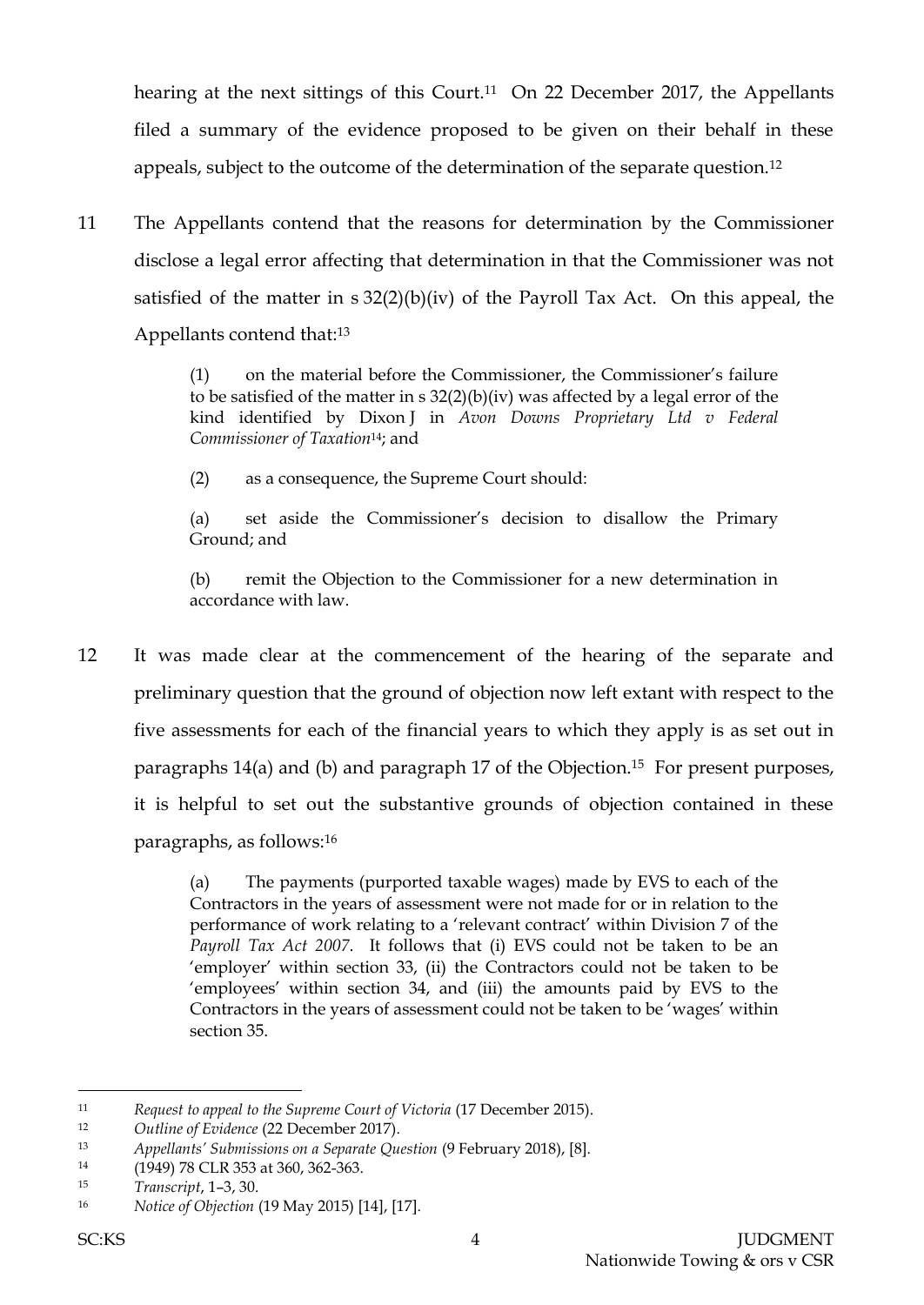(b) Without limiting the generality of ground (a), the payments (purported taxable wages) are excluded from the scope of Division 7 because they were made by EVS in the course of its business to each of the Contractors who supplied EVS with services for or in relation to the performance of work where the Commissioner was satisfied or should now be satisfied that those services were performed by the Contractors who ordinarily perform services of that kind to the public generally in each of the years of assessment within section 32(2)(b)(iv) of the Payroll Tax Act 2007.

…

17. Further or alternatively, in the circumstances and particularly the making of and reliance upon the earlier determinations, the Commissioner should:

(a) Be satisfied that the Taxpayer (or a person acting on behalf of the taxpayer) took reasonable care to comply with the requirements of the Payroll Tax Act 2007 and determine, under section 30(3) of the TAA, that no penalty tax is payable in respect of the purported tax default; and

(b) Consider it appropriate to remit, under section 28 of the TAA, any interest payable as included in the Assessments and any further interest that may accrue on amounts outstanding under the Assessments.

…

Consequently, the provisions of the Payroll Tax Act which are now in issue are ss 30(3), 32(2)(b)(iv), 33 and 34, as indicated in these "Substantive Grounds". Nevertheless, as will become clear in the reasons which follow, the critical provisions for the purposes of the preliminary or separate question are the provisions of s 32(2)(b)(iv) of the Payroll Tax Act.

13 The jurisdictional issue arising is whether the Supreme Court has the power, on an "appeal" under Part 10 of the TAA, to determine that contention in the Appellants' favour and grant the relief set out in the preceding paragraph. The Appellants submit that, on the proper construction of Part 10 of the TAA, the nature of an appeal under s 106 of that Act is such that the Court has both the jurisdiction and power to grant that relief.17 The Commissioner, on the other hand, contends that a s 106 appeal on an objection to an assessment based on s 32(2)(b)(iv) of the Payroll Tax Act "would be determined by way of a *de novo* hearing".<sup>18</sup> In other words, the Commissioner contends that, on appeal, the Court must determine whether the

<sup>17</sup> *Appellants' Outline of Submissions on Separate Question* (9 February 2018); *Transcript*, 9–10.

<sup>18</sup> *Respondent's Submissions on Separate Question* (23 February 2018), [25(1)]; *Transcript*, 30–1.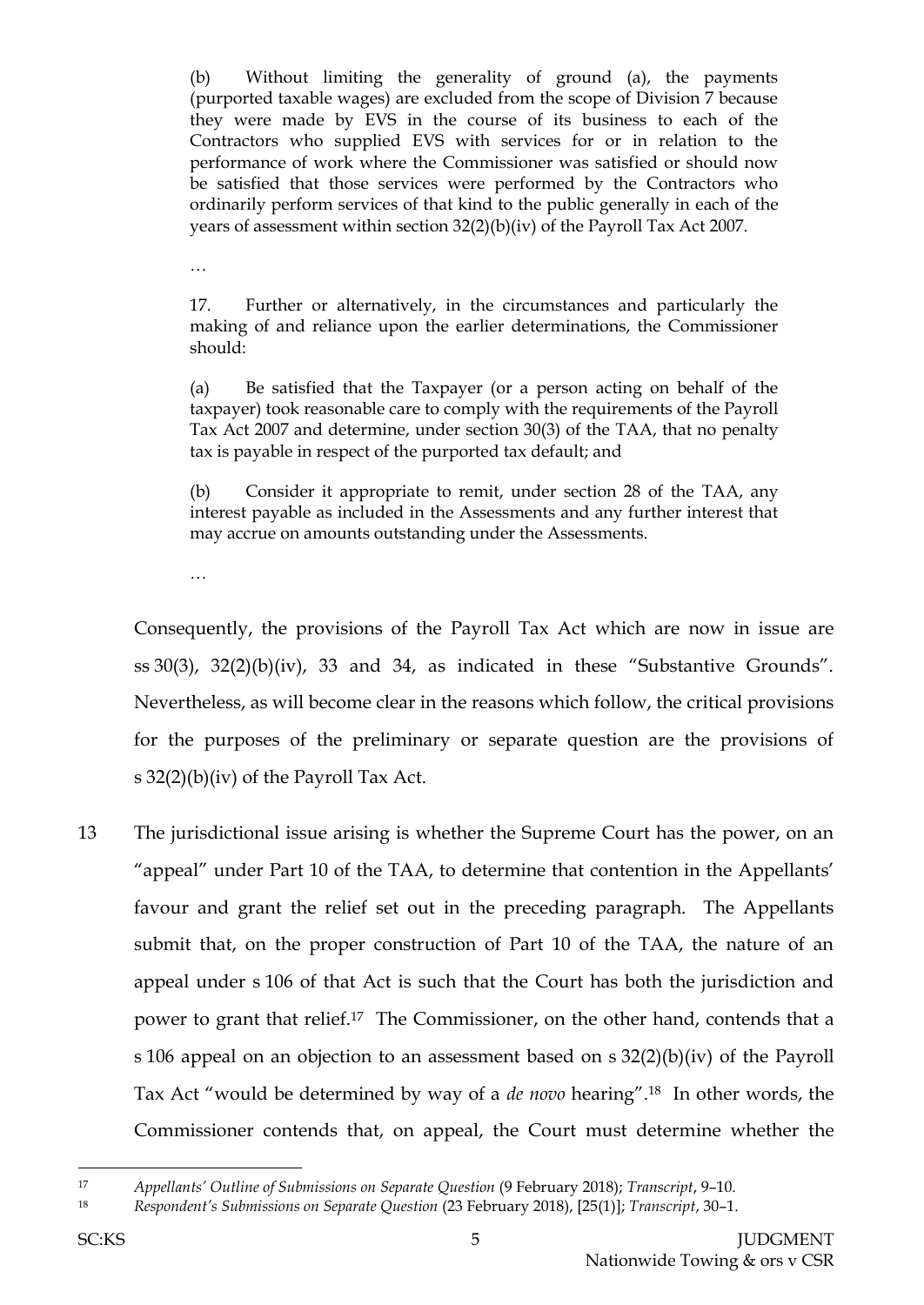Court, as opposed to the Commissioner, must be satisfied of the matter in s 32(2)(b)(iv), on the evidence before it.<sup>19</sup>

# **Statutory provisions**

14 The critical provisions of the Payroll Tax Act are those contained in s 32(2)(b)(iv) which, together with some legislative context, are as follows:

## **Division 7 – Contractor provisions**

…

## **32. What is a relevant contract?**

- (1) In this Division, a *relevant contract* in relation to a financial year is a contract under which a person (the *designated person*) during that financial year, in the course of a business carried on by the designated person—
	- (a) supplies to another person services for or in relation to the performance of work; or
	- (b) has supplied to the designated person the services of persons for or in relation to the performance of work; or
	- (c) gives out goods to natural persons for work to be performed by those persons in respect of those goods and for re-supply of the goods to the designated person or, where the designated person is a member of a group, to another member of that group.
- (2) However, a 'relevant contract' does not include a contract of service or a contract under which a person (the *designated person*) during a financial year in the course of a business carried on by the designated person—
	- (a) is supplied with services for or in relation to the performance of work that are ancillary to the supply of goods under the contract by the person by whom the services are supplied or to the use of goods which are the property of that person; or
	- (b) is supplied with services for or in relation to the performance of work where—
		- (i) those services are of a kind not ordinarily required by the designated person and are performed by a person who ordinarily performs services of that kind to the public generally; or
		- (ii) those services are of a kind ordinarily required by the

l

<sup>19</sup> *Respondent's Submissions on Separate Question* (23 February 2018), [19]–[20].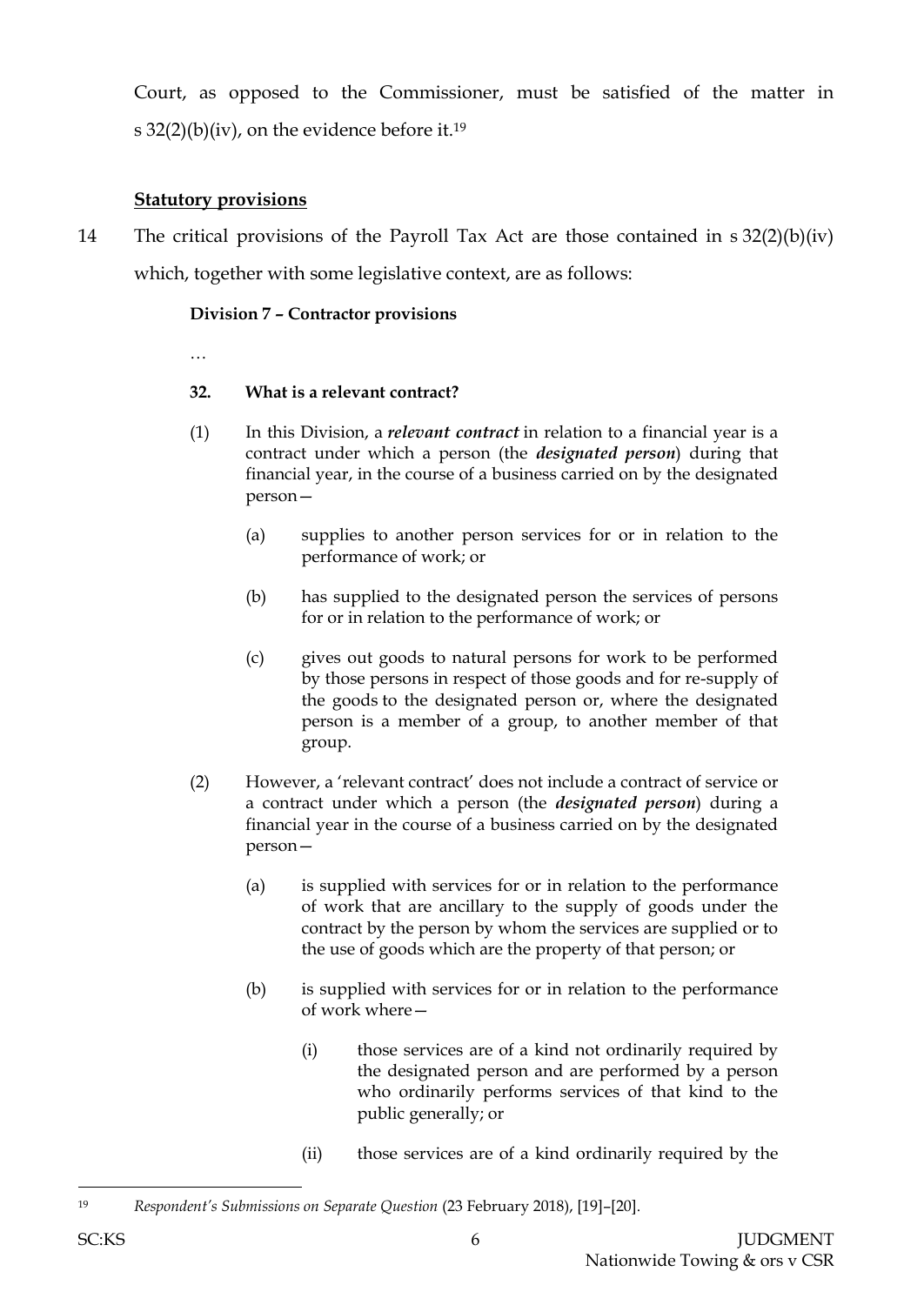designated person for less than 180 days in a financial year; or

- (iii) those services are provided for a period that does not exceed 90 days or for periods that, in the aggregate, do not exceed 90 days in that financial year and are not services—
	- (A) provided by a person by whom similar services are provided to the designated person; or
	- (B) for or in relation to the performance of work where any of the persons who perform the work also perform similar work for the designated person—

for periods that, in the aggregate, exceed 90 days in that financial year; or

(iv) those services are supplied under a contract to which subparagraphs (i) to (iii) do not apply and the Commissioner is satisfied that those services are performed by a person who ordinarily performs services of that kind to the public generally in that financial year; or

…

15 The appellate function of the Court is conferred by Part 10 of the TAA. The most relevant provisions in the present context are  $ss 106(1)(a)$ , 109 and 112, which provide:

#### **106 Right of review or appeal**

- $(1)$  If  $-$ 
	- (a) a taxpayer is dissatisfied with the Commissioner's determination of the taxpayer's objection; or
	- …

the taxpayer, in writing, may request the Commissioner to refer the matter to the Tribunal or to treat the objection as an appeal and cause it to be set down for hearing at the next sittings of the Supreme Court.

…

#### **109 Grounds of review or appeal**

On a review or an appeal—

(a) the taxpayer's case is limited to the grounds of the objection; and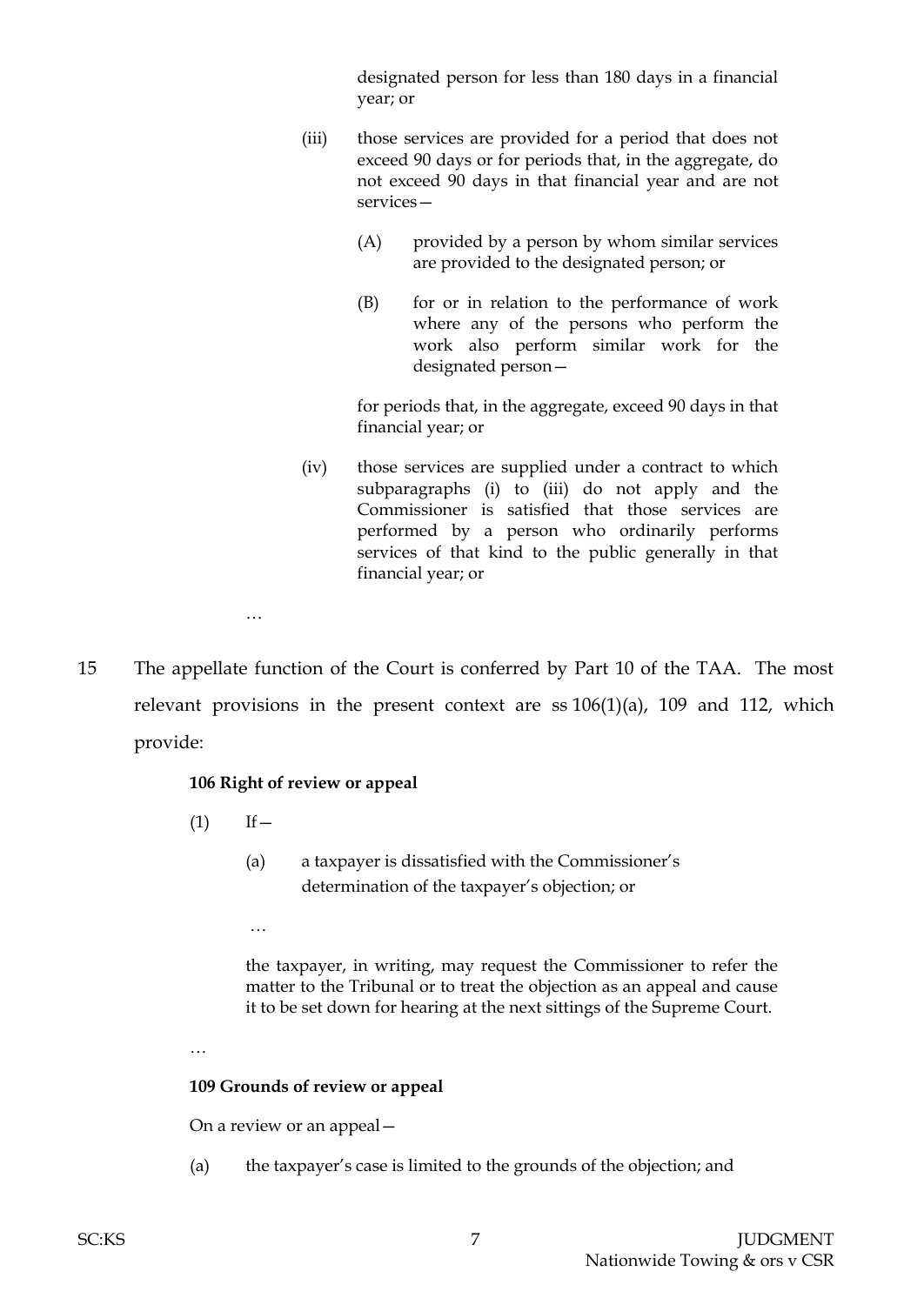(b) the Commissioner's case is limited to the grounds on which the objection was disallowed—

unless the Tribunal or Court otherwise orders.

…

#### **112 Supreme Court appeals**

- (1) On the hearing of an appeal by the Supreme Court, the Court may make any order it thinks fit and may by order confirm, reduce, increase or vary the assessment or decision.
- (2) The costs of the appeal are in the discretion of the Court.

## **Nature of an appeal under s 106 of the TAA**

#### **Nature of an appeal as a question of interpretation**

- 16 It is uncontroversial between the parties that the nature of the "appeal" to the Supreme Court under s 106 of the TAA must be ascertained as a matter of proper construction of the provision of Part 10 of the TAA having regard to their text and context.20 Contrast to an appeal on a question of law from a decision of the Victorian Civil and Administrative Tribunal under s 148 of the *Victorian Civil and Administrative Tribunal Act* 1997 ("VCAT Act"), an appeal to the Supreme Court under s 106 of the TAA takes place where there will not previously have been any hearing at first instance.<sup>21</sup>
- 17 In *BSA Ltd v Victorian WorkCover Authority*, <sup>22</sup> Garde J determined a preliminary question as to the nature of an appeal under s 85 of the *Workplace Injury, Rehabilitation and Compensation Act* 2013 and, in so doing set out the relevant principles for determining the nature of an appeal:<sup>23</sup>
	- 21 In *Walsh v Law Society (NSW)*, the plurality of the High Court observed:

An appeal is a creation of statute. There are various forms of appeal. Accordingly, it is always important, where a process called 'appeal' is invoked, to identify the character of the appeal and the duties and powers of the court or tribunal conducting it.

<sup>20</sup> *SZTAL v Minister for Immigration and Border Protection* (2017) 91 ALJR 936 at 940-1.

<sup>21</sup> See *Builders Licensing Board v Sperway Constructions (Syd) Pty Ltd* (1976) 135 CLR 616 at 619-22; *Turnbull v New South Wales Medical Board* [1976] 2 NSWLR 281 at 297-8.

<sup>&</sup>lt;sup>22</sup> [2016] VSC 435.

<sup>23</sup> *BSA Ltd v Victorian WorkCover Authority* [2016] VSC 435 [21]-[24].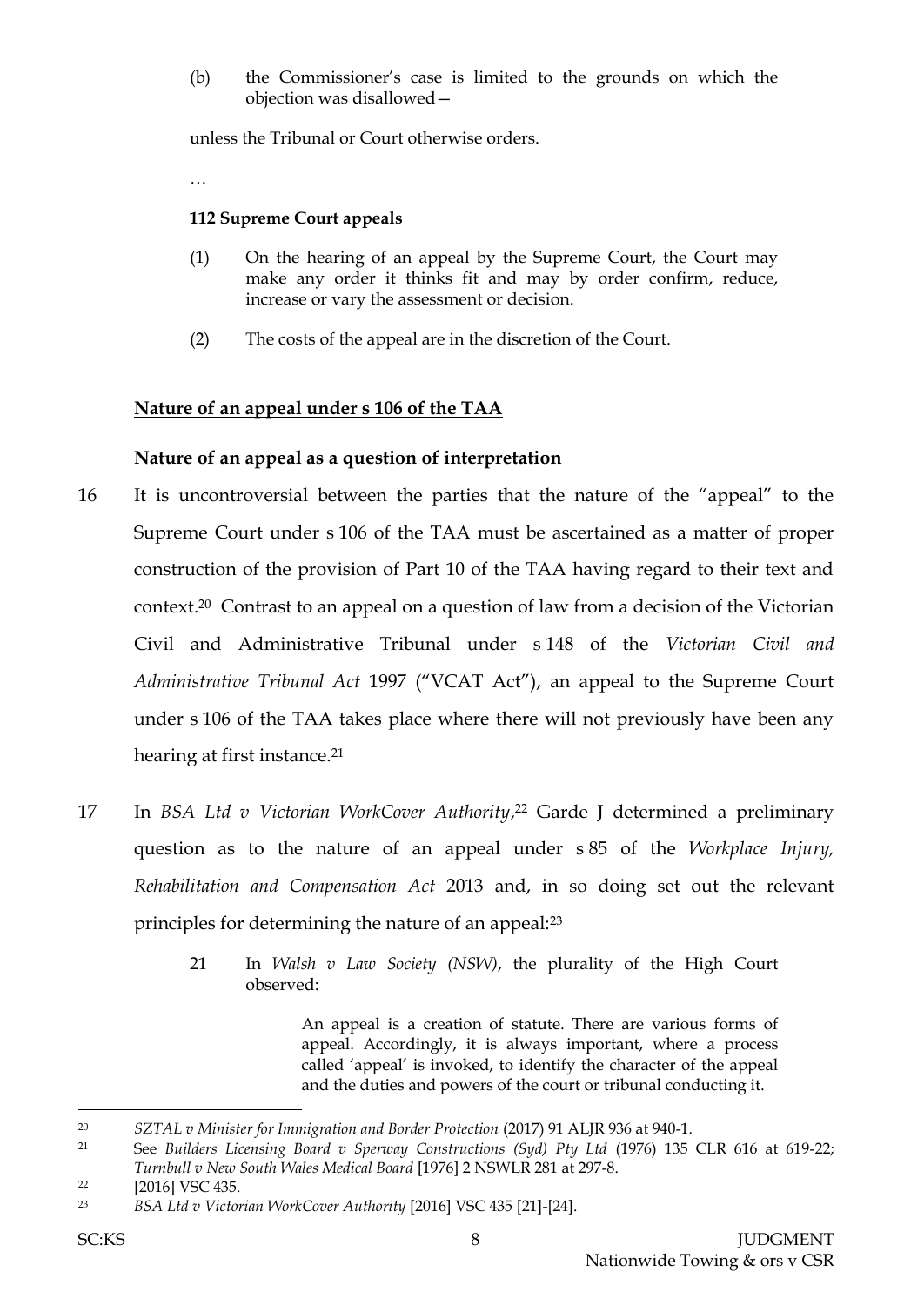- 22 The six forms of appeal are listed in *Turnbull v NSW Medical Board*:
	- (1) appeals to supervisory jurisdiction;
	- (2) appeals on questions of law only;
	- (3) appeals after a trial before judge and jury;
	- (4) appeals from a judge in the strict sense;
	- (5) appeals from a judge by way of rehearing; and
	- (6) appeals involving a hearing *de novo*.
- 23 In *Fox v Percy*, the plurality of the High Court referred to the types of appeal defined by Mason J in *Builders Licensing Board v Sperway Constructions (Syd) Pty Ltd*:
	- (i) an appeal *stricto sensu*, where the issue below was right on the material before the trial court;
	- (ii) an appeal by rehearing on the evidence before the trial court;
	- (iii) an appeal by way of rehearing on that evidence supplemented by such further evidence as the appellate court admits under a statutory power to do so; and
	- (iv) an appeal by way of a hearing *de novo*.
- 24 In *Dwyer v Calco Timbers Pty Ltd*, a proceeding also arising from accident compensation legislation, the High Court said that these categories are not a closed class. Particular legislative measures may use the term 'appeal' to identify a wholly novel procedure or one which is a variant of one or more of those described. The Court added that 'it is the proper construction of the terms of any particular statutory grant of a right of appeal which determines its nature'.

[citations omitted]

- 18 In determining the proper construction of the provisions of Part 10 of the TAA, the Court is required to give the words of those provisions "the meaning that the legislature is taken to have intended them to have".<sup>24</sup> In that process, "the starting point for the ascertainment of the meaning of [the provisions] is the text of the statute whilst, at the same time, regard is had to [their] context and purpose".<sup>25</sup>
- 19 The Commissioner does, however, contend that the Appellants' submissions seek to

<sup>24</sup> *Project Blue Sky v Australian Broadcasting Authority* (1998) 194 CLR 355 at 384 [78] (McHugh, Gummow, Kirby and Hayne JJ).

<sup>25</sup> *SZTAL v Minister for Immigration and Border Protection* (2017) 91 ALJR 936 at 940-1 [14] (Kiefel CJ, Nettle and Gordon JJ).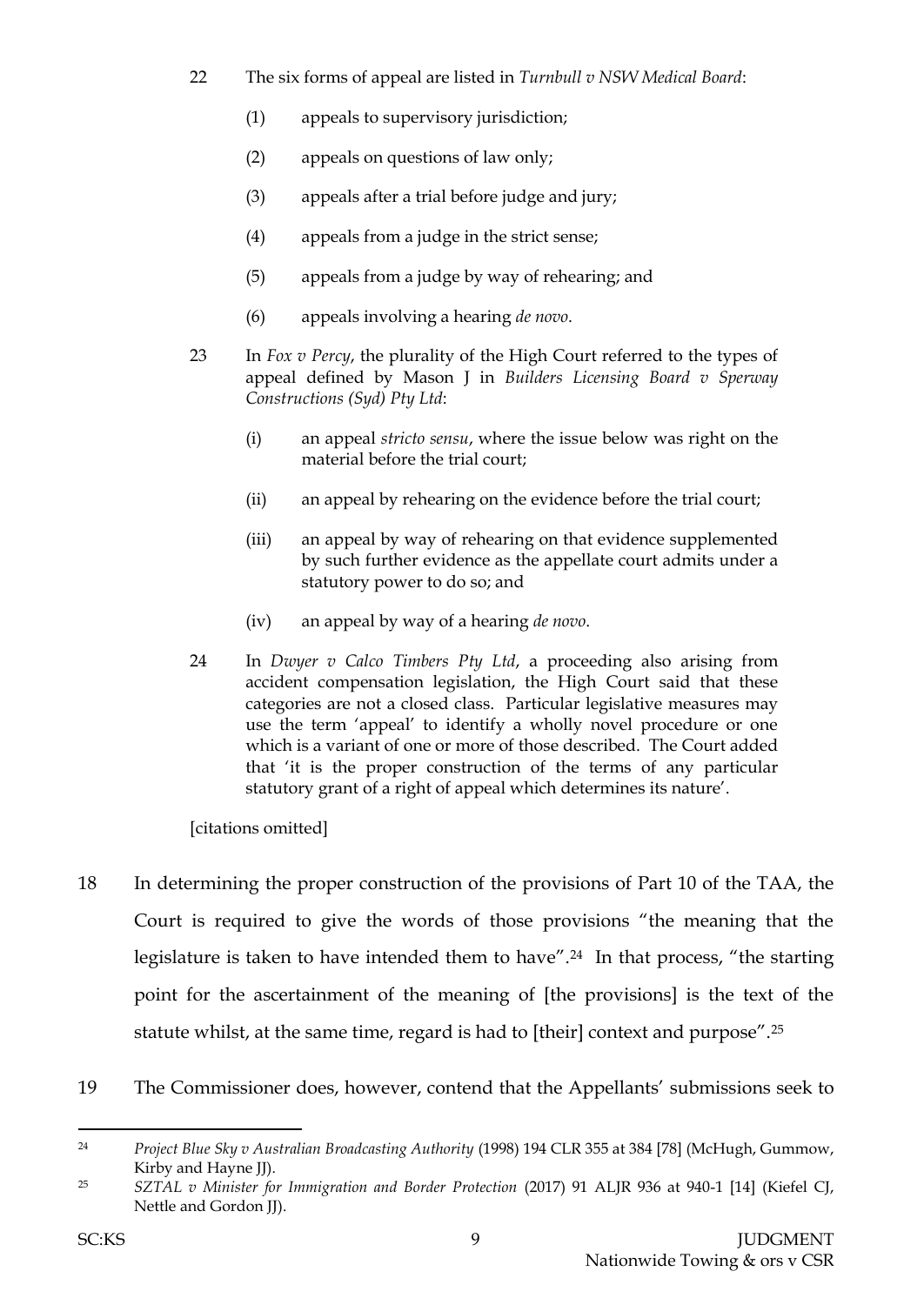erect a false dichotomy between appeals and reviews under s 106 of the TAA, treating the former as proceedings by way of judicial review confined to legal error.26 The Appellants place undue weight, the Commissioner says, on the reference in the statutory provisions to the Commissioner being "satisfied" of certain matters, without any analysis of the matters in respect of which such satisfaction is to be formed.27 The Commissioner submits that the most recent and authoritative consideration of these issues in the context of appeals under s 106 of the TAA is that in *Mould v Commissioner of State Revenue* ("*Mould*"). <sup>28</sup> In that case, Ginnane J rejected submissions made by the Commissioner that, it is submitted, were in some respects analogous to those pressed by the Appellants in the present case.29 Properly understood, the Commissioner contends, the decision in *Mould* does not support the Appellants' contentions.30 The earlier decision of Pagone J in *Conte Mechanical and Electrical Services Pty Ltd v Commissioner of State Revenue* ("*Conte*")<sup>31</sup> can, it is said, be distinguished on the basis that it involved a challenge to the exercise of an administrative discretion entrusted to the Commissioner to "de-group" related companies for payroll tax purposes, and does not stand for a general proposition that all appeals to the Supreme Court under s 106 of the TAA are proceedings by way of judicial review.32 For the reasons which follow, I do not accept the Commissioner's submissions in this respect and regard *Conte* as a more analogous and relevantly indistinguishable decision in the present circumstances.<sup>33</sup>

20 Moreover, the Commissioner contends that the Appellants mischaracterise the Commissioner's position as "confining" the Court to merits review and as precluding the Court from addressing legal error arising from an assessment.34 The

<sup>26</sup> *Respondent's Submissions on Separate Question* (23 February 2018), [5]; *Transcript*, 32–4.

<sup>27</sup> *Respondent's Submissions on Separate Question* (23 February 2018), [5]; *Transcript* 30, 55.

<sup>28</sup> [2014] VSC 268; (2014) 98 ATR 579; *Respondent's Submissions on Separate Question* (23 February 2018), [5].

<sup>29</sup> *Respondent's Submissions on Separate Question* (23 February 2018), [5].

<sup>30</sup> *Respondent's Submissions on Separate Question* (23 February 2018), [5].

<sup>31</sup> *Conte Mechanical and Electrical Services Pty Ltd v Commissioner of State Revenue* [2011] VSC 104; (2011) 85 ATR 120 at 122–4 [2]-[5].

<sup>32</sup> *Respondent's Submissions on Separate Question* (23 February 2018), [5].

<sup>33</sup> See below, [33]-[36].

<sup>34</sup> *Respondent's Submissions on Separate Question* (23 February 2018), [6], citing *Appellants' Submissions on Separate Question* (9 February 2018), [8]-[9], [49], [53].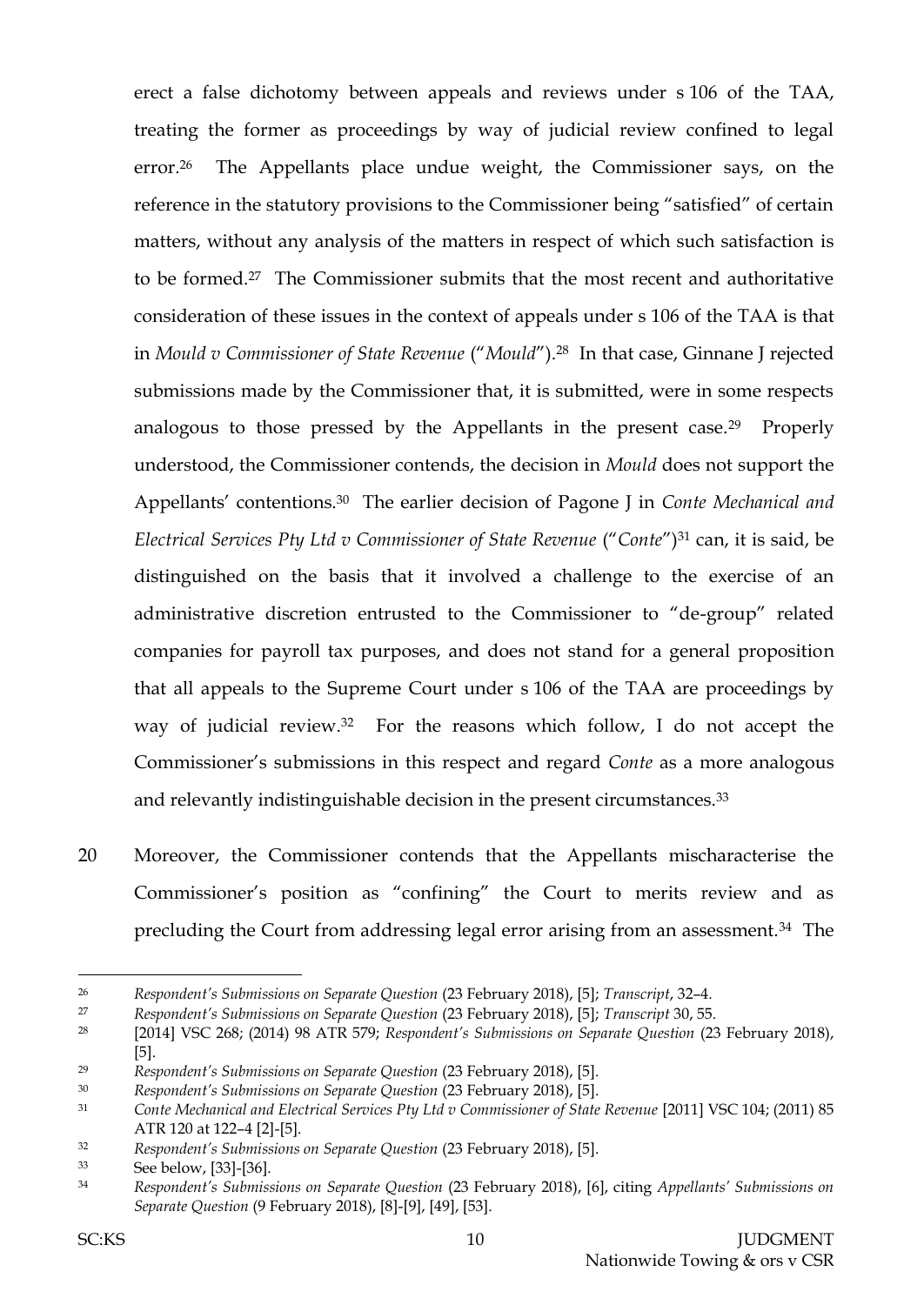Commissioner says that he does not contend that the Court has no jurisdiction or power in an appeal under s 106 of the TAA to determine whether the Commissioner's failure to be satisfied of the matters set out in s 32(2)(b)(iv) was affected by legal error.35 However, the Commissioner says that the question is whether the Court is confined or limited to that question, and is unable to grant any relief other than to set aside the Commissioner's decision to disallow the objection and to remit the objection to the Commissioner for redetermination.36 The Commissioner submits that the Court can resolve legal questions such as those concerning the proper construction of s 32(2)(b)(iv) of the Payroll Tax Act, but can also apply the statutory criteria to the facts in order to determine whether the exemption is made out on the evidence admitted in the appeal (which may include, but is not necessarily limited to the material that was before the Commissioner).<sup>37</sup> Ultimately, the Commissioner submits that it remains the choice of the taxpayer whether to seek to rely on additional evidence that was not before the Commissioner, or whether to argue that the statutory criteria are met on the material that was before the Commissioner.<sup>38</sup> As will be seen from the reasons which follow, I accept that the taxpayer has a choice, but that it is between a *de novo* hearing before the Victorian Civil and Administrative Tribunal or a more limited review proceeding before the Supreme Court.

21 So the position reached is that it is clear from the text of s 106 of the TAA that a taxpayer is entitled to have an objection "treated as an appeal" and that the Supreme Court has power to hear "an appeal",<sup>39</sup> but the text does not directly provide an answer to the core question in this proceeding: what is the nature of that appeal? Consequently, it is necessary to have regard to context and purpose of this legislation. In this respect, it is helpful to consider three contextual elements put forward by the Appellants as being of particular significance in this process.40 The

<sup>35</sup> *Respondent's Submissions on Separate Question* (23 February 2018), [6].

<sup>36</sup> *Respondent's Submissions on Separate Question* (23 February 2018), [6].

<sup>37</sup> *Respondent's Submissions on Separate Question* (23 February 2018), [6]; *Transcript* 48–56.

<sup>38</sup> *Respondent's Submissions on Separate Question* (23 February 2018), [6]; *Transcript* 30–1.

<sup>39</sup> Section 106 and 109 of the *Taxation Administration Act* 1997.

<sup>40</sup> *Appellants' Submissions on Separate Question* (9 February 2018), [25] et seq.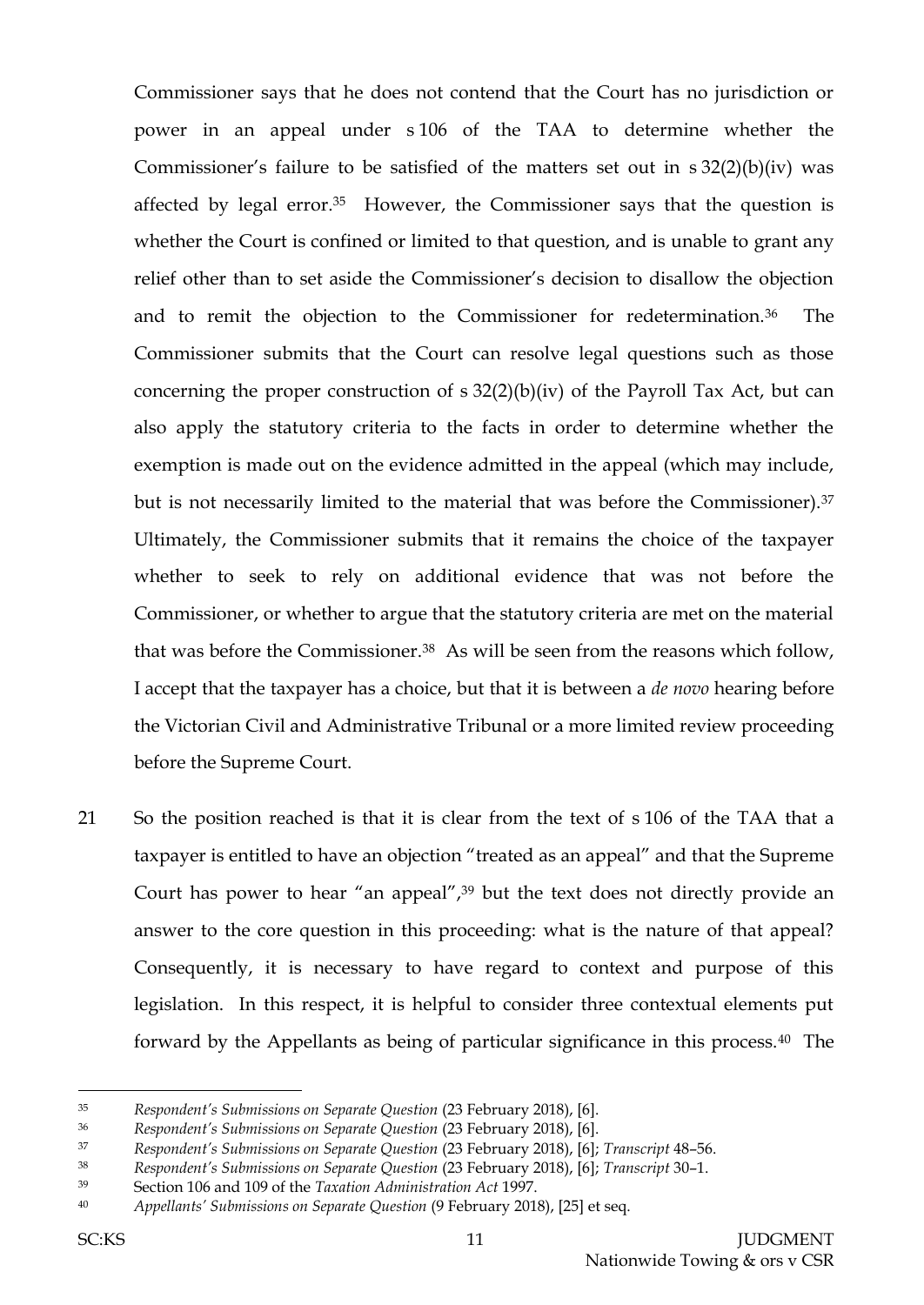first is authorities on antecedent provisions; the second, the significance of the choice between review by the Victorian Civil and Administrative Tribunal and a Supreme Court appeal; and the third is the Supreme Court's supervisory role.<sup>41</sup>

## **Authority on antecedent provisions**

- 22 It is, again, uncontroversial that in interpreting a provision of a piece of taxation legislation, regard may be had to decisions in respect of predecessor provisions of that legislation, which were not materially different.<sup>42</sup> It is not suggested, however, either in these proceedings or in the authorities to which reference is made, that this process is a licence to disregard clear words used in current legislative provisions. Nevertheless, as indicated, the difficulty arises in the present proceedings because s 106 of the TAA, though providing for "an appeal", does not contain express provisions which describe or define the nature of that appeal.
- 23 In relation to the current legislative regime, the first significant matter in terms of this contextual element is the legislative history of, and contextual background to this regime. In that regard, the Appellants rely on what is said to be strong authority on the construction of the antecedents of Part 10 of the TAA, to the effect that if:<sup>43</sup>

(1) a taxpayer's objection was disallowed on the basis of a state of satisfaction entrusted to the relevant taxation commissioner; and

(2) the taxpayer elected to have its objection treated as an appeal, rather than referred to an administrative tribunal for review;

then the taxpayer had to demonstrate legal error on the part of the Commissioner in order to succeed.

24 In *Avon Downs Pty Ltd v Federal Commissioner of Taxation* ("*Avon Downs*"), <sup>44</sup> Dixon J determined the nature of an appeal under Div 2 of Part V of the *Income Tax Assessment Act* 1936 (Cth), which relevantly provided:

## **Division 2. Reviews and Appeals**

<sup>41</sup> *Appellants' Submissions on Separate Question* (9 February 2018), [25] et seq.

<sup>42</sup> *Spriggs v Federal Commissioner of Taxation* (2009) 239 CLR 1 at 17 [53] (French CJ, Gummow, Heydon, Crennan, Kiefel and Bell JJ). See also the observations in Perry Herzfeld, Thomas Prince and Stephen Tully, *Interpretation of Legal Sources* (Thomson Reuters, 2013) at 287, second paragraph.

<sup>43</sup> *Appellants' Submissions on Separate Question* (9 February 2018), [27].

<sup>44</sup> *Avon Downs Pty Ltd v Federal Commissioner of Taxation* (1949) 78 CLR 353.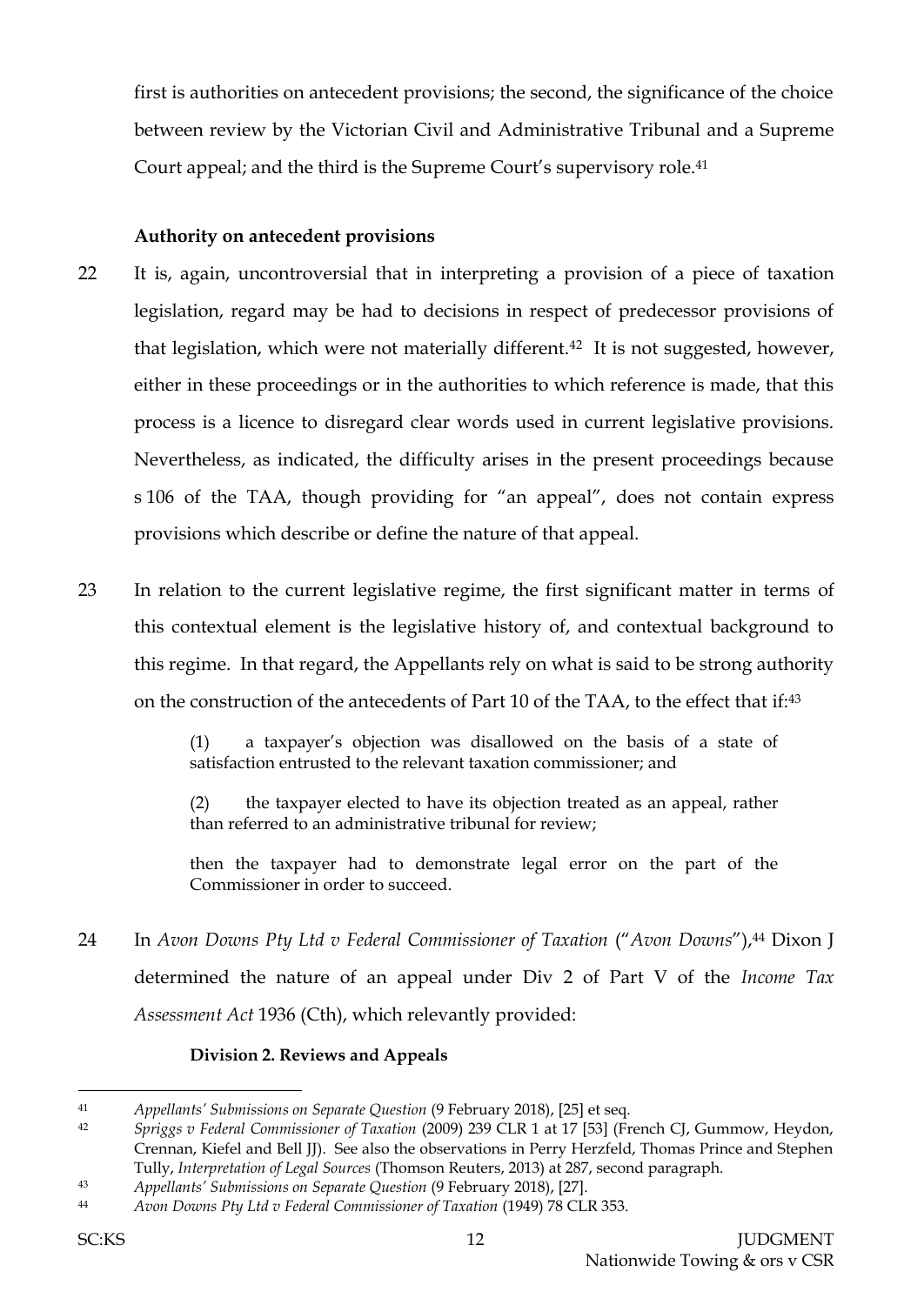185. A taxpayer dissatisfied with any assessment under this Act may, within sixty days after service of the notice of assessment, post to or lodge with the Commissioner an objection in writing against the assessment stating fully and in detail the grounds on which he relies:

- …
- 186. The Commissioner shall consider the objection, and may either disallow it, or allow it either wholly or in part, and shall serve the taxpayer by post or otherwise with written notice of his decision.
- 187. A taxpayer dissatisfied with the decision may, within sixty Application for days after such service, in writing request the Commissioner either-
	- (a) to refer the decision to a Board of Review for review; or
	- (b) to treat his objection as an appeal and to forward it either to the High Court or to the Supreme Court of a State.
- …
- 189. If within sixty days after receiving the request accompanied by the fee of one pound the Commissioner does not refer the decision or forward the objection, the taxpayer may at any time thereafter give him notice in writing to do so, and the Commissioner shall within sixty days after receiving the notice refer the decision or forward the objection to a Board or Court accordingly:
	- …
- 190. Upon every such reference or appeal
	- (a) the taxpayer shall be limited to the grounds stated in his objection; and
	- (b) the burden of proving that the assessment is excessive shall lie upon the taxpayer.
- …
- 192. A Board of Review shall have power to review such decisions of the Commissioner, Second Commissioner or a Deputy Commissioner as are referred to it under this Act.
- 193.-(1.) For the purposes of reviewing such decisions, the Board shall, subject to this section, have all the powers and functions of the Commissioner in making assessments, determinations and decisions under this Act, and such assessments, determinations and decisions of the Board, and its decisions upon review, shall for all purposes (except for the purpose of objections thereto and review thereof and appeals therefrom) be deemed to be assessments, determinations or decisions of the Commissioner.

…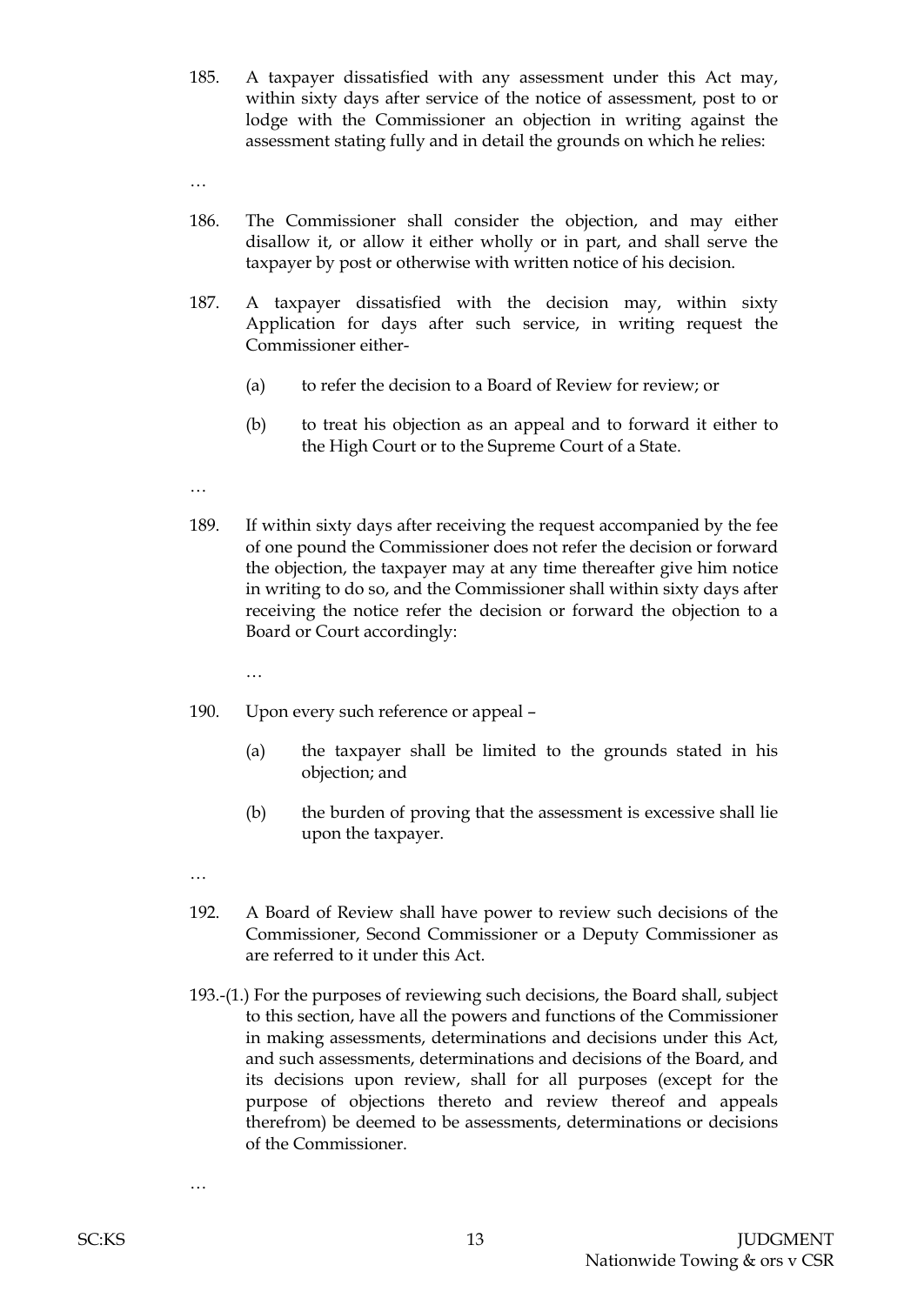- 195.-(1.) Upon every reference to the Board, it shall give a decision in writing and may either confirm, reduce, increase or vary the assessment.
- (2.) Upon the request of the Commissioner or the taxpayer, made at the hearing, the Board when giving its decision shall state in writing its findings of fact and its reasons in law for the decision.
- …
- 197. Where, at the request of the taxpayer, the Commissioner has treated his objection as an appeal and forwarded it to the High Court or the Supreme Court of a State, the appeal shall be heard by a single Justice or Judge of the Court.
- …
- 199.-(1.) The Court hearing the appeal may make such order as it thinks fit, and may by such order confirm, reduce, increase or vary the assessment. The costs of the appeal shall be in the discretion of the Court.
- …
- 25 The Appellants' objection in *Avon Downs* had been disallowed on the basis that the Federal Commissioner of Taxation was not satisfied of the matter specified in s 80(5) of the *Income Tax Assessment Act* 1936 (Cth). Section 80(5) of that Act was concerned with the state of voting power attaching to shares at the end of the year of income. It was held that it was for the Commissioner and not the Court to be satisfied as to the state of voting power at that particular time. Thus, Dixon J said:<sup>45</sup>

But it is for the commissioner, not for me, to be satisfied of the state of the voting power at the end of the year of income. His decision, it is true, is not unexaminable. If he does not address himself to the question which the subsection formulates, if his conclusion is affected by some mistake of law, if he takes some extraneous reason into consideration or excludes from consideration some factor which should affect his determination, on any of these grounds his conclusion is liable to review. Moreover, the fact that he has not made known the reasons why he was not satisfied will not prevent the review of his decision. The conclusion he has reached may, on a full consideration of the material that was before him, be found to be capable of explanation only on the ground of some such misconception. If the result appears to be unreasonable on the supposition that he addressed himself to the right question, correctly applied the rules of law and took into account all the relevant considerations and no irrelevant considerations, then it may be a proper inference that it is a false supposition. It is not necessary that you should be sure of the precise particular in which he has gone wrong. It is enough that you can see that in some way he must have failed in the

 $\overline{a}$ <sup>45</sup> *Avon Downs Pty Ltd v Federal Commissioner of Taxation* (1949) 78 CLR 353 at 360; and as to a more recent formulation, see *Wilkie v Commonwealth* (2017) 91 ALJR 1035, especially at 1055 [109].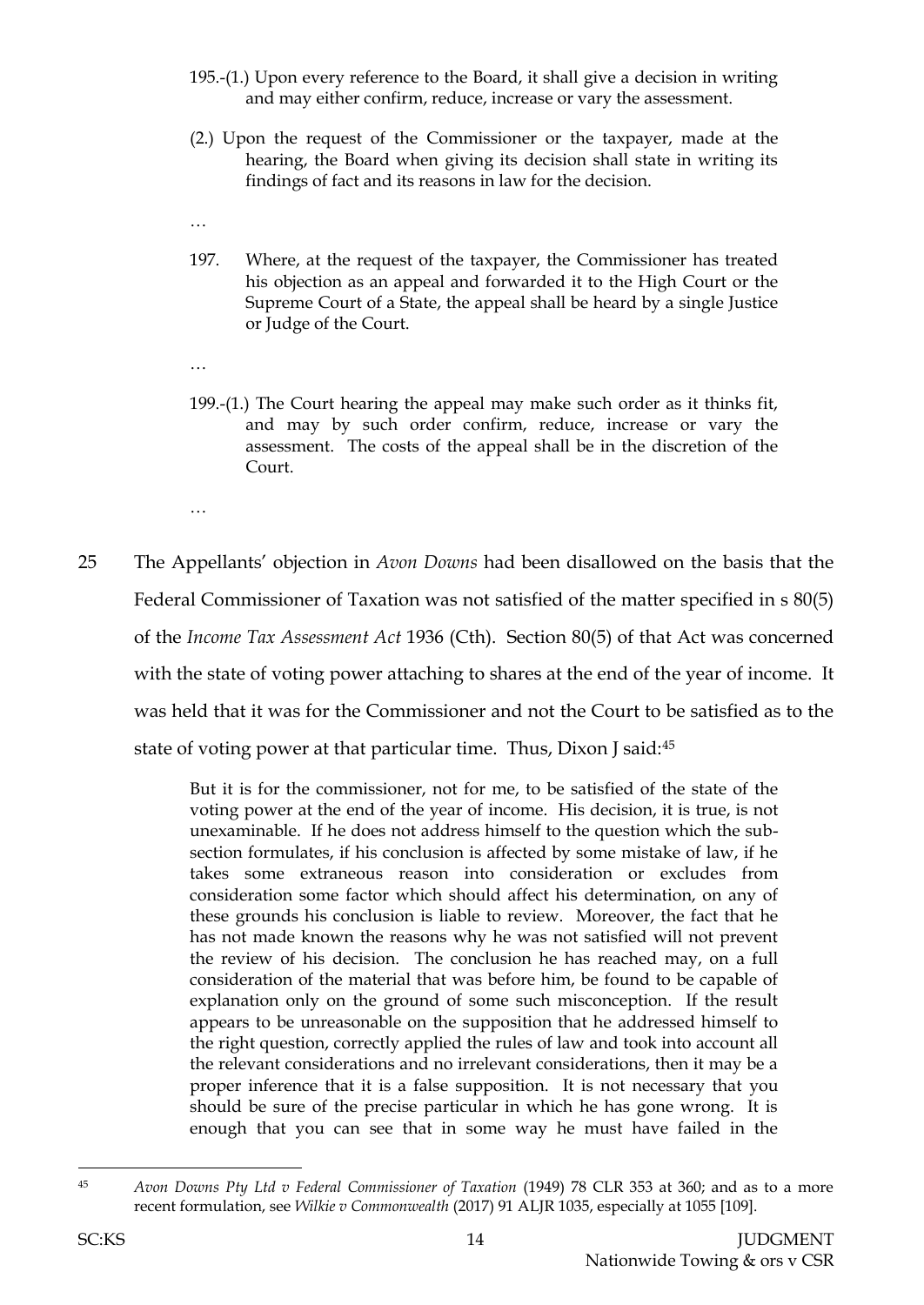discharge of his exact function according to law.

In the alternative, or additionally, Dixon J went on to say that he was "not prepared to find that the Commissioner's refusal to be satisfied upon the issue formulated by s 80(5) [was] due to any such misapprehension, mistake, misconception, unreasonableness or miscarriage of judgment as would authorize me to interfere and set aside his conclusion.<sup>46</sup>

26 *Avon Downs* is a particularly important authority in the present context because of the similarity in structure between the provisions of the *Income Tax Assessment Act* 1936 (Cth) considered in that case and the provisions of and structure of Part 10 of the TAA; a matter which was discussed by Deputy President Macnamara (as his Honour then was) in *Baranov v State Revenue Office* ("*Baranov*")<sup>47</sup> in terms of the structure of Part 10 of the TAA: <sup>48</sup>

> … of objection followed by referral at the election of the taxpayer either to the Supreme Court or to an administrative Tribunal is ultimately based upon the structure for appeals and reviews originally provided for in the *Commonwealth Income Tax Assessment Act 1936*. That structure was adopted at the State level when the *Taxation Appeals Act 1972* established the Victorian Taxation Board of Review upon the model of the Commonwealth Taxation Boards of Review. The same structure was adopted when the Victorian Taxation Board of Review was abolished and its jurisdiction incorporated into the new Administrative Appeals Tribunal established by the *Administrative Appeals Tribunal Act 1984* and finally when that jurisdiction was given to this Tribunal under the *Victorian Civil and Administrative Tribunal Act*. The present structure is as previously noted set out under the *Taxation Administration Act*.

27 When the Victorian Parliament enacted the *Taxation Appeals Act* 1972, it is clear from both the text and the parliamentary debates<sup>49</sup> that the scheme for appeal and review was modelled on Div 2 of Part V of the *Income Tax Assessment Act* 1936 (Cth). More particularly, this Victorian legislation established the Victorian Taxation Board of Review, and amended the provisions of a number of Victorian taxing Acts to

<sup>46</sup> *Avon Downs Pty Ltd v Federal Commissioner of Taxation* (1949) 78 CLR 353 at 362-3.

<sup>47</sup> [2008] VCAT 2652.

<sup>48</sup> *Baranov v State Revenue Office* [2008] VCAT 2652 at [33].

<sup>49</sup> See, for example, Victoria, *Parliamentary Debates*, Legislative Assembly, 21 March 1972 at 4288 (Dick Hamer, Chief Secretary); Legislative Assembly, 22 March 1972 at 4417-4418 (Mr Hamer); Legislative Assembly, 11 April 1972 at 4753-4754 (Tom Edmunds); Legislative Assembly, 11 April 1972 at 4756 (Ian McLaren); Legislative Assembly, 11 April 1972 at 4756 (Ian McLaren); Legislative Council, 18 April 1972 at 4998-4999 (Murray Byrne, Minister for Public Works).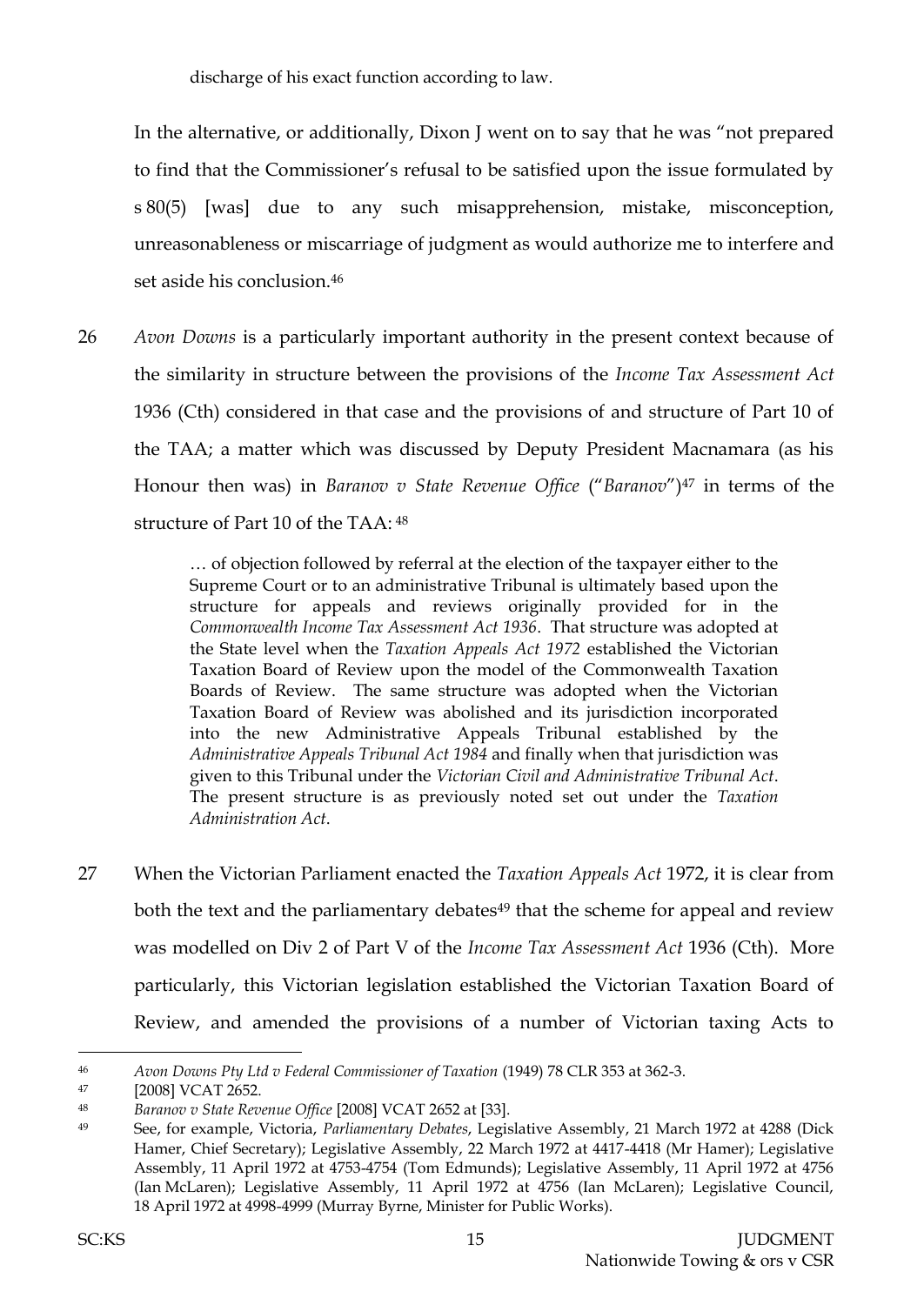emulate the Commonwealth scheme. An example is provided by the following provisions which were substituted for provisions which then appeared in the 1971 *Pay-roll Tax Act*: 50

33. (1) An employer who is dissatisfied with the decision of the Commissioner on an objection made by that employer may within 60 days after service on him of notice of that decision or within such further time as the Commissioner may allow—

- (a) in writing request the Commissioner to refer the decision to the Victorian Taxation Board of Review; or
- (b) in writing request the Commissioner to treat his objection as an appeal and to cause it to be set down for hearing at the next sittings of the Supreme Court.
- (2) The Commissioner shall within 60 days of the request refer the decision for review or cause the objection to be set down for hearing accordingly.
- 33A. (1) Upon any review or appeal under this Act, unless the Court or Board otherwise orders, the objector shall be limited to the grounds stated in his objection and the Commissioner shall be limited to the grounds upon which he has disallowed the objection.
- …
- 33B. (1) Subject to sub-section (2), where a decision is referred to the Victorian Taxation Board of Review, the Board shall review the decision, and may confirm reduce increase or vary the decision assessment or determination.
- …
- (3) For the purpose of reviewing the decision assessment or determination, the Board shall have all the powers and functions of the Commissioner in making decisions assessments and determinations under this Act and such decisions assessments and determinations of the Board and its decisions upon review shall for all purposes (except for the purpose of objections thereto and review thereof and appeals therefrom) be deemed to be decisions assessments and determinations of the Commissioner.
- …
- 33C. (1) On the hearing of an appeal by the Court, the Court may make such order as it thinks fit and may by such order confirm reduce increase or vary the assessment.
- (2) The costs of the appeal shall be in the discretion of the Court.

l

<sup>50</sup> Cited in the *Appellant's Submissions on Separate Question* (9 February 2018) [33].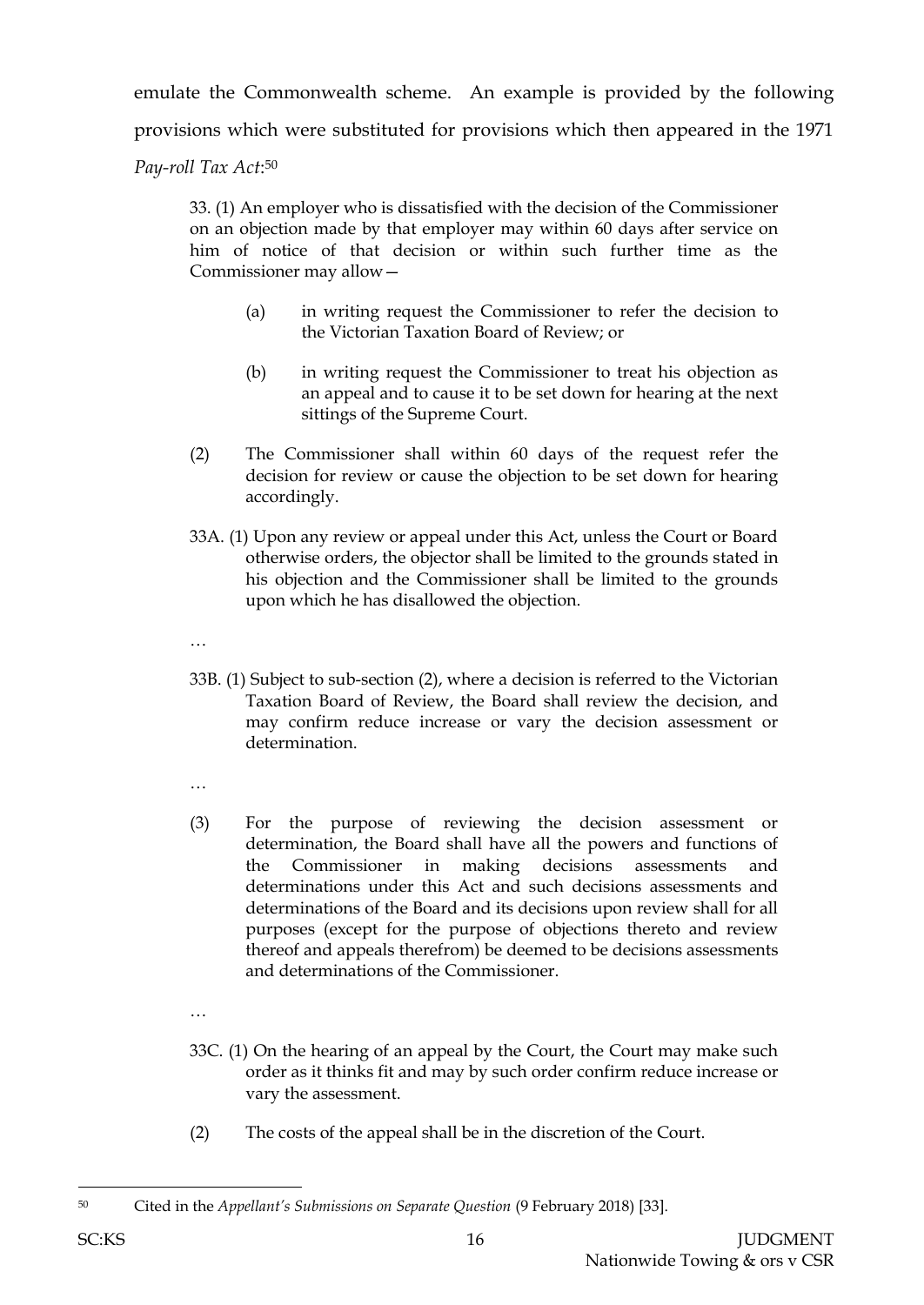28 I accept that when the Victorian Parliament enacted the *Taxation Appeals Act* in 1972, it should be taken to have been aware of the construction given to the equivalent provisions of the *Income Tax Assessment Act* 1936 (Cth) by Dixon J in *Avon Downs*. 51 Moreover, on 7 January 1972, less than three months before the First Reading of the *Taxation Appeals Bill*, <sup>52</sup> Barwick CJ, Menzies, Windeyer and Owen JJ allowed an appeal from a decision of Walsh J, each essentially reasoning that his Honour erred in an appeal under the *Income Tax Assessment Act* 1936 (Cth) by failing to properly adopt the approach described by Dixon J in *Avon Downs*. <sup>53</sup> By way of example, Owen J, with whom Windeyer J agreed, said:<sup>54</sup>

> On the appeal to Walsh J, it was for the taxpayer to show that the assessment was wrong and the onus lay upon it to establish that, on the material before the Commissioner, he had failed to address himself to the question which the subsection formulates or had made some mistake of law, or taken some extraneous reason into consideration or had excluded from consideration some factor which should have affected his determination (*Avon Downs* … per Dixon J. …).

29 A few years later, in *Ballarat Brewing Co Ltd v Commissioner of Pay-roll Tax (Vic)*<sup>55</sup> ("*Ballarat Brewing*") Gray J heard an appeal to this Court under the provisions of ss 33, 33A, 33B and 33C of the amendments made to the 1971 *Pay-roll Tax Act*, a degrouping decision by the Commissioner of Pay-roll Tax under the de-grouping provisions that preceded those considered by Pagone J in *Conte Mechanical and Electrical Services Pty Ltd v Commissioner of State Revenue* ("*Conte*"). <sup>56</sup> His Honour held that: <sup>57</sup>

> it is clearly established that in cases where the taxpayer's liability depends upon whether the Commissioner is or is not 'satisfied' of a particular state of facts, the appellant must show that the Commissioner's decision miscarried

<sup>&</sup>lt;sup>51</sup> For example, during the debates, Tom Edmunds, the member for Moonee Ponds, reported that one judge had described the procedure on taxation appeals to the Supreme Court as "'an unsatisfactory procedure' and another [had] referred to it as 'an awkward, expensive, dilatory and generally unsatisfactory method of appeal'": see Victoria, *Parliamentary Debates*, Legislative Assembly, 11 April 1972 at 4753-4754 (Mr Edmunds). Those drafting the bill may also be realistically assumed to have considered the High Court decisions about the nature of the scheme they were copying.

<sup>&</sup>lt;sup>52</sup> Victoria, Parliamentary Debates, Legislative Assembly, 21 March 1972 at 4287 (Mr Hamer, Chief Secretary).

<sup>53</sup> *Commissioner of Taxation (Cth) v Brian Hatch Timber Co (Sales) Pty Ltd* (1972) 128 CLR 28 at 44-62.

<sup>54</sup> *Commissioner of Taxation (Cth) v Brian Hatch Timber Co (Sales) Pty Ltd* (1972) 128 CLR 28 at 59.

<sup>55</sup> (1979) 10 ATR 228.

<sup>56</sup> (2011) 85 ATR 120.

<sup>57</sup> *Ballarat Brewing Co Ltd v Commissioner of Pay-roll Tax (Vic)* (1979) 10 ATR 228 at 235-6.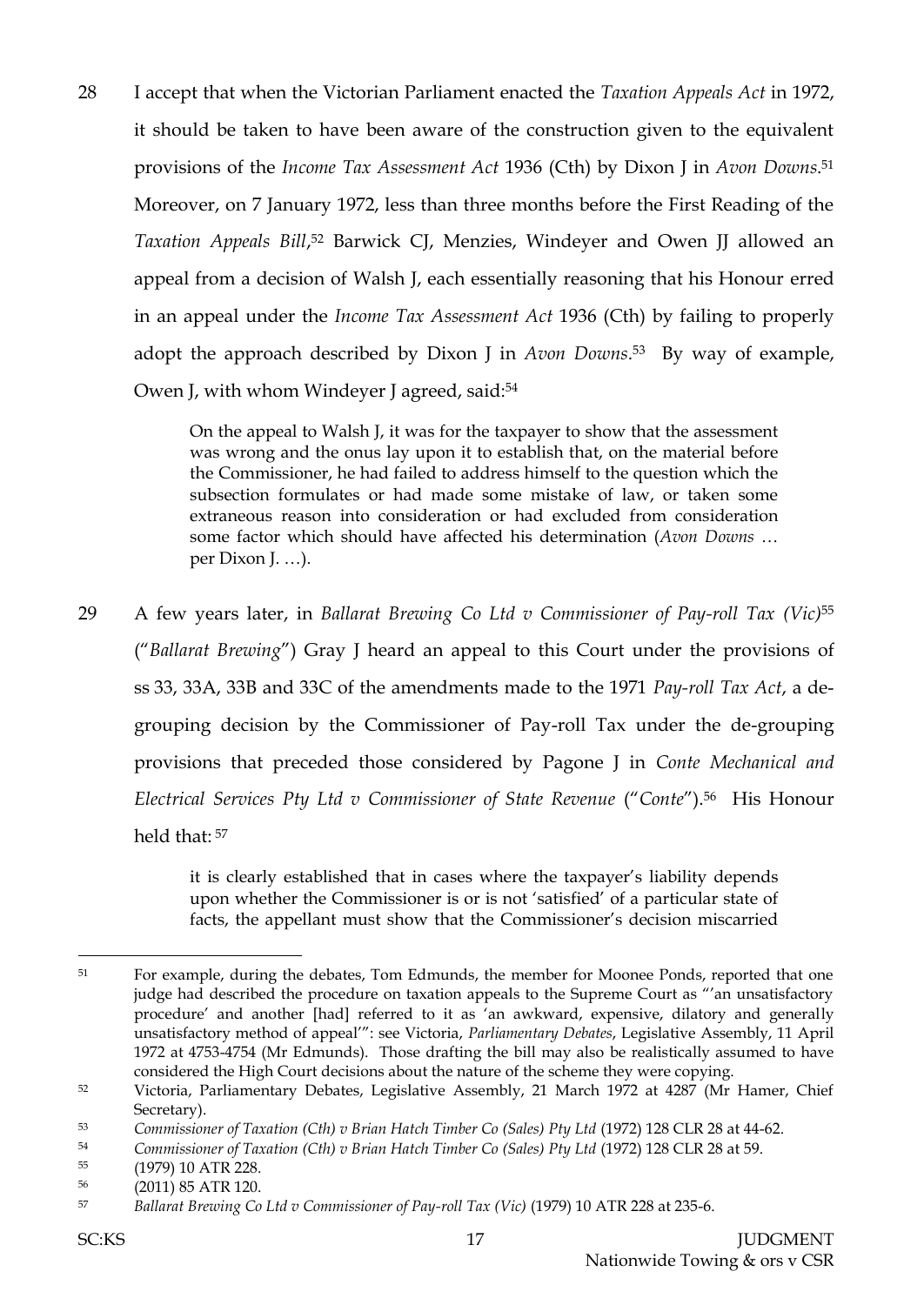upon the material before him.

The question which arises in such a case was stated by Dixon J in *Avon Downs* … at 360 …

I am satisfied that in order to attack the Commissioner's "satisfaction" or the lack of it on a particular matter, no fresh evidence can be looked at until it is shown by the appellant that the Commissioner's judgment miscarried in one of the ways stated by Dixon J in [*Avon Downs*].

- 30 As Deputy President Macnamara observed in *Baranov*, there is a clear and direct lineage from the provisions of Division 2 of Part V of the *Income Tax Assessment Act* 1936 (Cth) through the facsimile provisions introduced in Victoria by the *Taxation Administration Act* 1972, to the present operative provisions of Part 10 of the TAA.<sup>58</sup> Thus, for the preceding reasons, it is my view that enacting the appeal provisions in Part 10 of the TAA, Parliament should be taken to have intended them to have the meaning expounded by Dixon J in *Avon Downs* and Gray J in *Ballarat Brewing*.
- 31 The Commissioner placed particular reliance on the decision of Ginnane J in *Mould* on the basis that his Honour held that the nature of the appeal provided by section 106 of the TAA depends on the character of the decision of the Commissioner against which the appeal is brought.59 The principles or approach the Commissioner contends flow from this case are: 60

(1) If the determination of an objection involves the application to the facts of 'objectively stated statutory criteria' in order to determine whether or not tax is payable, the appeal will be a *de novo* hearing on the evidence before the Court.<sup>61</sup>

(2) By contrast, where an assessment or decision involves the exercise of an administrative discretion or the formation of a state of mind by the Commissioner, the appeal will ordinarily be in the nature of judicial review of the Commissioner's decision, requiring the demonstration of legal error: see *Conte*, <sup>62</sup> which involved a challenge to the exercise of a statutory discretion to 'de-group' related companies for payroll tax purposes.

<sup>58</sup> *Appellants' Submissions on a Separate Question* (9 February 2018), [35].

<sup>59</sup> Transcript, 53; *Respondent's Submissions on Separate Question* (23 February 2018), [10]; *Mould v Commissioner of State Revenue* (2014) 98 ATR 579 at 588, [35]. Compare *Tasty Chicks Pty Ltd v Chief Commissioner of State Revenue (NSW)* (2011) 245 CLR 446.

<sup>60</sup> *Respondent's Submissions on Separate Question* (23 February 2018), [10].

<sup>61</sup> *Mould v Commissioner of State Revenue* [2014] VSC 268 at [45]-[47], referring to *Feez Ruthning v Commissioner of Pay-Roll Tax* [2003] 2 Qd R 41 at 48 [19], [22].

<sup>62</sup> *Conte Mechanical and Electrical Services Pty Ltd v Commissioner of State Revenue* (2011) 85 ATR 120 at 122–4 [2]–[5].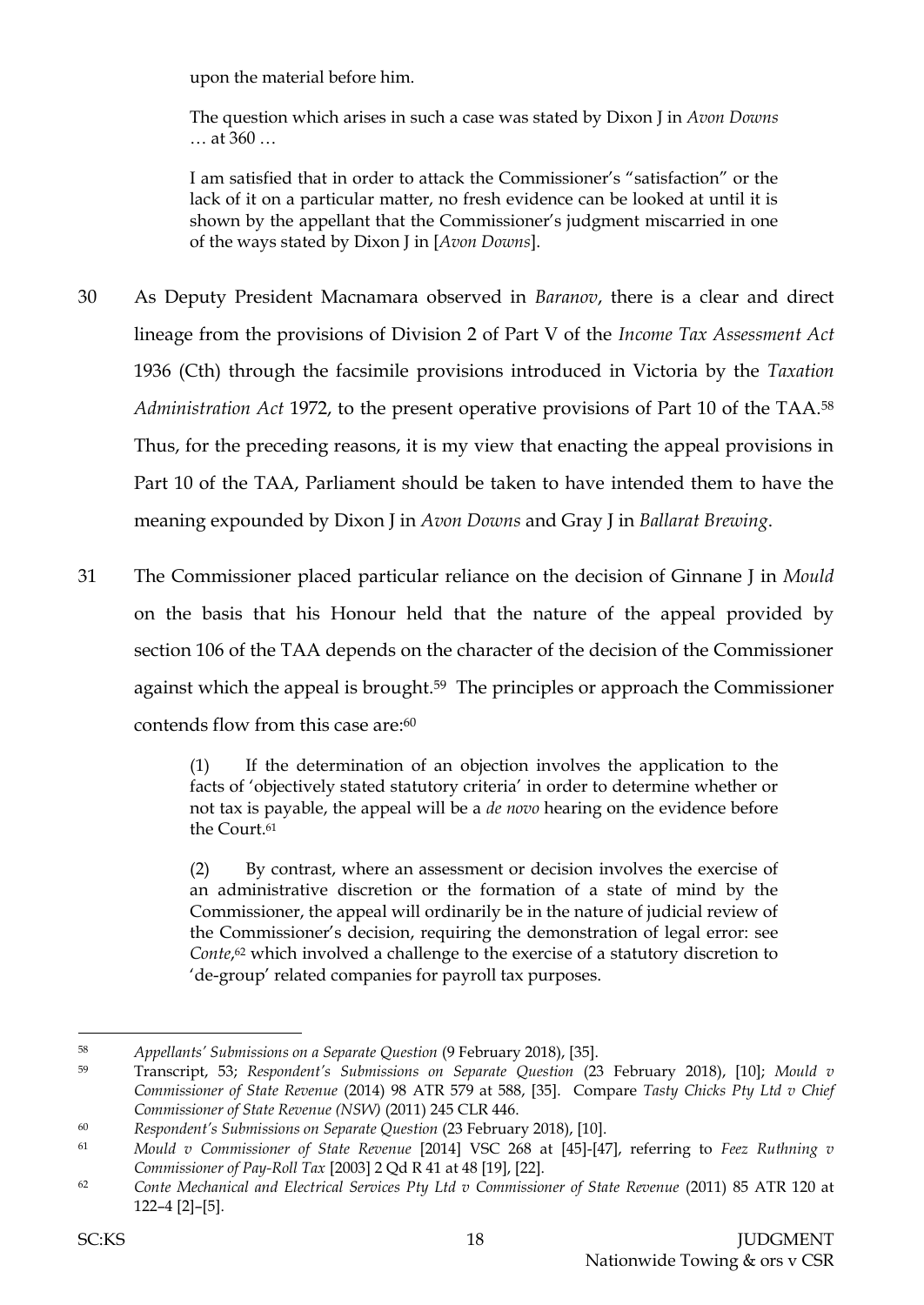32 Moreover, the Commissioner submits that the approach adopted by Ginnane J in *Mould* is consistent with the statutory context of Part 10 of the TAA, including:<sup>63</sup>

> (1) s 106, which relevantly provides that the taxpayer may request the Commissioner 'to *treat the objection as an appeal* and cause it to be set down for hearing at the next sittings of the Supreme Court', and that the Commissioner must 'cause *the objection* to be set down for hearing accordingly' – in other words, the subject matter of the appeal is the objection as opposed to the Commissioner's determination under s 101 of the TAA;

> (2) this is underlined by the fact that the right to have an objection treated as an appeal under s 106 of the TAA can arise in the absence of any determination by the Commissioner, namely, if 90 days have passed since the objection was received by the Commissioner;

> (3) further, under s 109 of the TAA, the Court may make orders that the taxpayer's case is not limited to the grounds of the objection, *i.e.* the taxpayer may rely on a ground of objection that has *not* been considered by the Commissioner in any determination under s 101 of the TAA;

> (4) s 110 imposes an onus on the taxpayer to prove its case on an appeal; and

> (5) s 112 confers wide powers on the Court to "make any order it thinks fit", including to "confirm, reduce, increase or vary the assessment or decision".<sup>64</sup>

- 33 Returning to *Conte*, it will be recalled that the appellant objected to assessments made by the Commissioner on the basis that the appellant and another entity constituted a group.65 Specifically, the appellant in that case objected on the basis that the Commissioner should have exercised the power under s 9A(1J) of the *Payroll Tax Act* 1971 and s 79 of the Act to "de-group" the entities. Each of those powers was conditioned on the Commissioner being "satisfied" of specified matters. The Commissioner gave reasons (as required by s 103(2) of the TAA) for not being satisfied of those matters.
- 34 Justice Pagone dismissed the appeal. His Honour's dispositive reasoning is

<sup>63</sup> *Respondent's Submissions on Separate Question* (23 February 2018), [11].

<sup>&</sup>lt;sup>64</sup> The reference in s 112 to an 'assessment or decision' reflects the fact that the subject of an objection may be an assessment under the *Taxation Administration Act* 1997, or a decision of the Commissioner under the Payroll Tax Act: see *Taxation Administration Act*, s 96(1)(a), (d).

<sup>65</sup> *Conte Mechanical and Electrical Services Pty Ltd v Commissioner of State Revenue* (2011) 85 ATR 120 at 122 [1].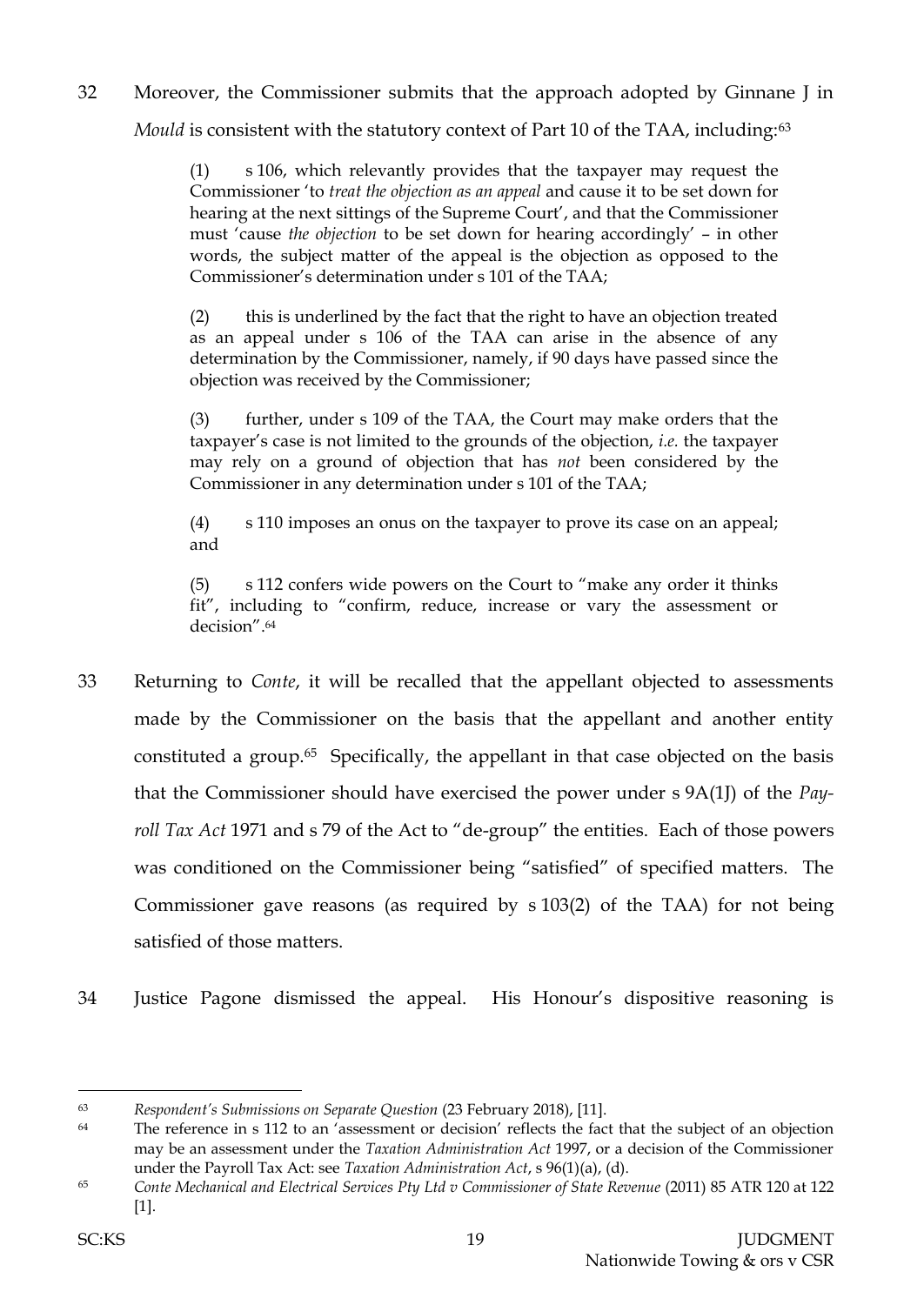- (1) Where:
	- (a) Parliament has conditioned a taxpayer's payroll tax liability on the Commissioner being satisfied of a matter specified in the *Payroll Tax* Act 2007; and
	- (b) the Commissioner has disallowed an objection on the basis that the Commissioner is not satisfied of that matter;

then to succeed on an 'appeal' under Pt 10 of the *Taxation Administration* Act 1997, the appellant must establish an error affecting the Commissioner's state of non-satisfaction, of the kind identified by Dixon J in *Avon Downs*. 67

- (2) The Commissioner disallowed the objection because the Commissioner was not satisfied of the matters specified in s 9A(1J) of the *Pay-roll Tax Act* 1971 and s 79 of the *Payroll Tax* Act 2007, which were conditioned on the Commissioner being satisfied of the specified matters.<sup>68</sup>
- (3) Therefore, to succeed on the appeal, the appellant had to show an error of the kind identified in *Avon Downs*. 69
- (4) As (unlike in *Avon Downs*) the Commissioner gave reasons for disallowing the objection, the Court had to look to those reasons to see whether there had been a legal defect of the requisite kind.<sup>70</sup>
- (5) The appellant could not demonstrate, in the reasons, a legal error of the kind identified in *Avon Downs*. 71
- 35 *Conte* cannot, in my view, be distinguished from, what may be described as, the *Avon Downs* line of authority. The Commissioner submits that it can, because s 79 of the Payroll Tax Act confers a discretionary power, conditioned on a state of satisfaction.<sup>72</sup> I reject these submissions for the following reasons:<sup>73</sup>
	- (1) The 'de-grouping' provisions at issue in *Conte* were in the nature of a

<sup>66</sup> *Appellants' Submissions on a Separate Question* (9 February 2018), [17].

<sup>67</sup> *Avon Downs Pty Ltd v Federal Commissioner of Taxation* (1949) 78 CLR 353 at 360; *Conte Mechanical and Electrical Services Pty Ltd v Commissioner of State Revenue* (2011) 85 ATR 120 at 123-124, [4]-[5].

<sup>68</sup> *Conte Mechanical and Electrical Services Pty Ltd v Commissioner of State Revenue* (2011) 85 ATR 120 at 124 [6].

<sup>69</sup> *Avon Downs Pty Ltd v Federal Commissioner of Taxation* (1949) 78 CLR 353 at 360; *Conte Mechanical and Electrical Services Pty Ltd v Commissioner of State Revenue* (2011) 85 ATR 120 at 125-6, [10].

<sup>70</sup> *Conte Mechanical and Electrical Services Pty Ltd v Commissioner of State Revenue* (2011) 85 ATR 120 at 126 [10]-[11], 128 [15].

<sup>71</sup> *Conte Mechanical and Electrical Services Pty Ltd v Commissioner of State Revenue* (2011) 85 ATR 120 at 127- 129 [12]-[17].

<sup>72</sup> *Transcript*, 51; *Respondent's Submissions on Separate Question* (23 February 2018), [24.1].

<sup>73</sup> *Appellants' Reply on Separate Question* (9 March 2018), [3].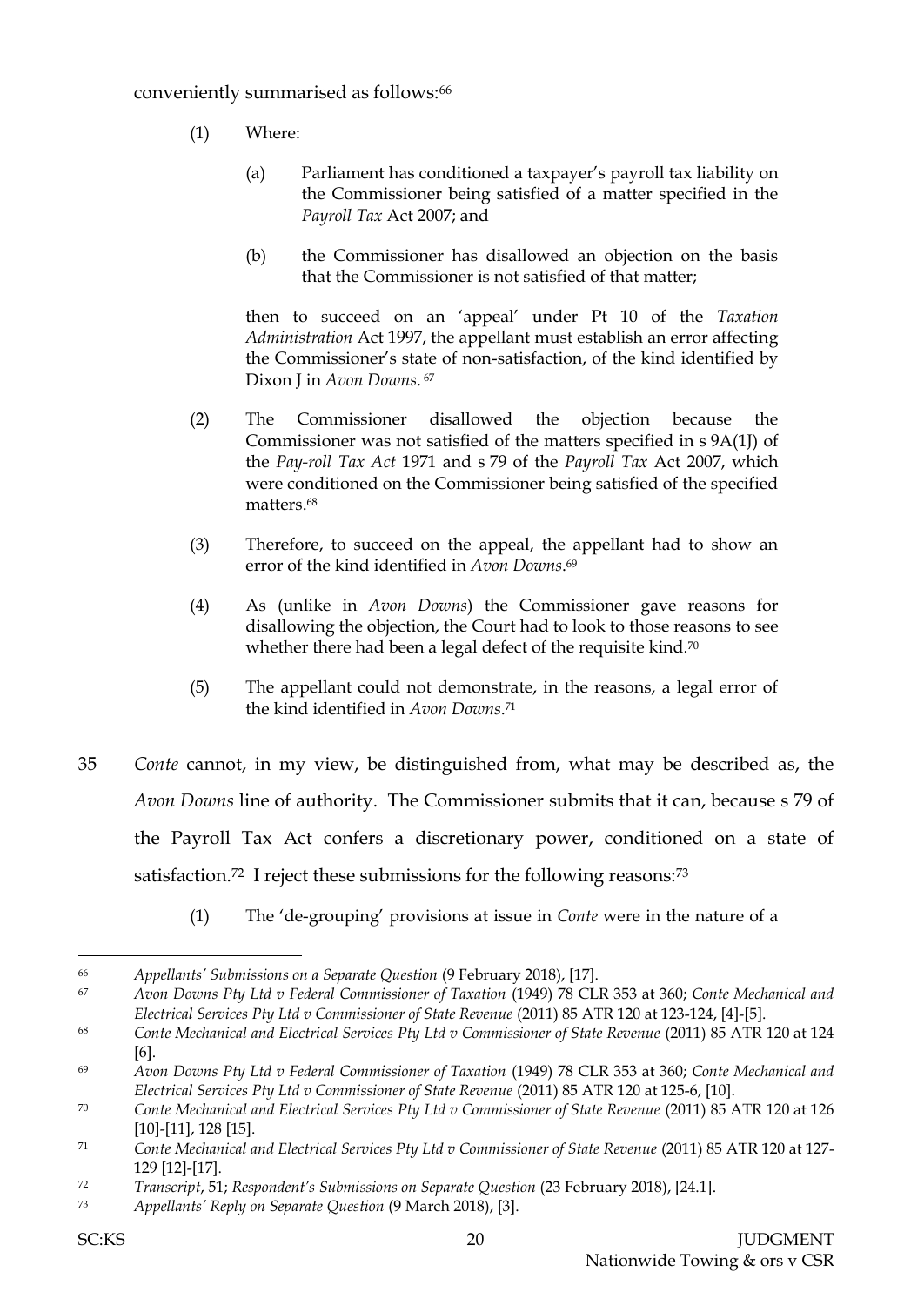discretionary power, conditioned on a state of satisfaction.

(2) *Conte* applied the principle articulated in *Avon Downs* (which must also be taken to have been understood by the Parliament that enacted the TAA) <sup>74</sup> to the formation of the state of satisfaction, not the exercise of the discretion. Justice Pagone observed: <sup>75</sup>

The provision in [*Avon Downs*], like those in question in this appeal, left it to the Commissioner, and not to the court, to be satisfied about certain matters. … Critical to the 'de-grouping' sought by Conte is that the Commissioner (and on review, the tribunal) rather than the court, be satisfied about certain matters.

For Conte to succeed in an 'appeal' to the court what must be shown is an error by the Commissioner in his reaching, or not reaching, a state of satisfaction.

(3) *Avon Downs* concerned a provision that was not in the nature of a discretionary power, but turned solely on a criterion conditioned on the Tax Commissioner's satisfaction.76 The subject-matter of that criterion turned on 'the application of objective statutory criteria which [were] capable of application and determination by the [High Court]', <sup>77</sup> as demonstrated by the alternative line of reasoning engaged in by Dixon J. 78

(4) The dispositive reasoning in *Conte*—when properly understood as an application of *Avon Downs* to the TAA—cannot be distinguished and applies to the present appeal. As the Commissioner effectively endorses *Conte*, 79 there is no basis for considering whether Pagone J was clearly wrong. In any event, for the preceding reasons I am of the opinion that there is no basis to depart from the decision of Pagone J.

(5) Further, by reason of the legislative history of the provisions with which these proceedings are concerned, Parliament should be taken to have understood that conditioning s 32(2)(b)(iv) of the *Payroll Tax Act* 2007 on the Commissioner being 'satisfied' would result in an appeal to the Supreme Court on the basis of legal error of the kind identified in *Avon Downs*.

<sup>74</sup> *Respondent's Submissions on Separate Question* (23 February 2018), [26]-[36].

<sup>75</sup> *Conte Mechanical and Electrical Services Pty Ltd v Commissioner of State Revenue* (2011) 85 ATR 120 at 123 [4].

<sup>76</sup> Section 80(5) of the *Income Tax Assessment Act* 1936 (Cth), inserted by s 10 of the *Income Tax Assessment Act 1944* (No. 3, 1944), provided "notwithstanding any other provision of this section, in the case of a taxpayer which is a private company within the meaning of Division 7 of this Part, no loss incurred by the company in any year prior to the year of income shall be an allowable deduction unless the company establishes to the satisfaction of the Commissioner that, on the last day of the year of income, shares of the company carrying not less than twenty-five percentum of the voting power were beneficially held by persons who beneficially held shares of the company carrying not less than twenty-five per centum of the voting power on the last day of the year in which the loss was incurred".

<sup>77</sup> *Respondent's Submissions on Separate Question* (23 February 2018), [4.3].

<sup>78</sup> *Avon Downs Pty Ltd v Federal Commissioner of Taxation* (1949) 78 CLR 353 at 363-5. By contrast, s 32(2)(b)(iv) of the *Payroll Tax Act* 2007 involves "a degree of subjectivity": see *Coal and Allied Operations Pty Ltd v Australian Industrial Relations Commission* (2000) 203 CLR 194 at 205 [20].

<sup>79</sup> *Respondent's Submissions on Separate Question* (23 February 2018), [24.1].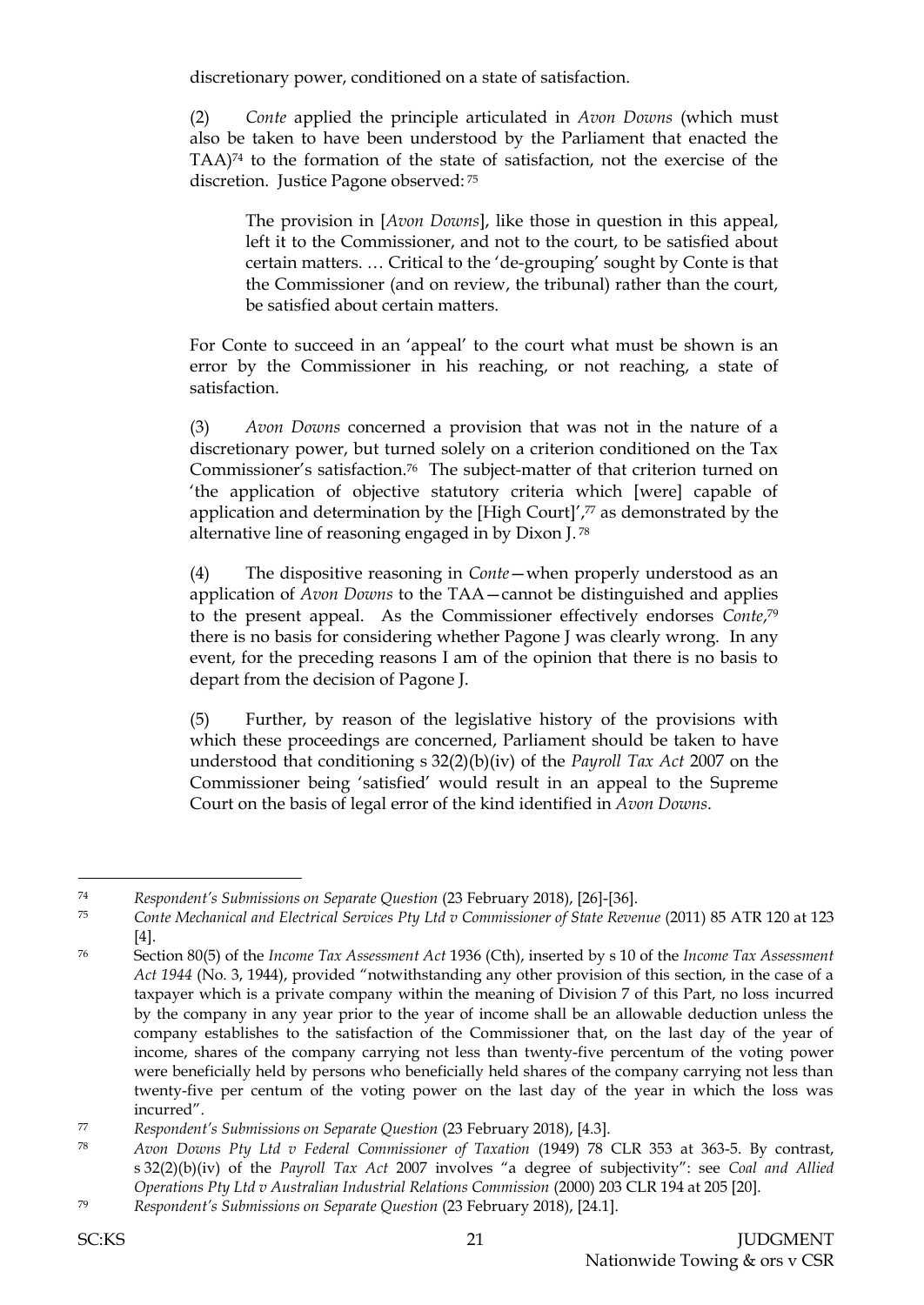- 36 Moreover, by conditioning s 32(2)(b)(iv) of the Payroll Tax Act on the Commissioner's state of satisfaction, Parliament has invoked "an 'established drafting technique' which has for more than a century been 'used to make the holding of a particular state of mind by the repository a precondition to the performance of a duty or to the exercise of a power'."80 As has been recognised in a line of cases, it is no part of the role of a court, in reviewing that state of satisfaction, to determine "objectively ascertainable facts" as to which the Commissioner ought be satisfied.81 That is consistent with *Mould*, where Ginnane J recognised the significance in *Avon Downs* and *Conte* of Parliament making the relevant criteria turn on the satisfaction of the Commissioner.<sup>82</sup>
- 37 The Commissioner further contends that there is nothing in the legislative history or contextual background to Part 10 of the TAA which requires a contrary approach.<sup>83</sup> In particular, it is said that neither the fact that the Victorian Civil and Administrative Tribunal is endowed with the powers and functions of the "decisionmaker" (here, the Commissioner), 84 nor the fact that a taxpayer may elect to have an objection referred either to the Tribunal or to the Supreme Court, necessitate the conclusion that an appeal to the Supreme Court is confined to judicial review of the legality of the Commissioner's determination of the objection or the legality of the assessment.85 Consequently, it is said that while the Court may not "stand in the shoes" of the Commissioner in relation to the exercise of administrative discretions, the powers conferred on the Court by s 112 of the TAA are nevertheless wide and well adapted to the conduct of a *de novo* hearing of all issues of fact and law. <sup>86</sup> It should, however, be observed that the broad powers conferred on the Court by s 112 of the TAA in relation to appeals equally well accommodate appeals of a more

<sup>80</sup> *Wilkie v The Commonwealth* (2017) ALJR 1035 at 1053 [98].

<sup>81</sup> *Appellants' Reply Submissions on Separate Question* (9 March 2018), [4]; see *Minister for Immigration and Ethnic Affairs v Wu Shan Liang* (1996) 185 CLR 259 and *Minister for Immigration and Multicultural Affairs v Eshetu* (1999) 197 CLR 611.

<sup>82</sup> *Mould v Commissioner of State Revenue* (2014) 98 ATR 579 at 588–9 [36]–[38]

<sup>83</sup> *Respondent's Submissions on Separate Question* (23 February 2018), [12].

<sup>84</sup> *Victorian Civil and Administrative Tribunal Act 1997*, s 51.

<sup>85</sup> *Transcript*, 45.

<sup>86</sup> *Transcript*, 45.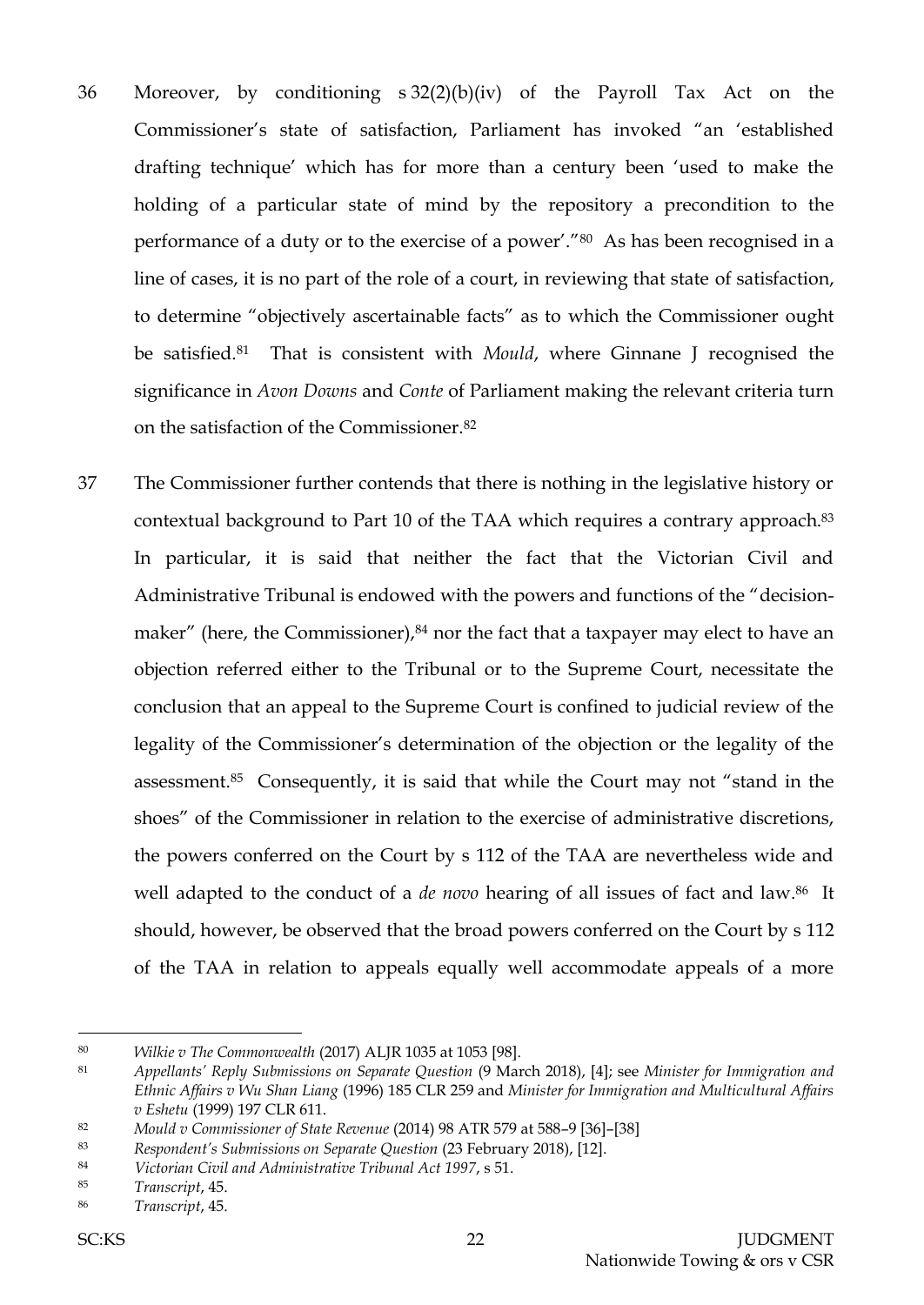limited nature as contended by the Appellants.87 As is clear from the provisions of Part 10, the general empowering provisions of s 112 are to accommodate appeals of whatever nature coming before the Court which are subject to the provisions of that part. The broad provisions of s 112 are clearly intended to ensure that the Court is empowered to dispose of those appeals as the Court thinks appropriate—but always having regard to the nature of the particular appeal. Thus, to work from the general empowering provisions of s 112 as a means of characterising the nature of appeals under Part 10 is both to "put the cart before the horse" and to ignore the position that appeals under Part 10 may be very different in character, depending on their nature and the statutory environment from which they arose.

- 38 As a general proposition, I accept that the application of statutory criteria to the facts in order to determine the correct amount of a taxpayer's liability is a function that is equally capable of being conferred on and exercised by a court or an administrative tribunal. However, this general proposition does not, in my view, advance the resolution of the critical issue in these proceedings. Moreover, the decisions of the courts and the Victorian Civil and Administrative Tribunal to which reference has been made do not support the Commissioner's position either in terms of legislative history, the provisions of Part 10 of the TAA or the relevance and effect of the interpretation of analogous provisions, particular those contained in the *Income Tax Assessment Act* 1936 (Cth).
- 39 In the latter respect, the Commissioner made particular reference to the nature of an appeal to the Federal Court from the disallowance of an objection to an income tax assessments (under s 14ZZ(c) of the *Taxation Administration Act* 1953 (Cth)). <sup>88</sup> This was considered in *Kajewski v Commissioner of Taxation*, <sup>89</sup> where Drummond J concluded that the taxpayer was entitled to challenge the correctness of both the amount of the assessment and any of the particulars of the assessment, referring to Brennan J in *Deputy Commissioner of Taxation v Richard Walter Pty Ltd* ("*Richard*

<sup>87</sup> *Respondent's Submissions on Separate Question* (23 February 2018), 12; *Transcript*, 44–5.

<sup>88</sup> *Respondent's Submissions on Separate Question* (23 February 2018), 14.

<sup>89</sup> (2003) 52 ATR 455 at 457-61 [3]-[13].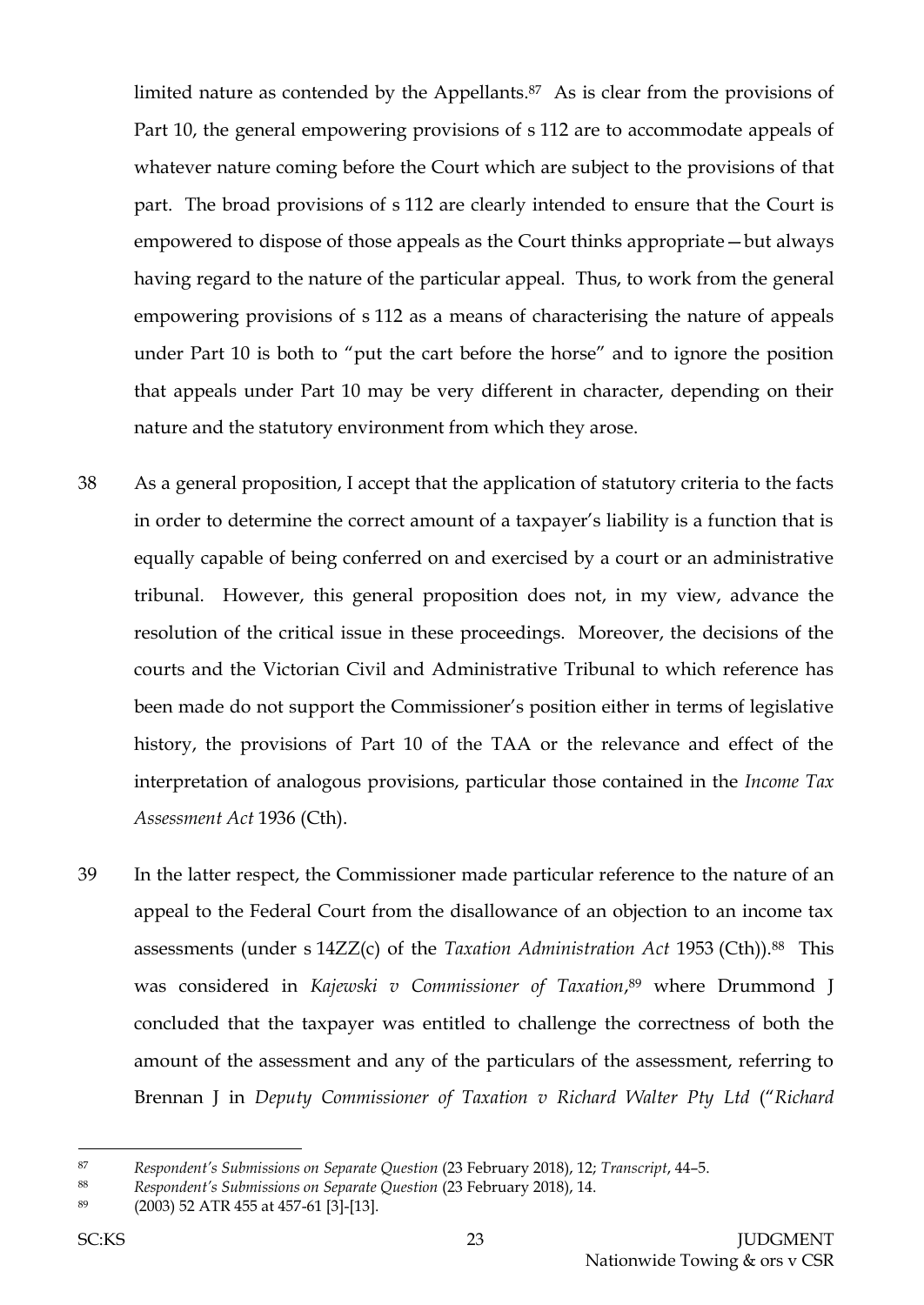# *Walter*") who stated that: 90

[t]he procedures in Pt IVC of the *Administration Act* expose an assessment to correction if the application of the general provisions of the Act to the facts as found establishes that the assessment was excessive.

# Drummond J noted that: 91

it has long been accepted that it is necessary for the taxpayer to prove, by proper evidence put before the appeal Court, what is the correct amount of the taxpayer's taxable income in respect of which the Commissioner should have made his assessment … [s]ubject only to s 14ZZO(a), the taxpayer is, in general, entitled to put before the appeal court evidence that may not have been before the Commissioner and to seek the Court's decision on whether, on all the evidence before it on the appeal, an assessment different in amount from that issued by the Commissioner should issue.

Drummond J described the appeal as one: "against the factual and legal determinations made by the Commissioner in issuing the particular assessment in which the taxpayer has an extensive right to put additional evidence before the Court".92 Nevertheless, as the Commissioner observes in his submissions,93 Drummond J accepted that there was "a limitation on the jurisdiction of the Court on an appeal under provisions of the kind now contained in Pt IVC to interfere with an appealable objection decision in so far as that decision may be based upon the *formation of an opinion* confided by the statute to the Commissioner", referring to *Avon Downs*. <sup>94</sup> The Commissioner says further that, even in this situation, once the Court decides that the Commissioner's opinion was affected by an error of the kind identified in *Avon Downs*, it may be open to the Court to determine what opinion ought to have been formed by reference to all of the material before the Court, 95 having regard to the width of the powers conferred on the Court in disposing of the appeal (which extend to reducing, increasing or otherwise varying the assessment).<sup>96</sup>

<sup>90</sup> (1995) 183 CLR 168 at 198.

<sup>91</sup> *Kajewski v Commissioner of Taxation* (2003) 52 ATR 455 at 459 [6].

<sup>92</sup> *Kajewski v Commissioner of Taxation* (2003) 52 ATR 455 at 459 [8].

<sup>93</sup> *Respondent's Submissions on Separate Question* (23 February 2018) [14].

<sup>94</sup> *Kajewski v Commissioner of Taxation* (2003) 52 ATR 455 at 460 [10] [emphasis added].

<sup>95</sup> See *Kolotex Hosiery (Australia) Pty Ltd v Federal Commissioner of Taxation* (1975) 132 CLR 535 at 567-568, 576-577.

<sup>96</sup> *Respondent's Submissions on Separate Question* (23 February 2018) [14]; *Transcript*, 59.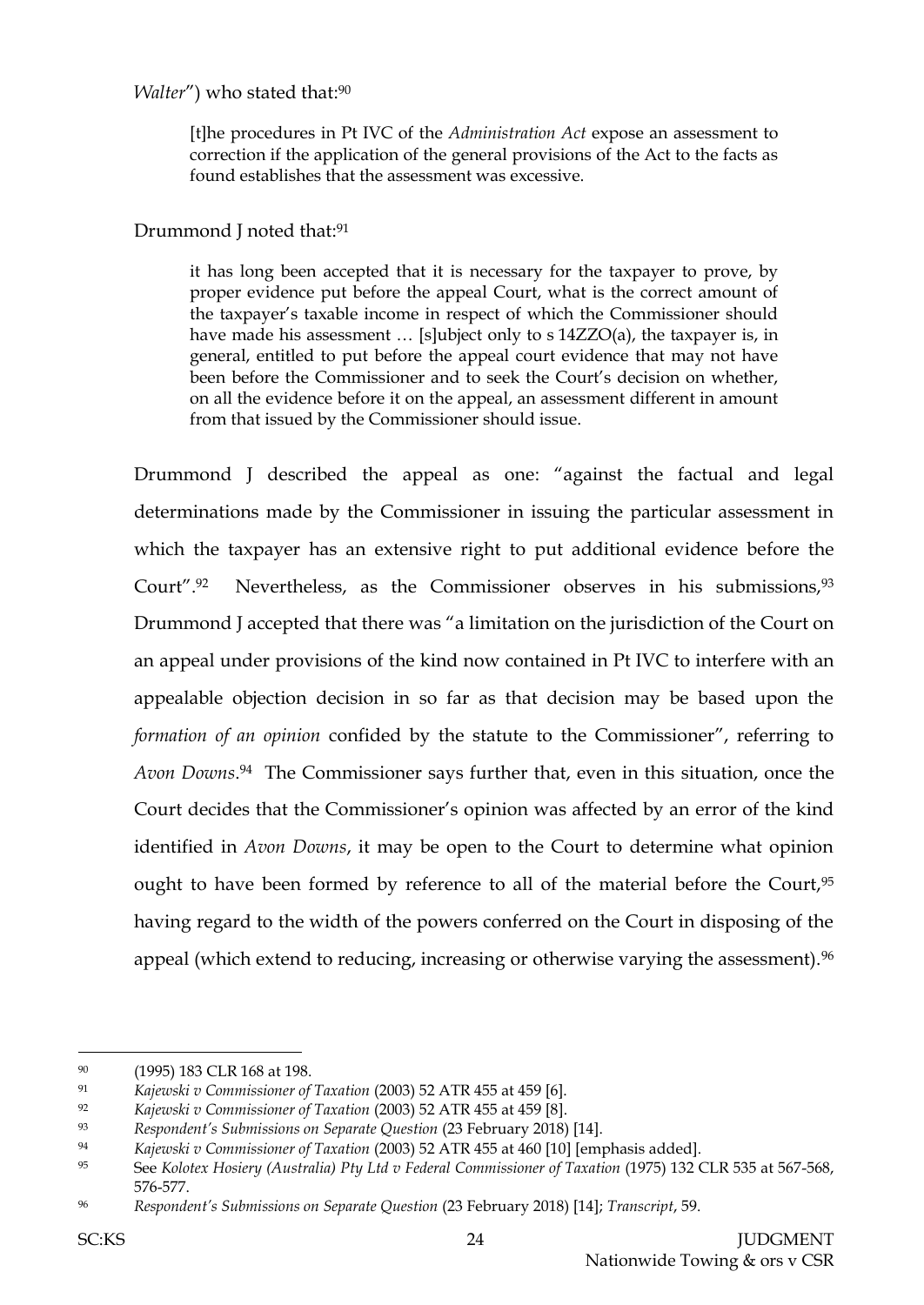## As Brennan J said in *Richard Walter*: 97

The jurisdiction of the Federal Court on appeal from, or of the Administrative Appeals Tribunal on review of, a decision on an objection extends to every issue which affects the amounts ultimately included in the taxable income or tax liability of a taxpayer. If any of these issues be resolved in favour of the taxpayer, an amendment of the assessment so as to reduce the taxable income or the tax liability of the taxpayer must follow.

The width of the powers conferred on the Court does not, however, assist in determining the nature of the appeal in relation to which those powers may be exercised. Rather, as indicated previously, this is to put the cart before the horse in terms of the analysis.<sup>98</sup>

- 40 The Commissioner also seeks to support this position on the basis that there is judicial authority in South Australia that supports the view that an appeal to the Supreme Court under s 92 of the *Taxation Administration Act* 1996 (SA) may be characterized as an appeal *de novo*. <sup>99</sup> These cases do not, however, raise the issue critical in the present proceedings, as the South Australian legislative context in which they were decided did not raise the possible application of the approval of Dixon J in *Avon Downs* and its subsequent line of authority.
- 41 Building on these submissions, the Commissioner contends that although containing a reference to the Commissioner's satisfaction (in relation to one component of one of the requirements for an exemption),  $s \frac{32(2)(b)}{iv}$  involves the application of objectively stated statutory criteria to the facts as agreed or determined by the Court.<sup>100</sup> Those criteria do not, the Commissioner says, involve the exercise of any administrative discretion, and are capable of application and determination by the Court in the exercise of its original jurisdiction under s 106 of the TAA.101 Thus, it is submitted that the mere reference in a taxing provision to the satisfaction of the

<sup>97</sup> (1995) 183 CLR 168 at 199; see also *Federal Commissioner of Taxation v AusNet Transmission Group Pty Ltd* (2015) 231 FCR 59 at 64 [14].

<sup>98</sup> See above, [37].

<sup>99</sup> *Respondent's Submissions on Separate Question* (23 February 2018), [16]. *Cyril Henschke Pty Ltd v Commissioner of State Taxation* (2008) 104 SASR 1 at 13 [36]; see also *Port Augusta Medical Centre Pty Ltd v Commissioner Of State Taxation* [2011] SASC 31 at [16]-[17]; *Balgra Office Enterprises Pty Ltd v Commissioner of State Taxation* [2008] SASC 50 at [20]-[21].

<sup>100</sup> Transcript, 56; *Respondent's Submissions on Separate Question* (23 February 2018) [10], [19].

<sup>101</sup> *Respondent's Submissions on Separate Question* (23 February 2018), [12].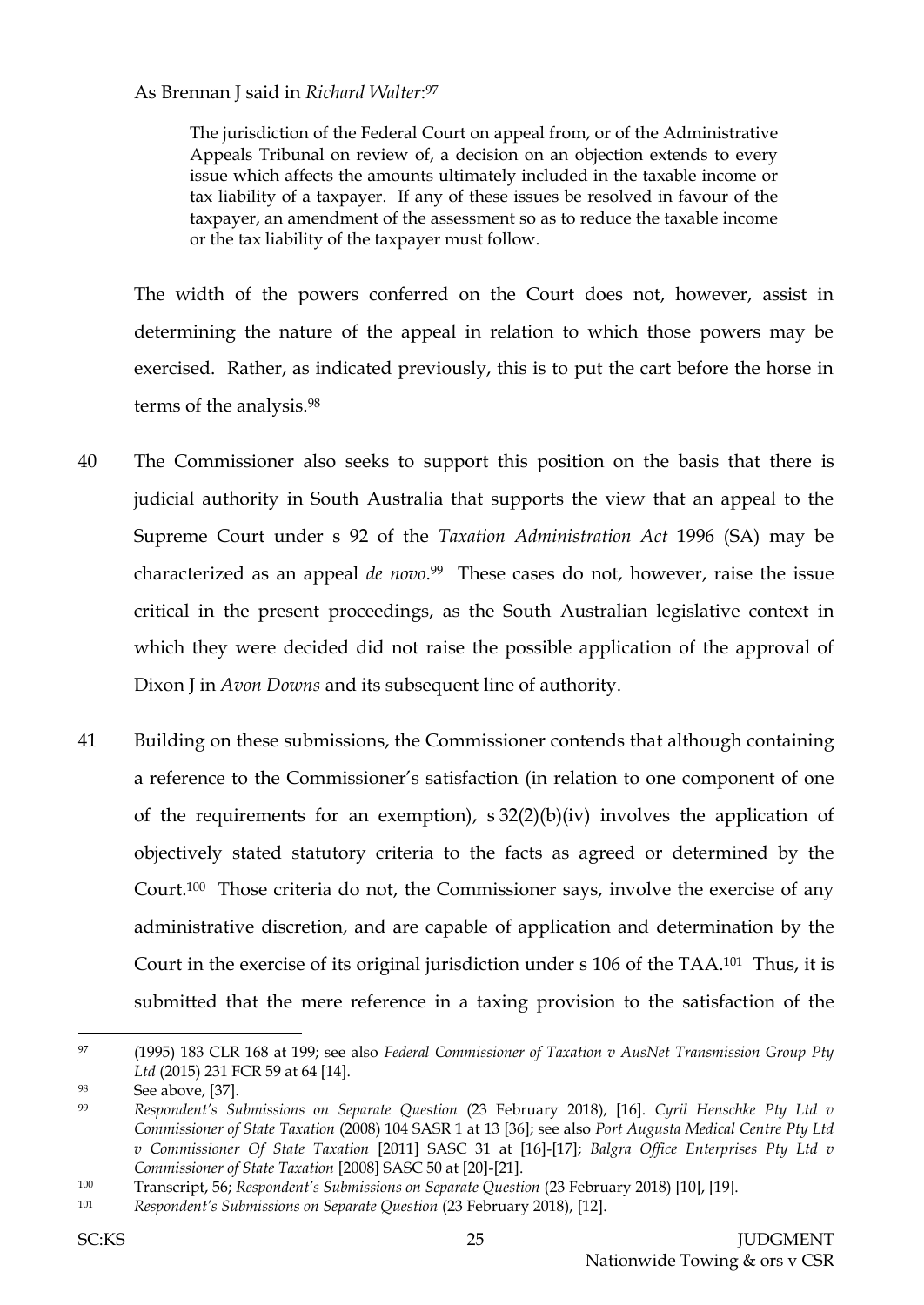Commissioner cannot of itself confine the Court to judicial review of the Commissioner's subjective state of mind on grounds of legal error.102 This, it is said, is illustrated by the decision in *Mould* itself—where the relevant exemption under s 67 of *the Land Tax Act* 2005 turned on whether the Commissioner had determined (on an application made by the taxpayer) that the land was used solely for the business of primary production. Moreover, it is observed by the Commissioner that many of the exemptions under the *Land Tax Act* 2005 are expressed by reference to the Commissioner's satisfaction of certain matters.103 The position thus put by the Commissioner is said to be consistent with the approach that was adopted in *Drake*  Personnel Pty Ltd v Commissioner of State Revenue.<sup>104</sup> That case concerned predecessor provisions in the *Pay-roll Tax Act* 1971 similar in terms to s 32(2)(b)(iv). Both the parties and the Court (at first instance and on appeal) proceeded on the basis that the Court stood in the Commissioner's shoes for the purposes of the application of those provisions.105 While Phillips JA noted that no point had been taken in that case about the nature of the appeal,<sup>106</sup> the decision in *Drake Personnel* shows that the Court was prepared to proceed on that basis. However, as discussed further in the reasons which follow, this decision does not, in my view, assist the Commissioner.<sup>107</sup>

42 Moreover, though of course not decisive in these proceedings, reference should be made to the *Commissioner Revenue Ruling PTA021*, <sup>108</sup> as follows:

#### **Exemption for contractors ordinarily rendering services to the public**

*Payroll Tax Act 2007*

Revenue Ruling PTA021

Preamble

The *Payroll Tax Act 2007* (the Act), which commenced on 1 July 2007, rewrites the *Pay-roll Tax Act 1971* and harmonises the payroll tax legislation in Victoria

104 (1998) 98 ATC 4915; 40 ATR 304.

<sup>102</sup> *Transcript*, 67.

<sup>103</sup> *Transcript*, 54–5.

<sup>105</sup> *Drake Personnel Pty Ltd v Commissioner of State Revenue* (2000) 2 VR 635 at 643 [21].

<sup>106</sup> *Drake Personnel Pty Ltd v Commissioner of State Revenue* (2000) 2 VR 635 at 643 [21].

<sup>107</sup> See below, [51]-[52].

<sup>108</sup> Commissioner of State Revenue, *Exemption for contractors ordinarily rendering services to the public*, PT A021 1 July 2007.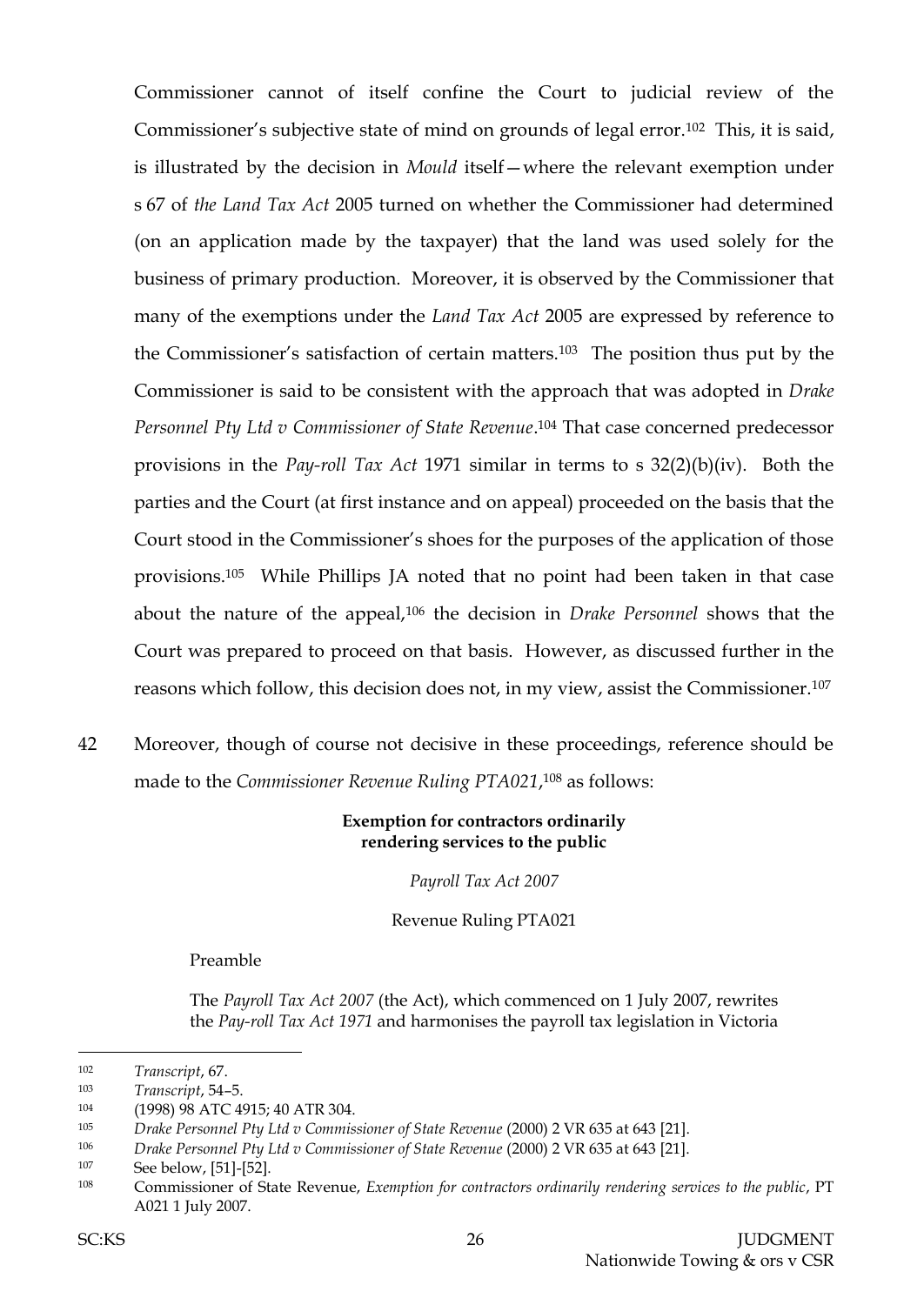and NSW.

…

#### Ruling

In exercising his discretion under section 32(2)(b)(iv) of the Act, the Commissioner needs to be satisfied that the contractor:

- provides the services in the course of conducting a genuine independent business, and
- ordinarily renders those services to the general public.

The mere fact that a contractor works on a succession of jobs for different principals does not mean that these criteria are satisfied. It is necessary to consider the steps undertaken by the contractor to create an independent business (i.e. to obtain work from clients other than the principal in question).

To seek an exemption under section  $32(2)(b)(iv)$  of the Act, a principal is required to apply to the Commissioner for a private ruling. Details on how to apply for a private ruling are set out in Revenue Ruling GEN.009.

In making his determination, the Commissioner will review the contractor's business and consider factors including (but not limited to):

- the use of a business name by the contractor
- the extent and nature of advertising undertaken by the contractor
- the range of clients serviced by the contractor
- the extent and nature of plant and equipment provided by the contractor in execution of the services
- the engagement of staff or sub-contractors by the contractor
- the use of business premises by the contractor
- the method of operation of the business (such as tendering for jobs)
- the potential for entrepreneurial risk
- the nature of contracts entered into (e.g. formal long term or informal rolled over contracts)
- the history of the formation of the contractor's business
- how the contractor won the contract
- whether work is performed on separate contracts concurrently
- the nature of the contractor's business and the type of services provided
- whether the contractor bears the cost and responsibility for faulty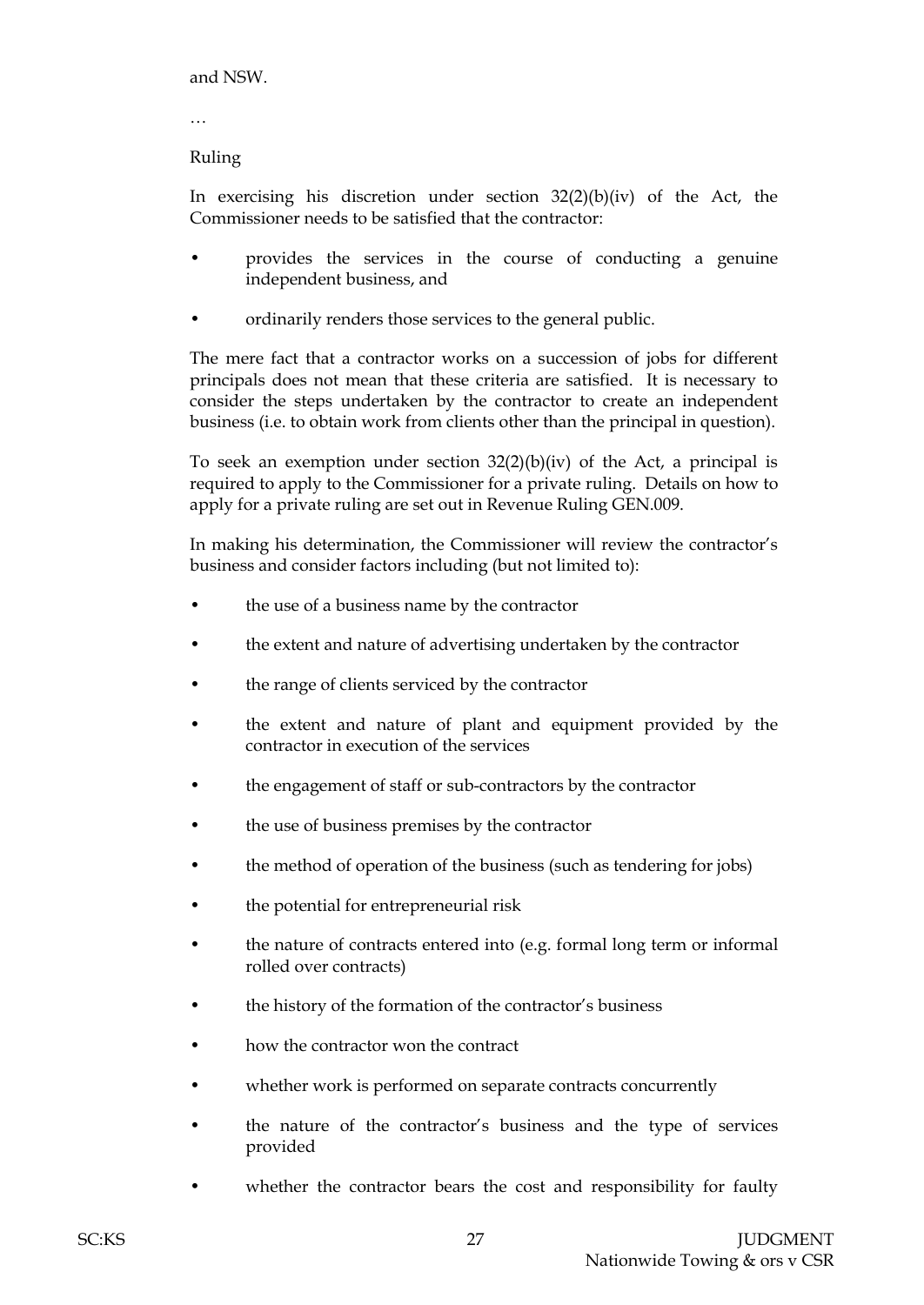materials or workmanship

- whether the contractor quotes competitively for jobs on an all inclusive basis (all labour and materials), and
- whether the contractor merely charges for services on an hourly rate and adds on the cost of materials.

None of the above factors is conclusive on its own. The above is not an exhaustive list of factors that the Commissioner will take into account in exercising his discretion under section 32(2)(b)(iv) of the Act, he will also consider any other matters that are relevant to his decision.

…

This Ruling is clearly consistent with the position now put by the Appellants.

# **The significance of a choice between a Victorian Civil and Administrative Tribunal review and a Supreme Court appeal**

- 43 The second contextual matter raised by the Appellants is the significance of: first, the choice given to the taxpayer by s 106 of the TAA whether to request that the Commissioner refer "the matter" to the Victorian Civil and Administrative Tribunal or treat the objection as an appeal and cause it to be set down for hearing at the next sittings of the Supreme Court; and secondly, the distinction between the functions of those two bodies under Part 10 of the TAA.<sup>109</sup>
- 44 Pagone J, in *Conte*, commenced by observing that the option and choice given to the taxpayer by Parliament in s 106 of the TAA was "not without important significance". <sup>110</sup> His Honour observed that s 106 gave the appellant a choice between reference to the Victorian Civil and Administrative Tribunal, which then "stands in the shoes of the Commissioner" on review, and treating the objection as an appeal to the Supreme Court, which does not then "stand in the shoes of the Commissioner" on appeal.111 A relevantly similar choice is given to the taxpayer under the *Income Tax Assessment Act* 1936 (Cth).
- 45 This dual pathway approach to the provision of mechanisms to enable a taxpayer to

<sup>109</sup> *Appellants' Submissions on Separate Question* (9 February 2018), [37].

<sup>110</sup> *Conte Mechanical and Electrical Services Pty Ltd v Commissioner of State Revenue* (2011) 85 ATR 120 at 122 [2].

<sup>111</sup> *Conte Mechanical and Electrical Services Pty Ltd v Commissioner of State Revenue* (2011) 85 ATR 120 at 122–3 [2], [3].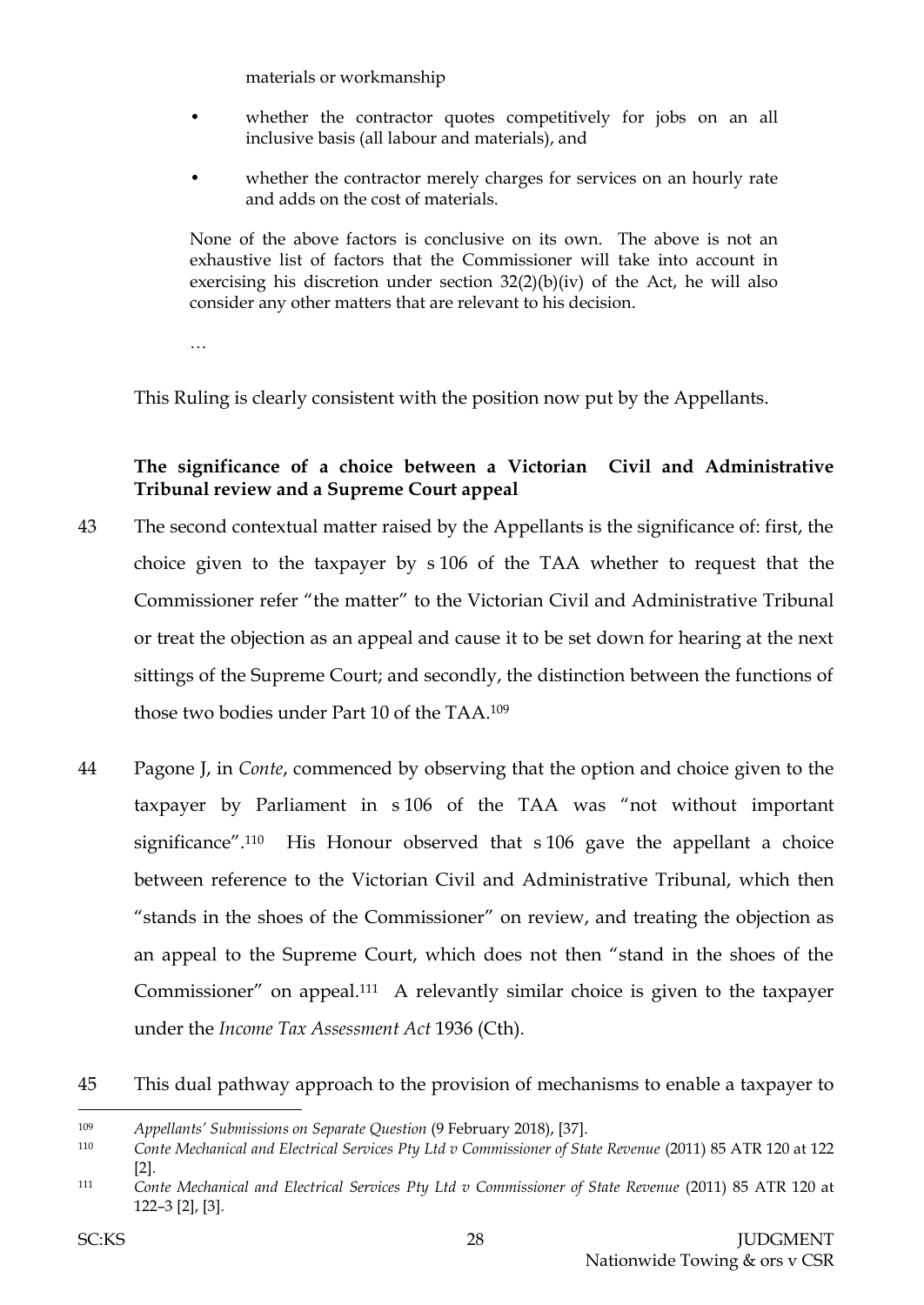review or appeal assessments has been maintained, consistently, in Victorian legislation, both as between different and complementary statutory provisions and also over time.

- 46 Under earlier legislation, the Victorian Taxation Board of Review was given "all the powers and functions of the Commissioner in making assessments, determinations and decisions" under that legislation and "such assessments, determinations and decisions of the Board and its decisions upon review [were] for all purposes … deemed to be assessments, determinations or decisions of the Commissioner".112 As Deputy President Macnamara noted in *Baranov*, that Board was abolished and its jurisdiction incorporated into the Administrative Appeals Tribunal, and when the then taxation administration legislation was repealed by the *Administrative Appeals*  Tribunal Act 1984.<sup>113</sup> That jurisdiction is now exercised by the Victorian Civil and Administrative Tribunal under Part 10 of the TAA. Section 111(4) of the TAA provides that the powers conferred on that Tribunal by s 111(3) of that Act are in addition to its powers and functions under the TAA and the VCAT Act.
- 47 Section 48(b) of the VCAT Act provides that the Victorian Civil and Administrative Tribunal's review jurisdiction is invoked by "a decision-maker referring a decision to the Tribunal under an enabling enactment in accordance with s 69 for review of the decision". The TAA is an enabling enactment, and the Commissioner a decisionmaker, as defined in s 3 of the VCAT Act. Section 51(1)(a) of the VCAT Act provides that, in exercising its review jurisdiction in respect of a decision, the Victorian Civil and Administrative Tribunal "has all the functions of the decision-maker"; "function" is defined in s 3 of the VCAT Act to include "jurisdiction, power, duty and authority". Moreover, s 51(3)(a) of the VCAT Act relevantly provides that "a decision of a decision-maker as affirmed or varied by the Tribunal, or a decision made by the Tribunal in substitution for the decision of a decision-maker … is deemed to be a decision of that decision-maker".

<sup>112</sup> *Taxation Appeals Act* 1972, ss 19D(3), 28(3), 33B(3), 33E(3), 37B(3).

<sup>113</sup> *Baranov v State Revenue Office* [2008] VCAT 2652 [33].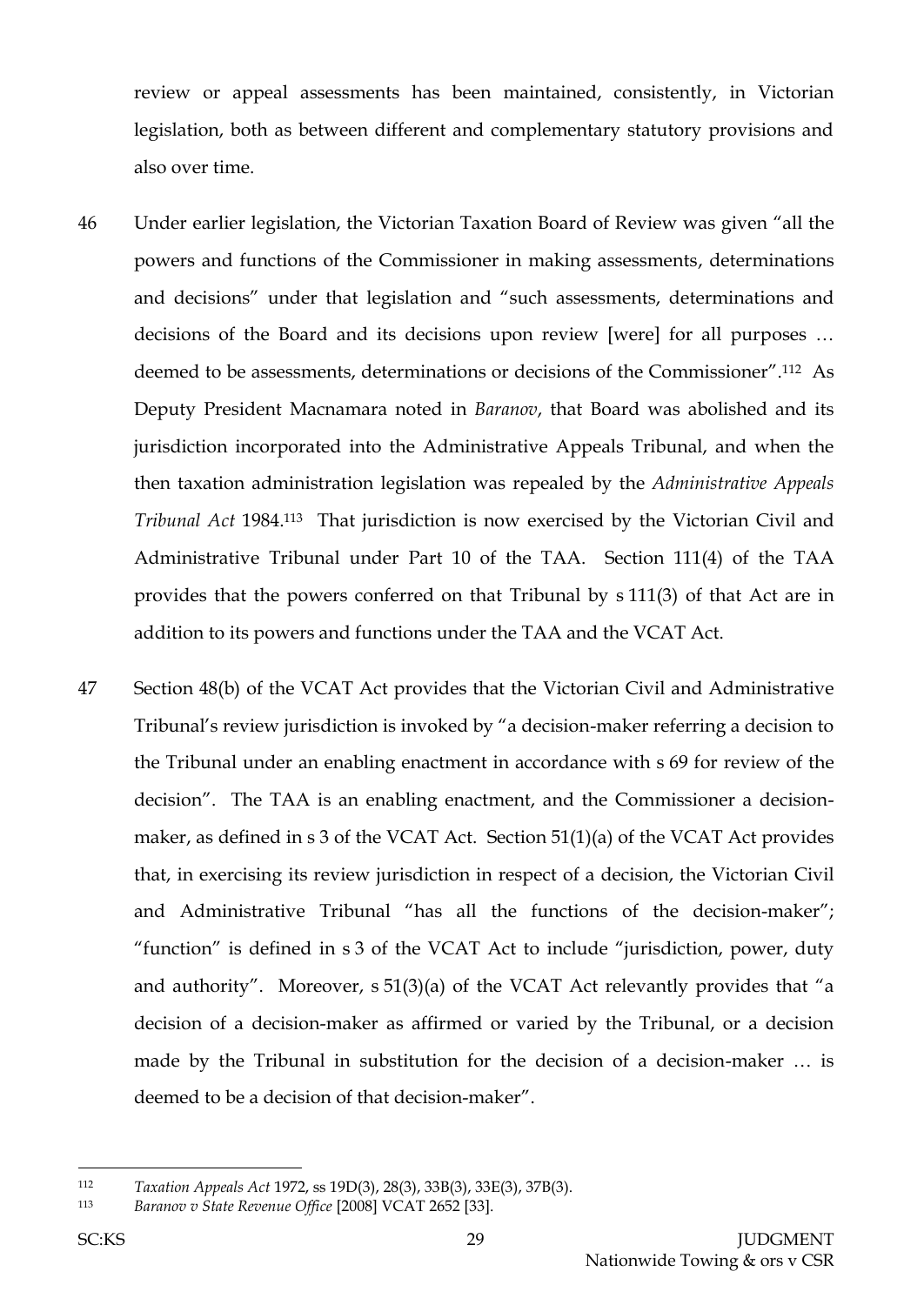48 In *Tasty Chicks Pty Ltd v Chief Commissioner of State Revenue*, <sup>114</sup> Gzell J rejected an argument that an appeal under the *Taxation Administration Act* 1996 (NSW) ("the NSW TAA") from a de-grouping decision of the NSW Chief Commissioner of State Revenue under the *Pay-roll Tax Act* 1971 (NSW) had the character described by Dixon J in *Avon Downs*, holding instead that the appeal was in the nature of a full merits review. In so doing, His Honour distinguished *Ballarat Brewing*, saying:<sup>115</sup>

> Reference was made to *Ballarat Brewing* … where Gray J adopted the approach of Dixon J in *Avon Downs* to the exercise of discretion of the Victorian Commissioner of Pay-roll Tax with respect to the grouping of the taxpayer with another company.

> It was appropriate for his Honour to do so. The legislation with which he was concerned adopted the same dichotomy between the powers of the court and the powers of a tribunal that were in the provisions of the *Income Tax Assessment Act* 1936 (Cth) with which Dixon J was concerned.

49 In contrast to *Ballarat Brewing* and the Victorian legislative regime, the NSW TAA conferred identical powers on the New South Wales Supreme Court and the Administrative Decisions Tribunal to "review" a decision of the NSW Commissioner. Thus, in rejecting the adoption of the *Avon Downs* characterisation, Gzell J said:<sup>116</sup>

> The powers in the [NSW TAA], s 101 are quite different from the powers of a court on appeal under the *Income Tax Assessment Act* 1936 (Cth). They are specific and include the power to make an assessment or other decision in place of the assessment or decision the subject of the review. And any dichotomy between the powers of the Supreme Court and the powers of the Administrative Decisions Tribunal has been abrogated. The powers on review are the same for court and tribunal.

Section 101 of the New South Wales TAA conferred identical powers on "[t]he court or tribunal dealing with the application for review": which were very similar to the powers of the Victorian Civil and Administrative Tribunal under s 51 of the VCAT Act.

50 *Tasty Chicks Pty Ltd v Chief Commissioner of State Revenue* was appealed, and the New South Wales Court of Appeal allowed an appeal, adopting an *Avon Downs* approach

<sup>114</sup> (2009) 77 ATR 394.

<sup>115</sup> (2009) 77 ATR 394 at 411-412 [149]-[150].

<sup>116</sup> *Tasty Chicks Pty Ltd v Chief Commissioner of State Revenue* (2009) 77 ATR 394 at 413 [165].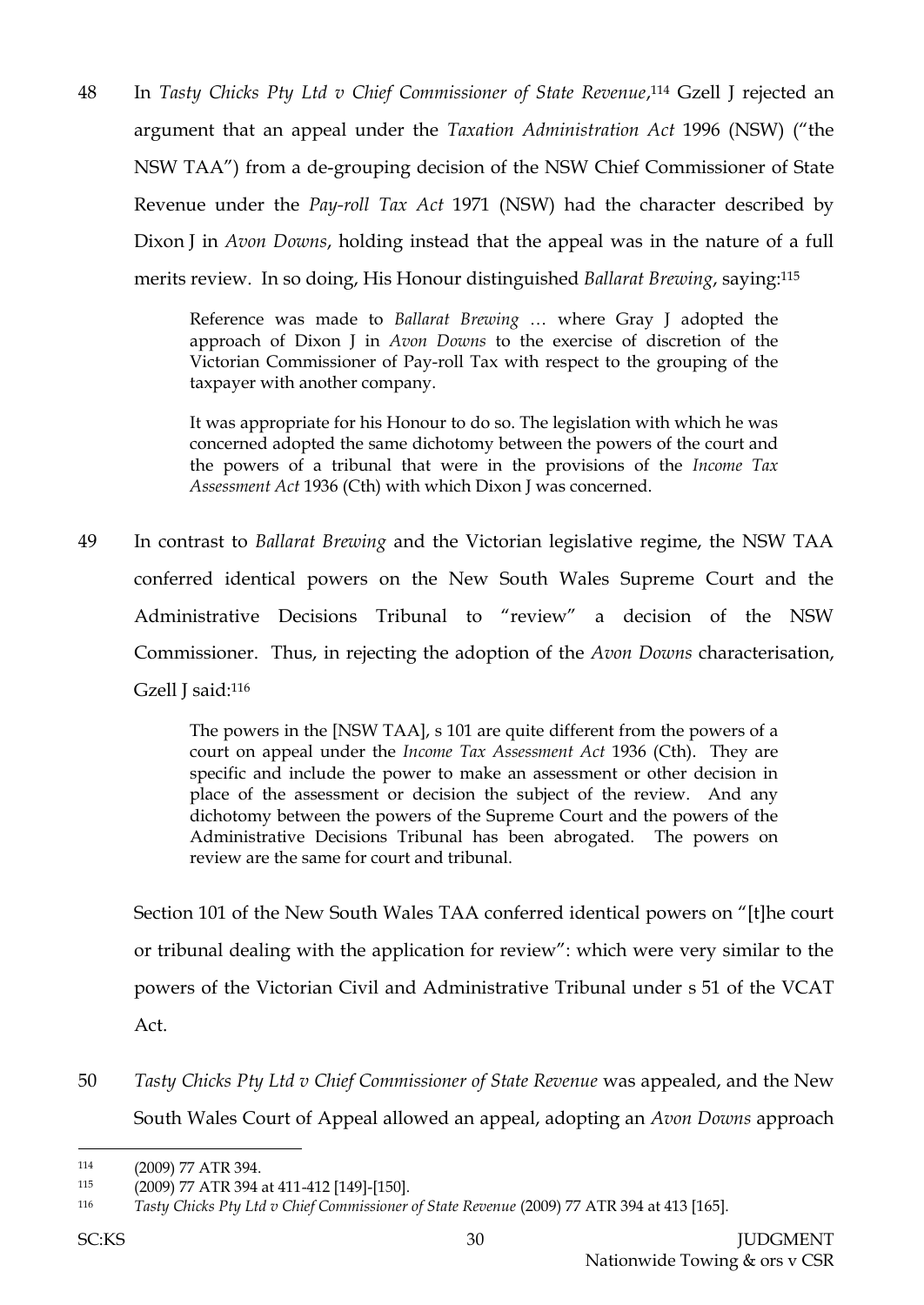wherever the determination under review turned on a state of satisfaction. The Court of Appeal decision was, in turn, reversed by the High Court on appeal. In the course of argument, Crennan J observed that s 101 of the NSW TAA "evokes merits review".117 The High Court unanimously endorsed the reasoning of Gzell J at first instance, and held that reliance by the Court of Appeal on *Avon Downs* was misplaced, substantially for the reasons given by Gzell J.118 The High Court also referred to observations in the second reading speech with respect to the relevant provisions of the NSW TAA that suggested an intention by the legislature to confer "concurrent jurisdiction" on the Administrative Decisions Tribunal and the New South Wales Supreme Court, so as to offer a choice between the "cheap and flexible review mechanisms offered by the [Administrative Decisions Tribunal]" and the "expertise of the Supreme Court".<sup>119</sup>

51 In my view, the reasoning of Gzell J, as endorsed by the High Court, is entirely consistent with the reliance by Pagone J in *Conte* on the significance of the distinction in Part 10 of the TAA between the functions of the Victorian Civil and Administrative Tribunal, in exercise of its review jurisdiction, and the functions of the Supreme Court on an "appeal". In my view, this is reinforced when one contrasts the position under the New South Wales legislation which was considered by Gzell J and the provisions of Part 10 of the Victorian legislation, the TAA. Under the provisions of Part 10:<sup>120</sup>

> (1) A person wishing to have a "cheap and flexible review" can apply to the Victorian Civil and Administrative Tribunal and have a relatively simple procedure and hearing. This enables many people to represent themselves,<sup>121</sup> or companies they control.<sup>122</sup>

> (2) A person wishing to have a merits review with the expertise of a judge of the Supreme Court, represented by senior and junior counsel, and a

<sup>117</sup> *Tasty Chicks Pty Limited v Chief Commissioner of State Revenue (NSW)* [2011] HCATrans 255 at 9, lines 293-5, 309.

<sup>118</sup> *Tasty Chicks Pty Limited v Chief Commissioner of State Revenue (NSW)* (2011) 245 CLR 446 at 453 [18] – 454 [20].

<sup>119</sup> *Tasty Chicks Pty Limited v Chief Commissioner of State Revenue (NSW)* (2011) 245 CLR 446 at 455 [21].

<sup>120</sup> *Appellants' Submissions on Separate Question* (9 February 2018), [47]–[48].

<sup>121</sup> For a recent example, see *Roach v Commissioner of State Revenue* [2017] VCAT 342.

<sup>122</sup> For a recent example, see *Motticant Pty Ltd v Commissioner of State Revenue* [2017] VCAT 1820, where the applicant company was represented by a director, and the Tribunal constituted by an ordinary member.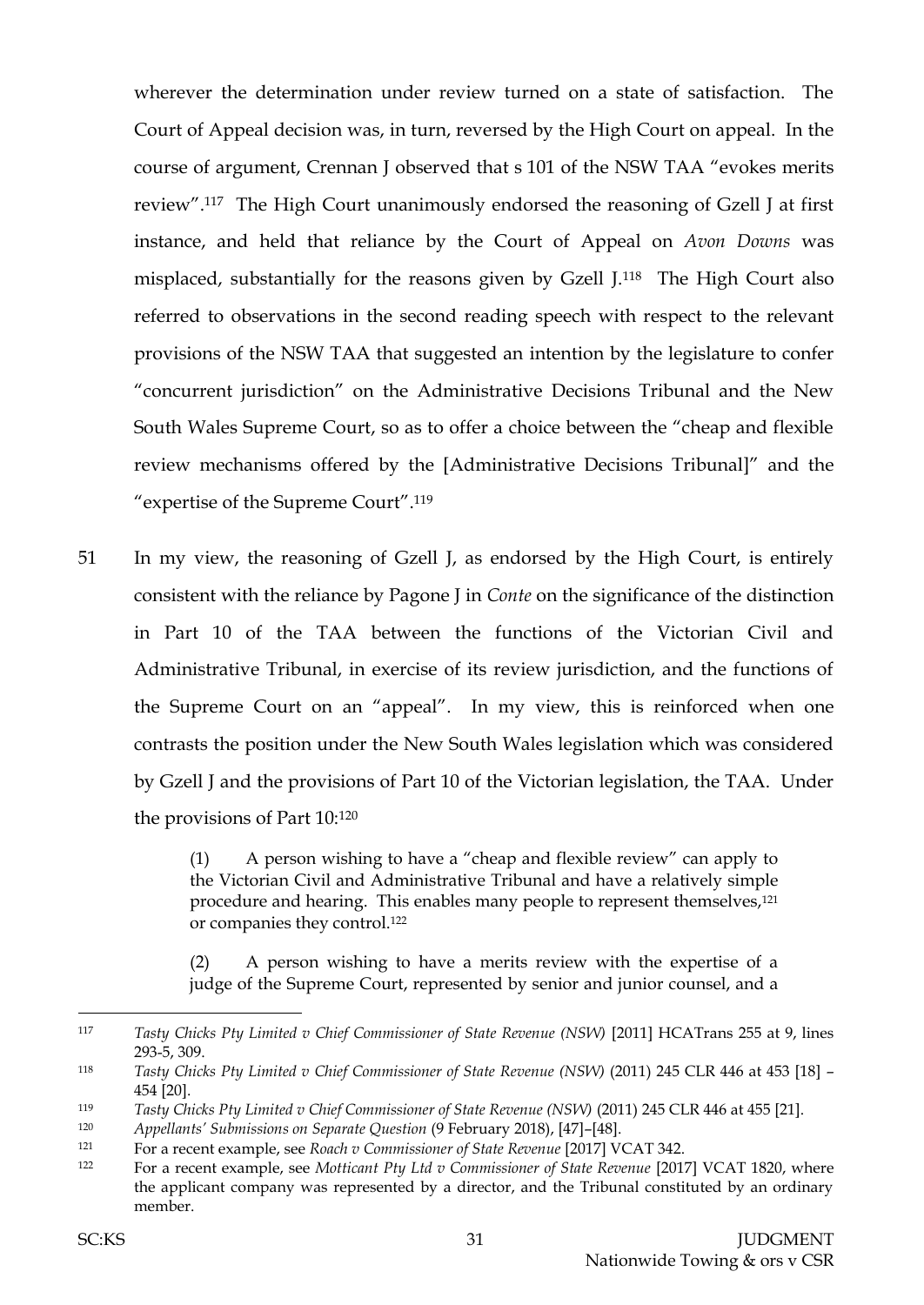more formal, adversarial contest, can also apply to the Victorian Civil and Administrative Tribunal, and have a hearing of that kind.<sup>123</sup>

(3) If specific expertise is required and the President of the Victorian Civil and Administrative Tribunal is not available or does not possess the relevant expertise, a Supreme Court judge may be appointed on an ad hoc basis to hear any one or more proceedings under the provisions of s 29(1) and (3) of the VCAT Act.<sup>124</sup>

Thus, in Victoria, it is possible for a taxpayer in a complex case, with substantial financial consequences, to have a hearing before a Supreme Court judge either in:<sup>125</sup>

(1) a merits review, where the Victorian Civil and Administrative Tribunal has all the functions of the Commissioner,<sup>126</sup> including to form for itself states of satisfaction conferred on the Commissioner, and can inform itself on any matter as it sees fit;<sup>127</sup> or

(2) an appeal, where it can assert legal error by the Commissioner in a confined appellate proceeding, and seek to have the matter remitted to the Commissioner to be re-determined in accordance with law.<sup>128</sup>

Consequently, to construe Part 10 of the TAA as confining the Supreme Court, on appeal, to merits review on a *de novo* hearing significantly reduces the efficacy of the taxpayer's choice, as it results in duplication and eliminates the historical choice given to the taxpayer without any clear legislative intention being discerned that Parliament intended that outcome. Accordingly, I am of the opinion that Part 10 of the Victorian legislation, the TAA, should not be construed in the same manner as the New South Wales TAA to confer concurrent jurisdiction on both the Victorian Civil and Administrative Tribunal and the Supreme Court.

52 Moreover, Part 2 of Order 7 of the *Supreme Court (Miscellaneous Civil Proceedings) Rules* 2008 when read with s 109 of the TAA, does suggest a more confined role for

<sup>123</sup> For an example of the President of the Tribunal sitting in a review proceeding heard over eight days, with lay and expert evidence and representation by experienced senior and junior counsel, see *PTDA & Civic Nexus Pty Ltd v Commissioner of State Revenue* [2016] VCAT 1457.

<sup>124</sup> See *Premier Building & Consulting Pty Ltd v Spotless Group Ltd* [2004] VCAT 1364; *Pizza Fellas Pty Ltd v Eat Now Pty Ltd* [2017] VSC 226 [1].

<sup>125</sup> *Appellants' Submissions on a Separate Question* (9 February 2018) [47].

<sup>126</sup> *Victorian Civil and Administrative Tribunal Act* 1997, s 51(1)(a).

<sup>127</sup> *Victorian Civil and Administrative Tribunal Act* 1997, s 98(1)(c).

<sup>128</sup> Relief of that kind is clearly available. Justice Walsh made an order of that kind in *Commissioner of Taxation (Cth) v Brian Hatch Timber Co (Sales) Pty Ltd* (1972) 128 CLR 28 at 44, although the appeal was allowed on other grounds. Such an order is also available on merits review: see *Behmer & Wright Pty Ltd v Commissioner of State Revenue (Vic)* (1994) 28 ATR 1082 at 1090 [22]; VCAT Act, s 51(2)(d) and 51A.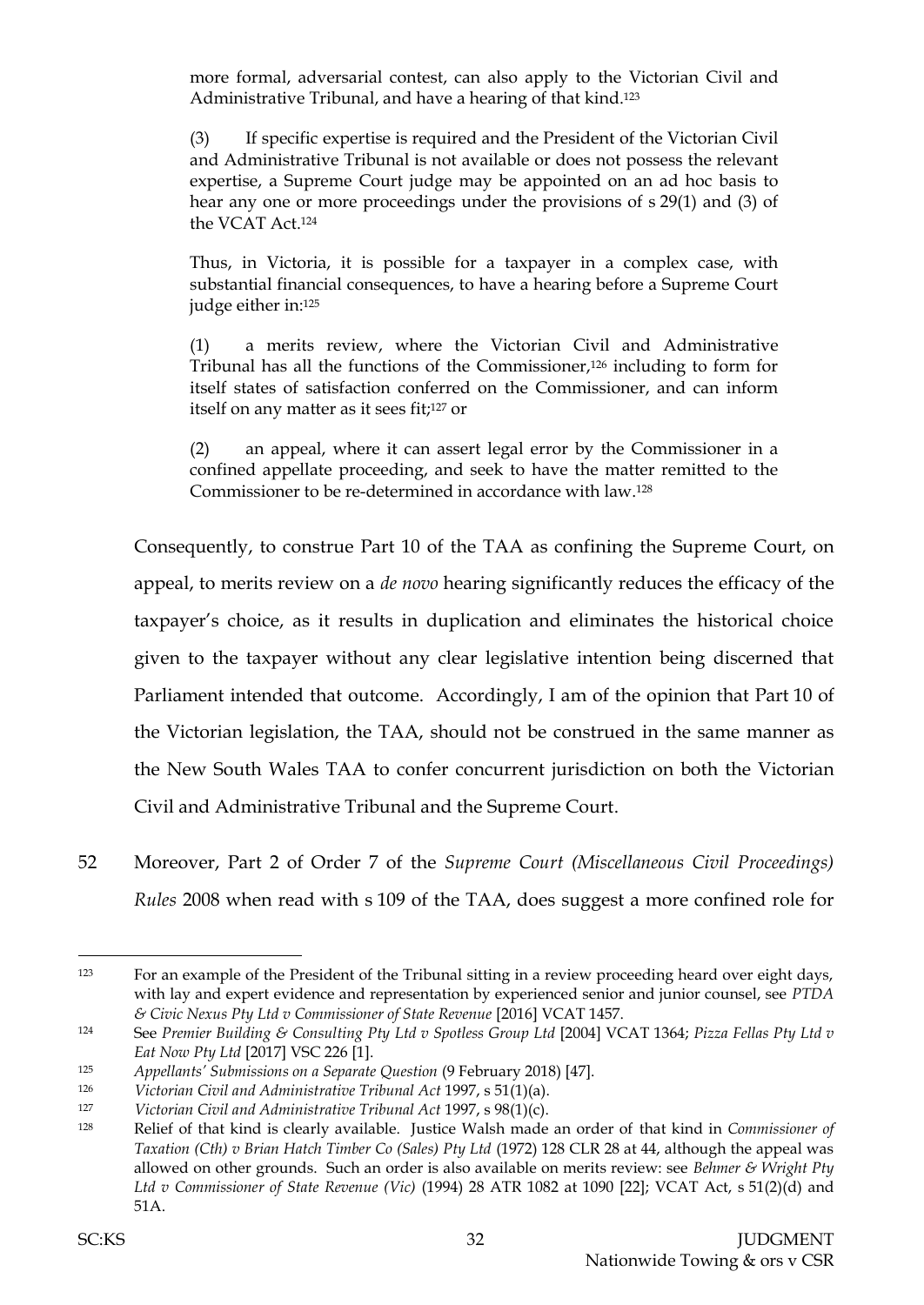the Supreme Court on appeal. This follows, in my view, because the documents filed in the proceeding are limited to: the assessment or decision of the Commissioner; the objection; the Commissioner's determination of the objection; any other relevant documents in the Commissioner's possession or control at the time of filing the appeal; and affidavit evidence from the objector setting out the acts, facts, matters and circumstances relating to the assessment or decision to which the objection was made and the ground or grounds upon which the objector relies.<sup>129</sup>

## **The Supreme Court's supervisory role**

53 The third contextual matter raised by the Appellants is, it is contended, the consequences for the proper understanding of the role of the Supreme Court with respect to the privative clause in s 96(2) of the TAA.<sup>130</sup> This provision is that "[n]o court or administrative review body, including the Tribunal, has jurisdiction or power to consider any question concerning an assessment or decision referred to in subsection (1), except as provided by this Part". In this context, it is submitted that confining the Courts to merit review deprives it of its usual supervisory role in respect of decisions of the Commissioner. <sup>131</sup> More particularly, it is said that ordinarily, the Supreme Court's supervisory jurisdiction is "the mechanism for the determination and the enforcement of the limits on the exercise of State executive … power".132 Thus, it is said, the combined effect of ss 96(1)(a) and (c) and 96(2) of the TAA—at least when understood literally—is that the Supreme Court does not have jurisdiction or power to consider any question concerning an assessment or decision by the Commissioner under the Payroll Tax Act, except as provided by Part 10 of the TAA.133 Consequently, if the Court has no power on an appeal under Part 10 to review decisions of the Commissioner under the Payroll Tax Act for legal error, then the taxpayer is deprived of the option to seek judicial review of the lawfulness of a decision. It is, however, conceded that there is no danger of Part 10 creating "islands

<sup>129</sup> *Appellants' Submissions on Separate Question* (9 February 2018) [51].

<sup>130</sup> *Appellants' Submissions on Separate Question* (9 February 2018) [52].

<sup>131</sup> *Appellants' Submissions on Separate Question* (9 February 2018) [53].

<sup>132</sup> *Appellants' Submissions on Separate Question* (9 February 2018) [53.1]; *Kirk v Industrial Court (NSW)* (2010) 239 CLR 531 at 580 [98].

<sup>133</sup> *Appellants' Submissions on Separate Question* (9 February 2018) [53.2].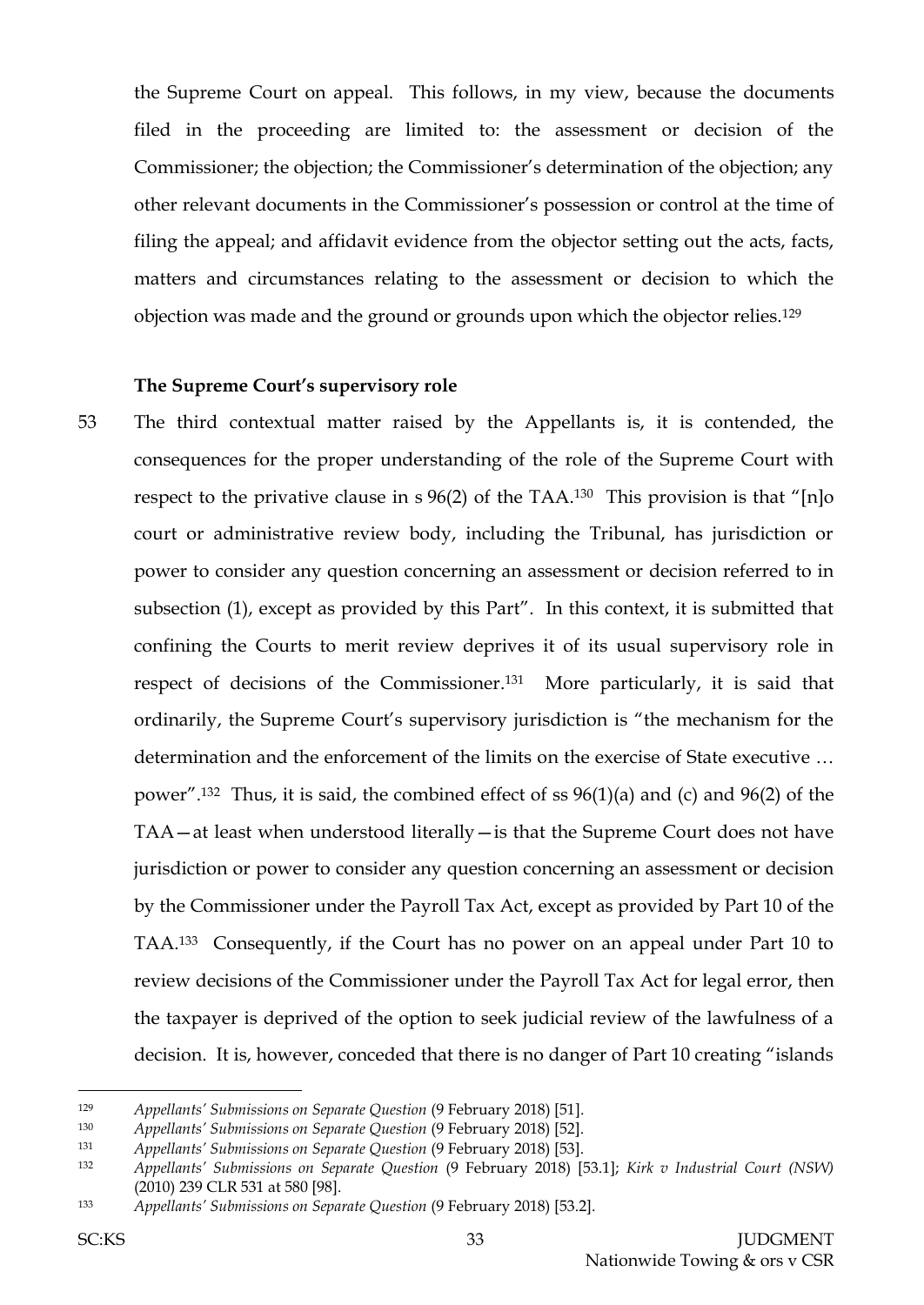of power immune from supervision and restraint",<sup>134</sup> if construed as conferring concurrent merits review jurisdiction on the Victorian Civil and Administrative Tribunal and also on the Supreme Court. Nevertheless, and I think correctly on the basis of the preceding considerations, there are cases, like the present case, in which the taxpayer elects to appeal to the Supreme Court for a judicial review hearing where success would result in the matter being remitted for consideration by the Commissioner in light of the Supreme Court's reasons. Moreover, the construction these provisions as adopted in *Conte* by Pagone J maintains the choice for an appellant taxpayer whether to seek merits review or legal review of a decision by the Commissioner under the Payroll Tax Act, formed on the basis of a state of satisfaction on the part of the Commissioner. For the preceding reasons, I am of the view that the terms of the legislation itself, the authorities and the contextual matters considered do militate against a construction of the TAA provisions which would remove taxpayer choice in this sense and conflate the two processes, whether in the Victorian Civil and Administrative Tribunal or in the Supreme Court.

54 In relation to the nature of the Court's supervisory role in the more limited appeal which I have found applicable in the present circumstances, it should be observed that the Court is not *required* to determine for itself whether the Court is satisfied of the matters set out in s  $32(2)(b)(iv)$  of the Payroll Tax Act. Part 10 of the TAA either – on the authority of *Avon Downs* and *Conte* – *precludes* the Court from hearing a merits appeal on the question of satisfaction or, perhaps, *enables* the Court to hear a merits appeal if the parties proceed on that basis,<sup>135</sup> but it is not necessary to decide that question here, because the Appellants seek only a finding of legal error and remittal for assessment by the Commissioner.136 I accept that it would be perverse to construe Part 10 as *requiring* the Court to re-make the decision for itself, when the appellant taxpayer seeks only identification of legal error and remittal for reassessment in accordance with the Court's reasons.

<sup>134</sup> *Kirk v Industrial Court (NSW)* (2010) 239 CLR 531 at 581 [99].

<sup>135</sup> *Respondent's Submissions on Separate Question* (23 February 2018), [4.3], [15].

<sup>136</sup> *Appellants' Submissions on a Separate Question* (9 February 2018), [8].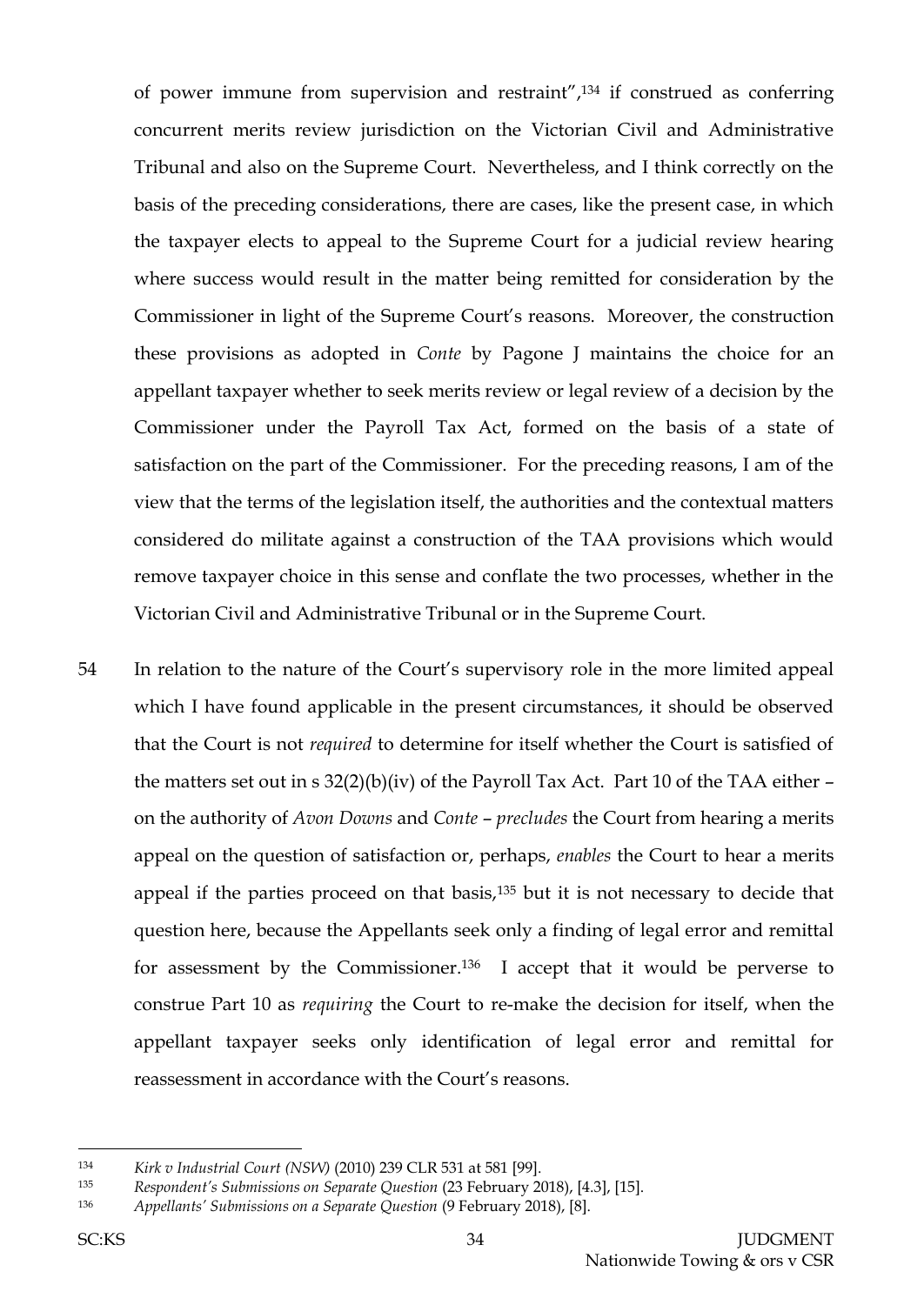- 55 As the Appellants observe, the effect of the Respondent's Submissions would appear to be that the Court cannot hear an appeal on a ground of legal error affecting the Commissioner's satisfaction and, if a legal error be found, remit the matter for reconsideration by the Commissioner, even where that is all the appellant taxpayer seeks.137 One consequence of accepting those submissions would be that the Victorian Civil and Administrative Tribunal — which conducts a *de novo* hearing has power under s 51(2)(d) of the VCAT Act to "set aside the decision under review and remit the matter for re-consideration by the decision-maker in accordance with any directions or recommendations of the Tribunal", whereas the Supreme Court does not, even when it is only reviewing for legal error. Another consequence is that — in effect — a taxpayer can never approach the Supreme Court simply to supervise the legal limits of the Commissioner's power – even in a case involving an error of law<sup>138</sup> or jurisdictional error.<sup>139</sup> It is compelled to establish the relevant matters, by admissible evidence, to the Court's satisfaction. In the present appeals, that would require the Appellants to adduce admissible evidence about the individual business situation of 86 individuals, whose businesses are outside the control of EVS. The Appellants' construction, by contrast, does enable:
	- (1) this Court to correct any error in the legal approach taken by the Commissioner to forming the state of satisfaction under  $s \frac{32(2)}{b}$  (iv), as it pertains to EVS's situation;
	- (2) EVS to then seek to satisfy the Commissioner, applying the correct legal framework, of the relevant matters (without the need for an extended trial).

This outcome does, in my view, properly effect the scheme and intent of the applicable legislation and, for that reason, is to be preferred. As it was put by the Appellants:

In any event, an order setting aside and remitting is consistent with the Parliamentary intention that s 32(2)(b)(iv) turn on the Commissioner's

<sup>137</sup> *Appellants' Reply on Separate Question* (9 March 2018) [2.2].

<sup>&</sup>lt;sup>138</sup> Minister for Immigration and Ethnic Affairs v Wu Shan Liang (1996) 185 CLR 259 at 275-6.

<sup>139</sup> *Minister for Immigration and Citizenship v Li* (2013) 249 CLR 357 at 350 [26]–[27] (French CJ); *Minister for Immigration and Multicultural Affairs v Eshetu* (1999) 197 CLR 611 at 650–2 [128]-[134] (Gummow J).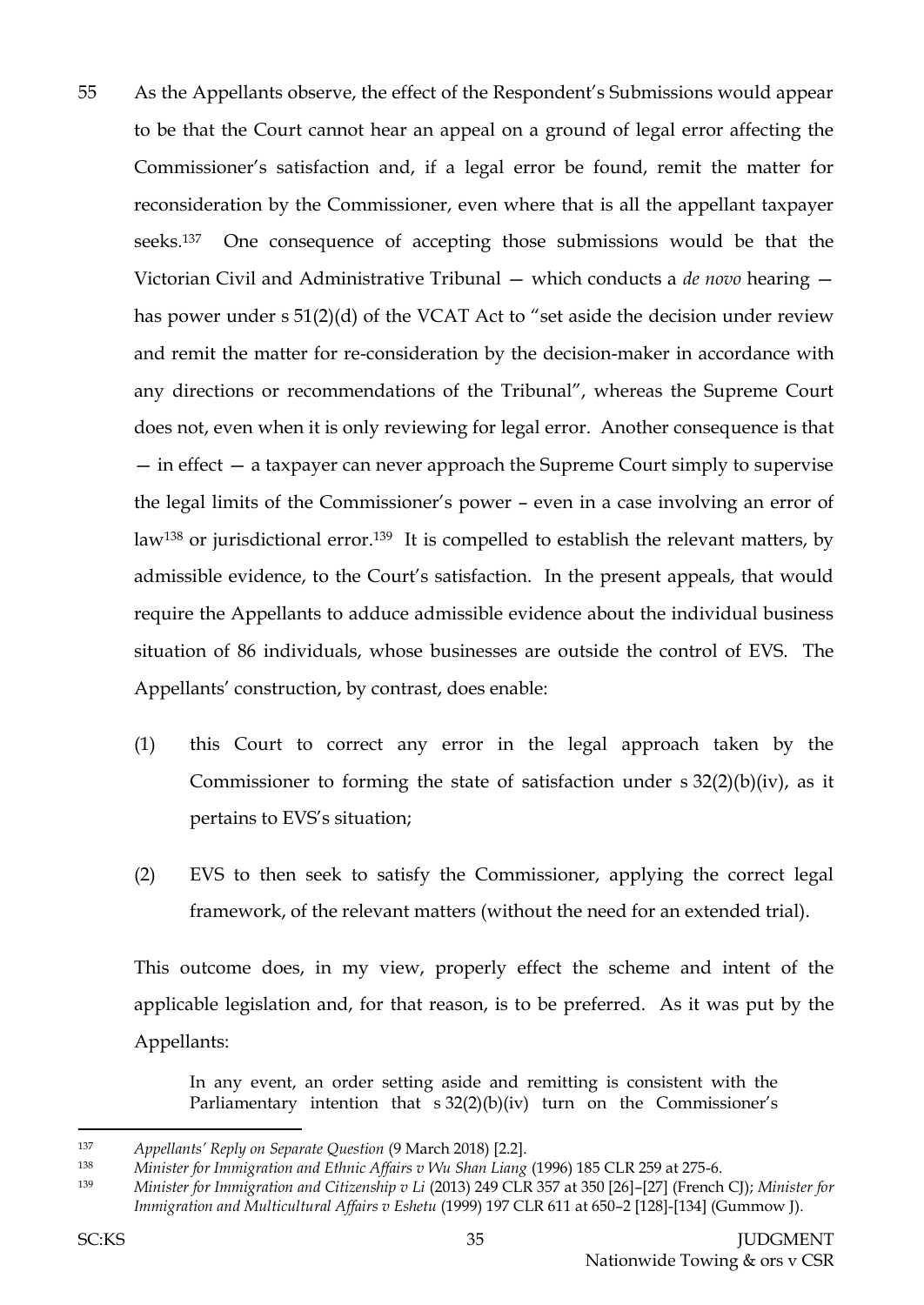## **Other decisions under Part 10 of the TAA**

- 56 As a result of legislative changes, by 1994, the Administrative Appeals Tribunal in Victoria performed the function previously performed by the Victorian Taxation Board of Review. By 1994, the Administrative Appeals Tribunal performed the function previously performed by the Victorian Taxation Board of Review. In *Behmer & Wright Pty Ltd v Commissioner of State Revenue (Vic)*, <sup>141</sup> Presiding Member Pagone heard a matter referred to the Administrative Appeals Tribunal for review, in respect of a determination involving s 3C(1)(e)(v) of the 1971 *Pay-roll Tax Act*: the direct antecedent of s 32(2)(b)(iv) of the Payroll Tax Act. The Presiding Member observed, correctly in my view, that the effect of the powers conferred by s 33B of the 1971 *Payroll Tax Act* was that the Administrative Appeals Tribunal itself had to be satisfied that the person rendering the services was one who "ordinarily renders services of that kind to the public generally".142 Being satisfied of that matter in respect of certain payments, Presiding Member Pagone set aside the referred decision and remitted it to the respondent for assessment excluding those payments.<sup>143</sup>
- 57 In *Drake Personnel Ltd v Commissioner of State Revenue (Vic)*, <sup>144</sup> Balmford J heard an appeal under Part 10 of the TAA from a decision involving  $s \, 3C(1)(e)(v)$  of the 1971 *Pay-roll Tax Act*. Her Honour adopted Presiding Member Pagone's substantive

<sup>140</sup> See *Conte Mechanical and Electrical Services Pty Ltd v Commissioner of State Revenue* (2011) 85 ATR 120 at 123 [4], referring to *Challenger Listed Investments Ltd v Commissioner of State Revenue* (2010) 80 ATR 630 at 643 [29], where his Honour explained why remitter was appropriate. It is for the same reason, presumably, that Walsh J ordered in *Commissioner of Taxation (Cth) v Brian Hatch Timber Co (Sales) Pty Ltd* (1972) 128 CLR 28 at 43 that the assessment be set aside and the matter remitted to the Federal Commissioner of Taxation for assessment in accordance with the judgment. An appeal was allowed on other grounds (see Primary Submissions, paragraph 32), but Menzies J made observations (at 56) consistent with remitter being appropriate. An unrestrained remitter may not be desirable where the nature of the appeal grounds results in a trial and hearing of all relevant evidence: see the variation proposed by Gibbs J, and made by the Court despite dismissing the appeal, in *Federal Commissioner of Taxation v ICI Australia Ltd* (1972) 127 CLR 529 at 587, referring to *Driclad Pty Ltd v Federal Commissioner of Taxation* (1968) 121 CLR 45 at 64. But that is a question about the appropriate *exercise*  of the unquestioned *power* to remit.

<sup>141</sup> (1994) 28 ATR 1082.

<sup>142</sup> *Behmer & Wright Pty Ltd v Commissioner of State Revenue (Vic)* (1994) 28 ATR 1082 at 1088 [16].

<sup>143</sup> *Behmer & Wright Pty Ltd v Commissioner of State Revenue (Vic)* (1994) 28 ATR 1082 at 1090 [22].

<sup>144</sup> (1998) 40 ATR 304.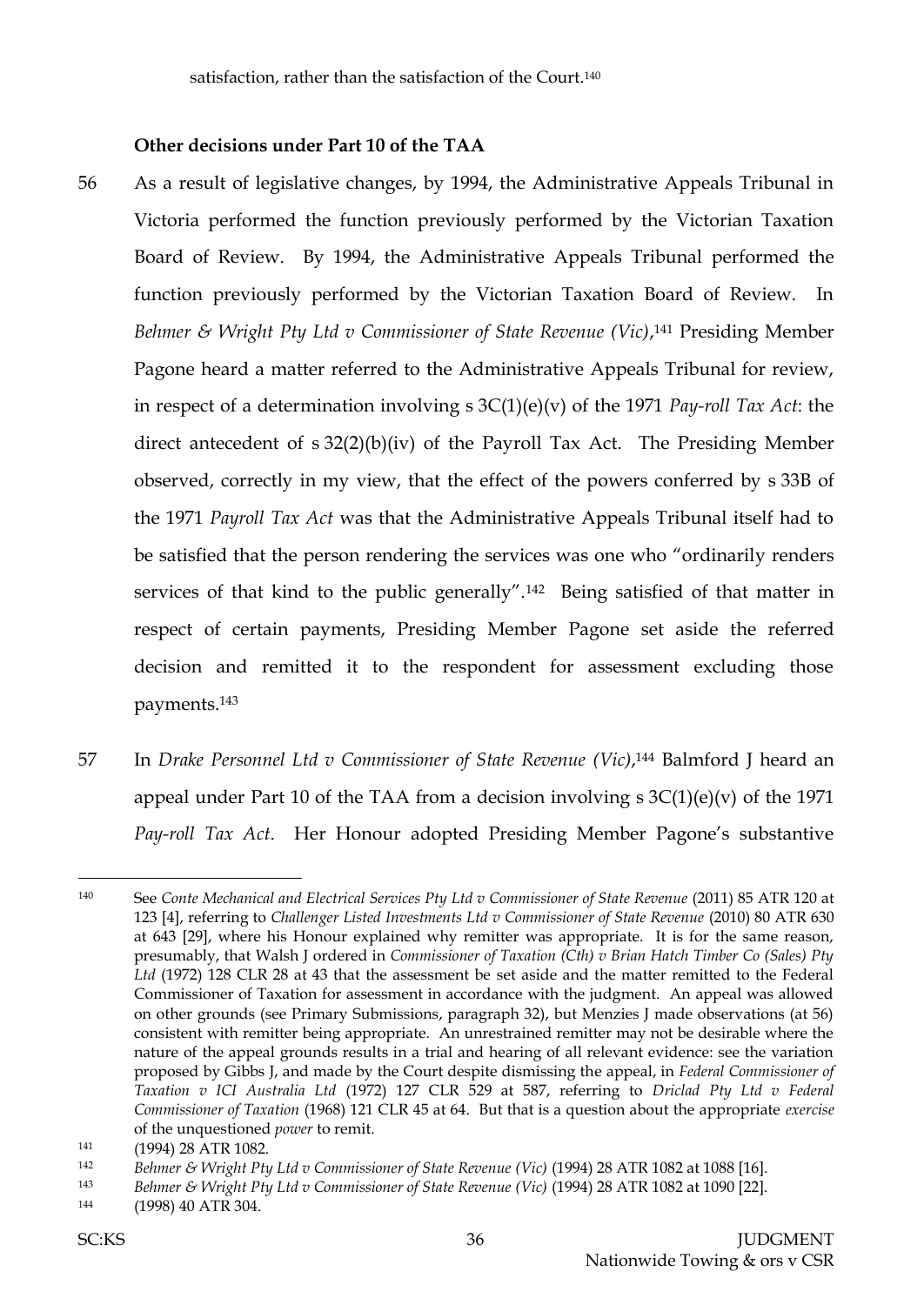interpretation of  $s 3C(1)(e)(v)$ .<sup>145</sup> Her Honour also appears to have adopted his procedural approach—of stepping into the shoes of the respondent; it does not appear that her Honour heard argument on the significance of s 33B of the *Pay-roll Tax Act* to the approach taken by Presiding Member Pagone. In any event, her Honour did not have sufficient evidence to determine the application of s  $3C(1)(e)(v)$ , and therefore declined to uphold that aspect of the appeal.<sup>146</sup> The Court of Appeal dismissed an appeal.<sup>147</sup> Justice Phillips noted that s  $3C(1)(e)(v)$  had been raised for the first time by amendment at commencement of trial, the Commissioner never having been asked by the objection to form the requisite state of satisfaction. His Honour referred to *Avon Downs*, but was content to proceed on the joint position of the parties that the Court stood in the shoes of the Commissioner.<sup>148</sup>

58 In my view, as contended by the Appellants,<sup>149</sup> the *Drake Personnel* decisions do not provide good reason for not following the reasoning of Pagone J in *Conte* for a variety of reasons. First, the Commissioner had never been asked to form a state of satisfaction under s 3C(1)(e)(v) of the 1971 *Pay-roll Tax Act*; secondly, the Commissioner did not object to the appellant amending its notices of objection at the commencement of the trial to rely on that provision; thirdly, it does not appear that Balmford J or the Court of Appeal heard any argument as to the nature of an appeal, or on the relevance of *Avon Downs* or *Ballarat Brewing*; fourthly, Phillips JA, who wrote the leading judgment for the Court of Appeal, clearly had significant doubts as to the correctness of the Court determining for itself whether it was satisfied of the specified matter, but followed the consent position of the parties; and, fifthly, the dispositive reason for the Court of Appeal's decision to dismiss the appeal was that the payees were common law employees, such that  $s \, 3C(1)(e)(v)$  was not engaged in

<sup>145</sup> *Drake Personnel Ltd v Commissioner of State Revenue (Vic)* (1998) 40 ATR 304 at 314 [41].

<sup>146</sup> *Drake Personnel Ltd v Commissioner of State Revenue (Vic)* (1998) 40 ATR 304 at 315 [46], 321 [75]; *Drake Personnel Ltd v Commissioner of State Revenue (Vic)* (2000) 2 VR 635 at 642 [18] (Phillips JA).

<sup>147</sup> *Drake Personnel Ltd v Commissioner of State Revenue (Vic)* (2000) 2 VR 635.

<sup>148</sup> *Drake Personnel Ltd v Commissioner of State Revenue (Vic)* (2000) 2 VR 635 at 643 [21].

<sup>149</sup> *Appellants' Submission on Separate Question* (9 February 2018), [60].